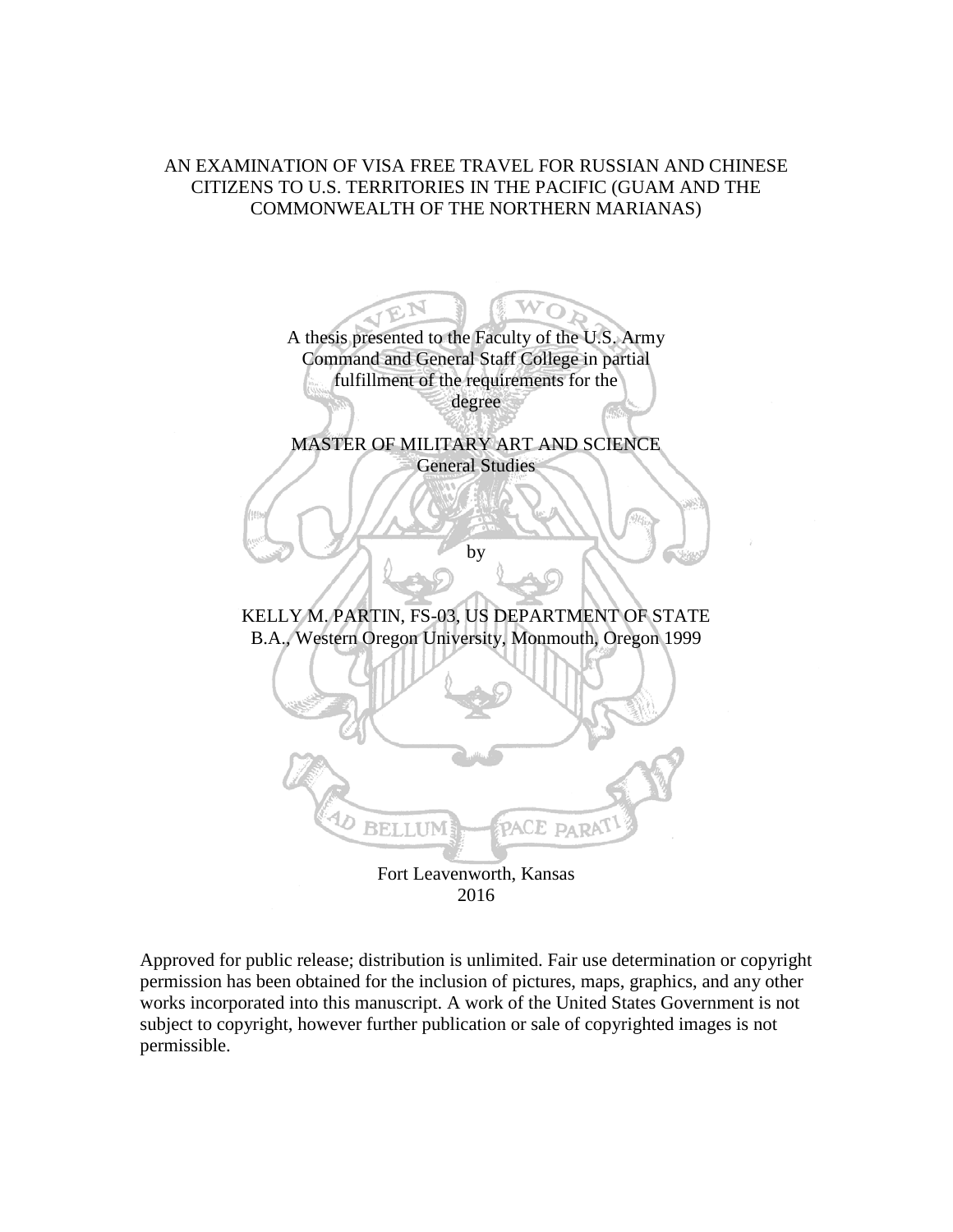| <b>REPORT DOCUMENTATION PAGE</b> | Form Approved            |
|----------------------------------|--------------------------|
|                                  | <i>OMB No. 0704-0188</i> |

| <b>ADDRESS.</b>                                                                                                                                                                                                                                                                                                                                                                                                                                                                                                                                                                                                                                                                                                                                                                                                                                                                                                                                                                                                                                                                                                                                                                                                                                                                                                                         |                                                         |                                           |                                                           |                        | Public reporting burden for this collection of information is estimated to average 1 hour per response, including the time for reviewing instructions, searching existing data sources, gathering<br>and maintaining the data needed, and completing and reviewing this collection of information. Send comments regarding this burden estimate or any other aspect of this collection of<br>information, including suggestions for reducing this burden to Department of Defense, Washington Headquarters Services, Directorate for Information Operations and Reports (0704-0188),<br>1215 Jefferson Davis Highway, Suite 1204, Arlington, VA 22202-4302. Respondents should be aware that notwithstanding any other provision of law, no person shall be subject to any<br>penalty for failing to comply with a collection of information if it does not display a currently valid OMB control number. PLEASE DO NOT RETURN YOUR FORM TO THE ABOVE |  |  |
|-----------------------------------------------------------------------------------------------------------------------------------------------------------------------------------------------------------------------------------------------------------------------------------------------------------------------------------------------------------------------------------------------------------------------------------------------------------------------------------------------------------------------------------------------------------------------------------------------------------------------------------------------------------------------------------------------------------------------------------------------------------------------------------------------------------------------------------------------------------------------------------------------------------------------------------------------------------------------------------------------------------------------------------------------------------------------------------------------------------------------------------------------------------------------------------------------------------------------------------------------------------------------------------------------------------------------------------------|---------------------------------------------------------|-------------------------------------------|-----------------------------------------------------------|------------------------|-------------------------------------------------------------------------------------------------------------------------------------------------------------------------------------------------------------------------------------------------------------------------------------------------------------------------------------------------------------------------------------------------------------------------------------------------------------------------------------------------------------------------------------------------------------------------------------------------------------------------------------------------------------------------------------------------------------------------------------------------------------------------------------------------------------------------------------------------------------------------------------------------------------------------------------------------------|--|--|
| 2. REPORT TYPE<br>1. REPORT DATE (DD-MM-YYYY)                                                                                                                                                                                                                                                                                                                                                                                                                                                                                                                                                                                                                                                                                                                                                                                                                                                                                                                                                                                                                                                                                                                                                                                                                                                                                           |                                                         |                                           |                                                           |                        | 3. DATES COVERED (From - To)                                                                                                                                                                                                                                                                                                                                                                                                                                                                                                                                                                                                                                                                                                                                                                                                                                                                                                                          |  |  |
| 10-06-2016                                                                                                                                                                                                                                                                                                                                                                                                                                                                                                                                                                                                                                                                                                                                                                                                                                                                                                                                                                                                                                                                                                                                                                                                                                                                                                                              |                                                         |                                           | Master's Thesis                                           |                        | AUG 2015 - JUNE 2016                                                                                                                                                                                                                                                                                                                                                                                                                                                                                                                                                                                                                                                                                                                                                                                                                                                                                                                                  |  |  |
| <b>4. TITLE AND SUBTITLE</b>                                                                                                                                                                                                                                                                                                                                                                                                                                                                                                                                                                                                                                                                                                                                                                                                                                                                                                                                                                                                                                                                                                                                                                                                                                                                                                            |                                                         |                                           |                                                           |                        | <b>5a. CONTRACT NUMBER</b>                                                                                                                                                                                                                                                                                                                                                                                                                                                                                                                                                                                                                                                                                                                                                                                                                                                                                                                            |  |  |
| An Examination of Visa Free Travel for Russian and Chinese<br>Citizens to U.S. Territories in the Pacific (Guam and the                                                                                                                                                                                                                                                                                                                                                                                                                                                                                                                                                                                                                                                                                                                                                                                                                                                                                                                                                                                                                                                                                                                                                                                                                 |                                                         | <b>5b. GRANT NUMBER</b>                   |                                                           |                        |                                                                                                                                                                                                                                                                                                                                                                                                                                                                                                                                                                                                                                                                                                                                                                                                                                                                                                                                                       |  |  |
|                                                                                                                                                                                                                                                                                                                                                                                                                                                                                                                                                                                                                                                                                                                                                                                                                                                                                                                                                                                                                                                                                                                                                                                                                                                                                                                                         |                                                         | Commonwealth of the Northern Marianas)    |                                                           |                        | <b>5c. PROGRAM ELEMENT NUMBER</b>                                                                                                                                                                                                                                                                                                                                                                                                                                                                                                                                                                                                                                                                                                                                                                                                                                                                                                                     |  |  |
| 6. AUTHOR(S)                                                                                                                                                                                                                                                                                                                                                                                                                                                                                                                                                                                                                                                                                                                                                                                                                                                                                                                                                                                                                                                                                                                                                                                                                                                                                                                            |                                                         |                                           |                                                           |                        | 5d. PROJECT NUMBER                                                                                                                                                                                                                                                                                                                                                                                                                                                                                                                                                                                                                                                                                                                                                                                                                                                                                                                                    |  |  |
| Kelly M. Partin                                                                                                                                                                                                                                                                                                                                                                                                                                                                                                                                                                                                                                                                                                                                                                                                                                                                                                                                                                                                                                                                                                                                                                                                                                                                                                                         |                                                         |                                           |                                                           |                        | <b>5e. TASK NUMBER</b>                                                                                                                                                                                                                                                                                                                                                                                                                                                                                                                                                                                                                                                                                                                                                                                                                                                                                                                                |  |  |
|                                                                                                                                                                                                                                                                                                                                                                                                                                                                                                                                                                                                                                                                                                                                                                                                                                                                                                                                                                                                                                                                                                                                                                                                                                                                                                                                         |                                                         |                                           |                                                           |                        | 5f. WORK UNIT NUMBER                                                                                                                                                                                                                                                                                                                                                                                                                                                                                                                                                                                                                                                                                                                                                                                                                                                                                                                                  |  |  |
| 7. PERFORMING ORGANIZATION NAME(S) AND ADDRESS(ES)<br><b>NUMBER</b><br>U.S. Army Command and General Staff College<br><b>ATTN: ATZL-SWD-GD</b><br>Fort Leavenworth, KS 66027-2301                                                                                                                                                                                                                                                                                                                                                                                                                                                                                                                                                                                                                                                                                                                                                                                                                                                                                                                                                                                                                                                                                                                                                       |                                                         |                                           |                                                           |                        | <b>8. PERFORMING ORG REPORT</b>                                                                                                                                                                                                                                                                                                                                                                                                                                                                                                                                                                                                                                                                                                                                                                                                                                                                                                                       |  |  |
|                                                                                                                                                                                                                                                                                                                                                                                                                                                                                                                                                                                                                                                                                                                                                                                                                                                                                                                                                                                                                                                                                                                                                                                                                                                                                                                                         |                                                         |                                           | 9. SPONSORING / MONITORING AGENCY NAME(S) AND ADDRESS(ES) |                        | <b>10. SPONSOR/MONITOR'S</b><br><b>ACRONYM(S)</b>                                                                                                                                                                                                                                                                                                                                                                                                                                                                                                                                                                                                                                                                                                                                                                                                                                                                                                     |  |  |
|                                                                                                                                                                                                                                                                                                                                                                                                                                                                                                                                                                                                                                                                                                                                                                                                                                                                                                                                                                                                                                                                                                                                                                                                                                                                                                                                         | <b>11. SPONSOR/MONITOR'S REPORT</b><br><b>NUMBER(S)</b> |                                           |                                                           |                        |                                                                                                                                                                                                                                                                                                                                                                                                                                                                                                                                                                                                                                                                                                                                                                                                                                                                                                                                                       |  |  |
|                                                                                                                                                                                                                                                                                                                                                                                                                                                                                                                                                                                                                                                                                                                                                                                                                                                                                                                                                                                                                                                                                                                                                                                                                                                                                                                                         |                                                         | 12. DISTRIBUTION / AVAILABILITY STATEMENT | Approved for Public Release; Distribution is Unlimited    |                        |                                                                                                                                                                                                                                                                                                                                                                                                                                                                                                                                                                                                                                                                                                                                                                                                                                                                                                                                                       |  |  |
|                                                                                                                                                                                                                                                                                                                                                                                                                                                                                                                                                                                                                                                                                                                                                                                                                                                                                                                                                                                                                                                                                                                                                                                                                                                                                                                                         | <b>13. SUPPLEMENTARY NOTES</b>                          |                                           |                                                           |                        |                                                                                                                                                                                                                                                                                                                                                                                                                                                                                                                                                                                                                                                                                                                                                                                                                                                                                                                                                       |  |  |
| 14. ABSTRACT<br>Since 9/11, securing U.S. borders in order to prevent another terrorist attack became priority<br>one for government agencies involved in processing and issuing travel documents as well as<br>inspecting foreign visitors. Reasons for stringent identification and record-keeping of<br>entries/exits of foreign travelers included the broad goals of minimizing homeland vulnerability<br>and increasing national security. However, in the Pacific U.S. territories of Guam and the<br>Commonwealth of the Northern Marianas (CNMI), Russian nationals may be temporarily<br>allowed 45-day stays without the same screening which would be required on the U.S.<br>mainland. Similarly, Chinese nationals enjoy the same "visa-free" travel to CNMI. Although<br>this region is not well known except for its strategic location during World War II, there are<br>about 150,000 U.S. citizens and significant military assets located in Guam and CNMI. This<br>thesis explores reasons why the "visa free" travel of Russian and Chinese nationals to these<br>strategically located U.S. territories poses a threat to national security.<br><b>15. SUBJECT TERMS</b><br>National security, Guam, Commonwealth of the Northern Mariana Islands, border security, visa, Russia,<br>China, discretionary parole |                                                         |                                           |                                                           |                        |                                                                                                                                                                                                                                                                                                                                                                                                                                                                                                                                                                                                                                                                                                                                                                                                                                                                                                                                                       |  |  |
|                                                                                                                                                                                                                                                                                                                                                                                                                                                                                                                                                                                                                                                                                                                                                                                                                                                                                                                                                                                                                                                                                                                                                                                                                                                                                                                                         | <b>16. SECURITY CLASSIFICATION OF:</b>                  |                                           | 17.<br><b>LIMITATION</b>                                  | 18. NUMBER<br>OF PAGES | 19a. NAME OF RESPONSIBLE PERSON                                                                                                                                                                                                                                                                                                                                                                                                                                                                                                                                                                                                                                                                                                                                                                                                                                                                                                                       |  |  |
| a. REPORT                                                                                                                                                                                                                                                                                                                                                                                                                                                                                                                                                                                                                                                                                                                                                                                                                                                                                                                                                                                                                                                                                                                                                                                                                                                                                                                               | b. ABSTRACT                                             | c. THIS PAGE                              | <b>OF ABSTRACT</b>                                        |                        | 19b. PHONE NUMBER (include area code)                                                                                                                                                                                                                                                                                                                                                                                                                                                                                                                                                                                                                                                                                                                                                                                                                                                                                                                 |  |  |

**Standard Form 298 (Rev. 8-98) Prescribed by ANSI Std. Z39.18**

(U) (U) (U) (U) 94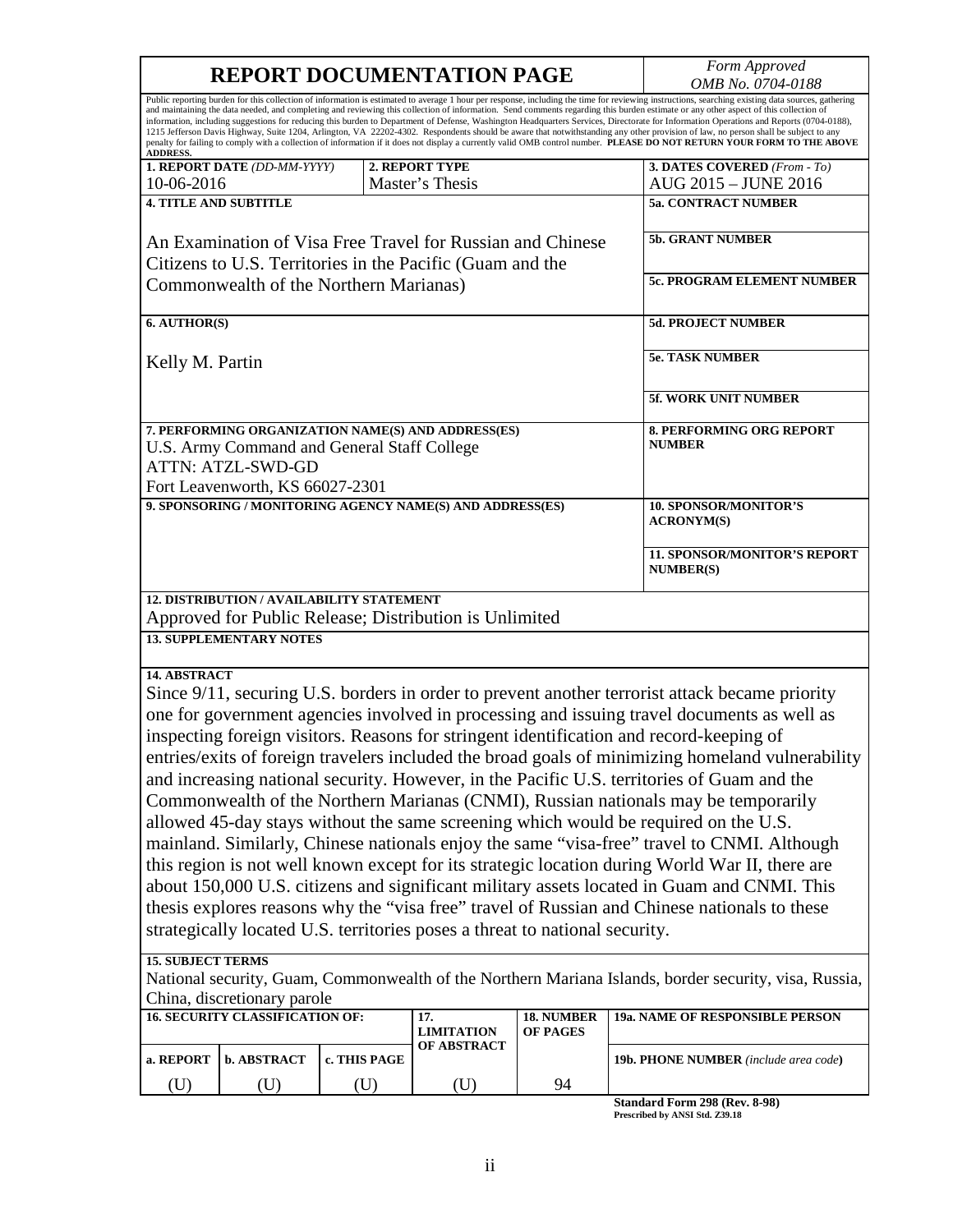# MASTER OF MILITARY ART AND SCIENCE

# THESIS APPROVAL PAGE

Name of Candidate: Kelly M. Partin

Thesis Title: An Examination of Visa-Free Travel for Russian and Chinese Citizens to U.S. Territories in the Pacific (Guam and the Commonwealth of the Northern Marianas)

Approved by:

, Thesis Committee Chair Albert C. Stahl, M.M.A.S.

**Member**, Member Joseph G. D. Babb, Ph.D.

Gregory J. Cook, M.A.

Accepted this 10th day of June 2016 by:

, Director, Graduate Degree Programs

, Member

Robert F. Baumann, Ph.D.

The opinions and conclusions expressed herein are those of the student author and do not necessarily represent the views of the U.S. Army Command and General Staff College or any other governmental agency. (References to this study should include the foregoing statement.)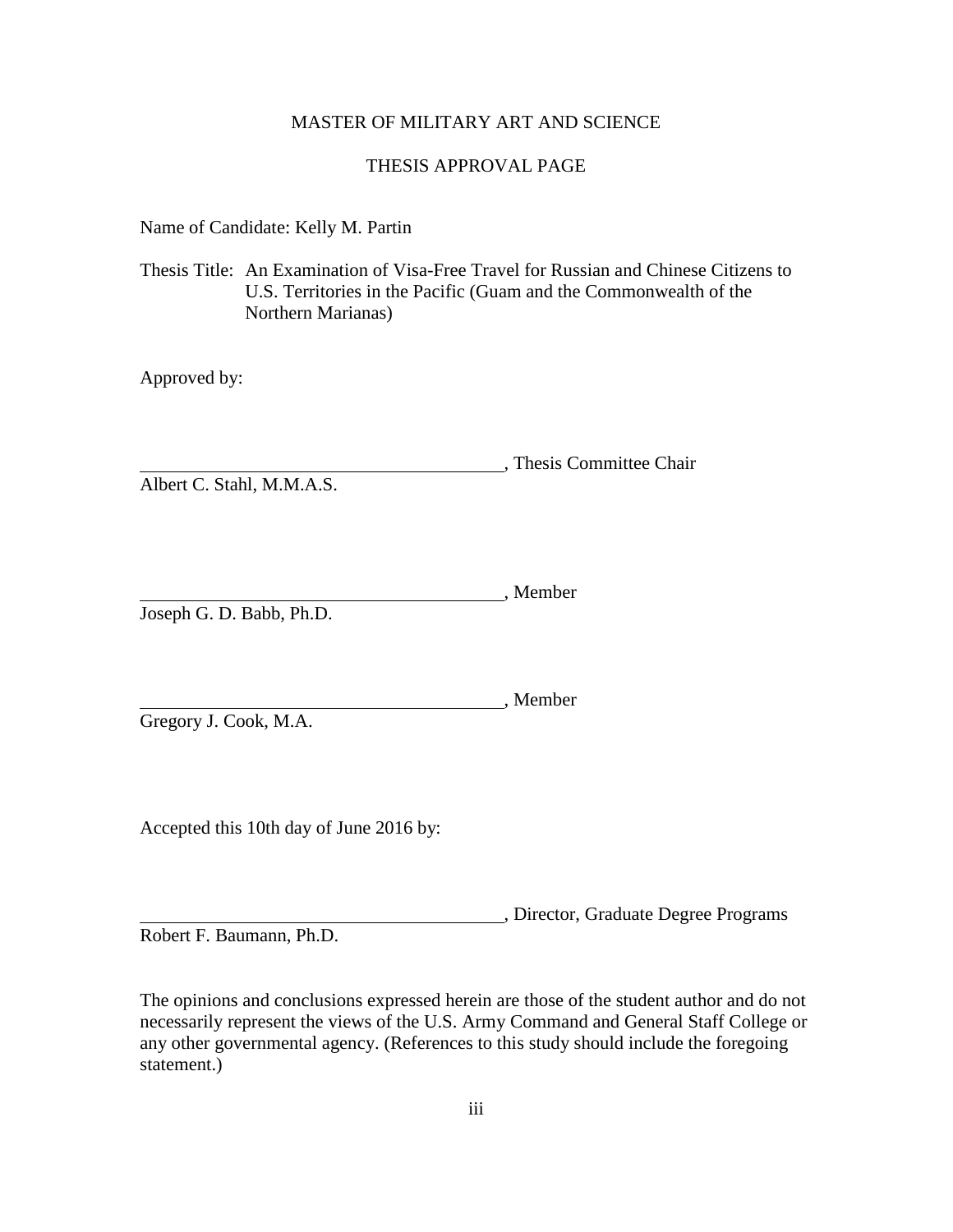# ABSTRACT

# AN EXAMINATION OF VISA FREE TRAVEL FOR RUSSIAN AND CHINESE CITIZENS TO U.S. TERRITORIES IN THE PACIFIC (GUAM AND THE COMMONWEALTH OF THE NORTHERN MARIANA ISLANDS), by Kelly M. Partin, 94 pages.

Since 9/11, securing U.S. borders in order to prevent another terrorist attack became priority one for government agencies involved in processing and issuing travel documents as well as inspecting foreign visitors. Reasons for stringent identification and record-keeping of entries/exits of foreign travelers included the broad goals of minimizing homeland vulnerability and increasing national security. However, in the Pacific U.S. territories of Guam and the Commonwealth of the Northern Marianas (CNMI), Russian nationals may be temporarily allowed 45-day stays without the same screening which would be required on the U.S. mainland. Similarly, Chinese nationals enjoy the same "visa-free" travel to CNMI. Although this region is not well known except for its strategic location during World War II, there are about 150,000 U.S. citizens and significant military assets located in Guam and CNMI. This thesis explores reasons why the "visa free" travel of Russian and Chinese nationals to these strategically located U.S. territories poses a threat to national security.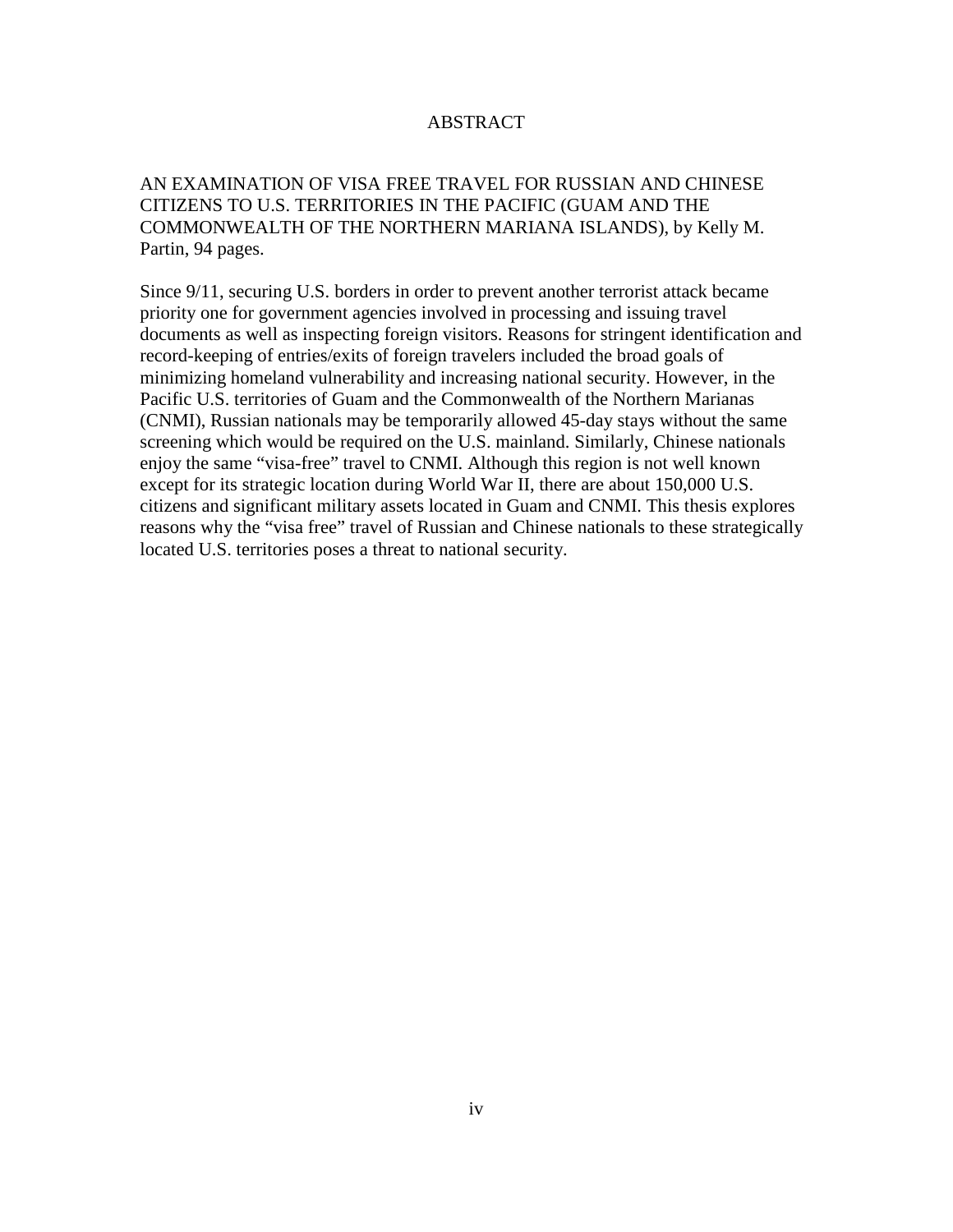## ACKNOWLEDGMENTS

I would like to acknowledge the instructors at the US Army Command and General Staff College who dedicated their time and provided their guidance throughout the academic year. In addition to my Staff Group 8B instructors, I want to specifically thank my committee members: Mr. Albert Stahl, Mr. Greg Cook, and Dr. Geoff Babb for their counsel and support. Special thanks to those living and working in CNMI and Guam who contributed their time by reading, discussing, and providing insight (and photos) regarding this topic. Gracias to Mike for his time spent editing. Finally, thanks to my mother, Valerie, and my teammate and husband, Kihyok.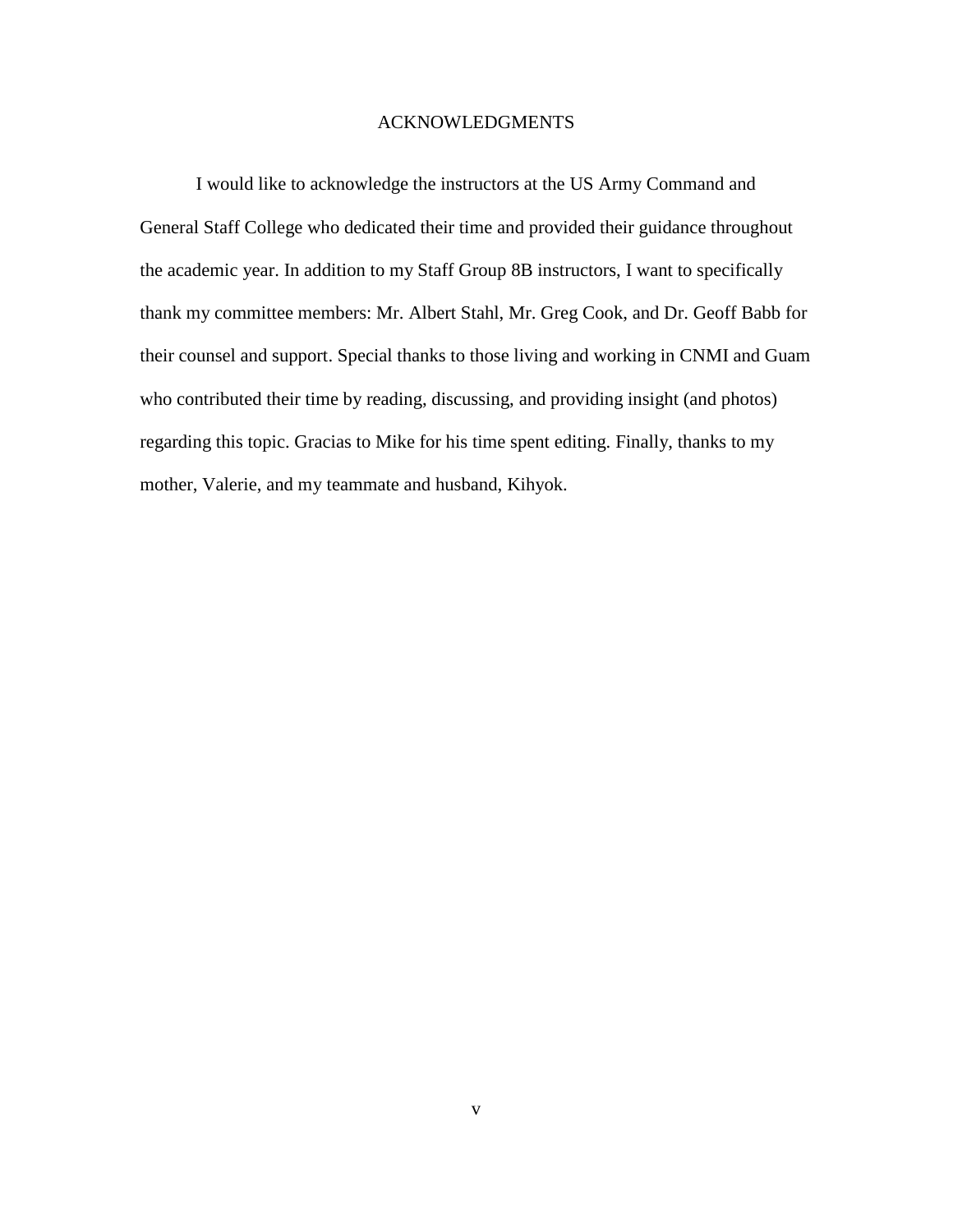# **TABLE OF CONTENTS**

|                                                              | Page |
|--------------------------------------------------------------|------|
| MASTER OF MILITARY ART AND SCIENCE THESIS APPROVAL PAGE  iii |      |
|                                                              |      |
|                                                              |      |
|                                                              |      |
|                                                              |      |
|                                                              |      |
|                                                              |      |
|                                                              |      |
|                                                              |      |
|                                                              |      |
|                                                              |      |
|                                                              |      |
|                                                              |      |
| CHAPTER 2 LITERATURE REVIEW AND RESEARCH METHODOLOGY 13      |      |
|                                                              |      |
|                                                              |      |
|                                                              |      |
|                                                              |      |
|                                                              |      |
|                                                              |      |
|                                                              |      |
|                                                              |      |
|                                                              |      |
|                                                              |      |
|                                                              |      |
|                                                              |      |
|                                                              |      |
|                                                              |      |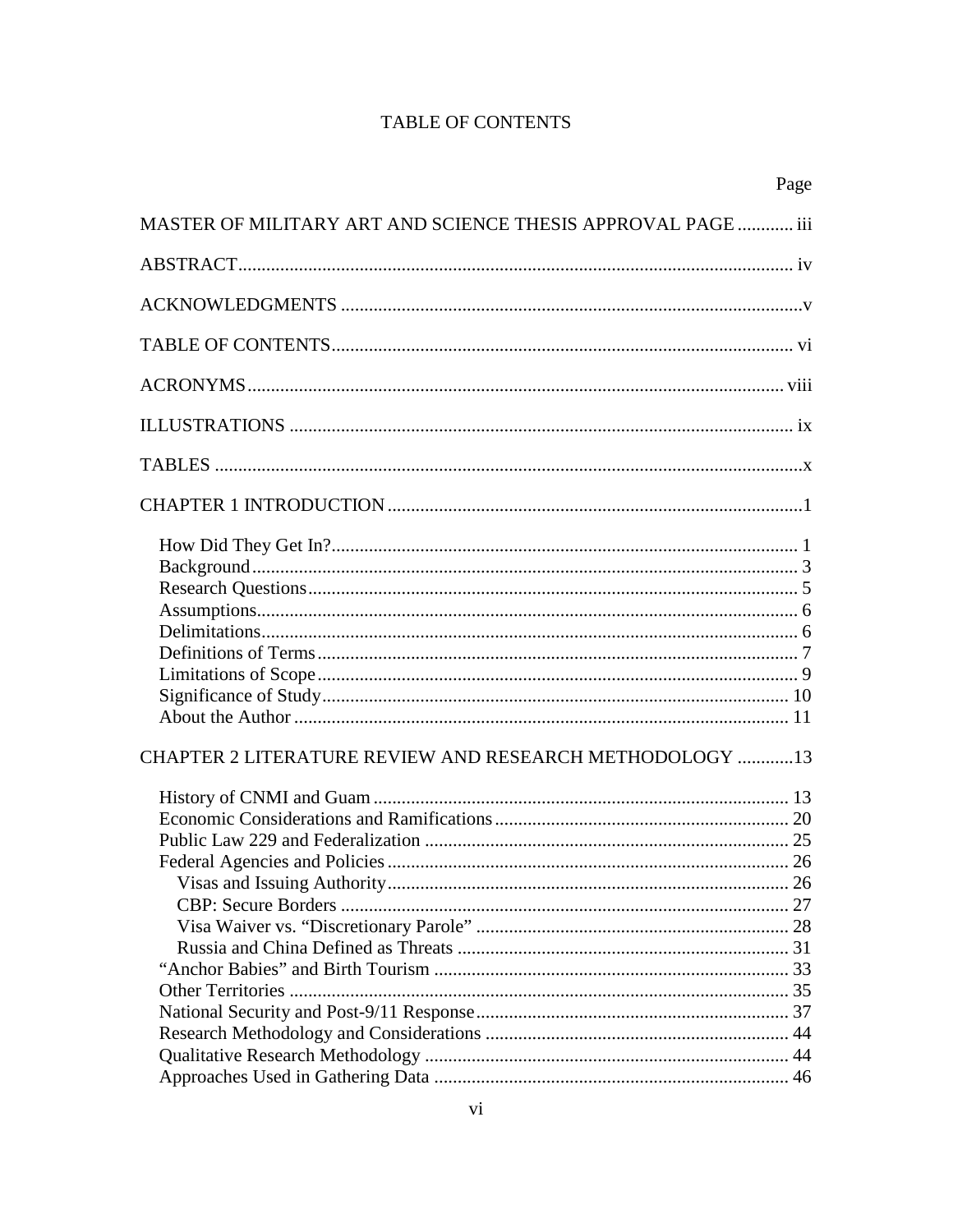| Possible Outcomes of the Continued Visa-Free Travel Practice in CNMI   |     |
|------------------------------------------------------------------------|-----|
|                                                                        |     |
|                                                                        |     |
| Unintended Consequences of Continuing the Visa-Free Travel Practice 69 |     |
|                                                                        |     |
|                                                                        |     |
|                                                                        |     |
|                                                                        |     |
|                                                                        | .78 |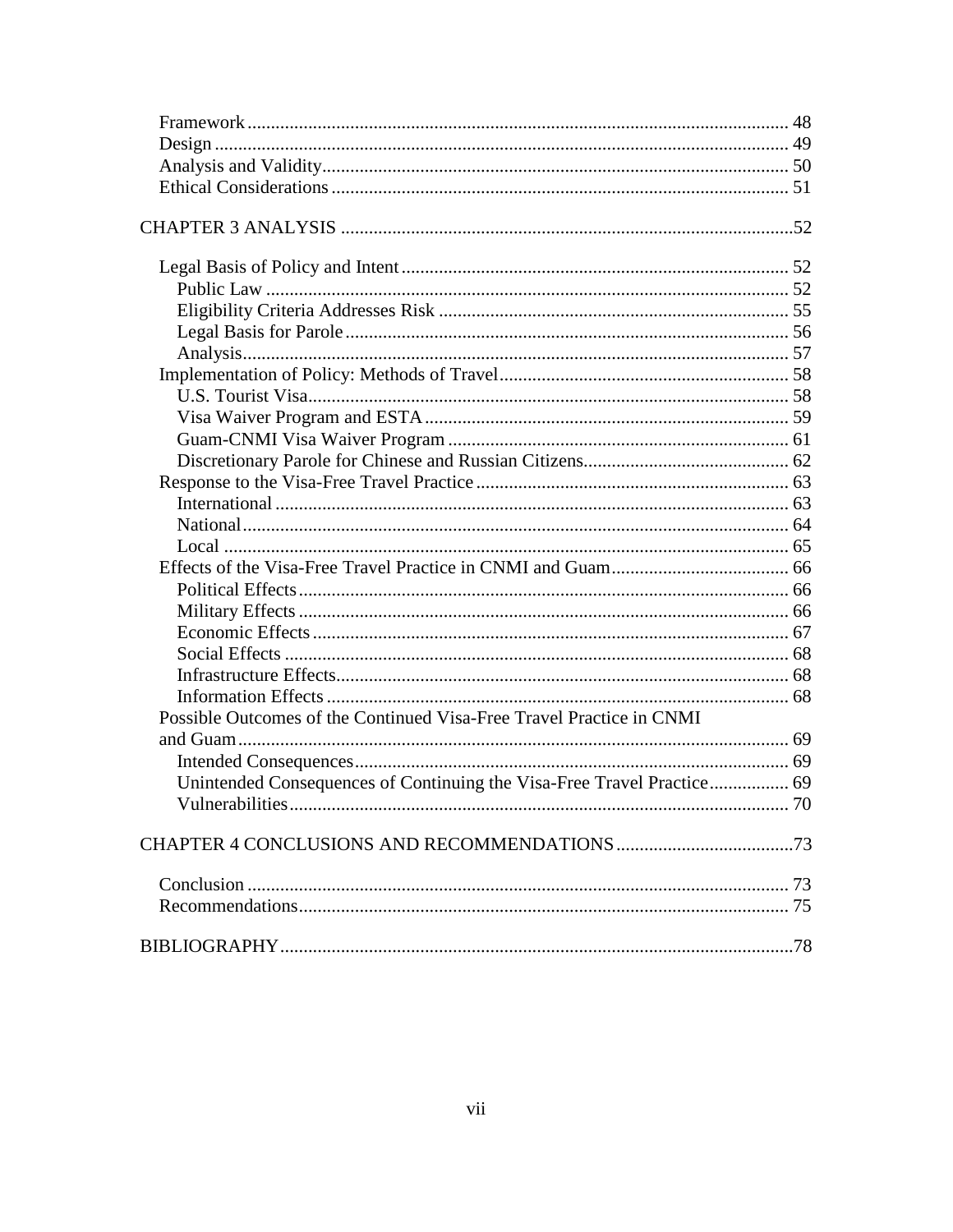# ACRONYMS

| <b>CBP</b> | Customs and Border Protection. |
|------------|--------------------------------|
|------------|--------------------------------|

- CFR Code of Federal Regulations
- ESTA Electronic System for Travel Authorization (for Visa Waiver travelers)
- FAM Foreign Affairs Manual
- INA Immigration and Nationality Act
- POE Port of Entry
- VWP Visa Waiver Program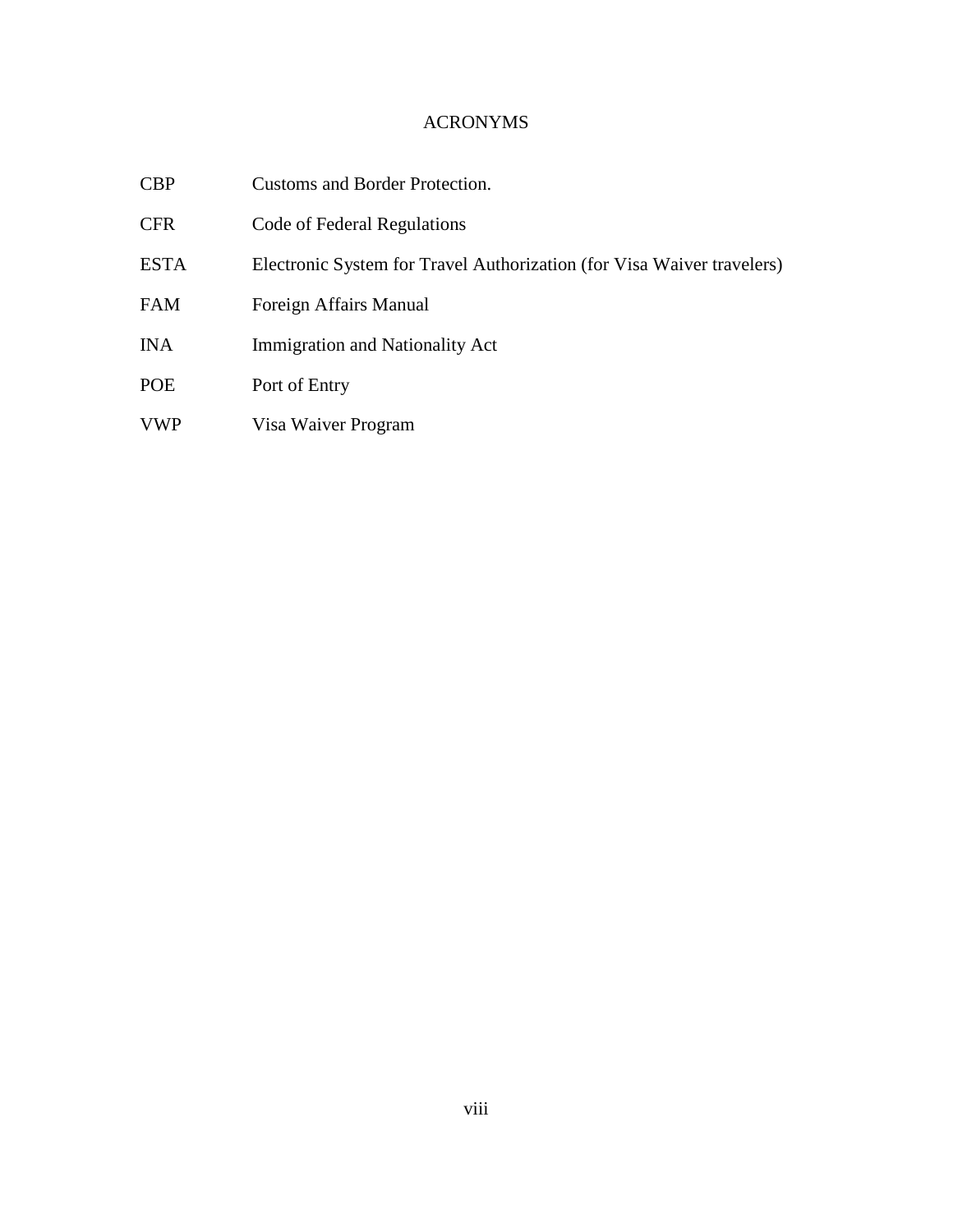# ILLUSTRATIONS

| Page                                                                                                                                                                                                                                             |
|--------------------------------------------------------------------------------------------------------------------------------------------------------------------------------------------------------------------------------------------------|
|                                                                                                                                                                                                                                                  |
|                                                                                                                                                                                                                                                  |
| Figure 3. General visitor visa process for a citizen of a foreign country who wishes to<br>enter the United States with a non-immigrant visa category B-1, B-2, or<br>B-1/B-2 (temporary business, tourism/pleasure, or combination of both). 59 |
|                                                                                                                                                                                                                                                  |
|                                                                                                                                                                                                                                                  |
| Figure 6. General parole process for Chinese citizens traveling to CNMI. Russian<br>citizens may travel between CNMI and Guam; Chinese citizens may not                                                                                          |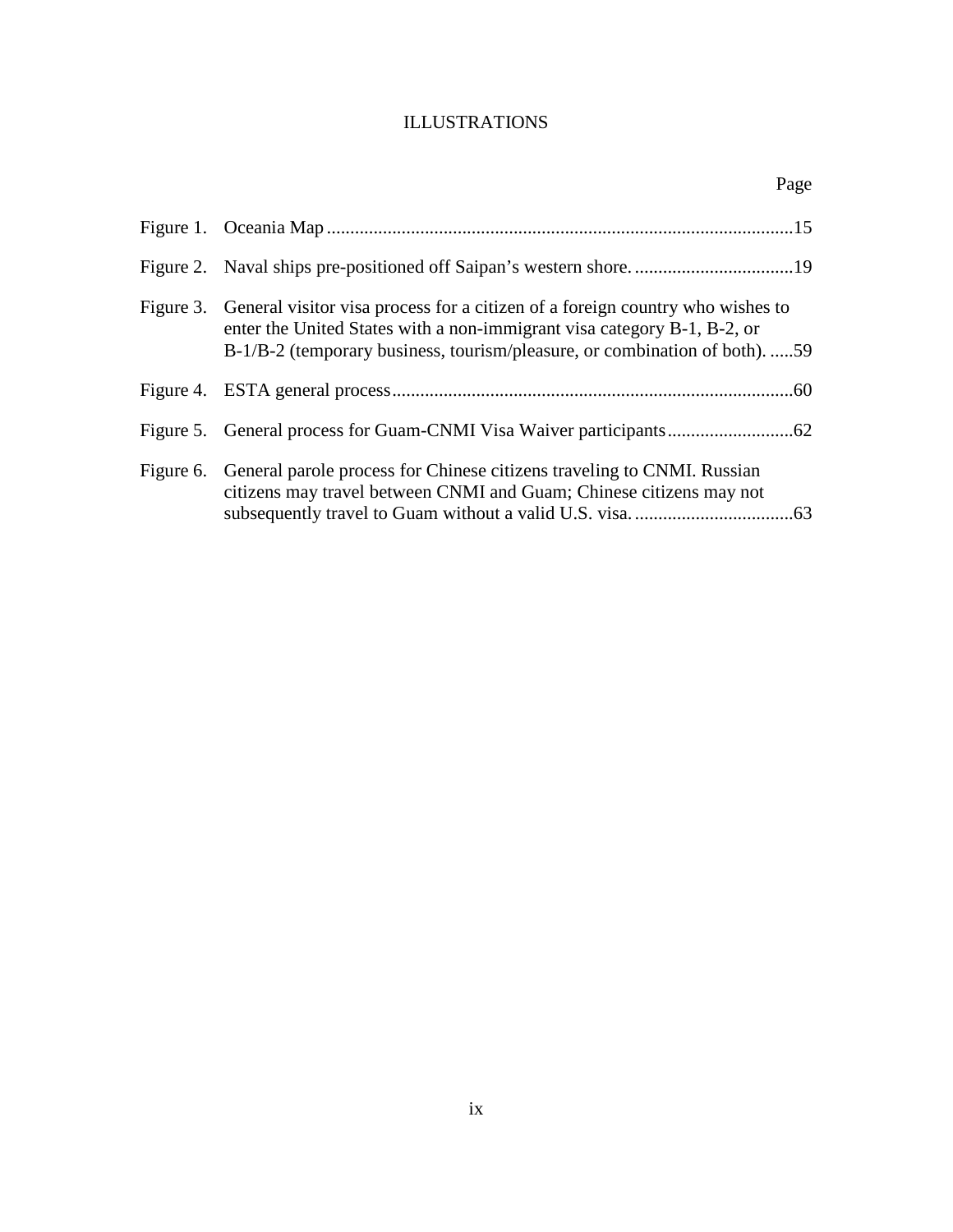# TABLES

|                                                                                 | Page |
|---------------------------------------------------------------------------------|------|
| Table 1. Northern Mariana Islands Visitor Arrival Statistics FY 2006 to 2015 23 |      |
|                                                                                 |      |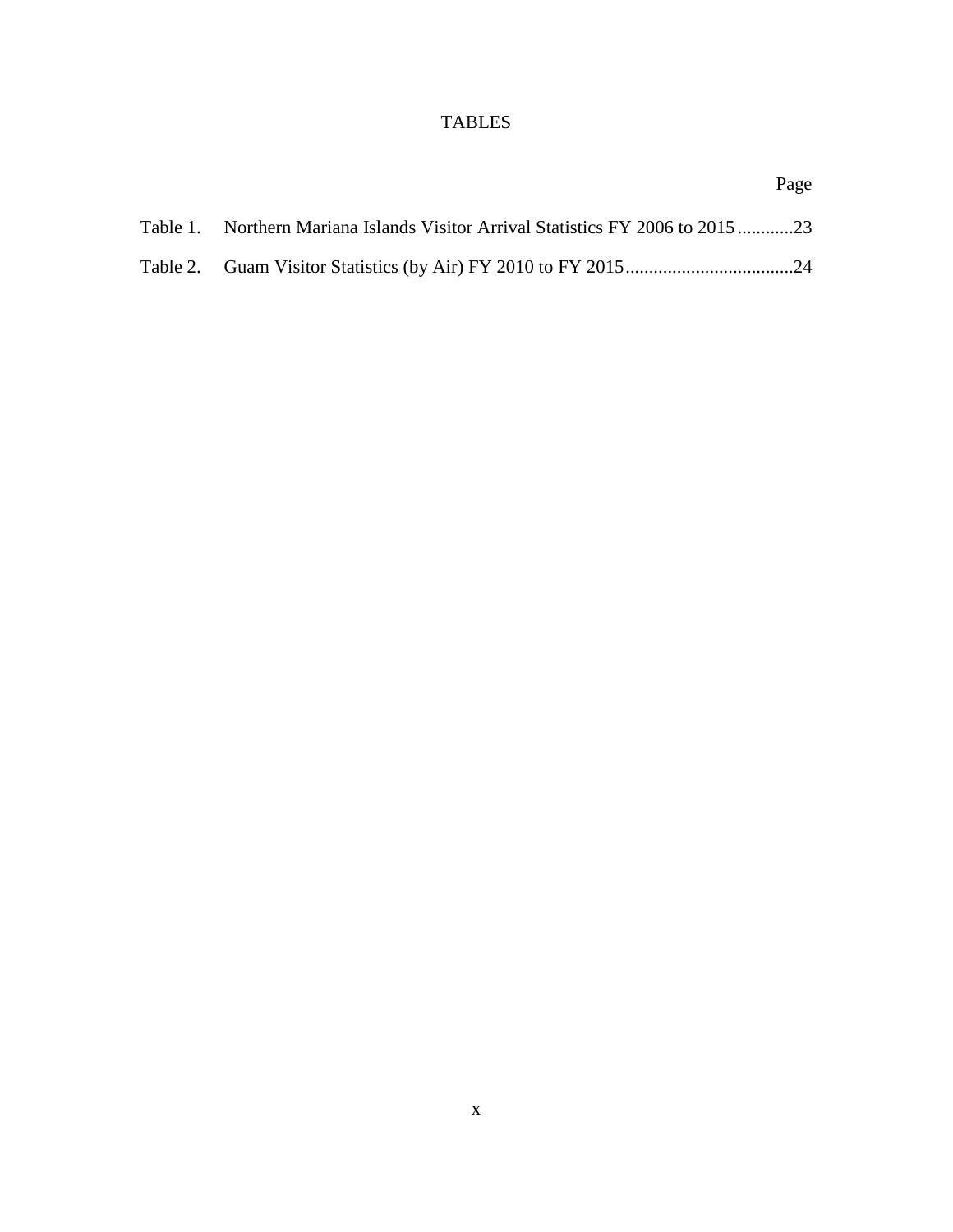## CHAPTER 1

#### **INTRODUCTION**

If your enemy is secure at all points, be prepared for him. If he is in superior strength, evade him. If your opponent is temperamental, seek to irritate him. Pretend to be weak, that he may grow arrogant. If he is taking his ease, give him no rest. If his forces are united, separate them. If sovereign and subject are in accord, put division between them. Attack him where he is unprepared, appear where you are not expected.

―Sun Tzu, *The Art of War*

### How Did They Get In?

The events of 9/11 caused many Americans to ask for the first time, "How did *they* (the terrorists) get into our country in the first place?" The 9/11 Commission reported on the steps taken by the State Department in issuing the U.S. visas to the hijackers. The report noted that the State Department, principally responsible for the administration of U.S. immigration laws in foreign countries, "focused primarily on keeping individuals intending to immigrate from improperly entering the United States. In the visa process, the most common form of fraud is to get a visa to visit the United States as a tourist and then stay to work and perhaps become a resident."<sup>[1](#page-10-0)</sup>

This question of "how" foreigners enter U.S. borders is not often examined unless a law is broken or until an incident occurs. The issue is there may be indicators that go undetected far before an incident takes place. A larger problem develops when professionals are not afforded the opportunity to identify indicators through a codified

<span id="page-10-0"></span> <sup>1</sup> National Commission on Terrorist Attacks Upon the United States, *Entry of the 9/11 Hijackers into the United States–Staff Statement No. 1* (Washington, DC: Government Publishing Office, 2014), 3.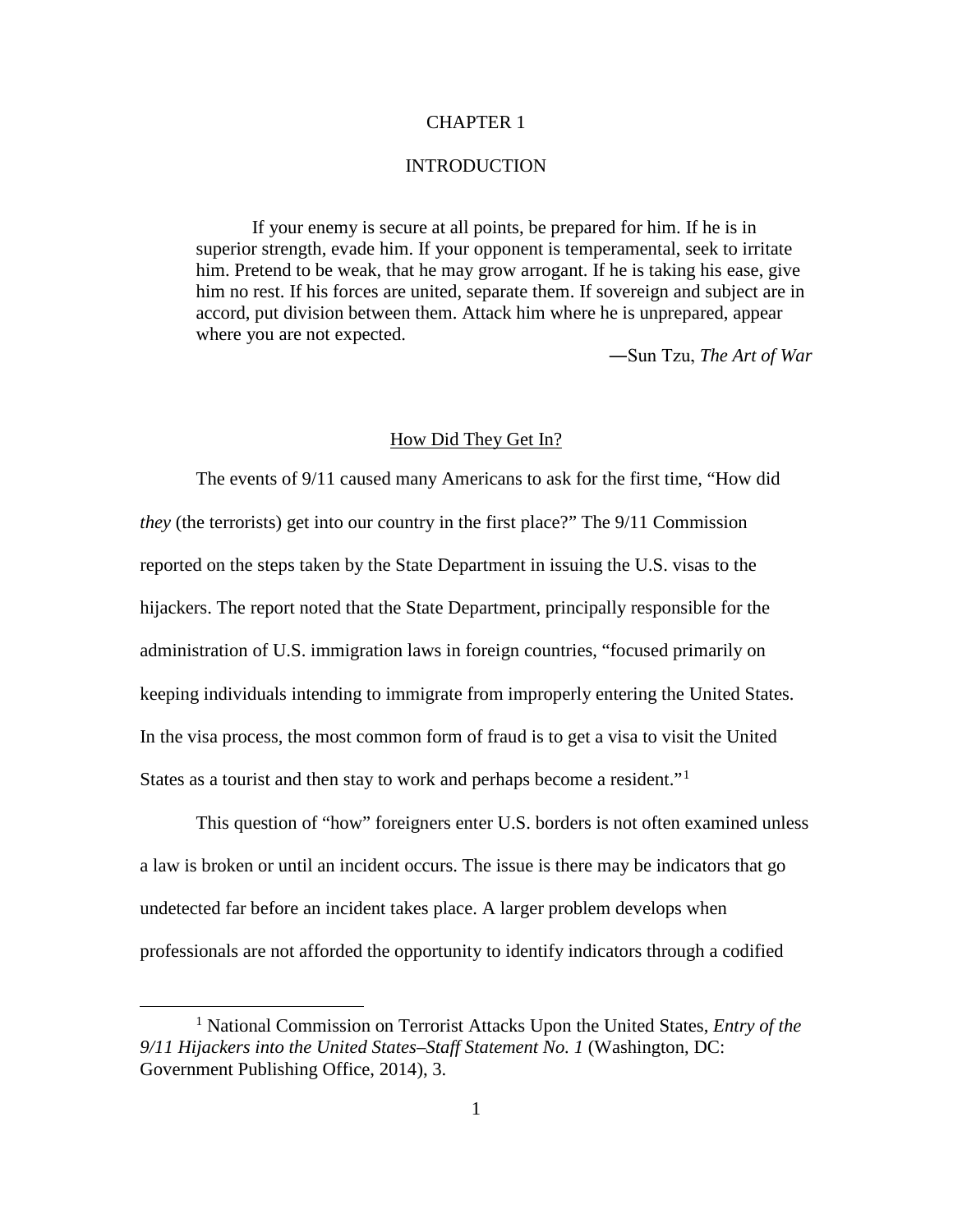process. The purpose of this study is to critically examine the practice of discretionary paroling, or allowing entry without a visa, citizens of Russia and China to U.S. territory in the Commonwealth of the Northern Mariana Islands (CNMI) and determine if there is a risk to national security in continuing this practice.

Since 9/11, the U.S. visa application process for foreign nationals transformed. In addition to submitting a visa application and supporting evidence, visa applicants must also provide their biometrics (fingerprints) and an in-person interview in most cases.<sup>[2](#page-11-0)</sup> Information submitted to the State Department by the applicant is subject to additional administrative processing if necessary. The application process includes several steps to confirm the applicant's identity, citizenship, and eligibility for the specific visa. If there are indicators of potential visa ineligibilities (such as committing a crime involving moral turpitude, genocide, making or submitting materially false statements, intending to use a non-immigrant visa to immigrate, etc.) the burden of proof rests on the applicant. If the applicant can establish they meet "the requirements under U.S. law to receive the category of visa" for which they have applied, they may be issued a U.S. visa<sup>[3](#page-11-1)</sup> as a "sticker" in their foreign passport which includes their photo and other biographic information.

The foreign national may then use their U.S. visa to board aircraft inbound for the U.S. Once arrived, they are still subject to inspection by Customs and Border Protection (CBP) acting as the "guardians of the nation's border" who may refuse entry based on

<span id="page-11-1"></span><span id="page-11-0"></span><sup>&</sup>lt;sup>2</sup> U.S. Department of State, "Visitor Visa," U.S. Visas, accessed April 29, 2016, https://travel.state.gov/content/visas/en/visit/visitor/html.

 $3$  Ibid.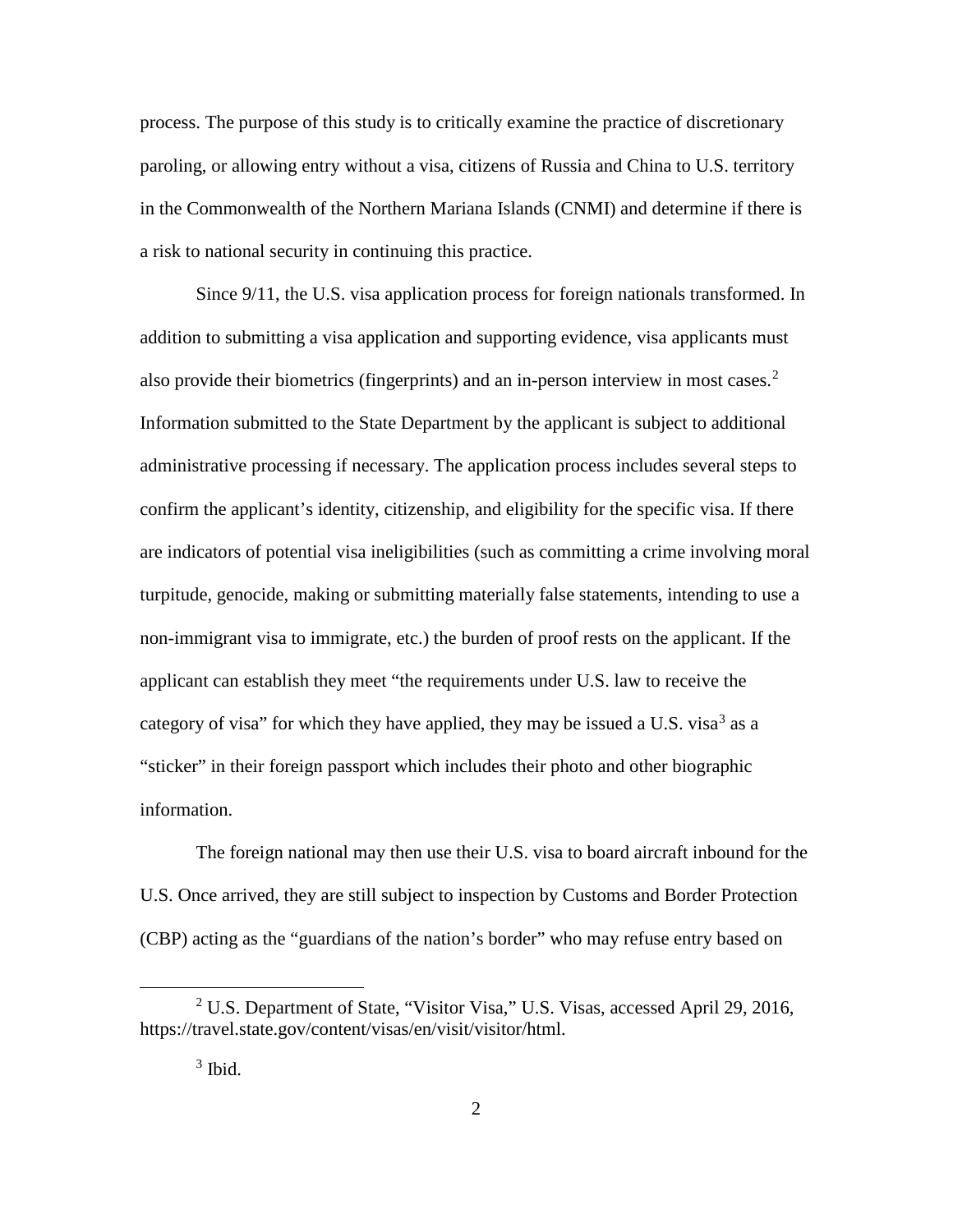their encounter with the foreign national if the foreign national is found to be ineligible for the visa class for which they previously applied. CBP may deny entry of any foreign national, and return them to their country of origin, if the officer finds the individual is not legally admissible under the visa they present.<sup>[4](#page-12-0)</sup>

The process of screening potential visitors prior to admission into our country is not unique; each country has established procedures for admission requirements and screening procedures. These procedures may oftentimes be based on reciprocity with other countries and can change at any time, to include changes in processes, cost, restrictions, requirements (such as vaccines, biometric submissions, blank passport pages), or national security concerns. For U.S. citizens traveling to foreign countries, a list of country-specific travel requirements can be found at travel.state.gov, a website managed by the Department of State.<sup>[5](#page-12-1)</sup>

#### Background

Most often known as the site of World War II battles, Guam and the islands which comprise the Commonwealth of the Northern Mariana Islands are located about 6,000 miles southwest of San Francisco and just 1,500 miles east of the Philippines. Although Guam is part of the Marianas archipelago, it has a separate government and is not part of the 14-island territory known as the Commonwealth of the Northern Mariana Islands

<span id="page-12-0"></span> <sup>4</sup> U.S. Customs and Border Protection, "Applying for Admission into United States," accessed April 30, 2016, http://www.cbp.gov/travel/internation-visitors/applyingadmission-united-states.

<span id="page-12-1"></span><sup>5</sup> U.S. Department of State, "Learn About Your Destination," accessed February 2, 2016, http://travel.state.gov/content/passports/en/country.html.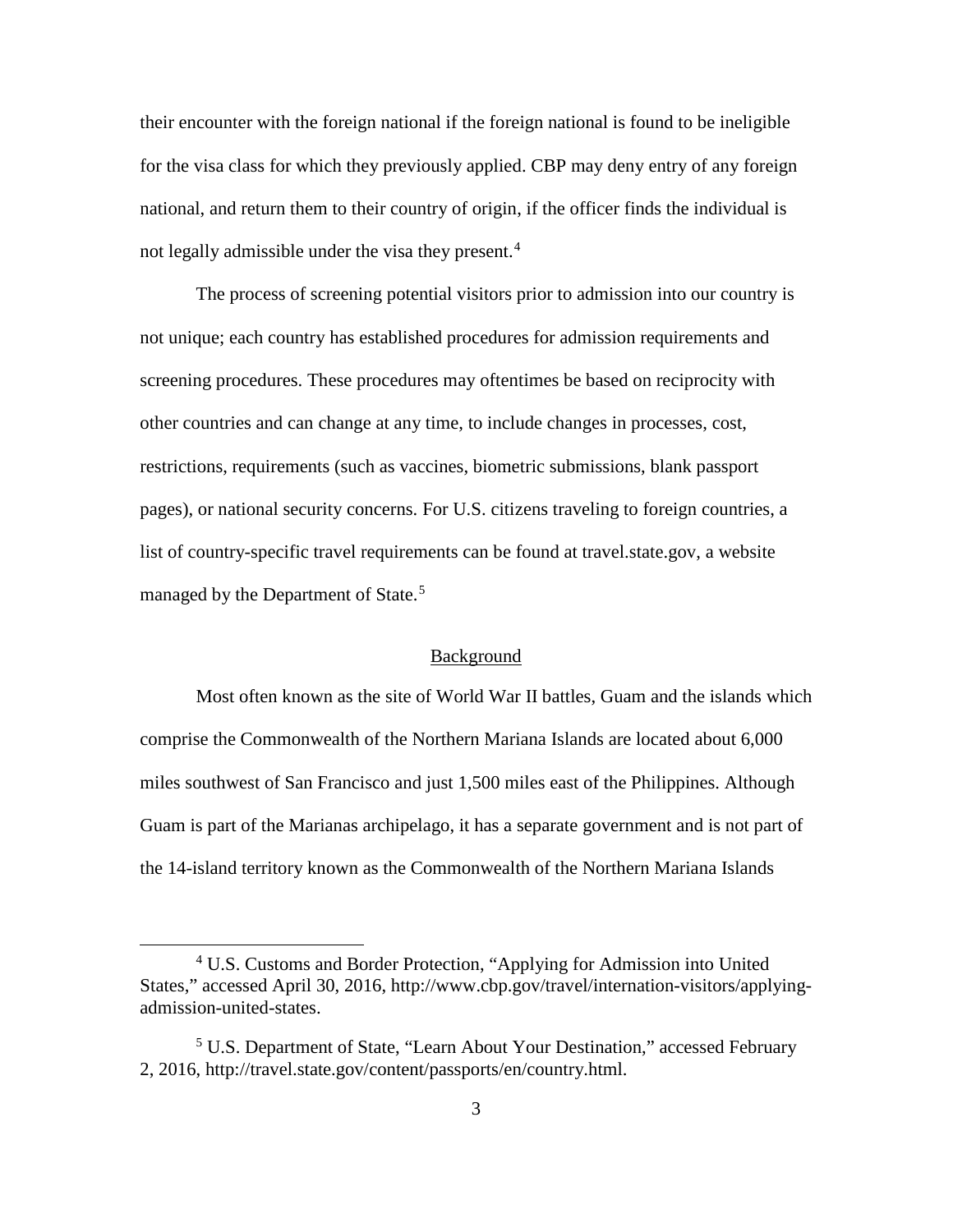(CNMI). The culture on Guam was influenced by 300 years of Spanish rule before it became a U.S. Trust Territory. Guam relies on tourism as its primary source of economic support, specifically tourists from Korea, Japan, and the U.S. military.<sup>[6](#page-13-0)</sup> According to the Guam Economic Development Authority, security and strategic location were highlighted:

As a member of the American family, Guam is able to offer visitors a stable and secure environment. Federal law provides local self-government on Guam, U.S. citizenship for her people, and application of the U.S. Constitution to the island. While maintaining its relationship with the United States, Guam also enjoys its strategic location as the gateway to  $Asia.^7$  $Asia.^7$ 

Saipan is the largest island within CNMI and is the center of government,

commerce, and tourism, complete with the largest international airport.<sup>[8](#page-13-2)</sup> Off the western coast of Saipan, prepositioned naval vessels stretch across the horizon along the Marianas Trench. In the north, popular tourist destinations such as Bird Island and "The Grotto" are just a short drive from Banzai and Suicide Cliffs–replete with memorials dedicated to those who perished during WWII. William H. Stewart, a former career Foreign Service Officer for the State Department, Senior Economic Advisor for CNMI, cartographer, and historian, wrote that Saipan had no economy to speak of until the late 1970s. The

<span id="page-13-0"></span> <sup>6</sup> Guam Economic Development Authority, "Guam," Invest in Guam, accessed March 21, 2016, http://investguam.com/guam/.

<sup>7</sup> Ibid.

<span id="page-13-2"></span><span id="page-13-1"></span><sup>8</sup> Central Intelligence Agency, "Northern Mariana Islands," The World Factbook, accessed November 3, 2015, https://www.cia.gov/library/publications/the-worldfactbook/geos/cq.html.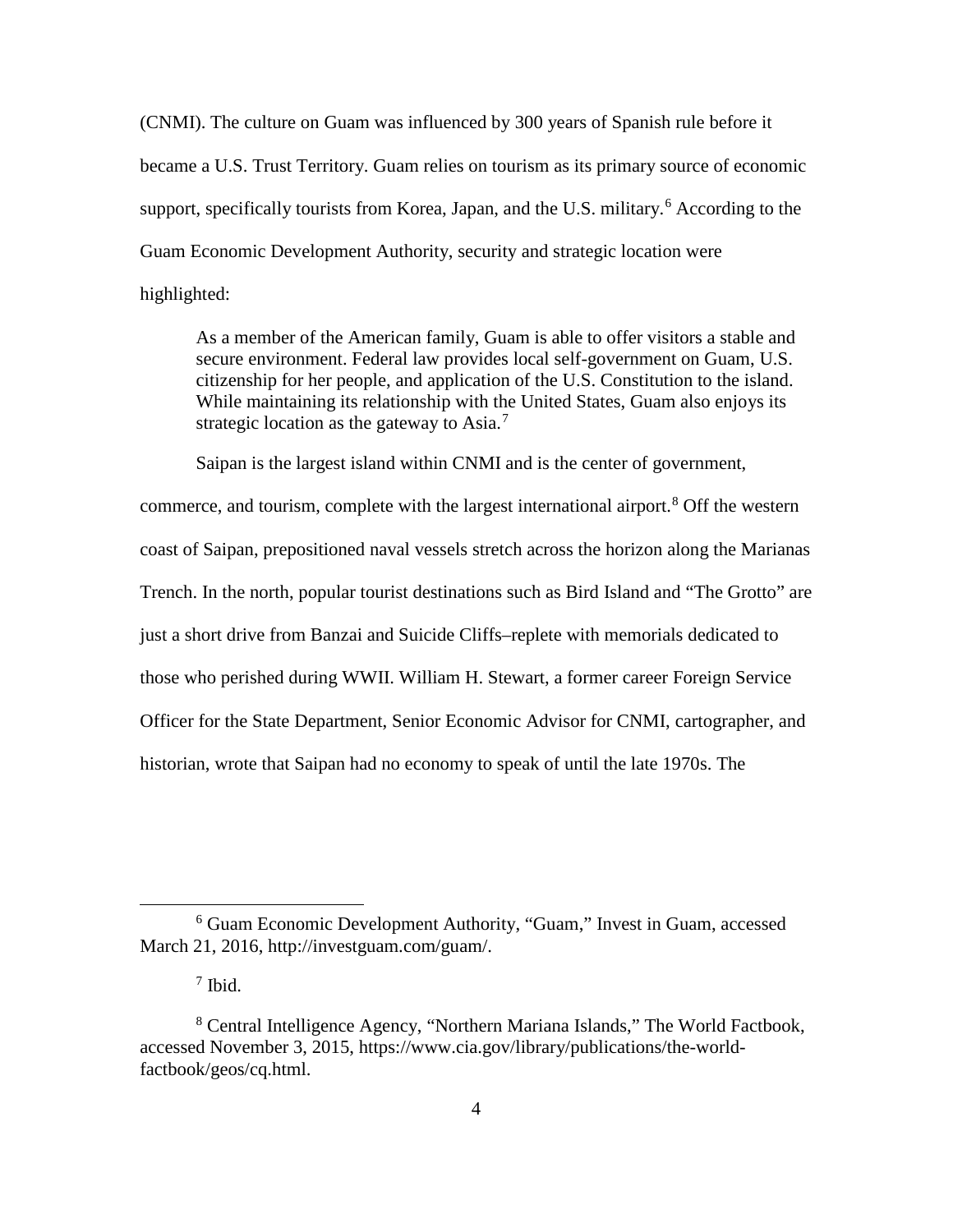introduction of jet aircraft and foreign investment led to the island's economic boom between 1[9](#page-14-0)81 and 1990, followed by foreign investment in garment manufacturing.<sup>9</sup>

By 1997, over 15,000 foreign workers (and hundreds of locals) were employed in "cut and sew" operations in Saipan since manufacturers could take advantage of U.S. Customs regulation "Headnote 3(a)" which allowed for the duty-free exportation of items from CNMI to the U.S. domestic market.<sup>[10](#page-14-1)</sup> When trade quotas were lifted in 2005, factories began moving from CNMI to produce garments in Bangladesh, China, Pakistan, and Cambodia. In 2009, the last factory closed and the local newspaper reported that "Saipan now faces one of the fastest economic collapses in the history of America and the world because of the demise of the garment industry."<sup>[11](#page-14-2)</sup>

## Research Questions

The primary question posed in this thesis is: Does the practice of visa-free travel for Russian and Chinese citizens to CNMI, and Russian citizens to Guam, pose a threat to national security? There are no publications that address this topic, so research conducted in order to answer this question includes the legal framework supporting visa-free travel,

<span id="page-14-0"></span> <sup>9</sup> William H. Stewart, "Post-War Economic History in a Nutshell," Saipan-Then and Now (A collection of previously published essays from the author at www.saipanstewart.com), accessed March 20, 2016, http://www.saipanstewart.com/ essays/sapuanthenandnow.html.

 $10$  Ibid.

<span id="page-14-2"></span><span id="page-14-1"></span><sup>&</sup>lt;sup>11</sup> Haidee V. Eugenio, "Saipan Garment Industry: From \$1 Billion to Zero," *Marianas Variety*, March 2009, reprinted by Pacific Islands Development Program/East-West Center with support from Center for Pacific Islands Studies/University of Hawaii, accessed March 21, 2016, http://pidp.eastwestcenter.org/pireport/2009/March/3-27- 16.html.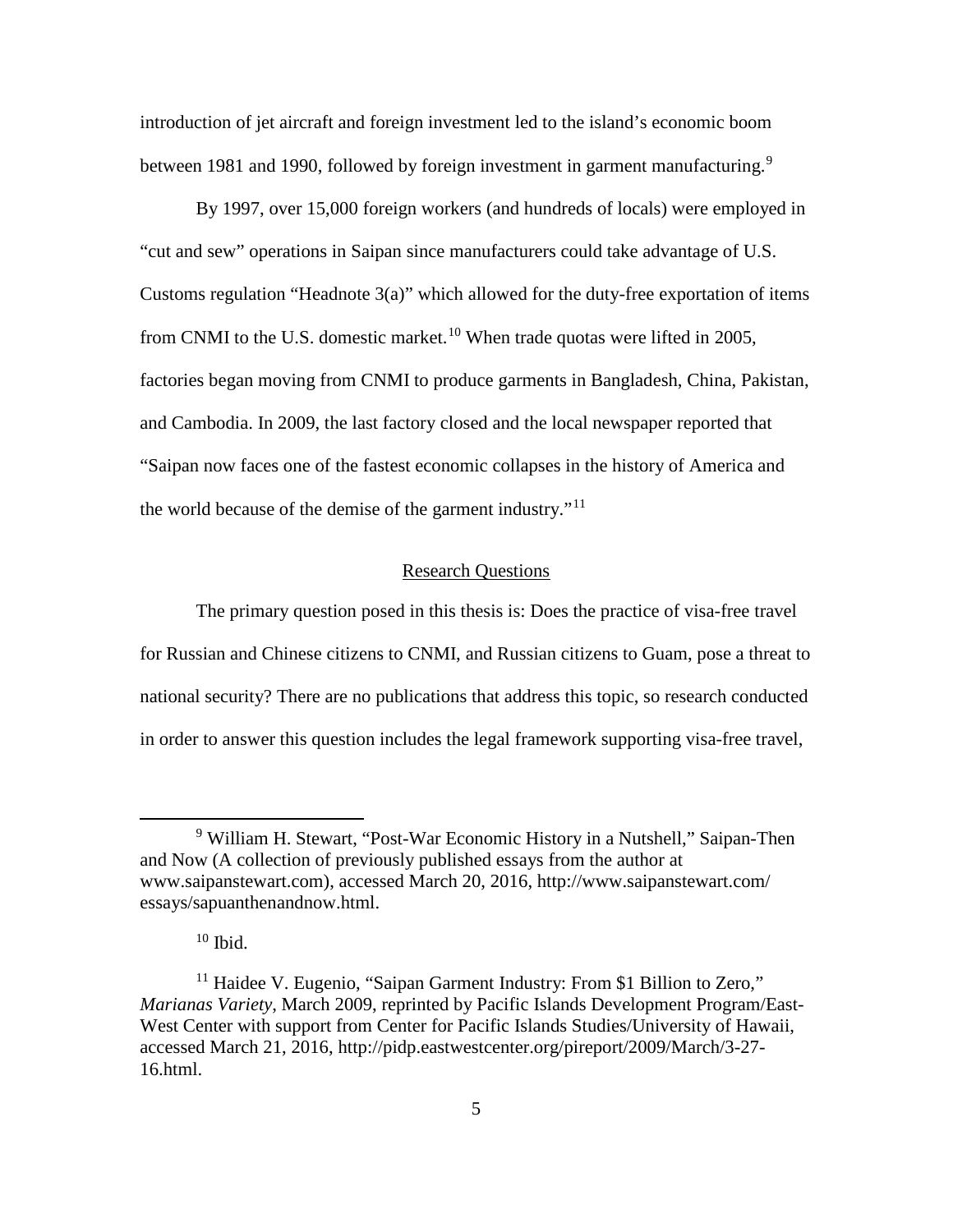information concerning border security, and a review of published works addressing national security threats connected to Russia and China.

A secondary research question is: If Chinese and Russian citizens can travel visafree to Saipan, and Russians can travel visa-free to Guam, then why are they not fully considered "Visa Waiver" countries? This question is meant to extract an understanding of any specific differences between ports of entry (POE) at Guam and CNMI, as compared to other POEs, either in U.S. territories or states where discretionary parole of Chinese and Russians does not occur. To further evaluate the manner of admitting foreigners into Guam and CNMI, the contemporary history of the region and its social, economic, and governmental constructs will be examined.

#### Assumptions

This research assumes that immigration policies and procedures regarding the processing of non-immigrant visa applications, inbound travel requirements, and inspection at POE are unchanged from November 2015. Further, any changes made by the authorities delineated in the Consolidated Natural Resources Act (CNRA) of 2008 with regard to "visa-free" travel of Russian and Chinese nationals may negate this thesis. Immigration data prior to federalization which is reported by the Department of the Interior is assumed to be accurate.

#### Delimitations

This thesis solely examines potential threats extending from the human element, specifically individuals claiming Russian and Chinese citizenship and traveling to the CNMI or Guam. The study does not consider the review of other foreign national visitors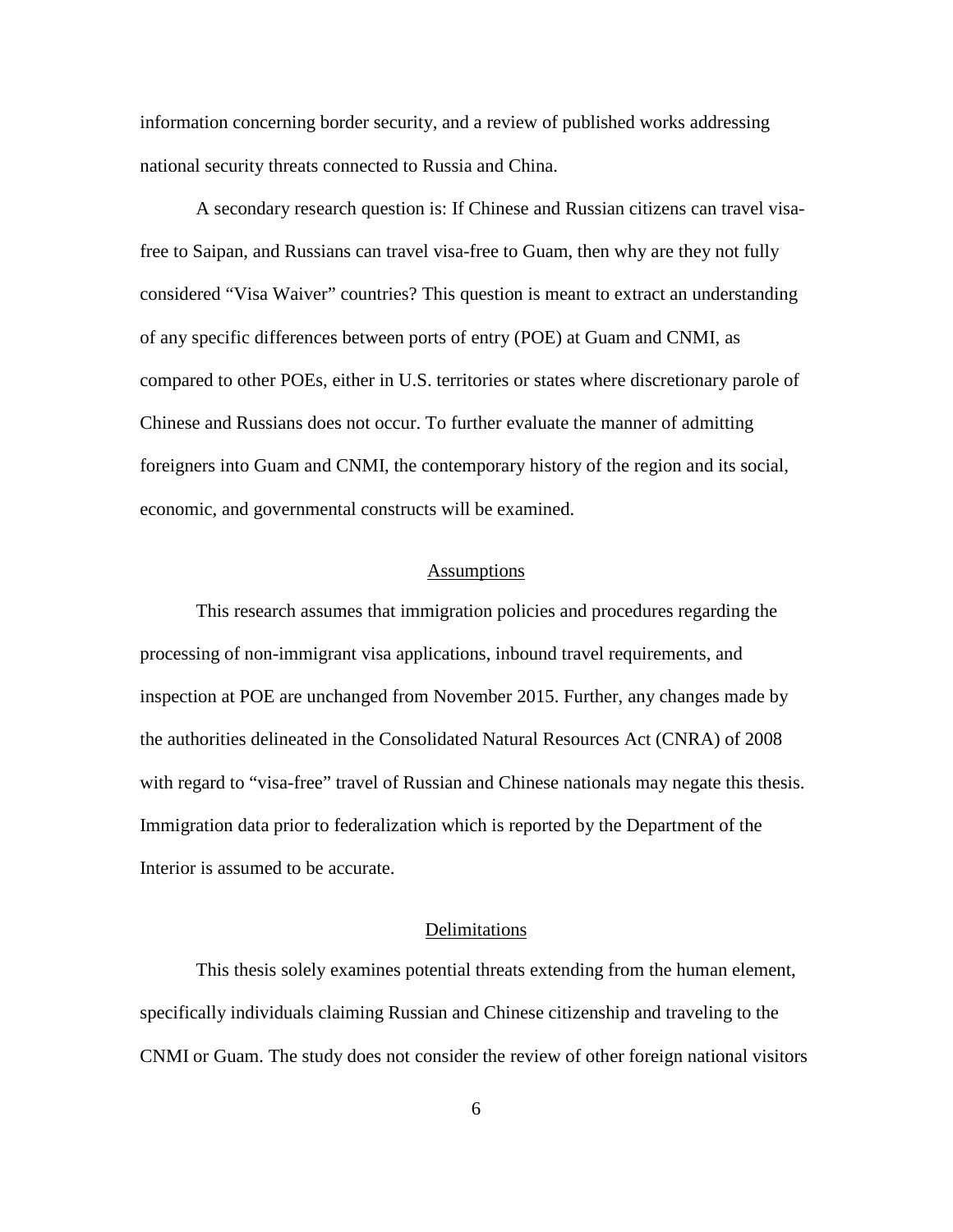since the practice of visa-free parole is specific to Russians (for both CNMI and Guam) and the Chinese (in CNMI only). This thesis does not consider legal permanent residents or naturalized US citizens whose nation of origin is Russia or China because the process for obtaining lawful permanent resident status or naturalization includes application, review, and adjudication, at a minimum.<sup>[12](#page-16-0)</sup> Finally, this study focuses on identifying potential weaknesses that can be correlated to or caused by the practice of visa-free parole, and does not examine the prevalence of entry of foreign nationals without inspection, human smuggling, identification fraud, or other means of entry to Guam and CNMI.

#### Definitions of Terms

Admission: The lawful entry of the alien into the United States after inspection and authorization by an immigration officer.<sup>[13](#page-16-1)</sup>

Biometric: An objective measurement of a physical characteristic of an individual, which when captured in a database, can be used to verify the identity or check against other entries in the database. Examples of biometric identifiers are fingerprints, facial recognition, and iris scans. $14$ 

<span id="page-16-0"></span> <sup>12</sup> U.S. Citizenship and Immigration Service, *Policy Handbook, Volume 8: Admissibility,* November 10, 2015, accessed February 2, 2016, https://www.uscis.gov/policymanual/HTML/PolicyManual.html#.

<span id="page-16-1"></span><sup>13</sup> *Immigration and Nationality Act*, Section 101: Definitions, accessed November 3, 2015, https://www.uscis.gov/ilink/docView/SLB/HTML/SLB/0-0-0-1/0-0-0-29/0-0-0- 101.html#0-0-0-164.

<span id="page-16-2"></span><sup>&</sup>lt;sup>14</sup> U.S. Department of State, "Safety and Security of U.S. Borders: Biometrics," accessed May 3, 2016, https://travel.state.gov/content/visas/en/general/borderbiometrics.html.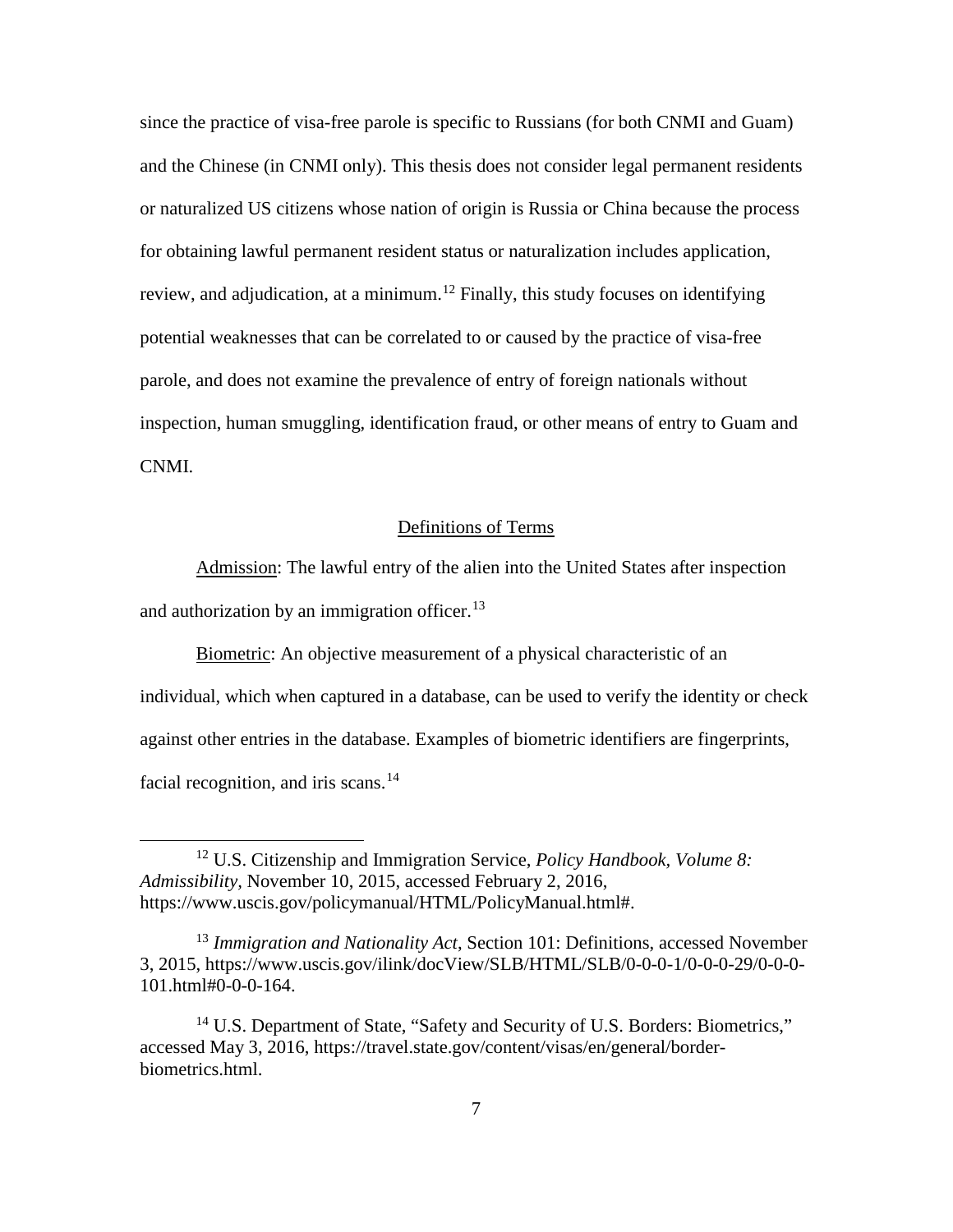National Security: Although not specifically defined, "national security" in modern usage refers generally to the safekeeping of a nation and its citizens by implementing instruments of national power. The following definition, based on the U.S. Supreme Court case *Cole v. Young*, described "national security" as activities that relate to the nation's safety, as opposed to its general welfare<sup>15</sup>:

National security is a corporate term covering both national defense and foreign relations of the U.S. It refers to the protection of a nation from attack or other danger by holding adequate armed forces and guarding state secrets. The term national security encompasses within it economic security, monetary security, energy security, environmental security, military security, political security and security of energy and natural resources. Specifically, national security means a circumstance that exists as a result of a military or defense advantage over any foreign nation or group of nations, or a friendly foreign relations position, or a defense position capable of successfully protesting hostile or destructive action.

#### National Security Entry-Exit Registration System (NSEERS): A temporary

measure implemented in 2002 following the 9/11 attacks in order to record the arrival, stay, and departure of certain individuals from countries "based on analysis of possible national security threats." The registration process took about 30 minutes per person at the port of entry during secondary inspection. As of 2011, the NSEERS process ended since "DHS has implemented several automated systems that capture arrival and/or exit information, making the manual entry of this data via the NSEERS registration redundant."[16](#page-17-1)

<span id="page-17-0"></span> <sup>15</sup> USLegal, "National Security Legal and Law Definition*,*" accessed April 26, 2016, http://definitions.uslegal.com/n/national-security/.

<span id="page-17-1"></span><sup>&</sup>lt;sup>16</sup> Department of Homeland Security, "DHS Removes Designated Countries from NSEERS Registration," Press Release, May 2011, accessed March 12, 2015, https://www.dhs.gov/dhs-removes-designated-countries-from-nseers-registration-may-2011.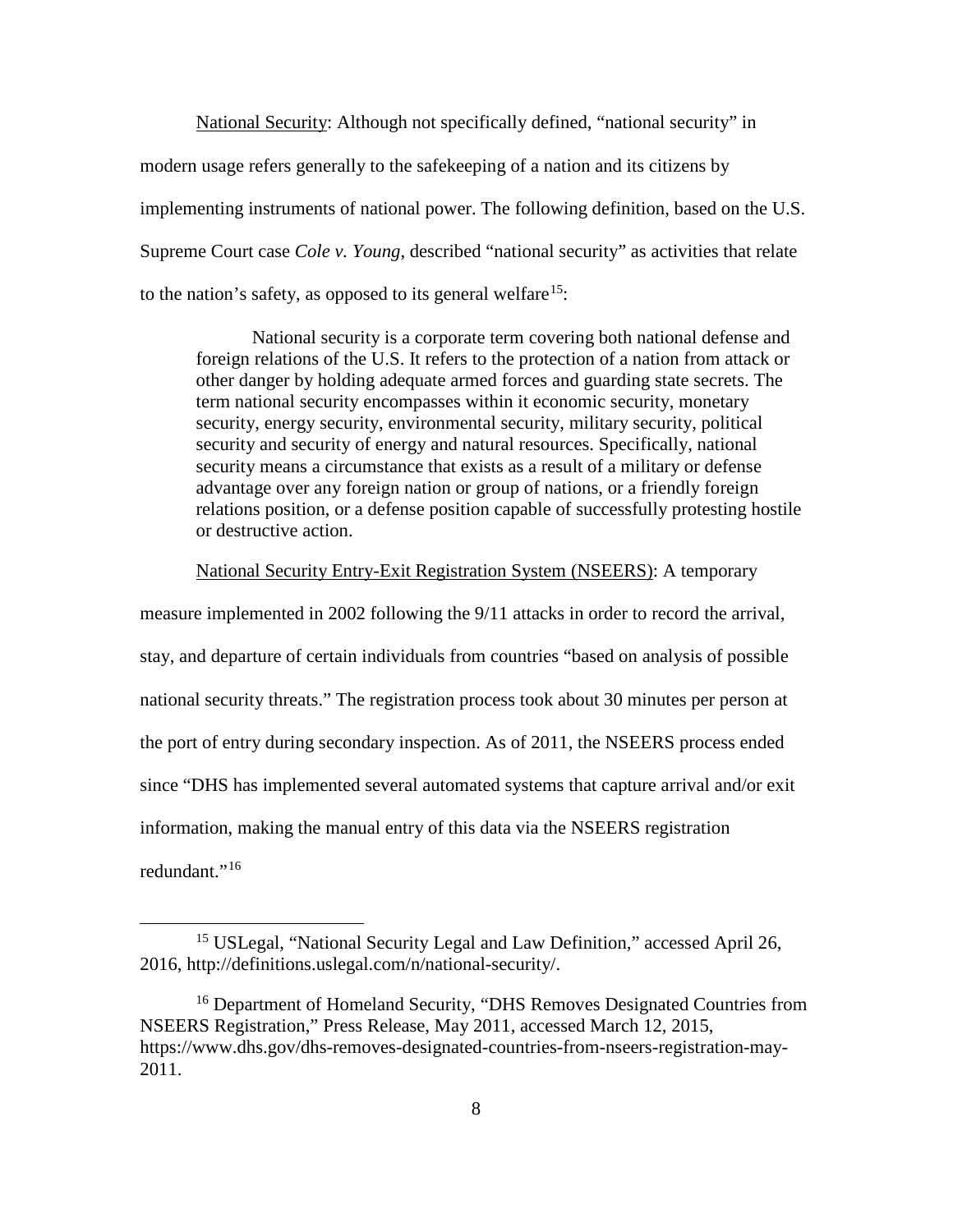Parole: To permit temporarily; distinct from "admission"; pursuant to section  $212(d)(5)$ (A) of the Immigration and Nationality Act.<sup>[17](#page-18-0)</sup>

Visa-free: Broadly used to describe international travel without the requirement of obtaining a visa prior to entry at a POE. The term is frequently used to describe the exercise of discretionary parole authority on a case-by-case basis by CBP; currently allowing up to a 45-day parole authorization of Russian nationals into Guam and CNMI and Chinese nationals into CNMI.<sup>[18](#page-18-1)</sup>

Visa Waiver and Visa Waiver Program (VWP): Authorizes the admission of visitors from approved countries for up to 90 days without a visa to any part of the United States (including Guam) under section 217 of the INA.<sup>[19](#page-18-2)</sup>

### Limitations of Scope

Data pertaining to admission/parole statistics is limited to the years during which CBP had a continuous presence in CNMI. Information exceeding a known Sensitive But Unclassified (SBU) classification will not be discussed in this thesis. For this reason, strategic counterintelligence threats in the region are not explored; however, further study of the conditions in the CNMI, along with associated risks of information exploitation may be warranted for a full understanding.

 <sup>17</sup> *Immigration and Nationality Act*, Section 101: Definitions, 2013.

<span id="page-18-1"></span><span id="page-18-0"></span><sup>&</sup>lt;sup>18</sup> U.S. Customs and Border Protection, "Russian Citizens Now Eligible to Travel to Guam Visa-Free," Press Release, January 26, 2012, accessed September 30, 2015, http://www.cbp.gov/newsroom/national-media-release/2012-01-26-05000/russian-citizen.

<span id="page-18-2"></span><sup>19</sup> U.S. Department of State–Bureau of Consular Affairs, "U.S. Visas," accessed November 3, 2015, http://travel.state.gov/content/visas/en/visit/visitor.html.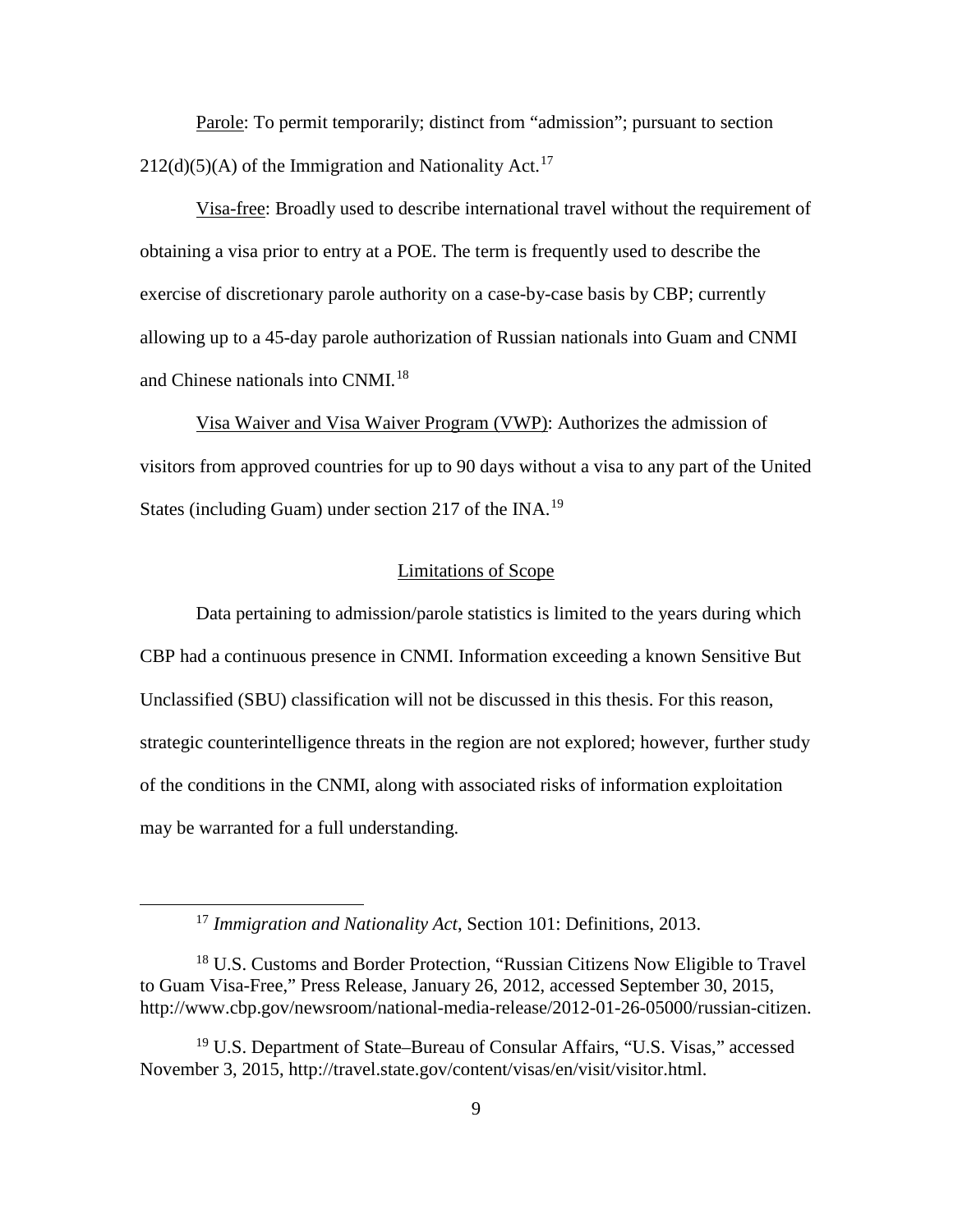#### Significance of Study

The Consolidated Natural Resources Act of 2008 authorized certain programs and activities by the Department of the Interior and others as part of the Act  $(110<sup>th</sup> Congress$ Public Law 229) which approved the establishment of the Commonwealth of the Northern Mariana Islands and the United States in a political union. Codified in this act is the "Guam and Northern Mariana Islands Visa Waiver Program" which allows for the waiver by the Secretary of Homeland Security of a visa requirement:

In the case of an alien applying for admission as a nonimmigrant visitor for business or pleasure and solely for entry into and stay in Guam or the Commonwealth of the Northern Mariana Islands for a period not to exceed 45 days, if the Secretary of Homeland Security, after consultation with the Secretary of the Interior, the Secretary of State, the Governor of Guam and the Governor of the Commonwealth of the Northern Mariana Islands, determines that—

(A) an adequate arrival and departure control system has been developed in Guam and the Commonwealth of the Northern Mariana Islands; and

(B) such a waiver does not represent a threat to the welfare, safety, or security of the United States or its territories and commonwealths.<sup>[20](#page-19-0)</sup>

A finding that shows a threat to welfare, safety, or security to the U.S. would be an impetus for review of this policy by the Secretary of the Interior, Secretary of State, and governors of Guam and CNMI. If a review found that ending the waiver for visa requirement should occur, it would not require a change in Public Law 110-229-2008, since the law allows for discretionary implementation by the Secretary of Homeland Security. The countries of Russia and China did not qualify for this larger Guam-CNMI Visa Waiver Program. Local government leaders voiced concerns regarding the possible

<span id="page-19-0"></span> <sup>20</sup> 110th Congress Public Law 229, *Consolidated Natural Resources Act of 2008,* May 8, 2008, Title VII.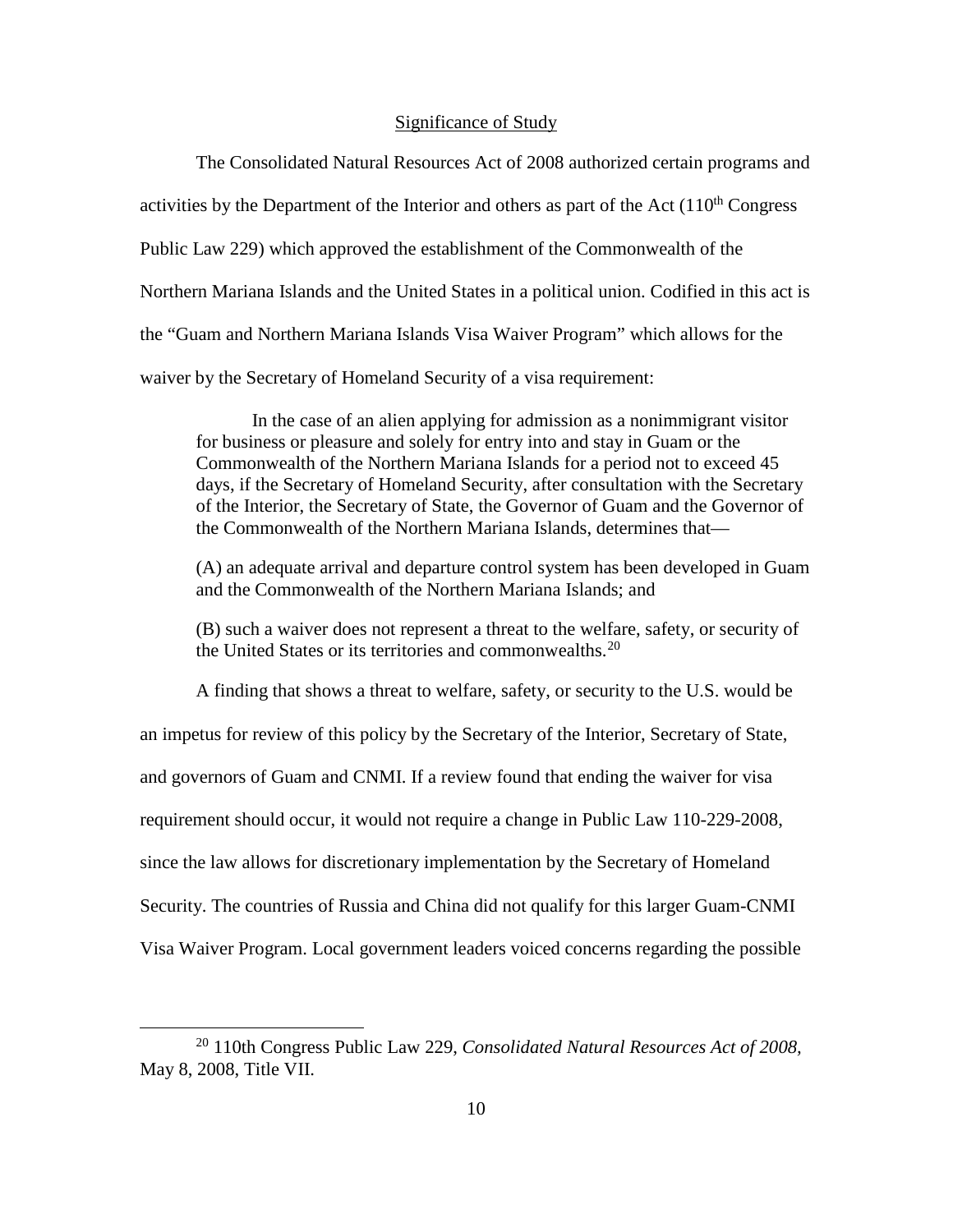negative economic impact of excluding these countries in the Guam-CNMI Visa Waiver Program. By October 2009, DHS announced CBP would utilize their discretionary parole authority to allow Russian and Chinese citizens to travel visa-free to CNMI. Later, in 2012, Guam implemented this practice for Russians in Guam, as well.

This study is significant in that it describes the relationship between the law, policy, and practice while providing historical context. There is no study published to date which examines the practice of discretionary parole in Guam and CNMI and this study aims to garner interest and open dialogue from all levels of government regarding this subject.

#### About the Author

The author's training and experience provide a unique perspective to the subject matter of this study. She worked in the Military Intelligence branch of the U.S. Army for over five years before employment as a Special Agent for the U.S. Department of State, Diplomatic Security Service. During the nearly ten years with the State Department, she served as a criminal investigator at the Los Angeles Field Office (LAFO), a watch officer at the Diplomatic Security Command Center (DSCC) in Rosslyn, Virginia, an Assistant Regional Security Officer-Investigator at the U.S. Consulate General in Chennai, India, and a criminal investigator at the Honolulu Resident Office (HRO) in Honolulu, Hawaii.

In addition to completing the four-month Criminal Investigation Training Program at the Federal Law Enforcement Training Center, the author also completed four months of additional training at the Diplomatic Security Training Center to include conducting criminal investigations of U.S. Passport and U.S. Visa fraud. Among her duties at LAFO, she worked with the Document and Benefit Fraud Task Force (DBFTF)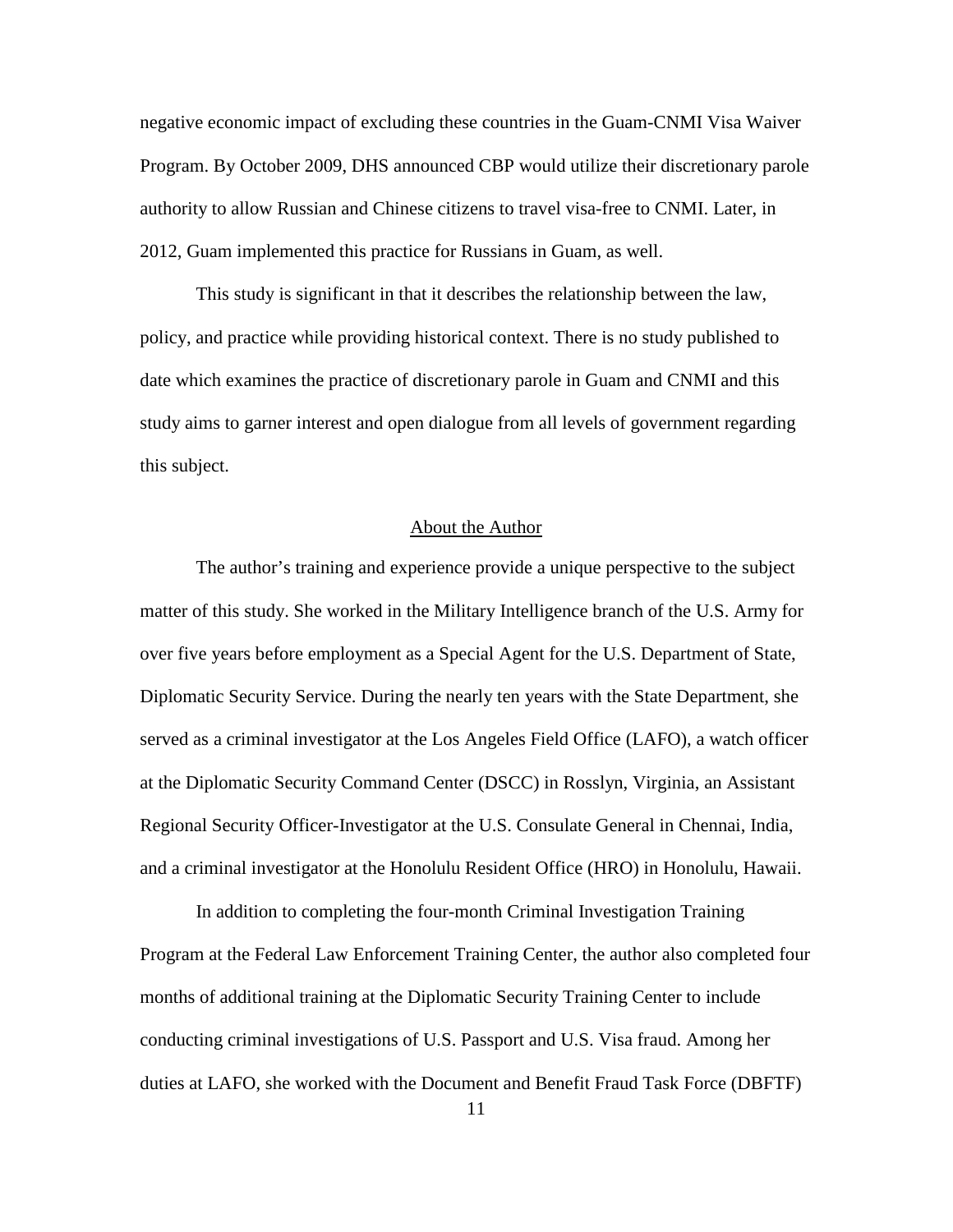which at the time focused primarily on combatting student visa fraud at "sham" schools. In 2010, she completed the U.S. Department of State Consular General (ConGen) course and received commission as Vice Consul in preparation for her assignment as the Assistant Regional Security Officer–Investigator (ARSO-I) at the U.S. Consulate General in Chennai, India. There, she worked alongside consular officers to detect, identify, report, and strive to locally prosecute individuals who committed violations of Indian law equivalent to visa fraud during the U.S. visa application process.

From 2012-2015, her assignment to HRO afforded her the opportunity to engage again with Department of Homeland Security (DHS) as she conducted criminal investigations in the area of operations, which included the Hawaiian Islands, Commonwealth of the Northern Mariana Islands, Guam, and American Samoa. She became immediately interested in the process of discretionary parole for Chinese citizens at the Port of Entry in Saipan without the requirement of a U.S. visa after investigating possible U.S. passport fraud cases relating to Chinese "anchor babies" born in Saipan<sup>[21](#page-21-0)</sup> as well as Chinese nationals utilizing fraudulent Chinese passports in another identity to take SAT tests in the CNMI.<sup>[22](#page-21-1)</sup> After her initial visit to Saipan, she learned that Russian citizens traveling to Guam and CNMI could also do so without a U.S. visa which piqued the author's interest in determining when, why, and how this practice was established.

<span id="page-21-0"></span> <sup>21</sup> ABC News Australia Online, "Call for U.S. to Stop 'Anchor Baby' Births in Saipan," accessed February 15, 2016, http://www.abc.net.au/news/2013-04-09/calls-forus-to-stop-anchor-baby-births-in-saipan/4619076.

<span id="page-21-1"></span><sup>&</sup>lt;sup>22</sup> U.S. Department of Justice, "Fifteen Chinese Nationals Charged in Fraud Scheme," U.S. Attorney's Office Press Release, 2015.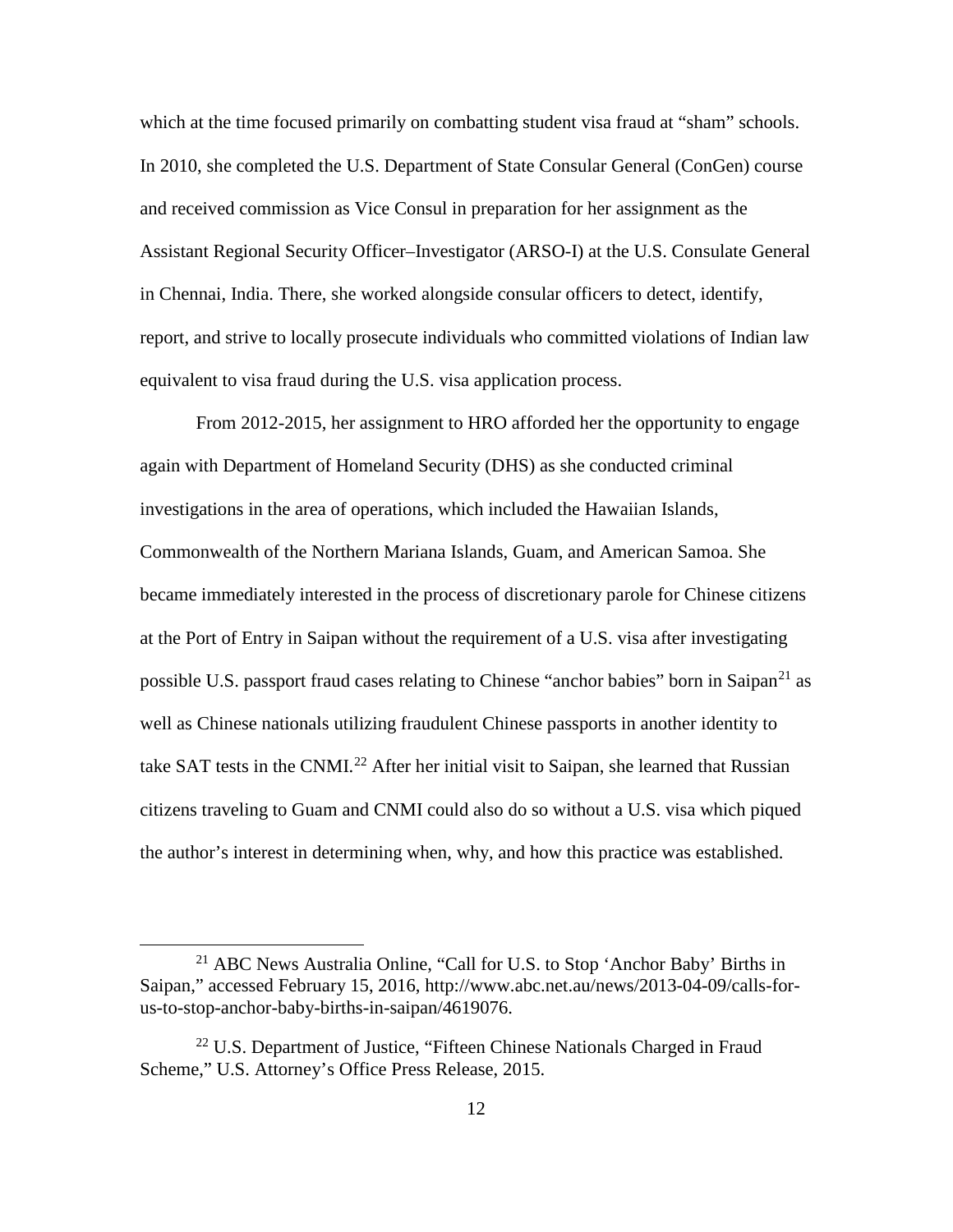## CHAPTER 2

# LITERATURE REVIEW AND RESEARCH METHODOLOGY

It looks to me that we've got a rather open door in the Northern Marianas and we should figure out how to close it.

— Iowa Rep. Steve King (2014)

Literature regarding national security and U.S. territories is limited to periodical articles, public law, and other legal documents. Significant writings on CNMI and Guam can be found primarily relating to tourism and WWII history.

The historical, political, social, economic, and environmental aspects of CNMI and Guam are first outlined in this literature review to provide context for examining existing and potential security vulnerabilities later on. Since no research exists that previously addresses visa-free travel and discretionary parole in CNMI and Guam, the literature review is also meant to provide sufficient background of the key documents in the law and Immigration and Nationality Act (INA). For later comparison, information regarding immigration policies in other U.S. territories such as Puerto Rico and American Samoa is reviewed. Finally, post-9/11 threat assessments, border security measures, and national security documents are summarized.

Following the literature review, the research methodology section describes the qualitative research method, the historical approach, and considerations in the design and analysis of this study.

#### History of CNMI and Guam

Dirk Ballendorf, EdD, described the history of CNMI and Guam based on his intimate knowledge and deep interest in the region. While teaching at the University of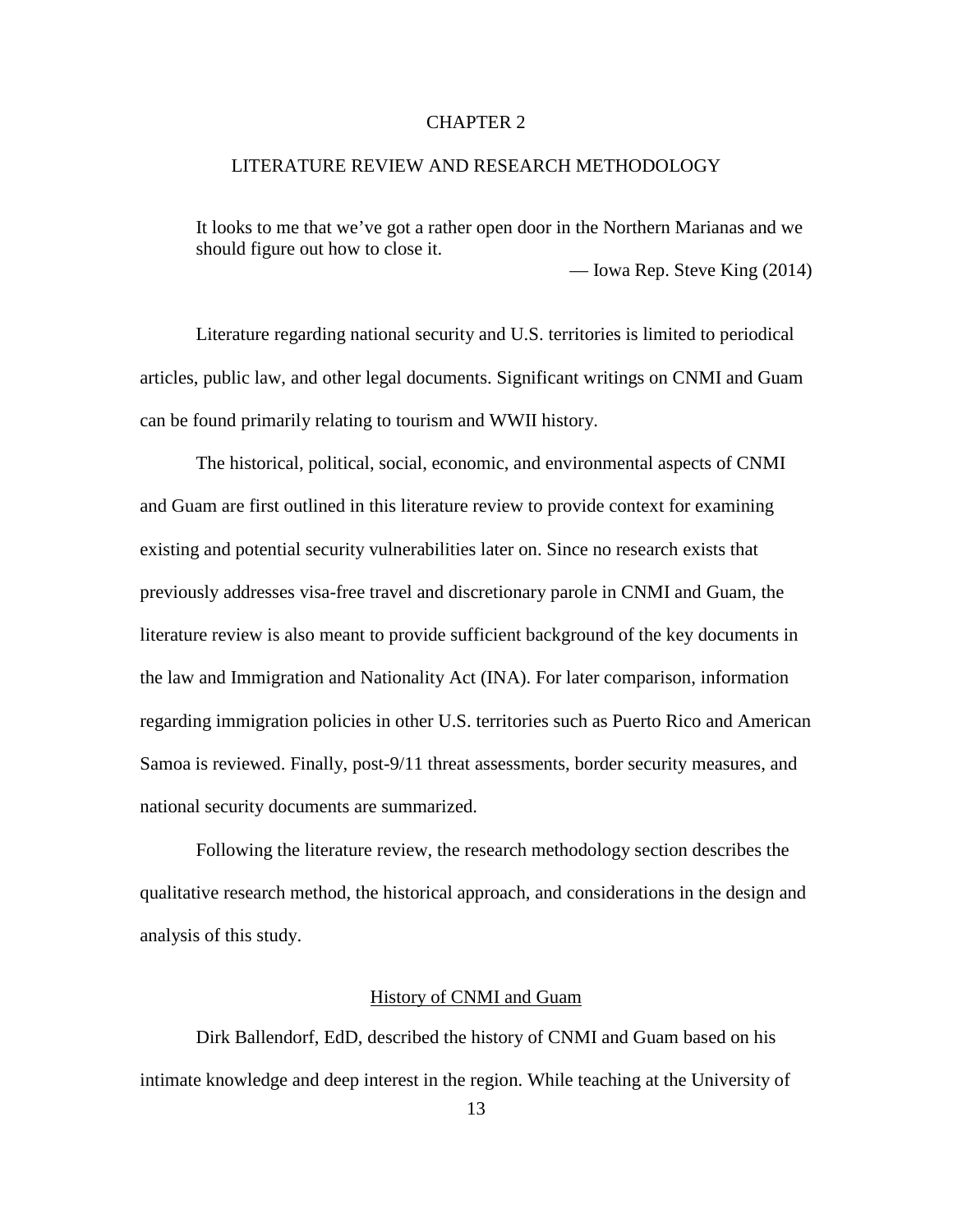Guam for more than 30 years as a Guamanian historian and Professor of Micronesian Studies, he wrote hundreds of articles, including those for Encyclopedia Britannica. He stated that, historically, archeological evidence suggests that the Northern Marianas were settled by people originating from Southeast Asia. Ferdinand Magellan was said to have visited the islands in 1521, and it was not long (1565) until the Spanish claimed sovereignty over the islands. About a century later, the permanent colonization of the islands by the Spanish created significant friction with the native Chamorro people until 1696, when they took an oath of allegiance to Spain. The Spanish held control of the islands until the late  $19<sup>th</sup>$  century when the Germans established an administrative center in Saipan after U.S. forces captured Guam from the Spanish in 1898.<sup>[23](#page-23-0)</sup>

Coveted for its strategic location in the Pacific (See Figure 1), the Japanese took possession of the Northern Marianas in October 1914 and, although there were noted British and U.S. reservations, Japan received the Northern Marianas first by the terms of the Treaty of Versailles in 1919, and the League of Nations gave Japan a "Class C" mandate to administer the islands in  $1920.<sup>24</sup>$  $1920.<sup>24</sup>$  $1920.<sup>24</sup>$  Japanese control ended after their defeat in the Battle of Saipan on July 9, 1944, at the cost of 3,000 U.S. dead and over 13,000 wounded. In addition to the estimated 27,000 Japanese soldiers killed, thousands of Saipan's civilian population leapt from cliffs (Banzai Cliff and Suicide Cliff).<sup>[25](#page-23-2)</sup>

<span id="page-23-0"></span> <sup>23</sup> Dirk Anthony Ballendorf, "Northern Mariana Islands," *Encyclopedia Britannica*, 2014, accessed November 18, 2015, http://www.britannica.com/ place/Northern-Mariana-Islands.

 $24$  Ibid.

<span id="page-23-2"></span><span id="page-23-1"></span><sup>&</sup>lt;sup>25</sup> History.com Staff, "Battle of Saipan," 2009, accessed November 18, 2015, http://www.history.com/topics/world-war-ii/battle-of-saipan.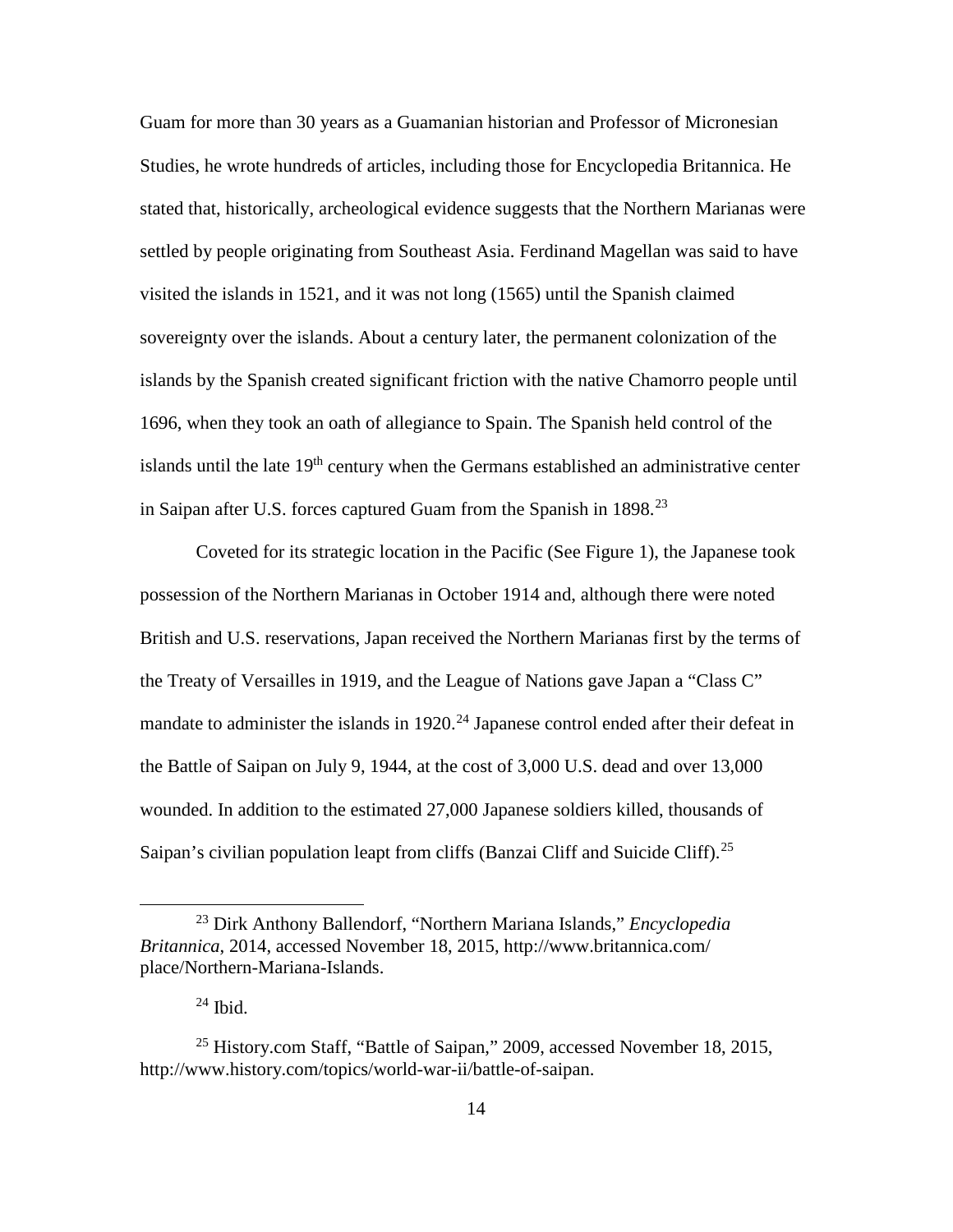

Figure 1. Oceania Map

*Source:* University of Texas Libraries, "Oceania," University of Texas Austin, 2013, accessed March 14, 2016, http://www.lib.utexas.edu/maps/australia.html. Focused-area boundary (in red) added by author.

In the United States Department of the Interior's publication of highlights of the Office of Territories, it explained that with most of the island destroyed after WWII, U.S. President Harry S. Truman signed an agreement with the United Nations to administer the Northern Marianas as a Trust Territory in 1947, and in 1951 after Japan renounced all claims to the islands, the responsibility for "trusteeship" was transferred to the U.S. Secretary of the Interior. The Trust Territory was transferred to the U.S. Navy in 1952,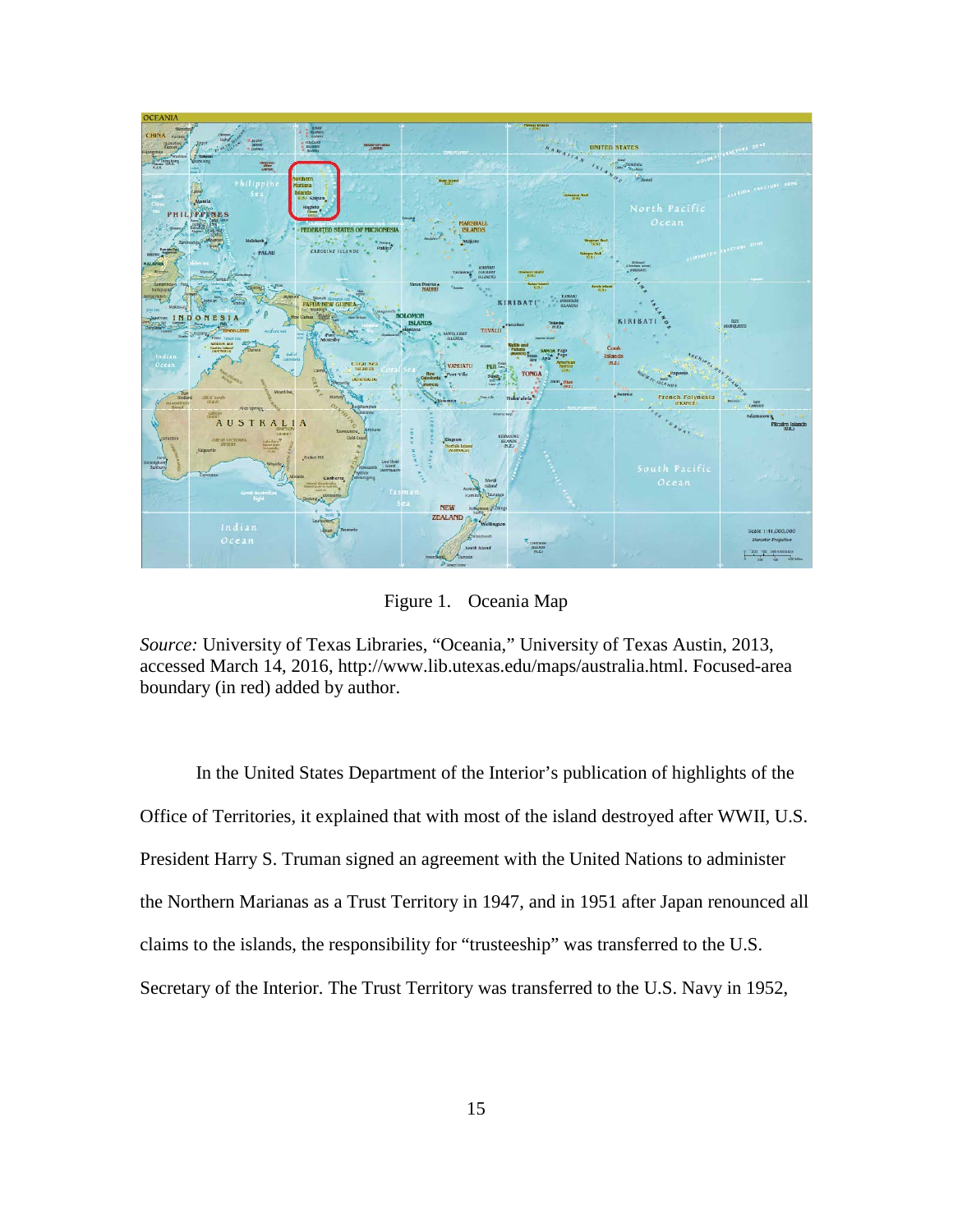then back to Interior on May 7, 1962.<sup>[26](#page-25-0)</sup> Ballendorf added that Pacific islands which were "U.S. Trust Territories" (such as Palau, Micronesia, and the Northern Marianas) began separate negotiations with the U.S. in the 1970s for varying ends.

According to the Department of the Interior, in 1975, the people of the Northern Marianas approved a commonwealth status with the U.S. and beginning in 1976 with the signing of the Covenant Agreement by President Gerald Ford, eligible residents of the CNMI became U.S. citizens, although the CNMI had its own constitution and governor. In 1986, "trusteeship" of the CNMI by the U.S. ended and was codified as a provision to the 1976 Covenant Agreement that it would "exist in political union with the U.S."<sup>[27](#page-25-1)</sup> The CNMI Law Revision Commission identifies the "Covenant to Establish a Commonwealth of the Northern Mariana Islands in Political Union with the United States of America" as the key document in defining the relationship with the U.S., applicability of federal law, and the manner in which CNMI "enjoys a greater degree of autonomy than most U.S. territories."<sup>[28](#page-25-2)</sup>

CNMI exercised autonomy in many ways, to include separate immigration and labor regulations which directly related to its economy, as will be discussed in the next section. It is important to note that the most recent historical decision regarding the Covenant provisions was "federalization" of CNMI in 2008. Addressed to U.S. Congress

<span id="page-25-0"></span> <sup>26</sup> Walter J. Hickel and Elizabeth P. Farrington, *United States Department of the Interior: Highlights Office of Territories* (Washington, DC: US Government Printing Office, 1969), v.

<sup>&</sup>lt;sup>27</sup> Ballendorf, "Northern Marianas."

<span id="page-25-2"></span><span id="page-25-1"></span><sup>28</sup> Commonwealth Law Revision Commission, "Covenant," CNMI Covenant, accessed February 23, 2016, http://www.cnmilaw.org/covenant.html.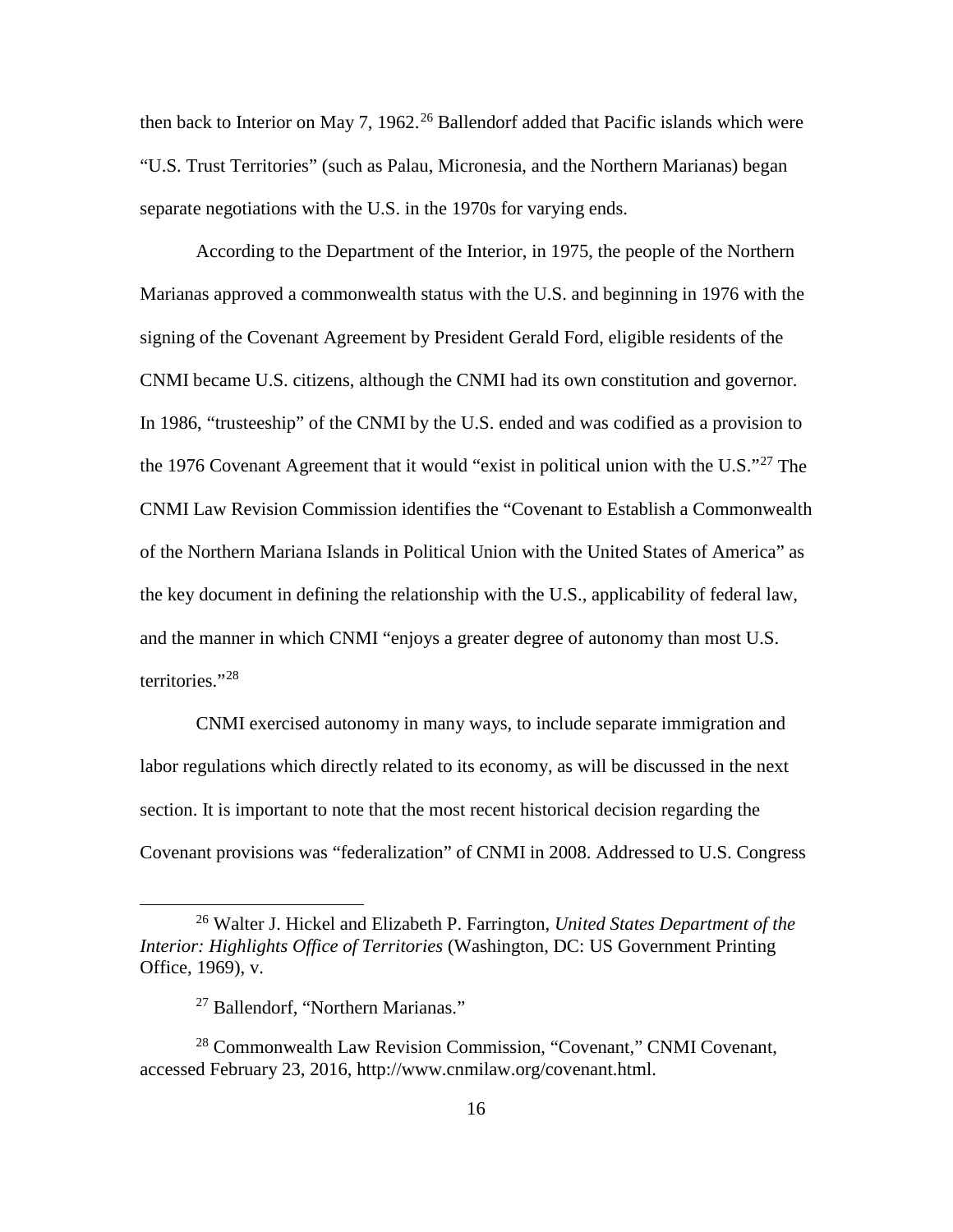in 2007, Deputy Assistant Secretary of the Interior for Insular Affairs discussed a bill that proposed "to take this legislative step to bring the immigration system of the CNMI under Federal administration" and "address a range of implementation issues as there are a number of Federal agencies that would be involved with federalization."<sup>[29](#page-26-0)</sup> The U.S. Department of the Interior, Insular Affairs remains the coordinating body by which federal policy is administered within the  $CNMI$ ;<sup>[30](#page-26-1)</sup> although, pursuant to federalization, several Department of Homeland Security agencies, to include U.S. Citizenship and Immigration Services, Customs and Border Protection, and Immigration and Customs Enforcement, operate in CNMI.

Current statistics regarding CNMI are updated periodically on the Department of the Interior, Insular Areas website. There, it is reported that Saipan is geographically closer to Tokyo (1,272 miles away) than it is to Honolulu (3,300 miles away). 49,000 people reside on Saipan, 25 percent are part of the tourism industry. Although tourism grew by double digits from 2013 levels, Saipan and the other three inhabited islands within the CNMI still receive significant financial assistance from the U.S.<sup>[31](#page-26-2)</sup>

<span id="page-26-0"></span> $29$  Department of the Interior Office of Congressional and Legislative Affairs, "Statement of David B. Cohen, Deputy Assistant Secretary of the Interior for Insular Affairs before the Senate Committee on Energy and Natural Resources regarding S. 1634, The Northern Mariana Islands Covenant Implementation Act July 19, 2007" *s. 1634–Covenant with Northern Mariana Islands*, accessed February 23, 2016, https://www.doi.gov/ocl/hearings/110/S1634\_071907.

<span id="page-26-2"></span><span id="page-26-1"></span> $30$  Department of the Interior, "Insular Areas," accessed September 30, 2015, http://interior.gov/governments/insularareas.cfm.

 $31$  Ibid.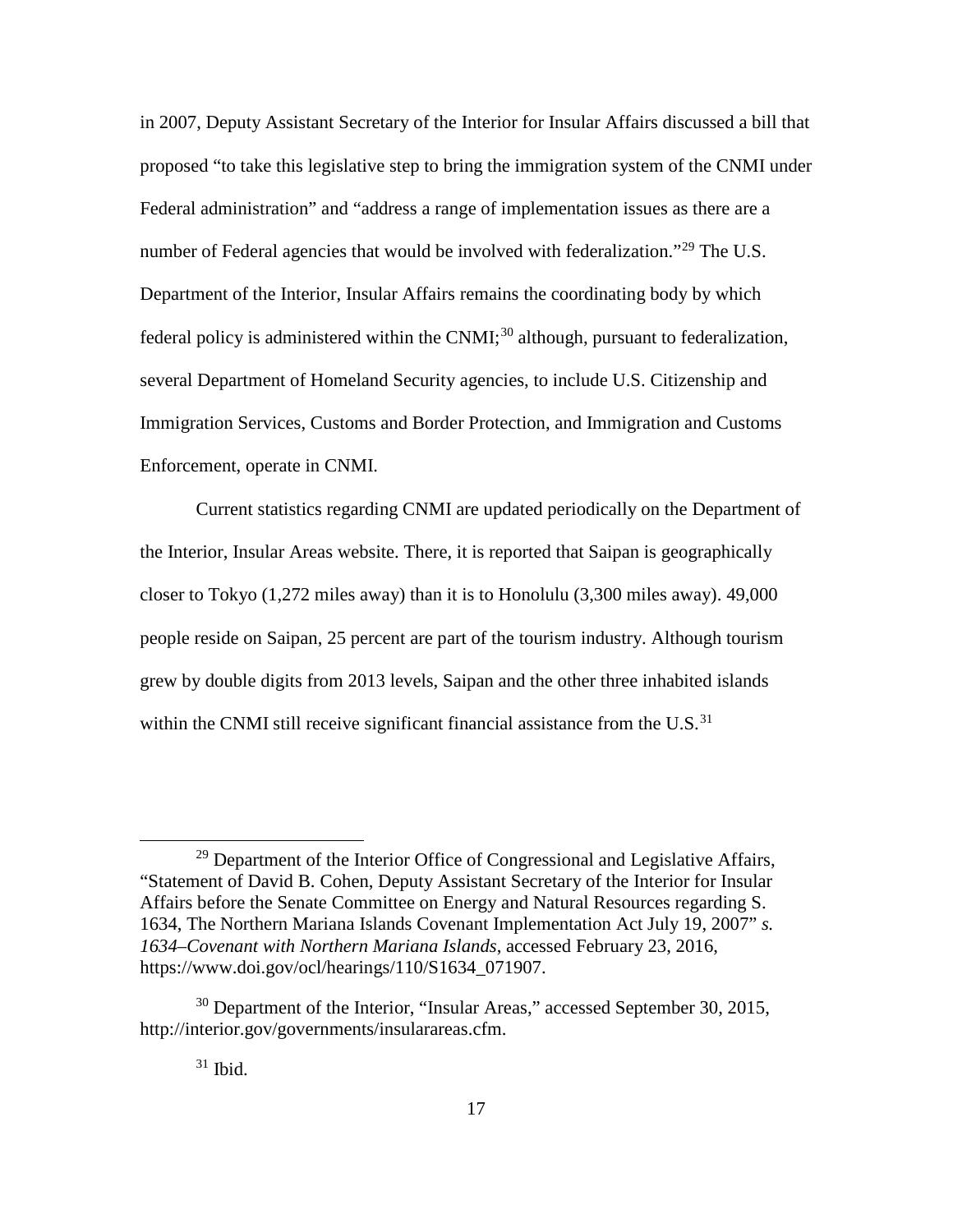Guam's history and relationship to the U.S. is much different than that of CNMI, according to Ballendorf and co-author Sophie Foster in their article "Guam" for Encyclopedia Britannica. Guam was never included as a "trust territory" along with the rest of the Marianas archipelago despite its close geographic proximity, just 40 nautical miles from the southernmost CNMI island of Rota. The island of Guam at 209 sq. miles. is the largest and most populous of the Mariana island chain with about 161,000 estimated residents in 2014.<sup>[32](#page-27-0)</sup>

As explained by the U.S. Department of Interior publication on the territories, after it was ceded to the U.S. by Spain in 1898, Guam was placed under the control of the U.S. Department of the Navy by executive order about two weeks later. The Secretary of the Navy was charged with providing Guam "the necessary protection and government" it required, though the Japanese occupied the island from December 12, 1941 until the Allies retook Guam on August 10, 1944.<sup>[33](#page-27-1)</sup> Ballendorf and Foster added that the administration was not transferred to the Secretary of the Interior until 1950, after which The Guam Organic Act was approved. This act both declared Guam to be an unincorporated territory of the U.S. and made Guamanians U.S. citizens.  $34$ 

With its strategic location in the South Pacific, the U.S. military presence both on the island of Guam and pre-positioned in the nearby waters remained constant after World War II (see figure 2). Anderson Air Force Base sits in the northern part of the

<span id="page-27-2"></span><span id="page-27-1"></span><span id="page-27-0"></span> <sup>32</sup> Dirk Anthony Ballendorf and Sophie Foster, "Guam," *Encyclopedia Britannica Online,* accessed February 7, 2016, http://www.britannica.com/place/Guam*.*

 $33$  Ibid.

 $34$  Hickel and Farrington, 10.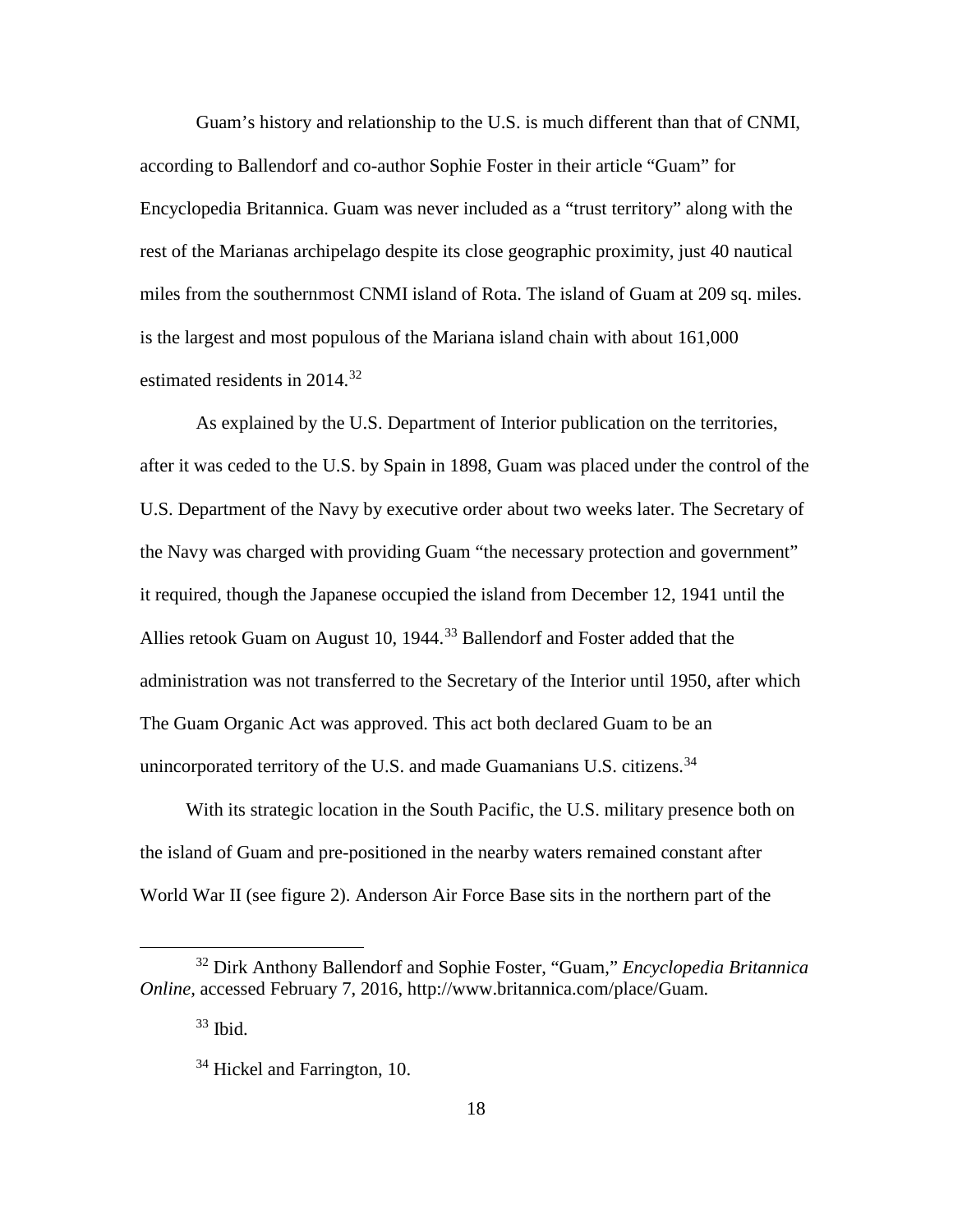island while a naval base, shipyard, air strip, and hospital can also be found around Guam.[35](#page-28-0) According to the 2013 CNMI Joint Military Training Requirements and Training Study, all branches of the U.S. military (USARPAC, PACFLT, PACAF, MARFORPAC, and SOCPAC) have assets within the Joint Region Marianas.<sup>[36](#page-28-1)</sup>



Figure 2. Naval ships pre-positioned off Saipan's western shore.

*Source:* Photo by Diane Zedde (Saipan, CNMI, February 20, 2016).

<sup>&</sup>lt;sup>35</sup> Ballendorf and Foster.

<span id="page-28-1"></span><span id="page-28-0"></span><sup>36</sup> AECOM Technical Services, Inc., *Commonwealth of the Northern Mariana Islands Joint Military Training Requirements and Siting Study* (Joint Base Pearl Harbor-Hickam: Department of the Navy, Naval Facilities Engineering Command, March 2013), Appendix B.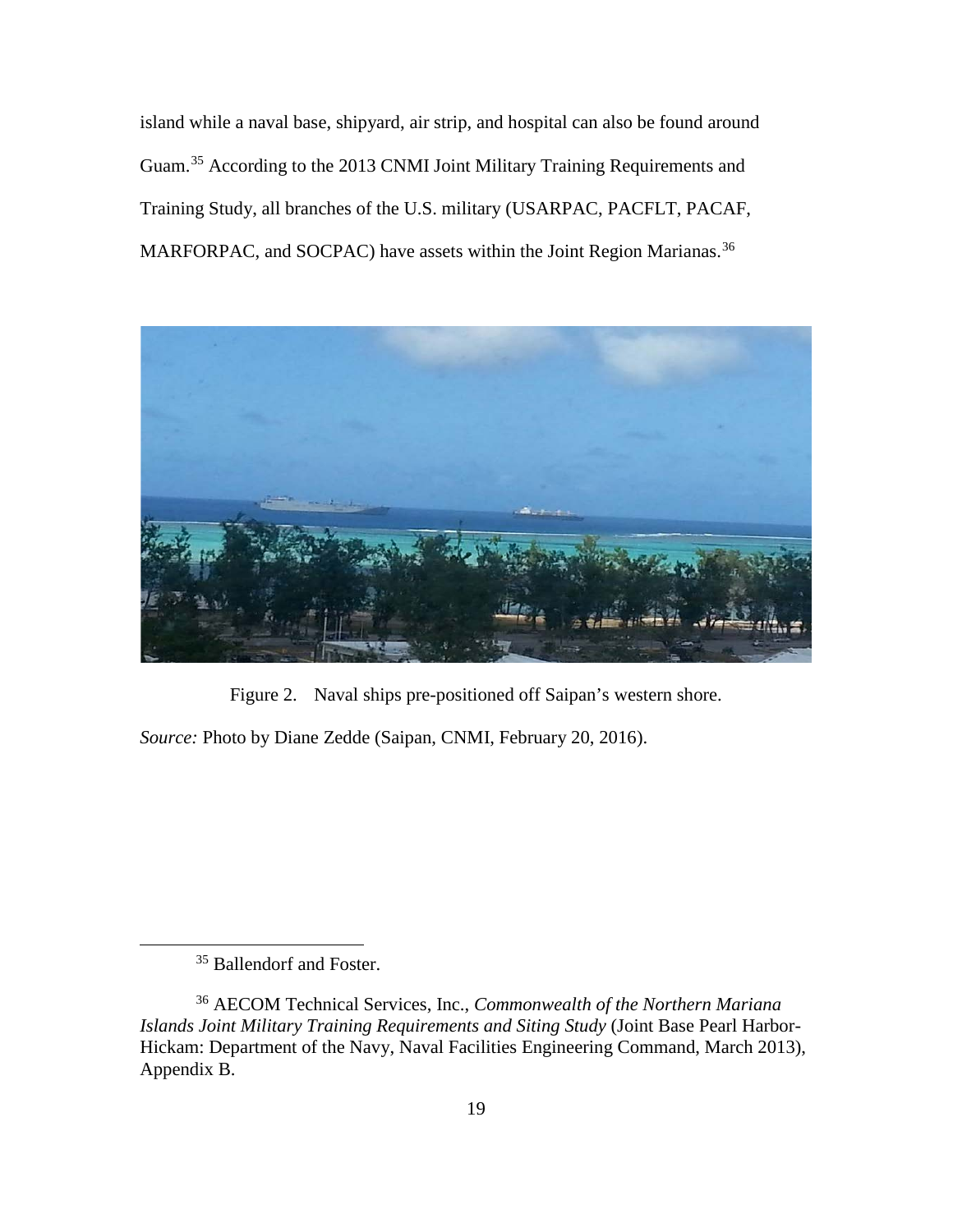#### Economic Considerations and Ramifications

One of the reasons cited for federalization of CNMI in 2008 was its "fragile economic and fiscal condition" as stated by Deputy Assistant Secretary of the Interior for Insular Affairs Secretary David B. Cohen.[37](#page-29-0) As mentioned in the previous chapter, the robust garment industry declined sharply beginning in 2005, which led to a drastic economic decline for CNMI between 2005 and 2009. Economist and historian William H. Stewart wrote a series of articles published in 2004 by the *Saipan Tribune* covering what he described as CNMI's "recent turbulent economic history" covering the 60 years after WWII from "destruction, reconstruction, 'boom' and 'bust'."[38](#page-29-1) Stewart, a former Senior Economic Advisor for CNMI, described how CNMI's economy is intrinsically tied to Asian markets since investors and tourists primarily originate from Asia. For example, Japanese investment and tourism surge in the mid-1980s coincided with the strength of the yen and devaluation of the dollar. Likewise, when Japan's economy faltered in 1998, tourism and investment in CNMI shrank, as well.<sup>[39](#page-29-2)</sup>

Prior to federalization of CNMI, the Government Accountability Office (GAO) conducted a study of the CNMI labor market, tourism, and foreign investment to

 $39$  Ibid.

<sup>&</sup>lt;sup>37</sup> Department of the Interior Office of Congressional and Legislative Affairs.

<span id="page-29-2"></span><span id="page-29-1"></span><span id="page-29-0"></span><sup>38</sup> William H. Stewart, "Post-War Economic History in a Nutshell," *Saipan-Then and Now* (A collection of previously published essays from the author at www.saipanstewart.com), accessed March 20, 2016, http://www.saipanstewart. com/essays/sapuanthenandnow.html.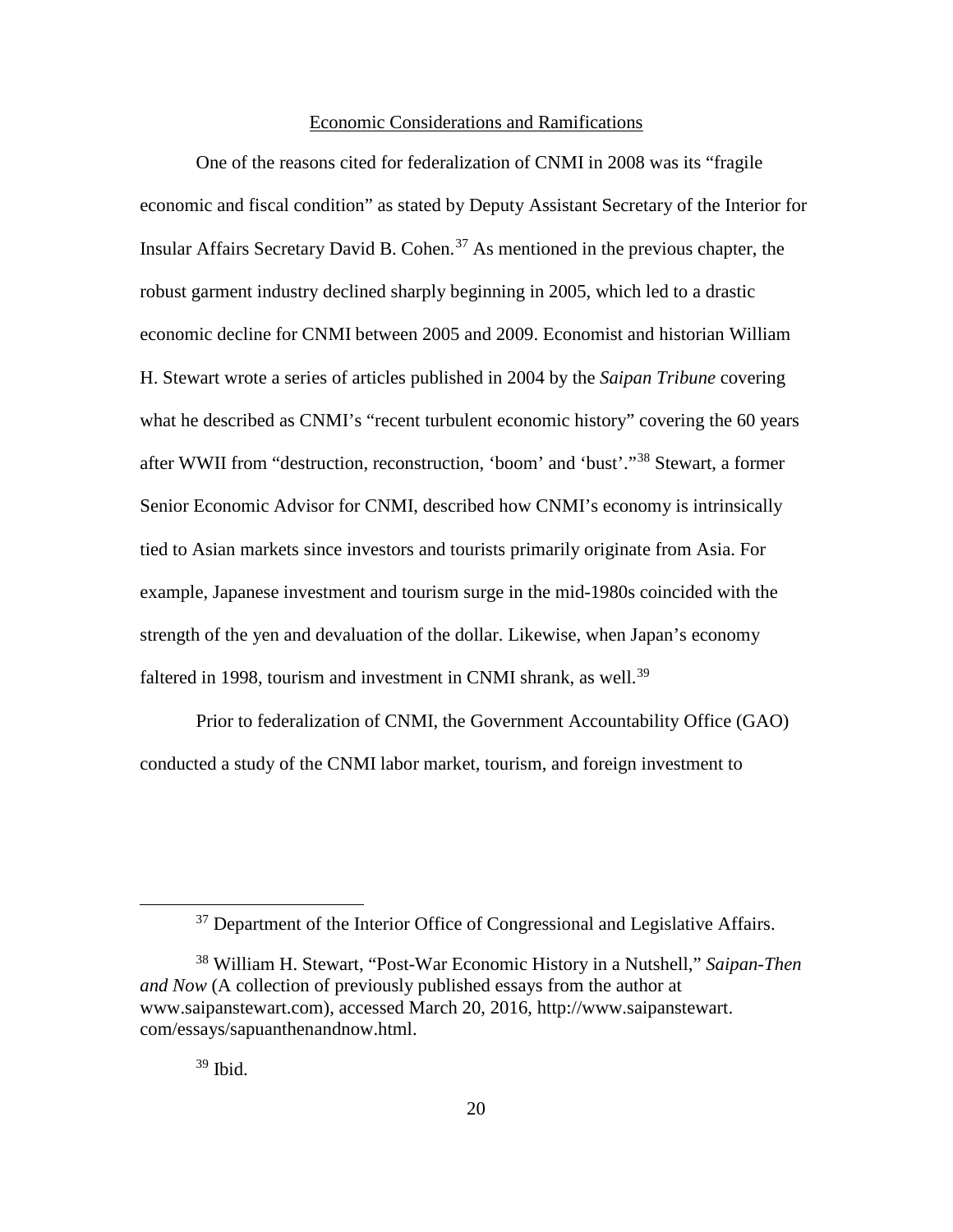determine how the legislation's implementation may affect the CNMI economy.<sup>[40](#page-30-0)</sup> Published on August 4, 2008, GAO's "Possible Impacts of 'Federalization' in CNMI" found that the economic impact of federalization on tourism would depend on which countries would be included in the joint Guam-CNMI Visa Waiver Program. GAO specifically mentioned potential negative economic impacts to CNMI if Russia and China were excluded from a visa waiver program:

For countries that may not be part of the joint visa waiver program, possibly including China and Russia, applying for a visa from the U.S. embassies or consulates will likely be more costly and more time-consuming than obtaining a visitor entry permit under CNMI immigration law. To the extent that any increase in the cost and time required to obtain a visa discourages tourists from visiting the CNMI, the legislation could negatively affect CNMI tourism.<sup>[41](#page-30-1)</sup>

Since 2008, tourism and the economy continue to be intrinsically linked.

According to an international article concerning CNMI, Forbes Asia reported in 2014 that many in CNMI believe that current plans to build a large casino on Saipan will bring more money from tourism into the economy on the heels of an immediate \$30 million upfront casino fee.[42](#page-30-2) The newspapers for CNMI, *The Saipan Tribune* and *The Marianas Variety*, are the primary sources for understanding the current economic conditions and

their effects, which include community responses to changing conditions. These

<span id="page-30-0"></span> <sup>40</sup> U.S. Government Accountability Office, GAO-08-791, *Possible Impacts of 'Federalization' in CNMI* (Washington, DC: GAO, August 4, 2008), accessed November 1, 2015, http://archives.pireport.org/archive/2008/August/08-06-rl2.htm.

 $41$  Ibid.

<span id="page-30-2"></span><span id="page-30-1"></span><sup>42</sup> Muhammad Cohen, "'No Banana Republic' U.S. Owned Saipan Acts It In Casino Battle," *Forbes Asia,* July 16, 2014, accessed November 2, 2015, http://www.forbes.com/sites/muhammadcohen/2014/07/16/no-banana-republic-usowned.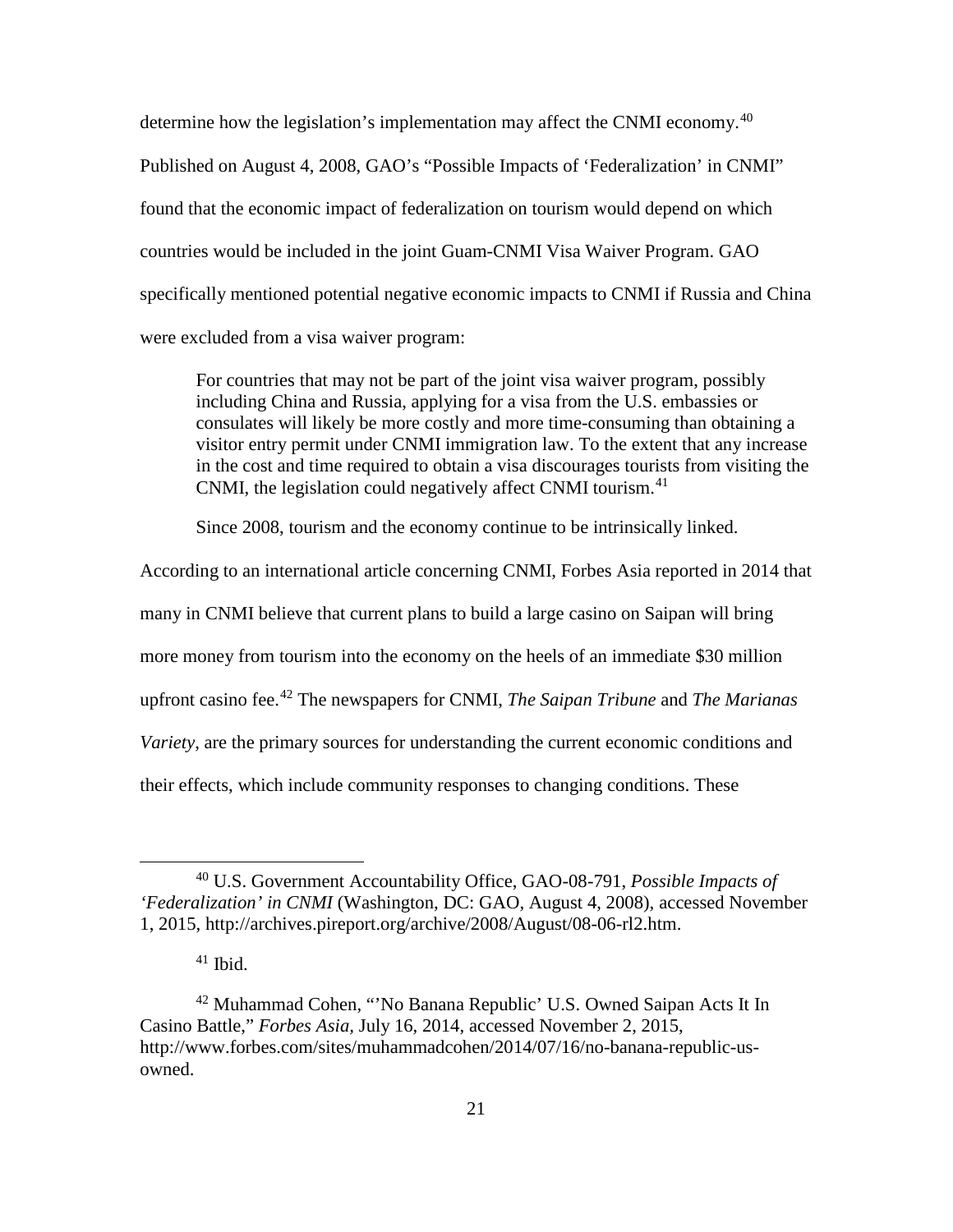substantiate the generally positive attitude regarding casino tourism as a number of jobs are expected to be created, as well as an uptick in tourism over all. Casinos exist on the smaller islands of Tinian and Rota within the CNMI, as well, although the Tinian Dynasty Casino closed its doors on December 11, 2015 after filing bankruptcy and having numerous "willful and violations of the Fair Labor Standards Act."<sup>[43](#page-31-0)</sup> Despite its closure, a Macau-based casino received a license to operate temporarily on Tinian almost immediately.<sup>[44](#page-31-1)</sup>

CNMI's large guest worker population is due to the unique immigration laws in effect prior to federalization. CNMI experienced rapid economic expansion and contraction from 1980-2005. Prior to 2005, CNMI's economy was based on garment manufacturing and tourism; however, after the garment industry collapsed in 2005, the guest workers remained. In "A Lesser-Known Immigration Crisis: Federal Immigration Law in the Commonwealth of the Northern Mariana Islands", Robert Misulich described how the guest workers still present in CNMI were classified as "Commonwealth Only Transitional Workers" under the INA and granted a grace period to obtain federal immigration status.<sup>[45](#page-31-2)</sup> A problem identified by Misulich is that most of these "transitional

<span id="page-31-0"></span> <sup>43</sup> Daisy Demapan, "Tinian Mayor Hopes for Dynasty Casino Reopening," *Saipan Tribune,* December 28, 2015, accessed February 21, 2016, http://www.saipantribune. com/index.php/tinian-mayor-hopes-for-dynasty-casino-reopening/.

<span id="page-31-1"></span><sup>44</sup> Dennis B. Chan, "Alter City Hints at Temporary Casino on Tinian," *[Saipan](file://cgsca7llccifs/students/CGSOC2016/kelly.m.partin.civ/Saipan) Tribune*, February 3, 2016, accessed February 23, 2016, http://www.saipantribune. com/index.php/alter-city-hints-at-temporary-casion-on-tinian/.

<span id="page-31-2"></span><sup>45</sup> Robert Misulich, "A Lesser-Known Immigration Crisis: Federal Immigration Law in the Commonwealth of the Northern Mariana Islands," *Pacific Rim Law and Policy Journal* (2011): 211-235.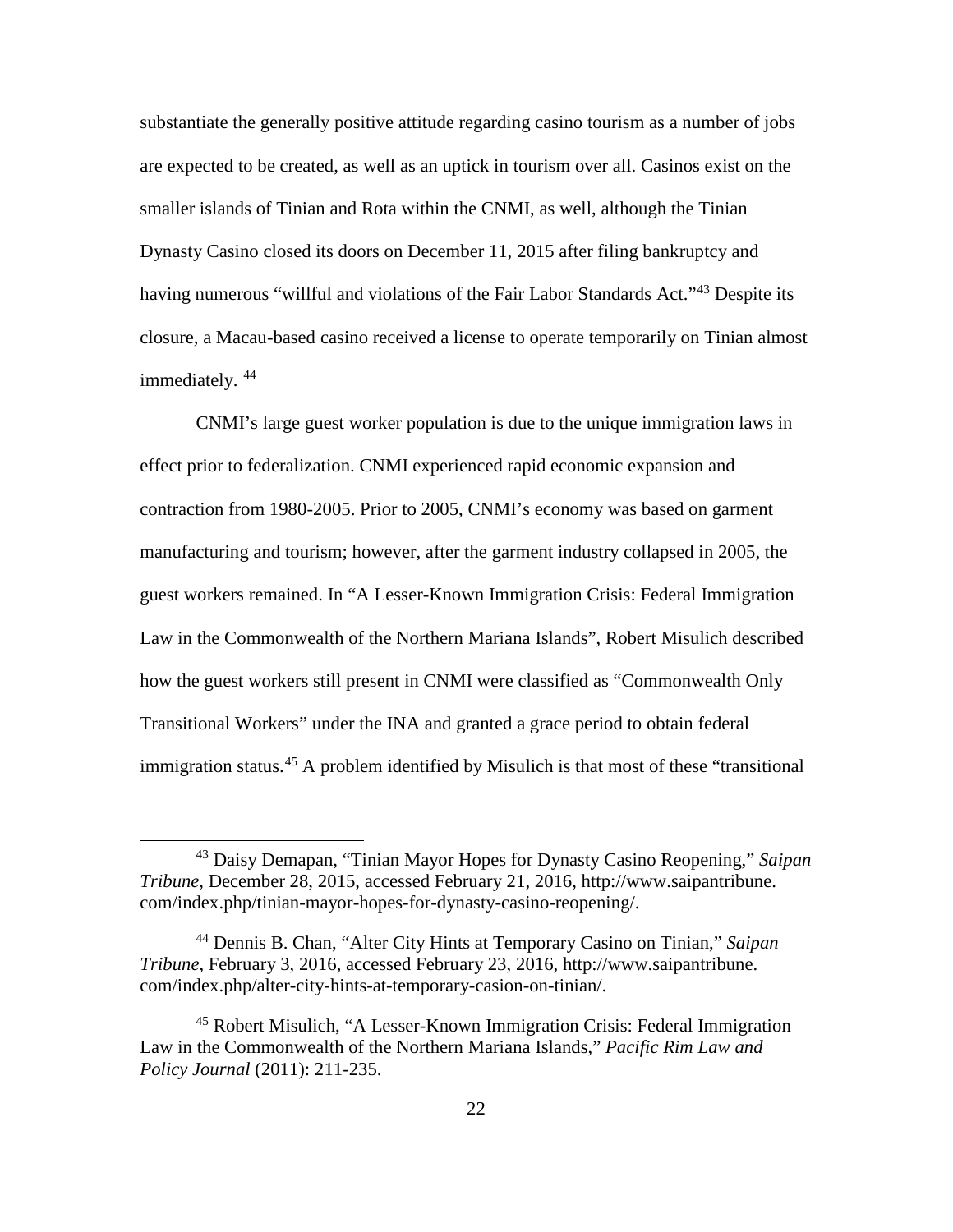workers" do not qualify for any other federal immigration status. In 2009, a Chinese national named Lee Zhong Ren shot two firing range employees, two children, and then committed suicide on Banzai Cliff. This event led many to criticize the immigration process and the U.S. Citizenship and Immigration Service's role in CNMI.<sup>[46](#page-32-0)</sup>

The tourism statistics for the past decade were provided by the Marianas Visitors Authority and illustrate the shift from the Japanese tourist to the Korean and Chinese tourist (see table 1).

| <b>FY</b>   | 2006    | 2008    | 2010    | 2012    | 2014    | 2015    |
|-------------|---------|---------|---------|---------|---------|---------|
| Japan       | 280,292 | 202,041 | 182,820 | 150,292 | 114,366 | 88,582  |
| Korea       | 80,764  | 116,710 | 108,079 | 127,197 | 131,123 | 181,952 |
| China       | 38,385  | 31,095  | 40,712  | 78,928  | 157,611 | 181,465 |
| Guam        | 21,513  | 19,793  | 17,483  | 14,866  | 11,879  | 11,165  |
| U.S.        | 11,497  | 12,434  | 9,713   | 8,398   | 8,567   | 8,079   |
| Philippines | 3,690   | 1,960   | 959     | 542     | 712     | 711     |
| Russia      | 1,571   | 6,178   | 4,329   | 5,611   | 13,856  | 2,760   |
| Other       | 6,100   | 6,288   | 4,091   | 3,641   | 5,849   | 4,965   |
| Total       | 443,812 | 396,497 | 368,186 | 389,475 | 443,963 | 478,076 |

Table 1. Northern Mariana Islands Visitor Arrival Statistics FY 2006 to 2015

*Source:* Created by author, Data from D. S. Pagarao, Marianas Visitors Authority, March 16, 2016.

The economy in Guam also relies on tourism, but due in part to the long history of a federal presence by way of military bases and requisite infrastructure development, the island has not experienced the "boom" and "bust" like CNMI. In 2009, Andersen Air Force Base and the U.S. Navy Region Marianas reorganized to become Joint Region

<span id="page-32-0"></span>46 Ibid.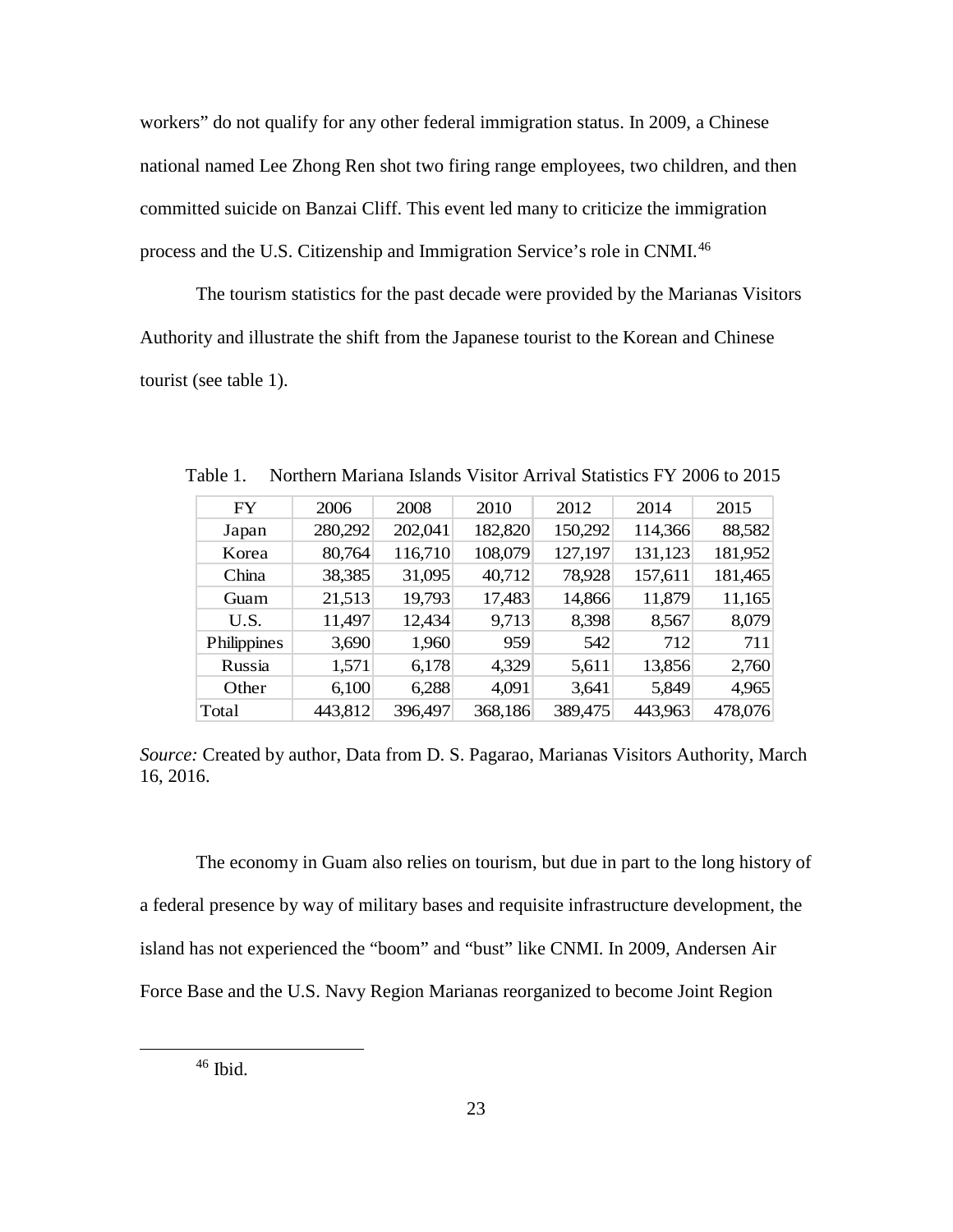Marianas as part of a global base realignment, which employs about 2,080 active duty Air Force and Navy personnel, about 300 Air Force Reservists, and about 1,300 federal civilians and contractors. In addition, the nearly 2,200 military family members and 2,366 military retirees living in  $\text{Guam}^{47}$  $\text{Guam}^{47}$  $\text{Guam}^{47}$  support the local economy.

Based on the Guam Visitors Bureau visitor statistics from 2010 to 2015, tourism numbers have steadily increased over time, even though some country-specific tourism numbers have declined, such as visitors from Japan and the U.S. mainland. Both Chinese and Russian tourism numbers increased dramatically, though they only represented about two percent of the total number of visitors in FY2015.

| FY          | 2010      | 2012      | 2014      | 2015      |
|-------------|-----------|-----------|-----------|-----------|
| Japan       | 887,986   | 907,765   | 825,830   | 774,545   |
| Korea       | 120,065   | 165,143   | 293,437   | 383,837   |
| China       | 4,669     | 9,040     | 14,547    | 23,484    |
| Hong Kong   | 5,640     | 8,396     | 8,605     | 8,163     |
| U.S.        | 49,340    | 53,329    | 53,292    | 45,680    |
| Philippines | 12,016    | 10,240    | 11,742    | 12,244    |
| Russia      | 385       | 2,931     | 18,291    | 3,539     |
| Other       | 82,727    | 104,791   | 106,213   | 89,321    |
| Total       | 1,162,828 | 1,261,635 | 1,331,957 | 1,342,828 |

Table 2. Guam Visitor Statistics (by Air) FY 2010 to FY 2015

*Source*: Created by author from Guam Visitors Bureau, *2014 Annual Report and 2015 Arrival Statistics* (from Customs forms), March 23, 2016.

<span id="page-33-0"></span> <sup>47</sup> Military Installations, "Andersen Air Force Base (Joint Region Marianas), Guam," accessed April 26, 2016, http://www.militaryinstallations.dod.mil/ MOS/f?p=MI:CONTENT:0::::P4\_INST\_ID,P4\_C.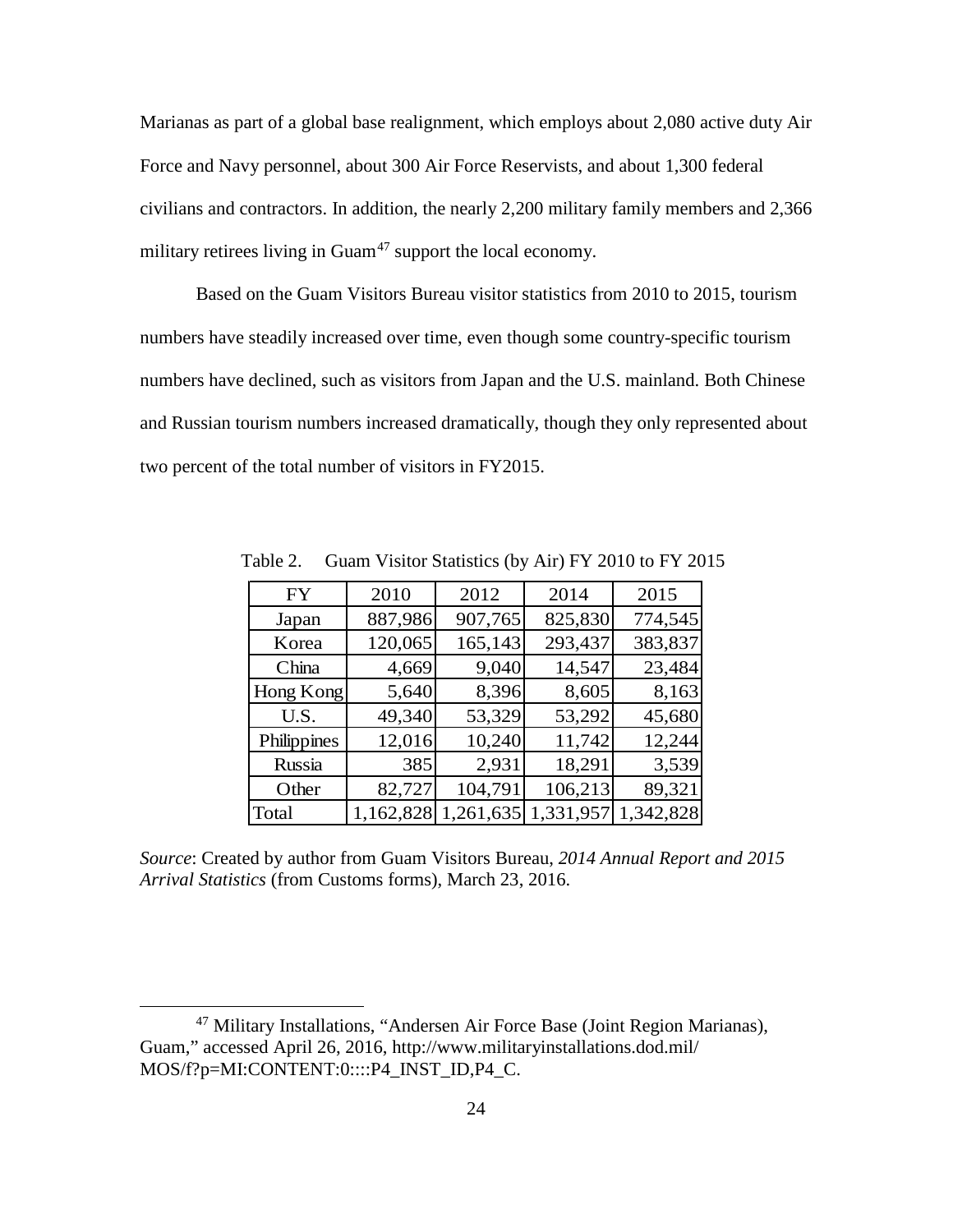#### Public Law 229 and Federalization

Prior to federalization of CNMI's immigration system, foreigners entering the CNMI for work were not required to obtain U.S. visas, but were required to meet admissibility requirements under CNMI law.<sup>[48](#page-34-0)</sup> In his testimony to the Senate Committee on Energy and Natural Resources in July 2007, Deputy Assistant Secretary of the Interior for Insular Affairs David Cohen argued for federalization of CNMI's immigration when he emphasized the need for CNMI to implement an effective pre-screening process for foreigners traveling to CNMI:

The CNMI is hampered by the lack of an effective pre-screening process for aliens wishing to enter the Commonwealth. Under the Immigration and Nationality Act (INA), before traveling to the continental United States, aliens must obtain a visa from a U.S. consular officer abroad unless they are eligible under the visa Waiver Program or other legal authority for admission without a visa . . . All visa applicants are checked against the Department of State's namechecking system . . . With limited exceptions, all applicants are interviewed and subjected to fingerprint checks. After obtaining a visa, an alien seeking entry to these parts of the United States must then apply for admission to an immigration officer at a U.S. port of entry. The immigration officer is responsible for determining whether the alien is admissible, and in order to do so, the officer is supposed to consult appropriate databases to identify individuals who, among other things, have criminal records or may be a danger to the security of the United States . . . In a post-9/11 environment, and given the CNMI's location and number of aliens that travel there, we believe that continued local control of the CNMI's immigration system presents significant national security and homeland security concerns.<sup>[49](#page-34-1)</sup>

The Consolidated Natural Resources Act (CNRA) of 2008 authorized certain

programs and activities by the Department of the Interior and others as part of the Act

<span id="page-34-1"></span><span id="page-34-0"></span> $(110<sup>th</sup> Congress Public Law 229)$  which approved the establishment of the

 <sup>48</sup> Department of the Interior Office of Congressional and Legislative Affairs.

 $49$  Ibid.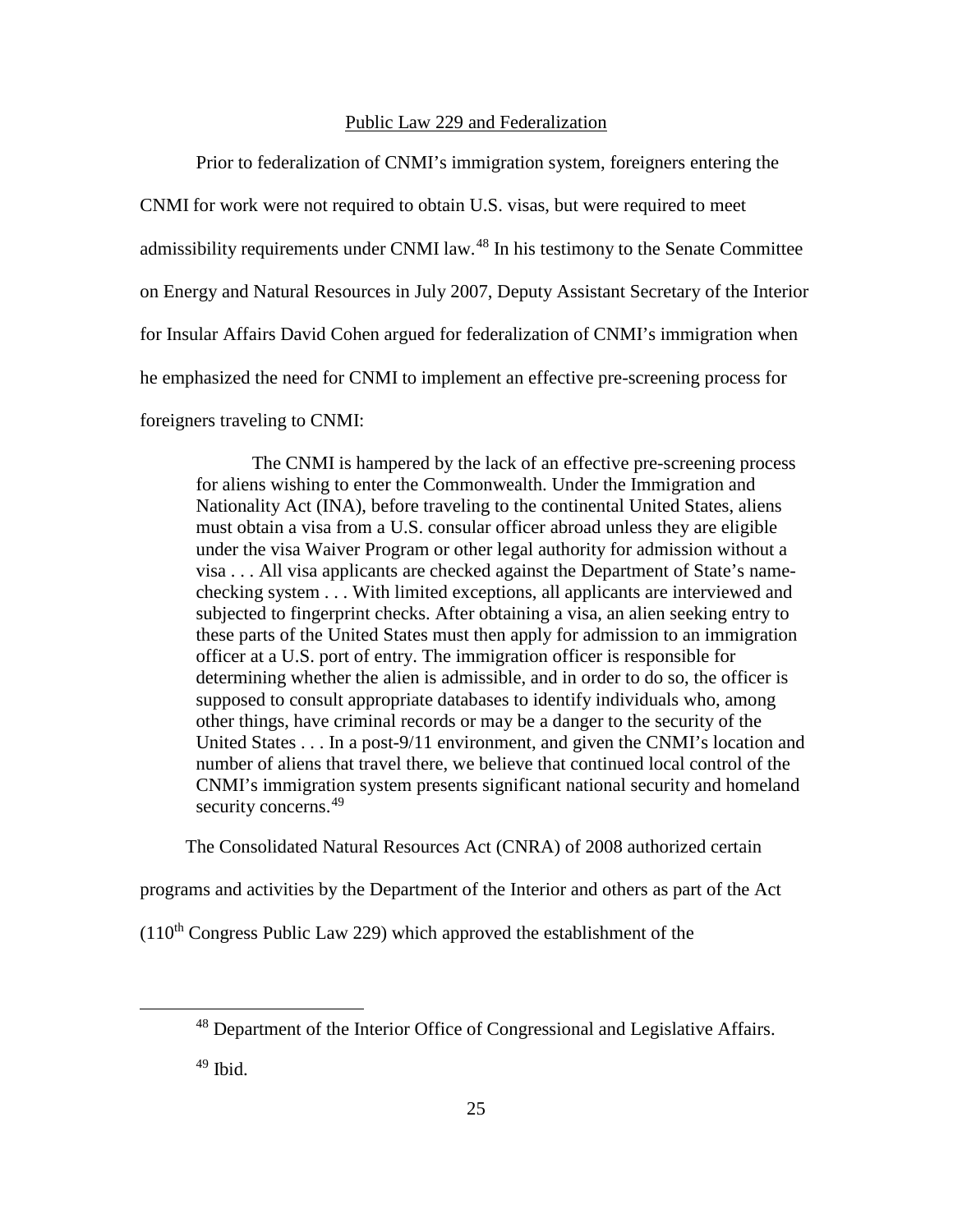Commonwealth of the Northern Mariana Islands and the United States in a political union. The CNRA brought the CNMI under federal immigration laws and regulations with a few exceptions. Codified in this act is the "Guam and Northern Mariana Islands Visa Waiver Program" which allows for the waiver by the Secretary of Homeland Security of a visa requirement:

In the case of an alien applying for admission as a nonimmigrant visitor for business or pleasure and solely for entry into and stay in Guam or the Commonwealth of the Northern Mariana Islands for a period not to exceed 45 days, if the Secretary of Homeland Security, after consultation with the Secretary of the Interior, the Secretary of State, the Governor of Guam and the Governor of the Commonwealth of the Northern Mariana Islands, determines that—

(A) an adequate arrival and departure control system has been developed in Guam and the Commonwealth of the Northern Mariana Islands; and

(B) such a waiver does not represent a threat to the welfare, safety, or security of the United States or its territories and commonwealths.<sup>[50](#page-35-0)</sup>

#### Federal Agencies and Policies

#### Visas and Issuing Authority

Before describing the federal agencies involved in shaping and implementing visa policy, it is key to understand what a visa is and how it is used. A visa is defined in the Oxford Dictionary as "an endorsement on a passport indicating that the holder is allowed to enter, leave, or stay for a specified period of time in a country."[51](#page-35-1) Louis XIV of France granted "passe port" letters to allow international travel following the signing of the Peace of Westphalia in 1648, which defined national soveriegnty. By the late 1700s, most

 <sup>50</sup> *Public Law 110-229-2008*, 2008.

<span id="page-35-1"></span><span id="page-35-0"></span><sup>51</sup> Oxford Dictionary, "Visa," accessed May 1, 2016, http://www.oxford dictionaries.com/us/definition/american\_english/visa.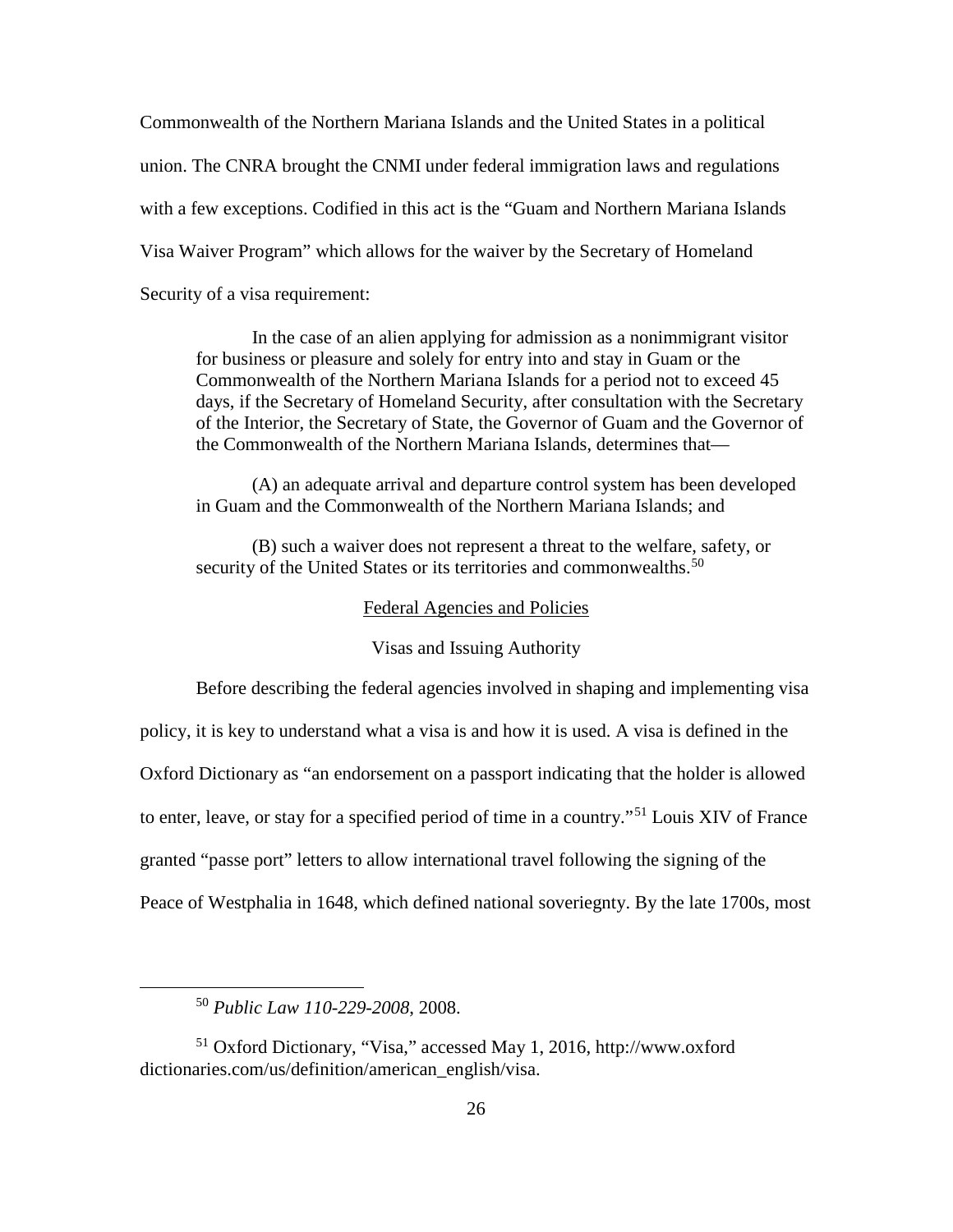European countries had systems to issue passports.<sup>[52](#page-36-0)</sup> In addition, travelers required visas, originating from French, meaning "to view,"<sup>[53](#page-36-1)</sup> issued by the countries they wished to visit. The popularity of rail travel traversing Europe beginning in the mid 1800s led to a breakdown of the passport and visa system in Europe; however, with the onset of World War I, "renewed concerns for international security" led nations to use passports and visas.[54](#page-36-2)

Legal authority to issue visas is granted to the Department of State by Title 8 U.S. Code § 1104, Powers and duties of Secretary of State, and articulated in Title 22 Code of Federal Regulations 41.111 Authority to issue visa.<sup>[55](#page-36-3)</sup> With few exceptions, the visa application, adjudication, and issuance process occurs outside the U.S. at U.S. Embassies and Consulates.<sup>[56](#page-36-4)</sup>

## CBP: Secure Borders

National security is a priority and is referenced in several guiding documents. Colleen Manaher, the Executive Director of Planning, Program Analysis, and Evaluation for CBP stated to Congress in 2013 that, "To counter the threat of terrorism and secure

<span id="page-36-0"></span> <sup>52</sup> Government of Canada, "History of Passports," accessed May 1, 2016, http://www.cic.gc.ca/english/games/teachers-corner/history-passports.asp.

<span id="page-36-1"></span><sup>53</sup> Online Etymology Dictionary, "Visa," accessed May 1, 2016, http://www.dictionary.com/browse/visa.

<sup>54</sup> Government of Canada, "History of Passports."

<span id="page-36-4"></span><span id="page-36-3"></span><span id="page-36-2"></span><sup>55</sup> *Code of Federal Regulations,* 22 CFR 41.111 "Authority to Issue Visa" (as amended on February 28, 2001).

 $56$  Ibid.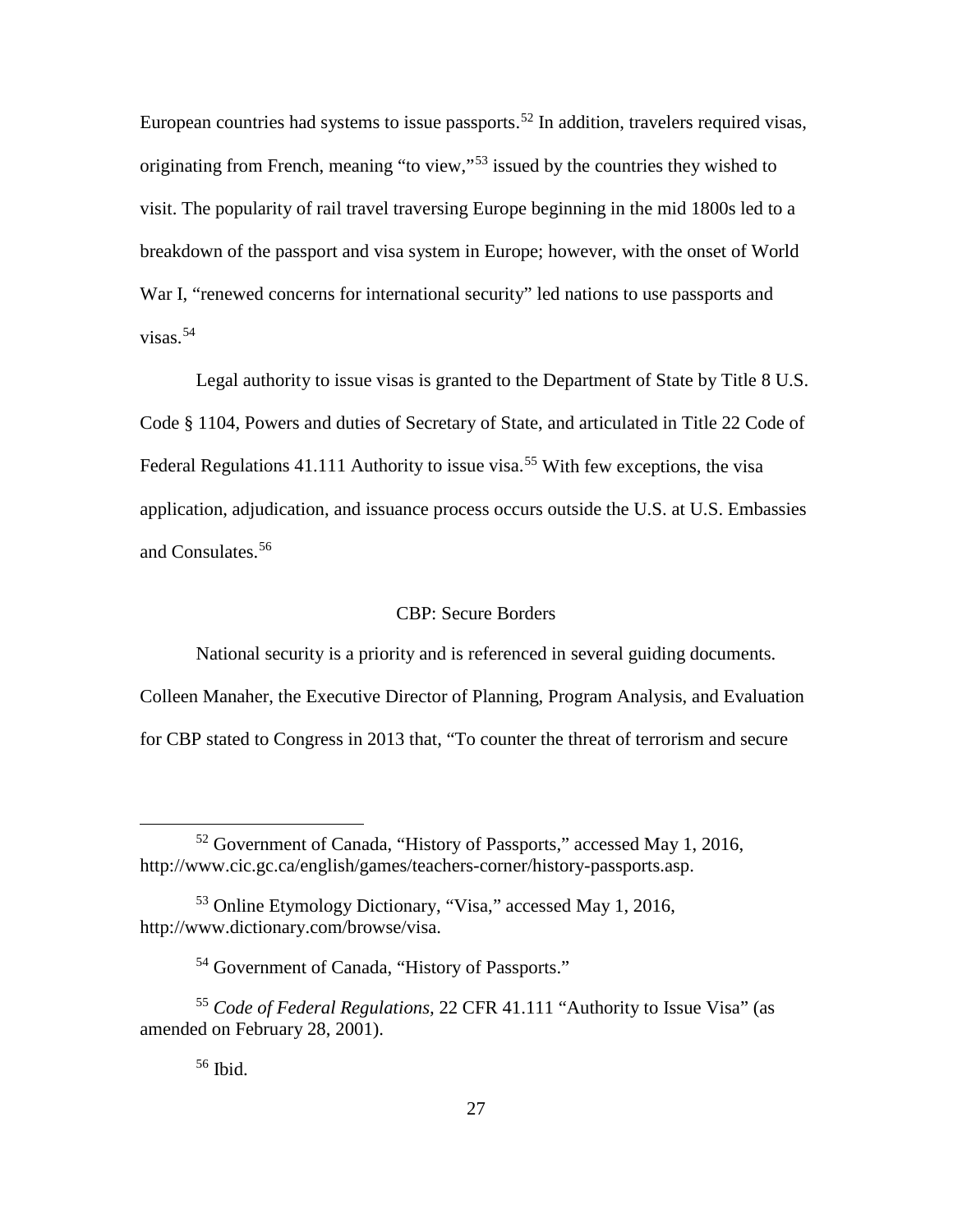our borders, while expeditiously facilitating trade and travel, CBP relies on a balanced mix of professional law enforcement personnel, advanced technologies and modernized facilities and infrastructure both at and between ports of entry."<sup>[57](#page-37-0)</sup> Simutaneously, CBP is also an enabling factor to "the economic health of your state" as explained in the August 2014 CBP Publication which states that CBP welcomes 1 million visitors a day to the U.S. which equates to 40 million jobs supported by travel, \$2.3 trillion dollars in trade, and \$4,500 spent by each overseas visitor in 2013.<sup>[58](#page-37-1)</sup> Although securing the national border is important, there is apparent pressure to admit/parole visitors for economic benefit.

### Visa Waiver vs. "Discretionary Parole"

China and Russia are not "Visa Waiver" countries. According to the State Department, the requirements to be considered for "Visa Waiver Program" (VWP) status include: enhanced law enforcement and security-related data sharing with the United States; issuing e-passports; having a visitor (B visa) refusal rate of less than three percent; timely reporting of both blank and issued "lost and stolen passports"; and maintenance of high counterterrorism, law enforcement, border control, and document security standards. In addition to these requirements, designation as a VWP country "is at the discretion of

<span id="page-37-0"></span> <sup>57</sup> Colleen Manaher, Statement for the Record Before the House Oversight Government Reform Committee on Government Operations on "Federal Government Approaches to Issuing Biometric IDs: Part II" (Washington, DC, January 19, 2013), 2-7.

<span id="page-37-1"></span><sup>58</sup> U.S. Customs and Border Protection, CBP Publication Number 0308-0814 *CBP's Role in Strengthening the Economy* (Washington, DC: Customs and Border Protection, August 2014).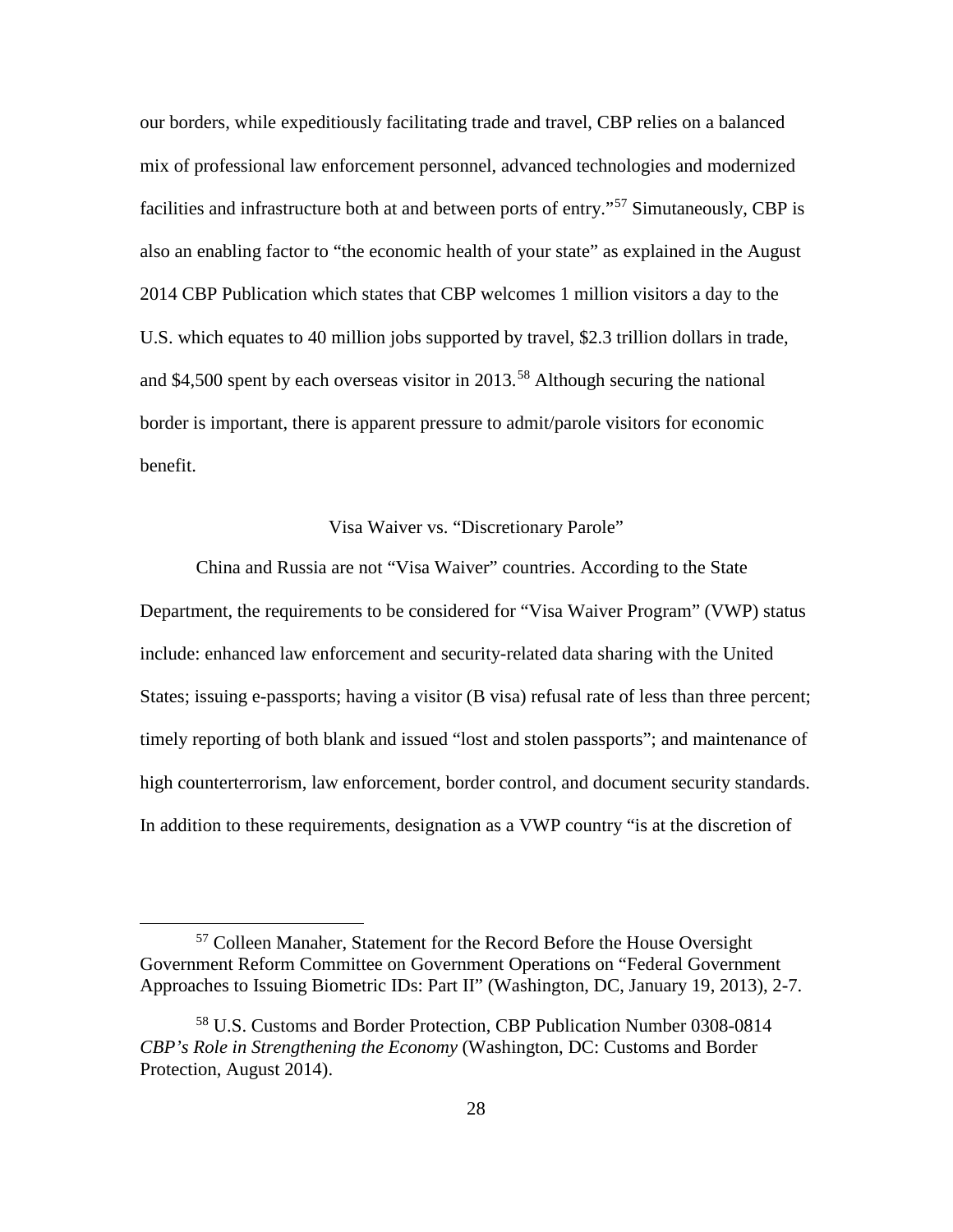the U.S. government. Meeting the objective requirements of the VWP does not guarantee a country will receive VWP designation."[59](#page-38-0)

China and Russia similarly do not meet criteria for consideration under the joint Guam-CNMI Visa Waiver Program, in accordance with Public Law 110-229 and codified in Title 8 of Code of Federal Regulations (8CFR) §212.1(q), which is a separate program from VWP. The Guam-CNMI Visa Waiver Program allows citizens from Australia, Brunei, Japan, Malaysia, Nauru, New Zealand, Papua New Guinea, Republic of Korea, Singapore, and the United Kingdom as well as Hong Kong and Taiwan to travel to Guam and CNMI for up to 45 days without a U.S. visa as long as they are in possession of a validly-issued and machine-readable passport, round-trip transportation ticket, completed and signed Guam-CNMI Visa Waiver Information Form (CBP Form I-736), completed and signed Arrival-Departure Record (I-94), and have not previously violated terms of admission.<sup>[60](#page-38-1)</sup>

Though participation in the Guam-CNMI Visa Waiver Program is based on a determination by DHS, the eligibility is based on, but not limited to, "rate of refusal for nonimmigrant visas, rate of overstays, cooperation in information exchange with the United States, electronic travel authorizations" and whether or not "the CNMI has received a significant economic benefit from the number of visitors for pleasure from particular countries during the period of May 8, 2007 and May 8, 2008." However, a

<span id="page-38-0"></span> <sup>59</sup> U.S. Department of State, "Visa Waiver Program," accessed September 30, 2015, http://travel.state.gov/contents/visas/en/visit/visa-waiver-program.html.

<span id="page-38-1"></span><sup>60</sup> *Title 8 Code of Federal Regulations,* Section 212.1 Documentary Requirements for Nonimmigrants, accessed February 2, 2016, https://www.uscis.gov/sites/default/ files/ilink/docView/SLB/HTML/SLB/0-0-0-1/0-0-0-11261/.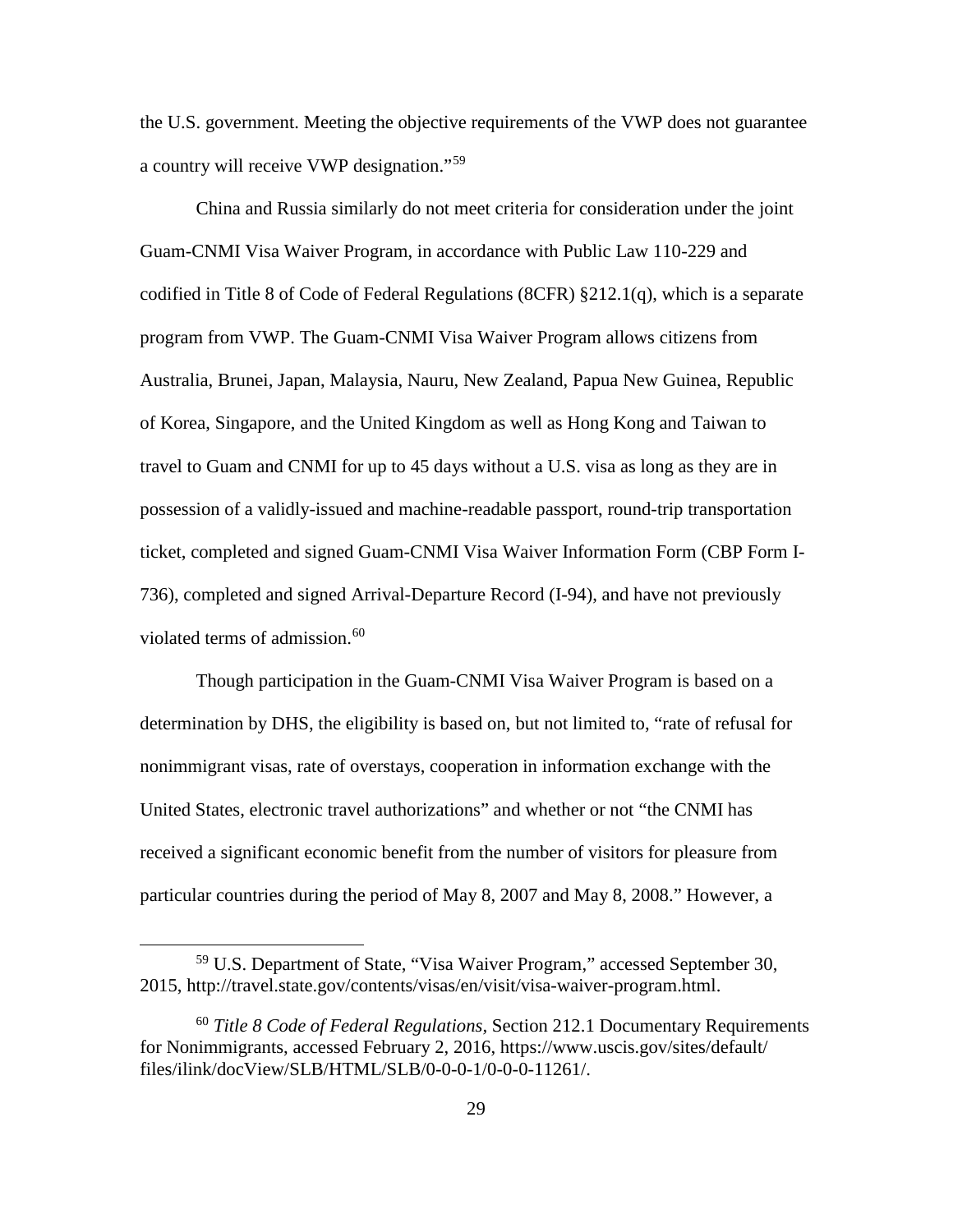country may not be included in the Guam-CNMI Visa Waiver Program if "country's inclusion in the Guam-CNMI Visa Waiver Program would represent a threat to the welfare, safety, or security of the United States and its territories."<sup>[61](#page-39-0)</sup>

Reasons for excluding Russia and China from the Guam-CNMI Visa Waiver Program were alluded to in a January 2009 newspaper article from the *Saipan Tribune*, "No Visa Waivers for Chinese, Russian Tourists—DHS" which stated "although DHS realizes the economic impact of China and Russia to tourism in the CNMI, the two countries will not be included in the program because of political, security and law enforcement concerns."<sup>[62](#page-39-1)</sup> CNMI Chamber of Commerce President as well as the press secretary for governor's office responded that excluding Russia and China from the Guam-CNMI Visa Waiver Program would significantly harm the economy, specifically the islands of Tinian and Saipan. Numerous local leaders stated they would "work with the new administration and Congress to communicate the impact the new rules will have on the CNMI."<sup>[63](#page-39-2)</sup>

On October 21, 2009, the Secretary of Homeland Security then announced that "discretionary authority to parole" would be exercised for Russian and Chinese nationals

 $63$  Ibid.

 <sup>61</sup> Ibid., *8 CFR Section 212.1(q)(2).*

<span id="page-39-2"></span><span id="page-39-1"></span><span id="page-39-0"></span> $62$  Saipan Tribune, "No Visa Waivers for Chinese, Russian Tourists—DHS," January 15, 2009, accessed April 26, 2016, http://www.saipantribune.com/ index.php/b31f416d-1dfb-11e4aedf-250bc8c9958e/.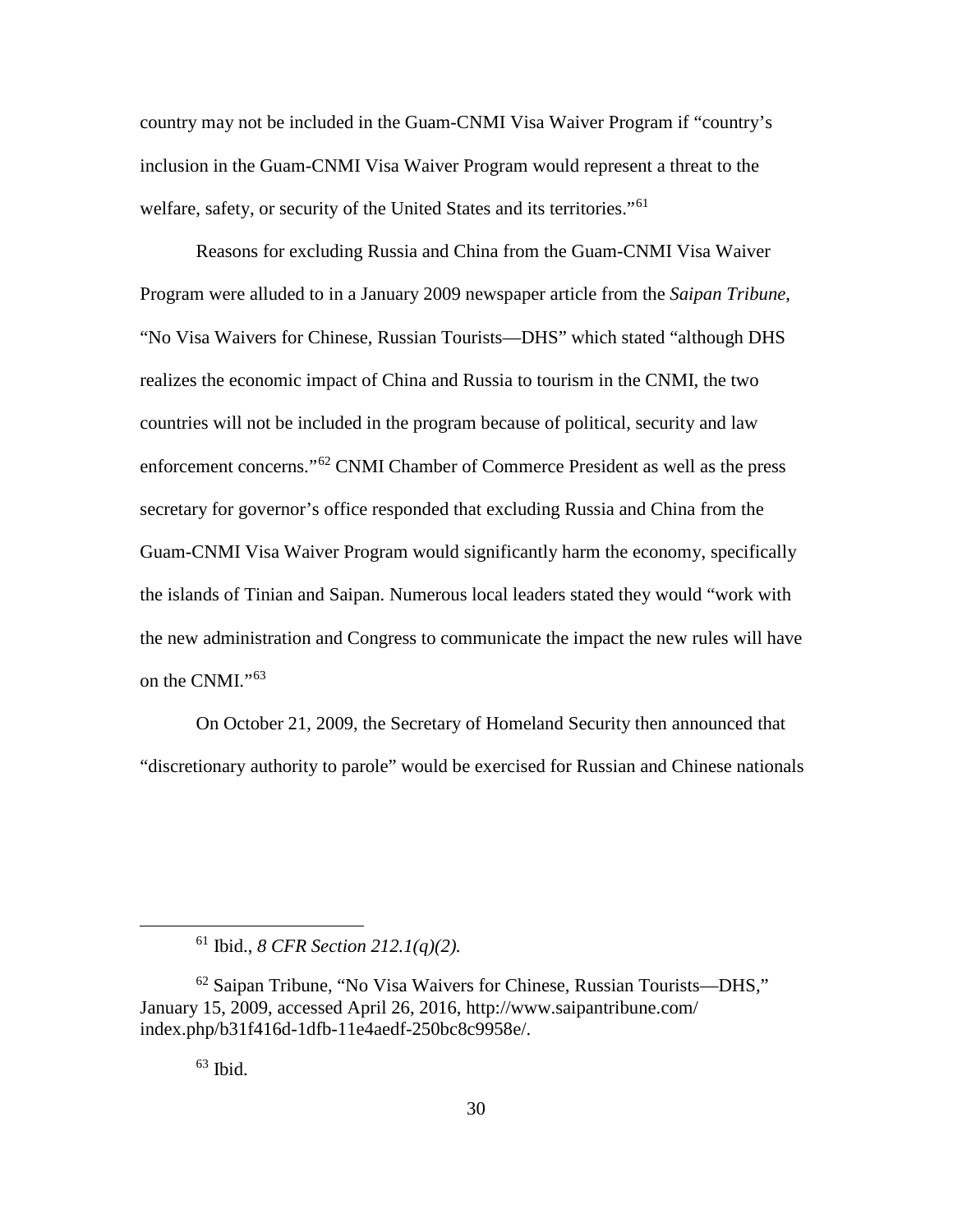on a "case-by-case basis only for entry into the CNMI."[64](#page-40-0) For Russian citizens, expansion of visa-free parole occurred on January 15, 2012 when DHS signed a decision that "allows citizens of Russia to enter Guam visa-free and travel between Guam and the CNMI as nonimmigrant visitors for business or pleasure."[65](#page-40-1)

These programs are implemented by CBP, who conducts inspections at the Saipan and Guam POEs; in addition, the infrastructure exists for CBP to conduct deferred inspection, typically used when an immediate decision regarding the immigration status of an arriving traveler cannot be made at the time of entry due to lack of documentation. At these sites, visitors can apply to extend their stay and change their immigration status.<sup>[66](#page-40-2)</sup>

## Russia and China Defined as Threats

Recent news events have painted Russia's relationship with U.S. as adversarial. The top priority discussions with China during the UN General Assembly focused on thwarting cyber-attacks and theft of intellectual property. The Director of National Intelligence James Clapper stated that Russia and China are both considered "major

<span id="page-40-0"></span><sup>&</sup>lt;sup>64</sup> U.S. Department of Homeland Security, "Guam-CNMI Visa Waiver Program," 16, 2009, accessed April 20, 2016, https://www.dhs.gov/guam-cnmi-visa-waiverprogram.

<span id="page-40-1"></span><sup>65</sup> U.S. Customs and Border Protection "Russian citizens Now Eligible to Travel to Guam Visa-Free," January 26, 2012, accessed April 20, 2016, http://www.cbp.gov/ newsroom/national-media-release/2012-01-26-050000/russian-citizens-now-eligible-totravel-to-guam-visa.

<span id="page-40-2"></span><sup>66</sup> U.S. Customs and Border Protection, "Deferred Inspection Sites," July 10, 2012, accessed September 30, 2015, http://www.cbp.gov/document/guidance/deferredinspection-sites.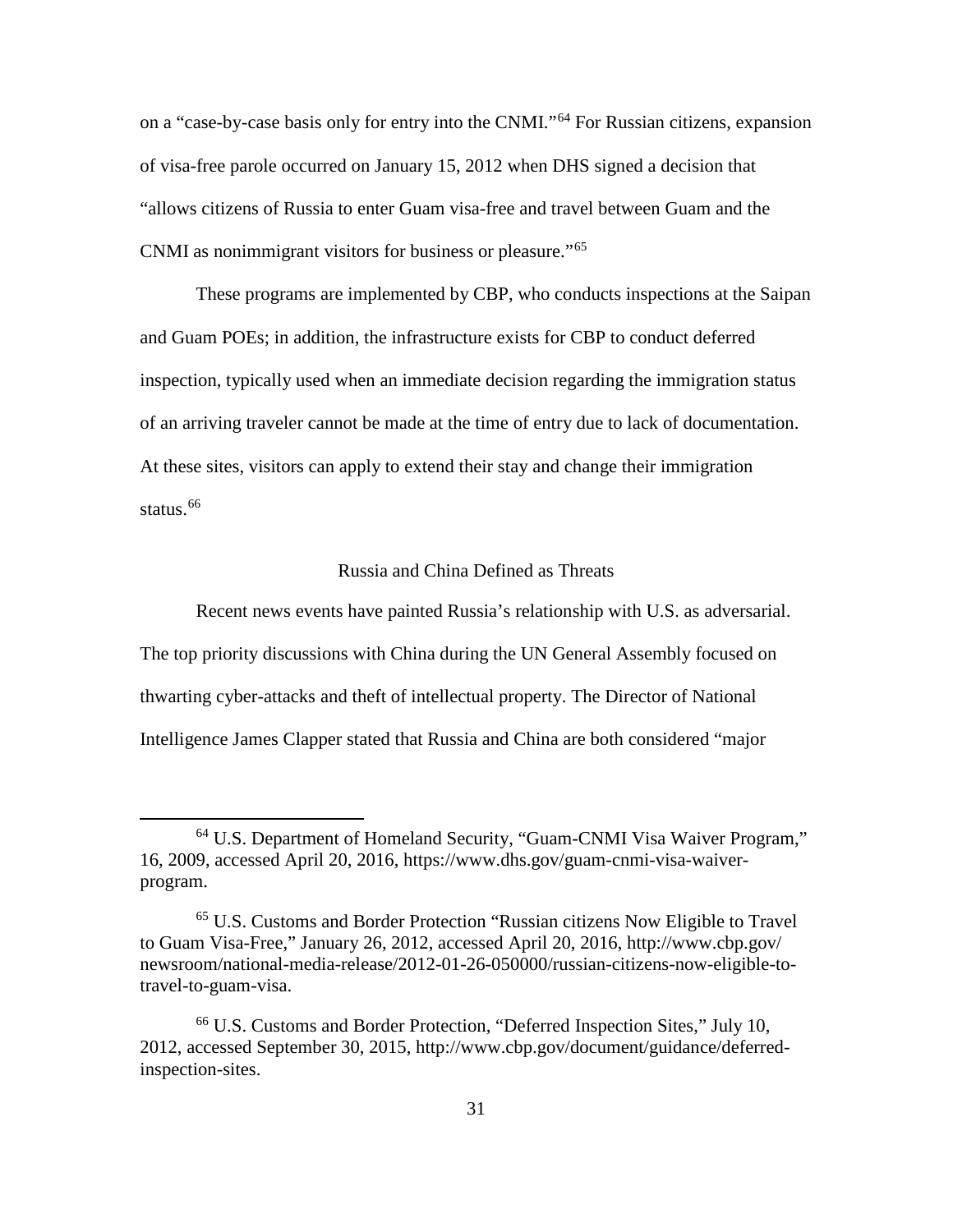threats to U.S. Cyber-Security."[67](#page-41-0) In Stephen Sestanovich's testimony before the Senate Committee on Armed Services during the Hearing on United States Security Policy in Europe on April 28, 2015, the George F. Kennan Senior Fellow for Russian and Eurasian Studies stated that "Putin has personally antagonized European and American leaders in a manner that has few precedents," and that "Putin's actions to date do not tell us what his future aims will be."[68](#page-41-1) Sestanovitch concluded his statement with:

If Putin emerges the victor, if a pro-Western government is kept from succeeding, if Russia's nationalist mood deepens, if the rich and powerful democracies of Europe and the United States fail to stay the course—if this is where we end up, Putin will draw his own conclusions. The Putin we face in the future could be even more dangerous than the one we face today—both for his neighbors and for  $us.<sup>69</sup>$  $us.<sup>69</sup>$  $us.<sup>69</sup>$ 

In July 2015, Marine General Joseph Dunford stated that "Russia presents the

greatest threat to our national security" when asked for his assessment by members of

Congress at his nomination hearing prior to becoming the Chairman of the Joint Chiefs of

Staff. Reuters reported that Dunford's view, "Russia features right at the top of a list of

security concerns that also includes China, whose rapidly expanding military" alarmed

Pentagon officials.<sup>[70](#page-41-3)</sup> The article also included U.S. Defense Secretary Ashton Carter's

 $69$  Ibid.

<span id="page-41-0"></span> <sup>67</sup> Jennifer Cowan, "Clapper Identifies China, Russia as Major Threats to U.S. Cyber-Security," September 11, 2015, accessed September 30, 2015, http://www.sitepronews.com/2015/09/11/clapper-identifies-china-russia-as-major-threatsto-us-cybersecurity.

<span id="page-41-1"></span><sup>68</sup> Stephan Sestanovich, "Russia, Ukraine, and U.S. Policy," Testimony before the Senate Committee on Armed Services, April 28, 2015.

<span id="page-41-3"></span><span id="page-41-2"></span><sup>70</sup> Reuters, "Russia is Top U.S. National Security Threat," July 10, 2015, accessed April 9, 2016, http://www.timesofmalta.com/articles/view/20150710/world/Russia-istop-US-national-security-threat.576025.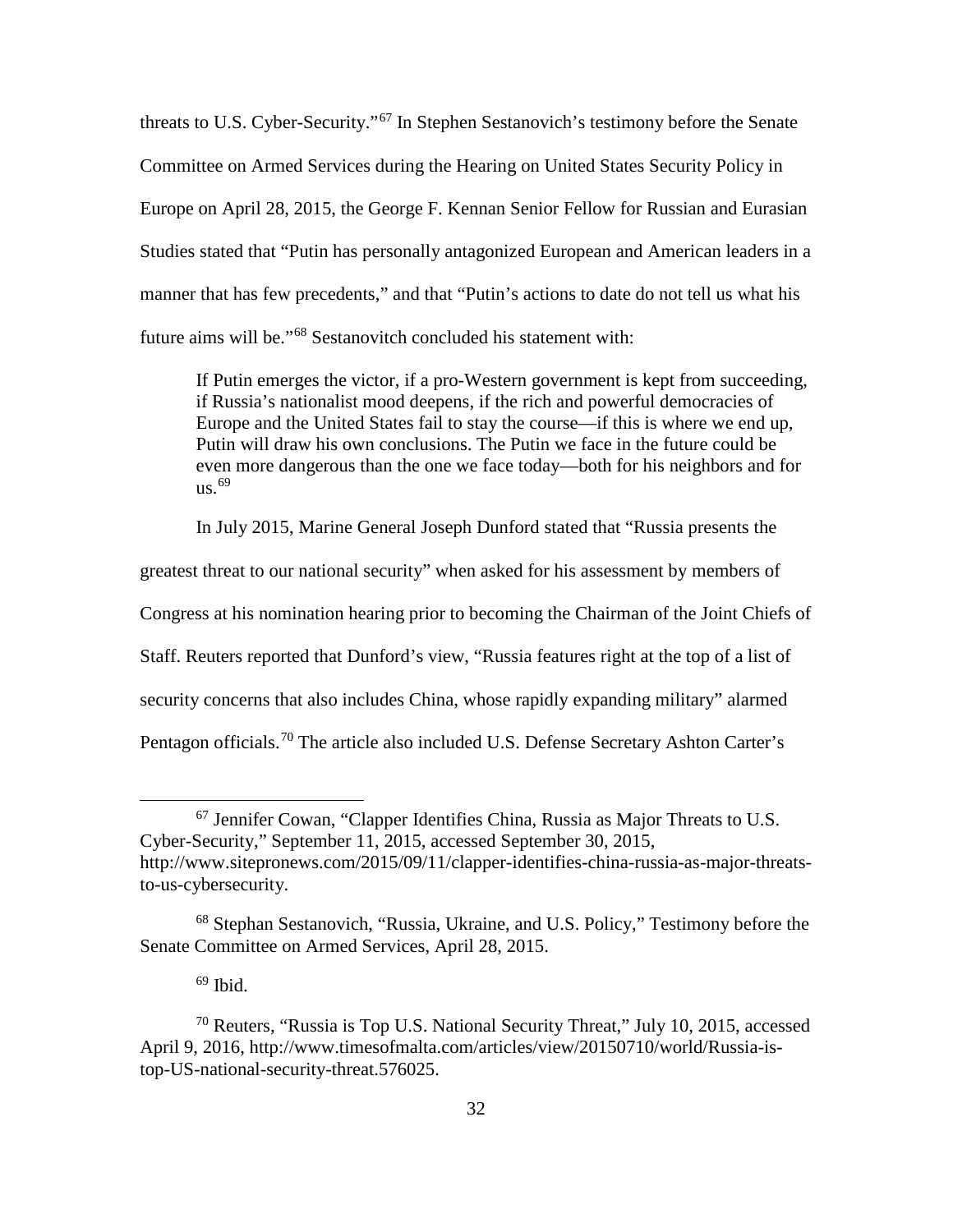response to Russian aggression in Ukraine when he stated that "economic sanctions should be the primary focus for exerting pressure on Moscow."<sup>[71](#page-42-0)</sup>

Even earlier, in 2011, a report by the Office of the National Counterintelligence Executive singled out China and Russia for "cyber economic espionage, saying they are fast-growing threats to U.S. economic and national security" according to Mark Clayton in his article for the *Christian Science Monitor*. Clayton states that the U.S. government historically refrained from identifying specific countries as sources of cyberespionage, but that private security firms and news media highlighted the threats from 2009. Examples of computer intrusions include 2010 and 2011 attacks by Chinese hackers on global oil, energy, and petrochemical company networks to "steal data on sensitive proprietary operations" and bid information, as well as Google network intrusions. According to Clayton, the counterintelligence report cited that future targets for cyberspies would include "information and communications technology and military technologies, especially those pertaining to naval propulsion and aerospace."[72](#page-42-1)

# "Anchor Babies" and Birth Tourism

The Fourteenth Ammendment grants citizenship to those born in the U.S., its territories (except American Samoa) and even in the airspace above U.S. soil. In this manner, foreign non-immigrants may give birth to a U.S. citizen child. In his 2006 book,

 $71$  Ibid.

<span id="page-42-1"></span><span id="page-42-0"></span><sup>72</sup> Mark Clayton, "U.S. Names Names—China and Russia—in Detailing Cyberespionage," *Christian Science Monitor,* November 3, 2011, accessed April 9, 2016, http://www.csmonitor.com/USA/Foreign-Policy/2011/1103/US-names-names-Chinaand-Russia-in-detailing-cyberespionage.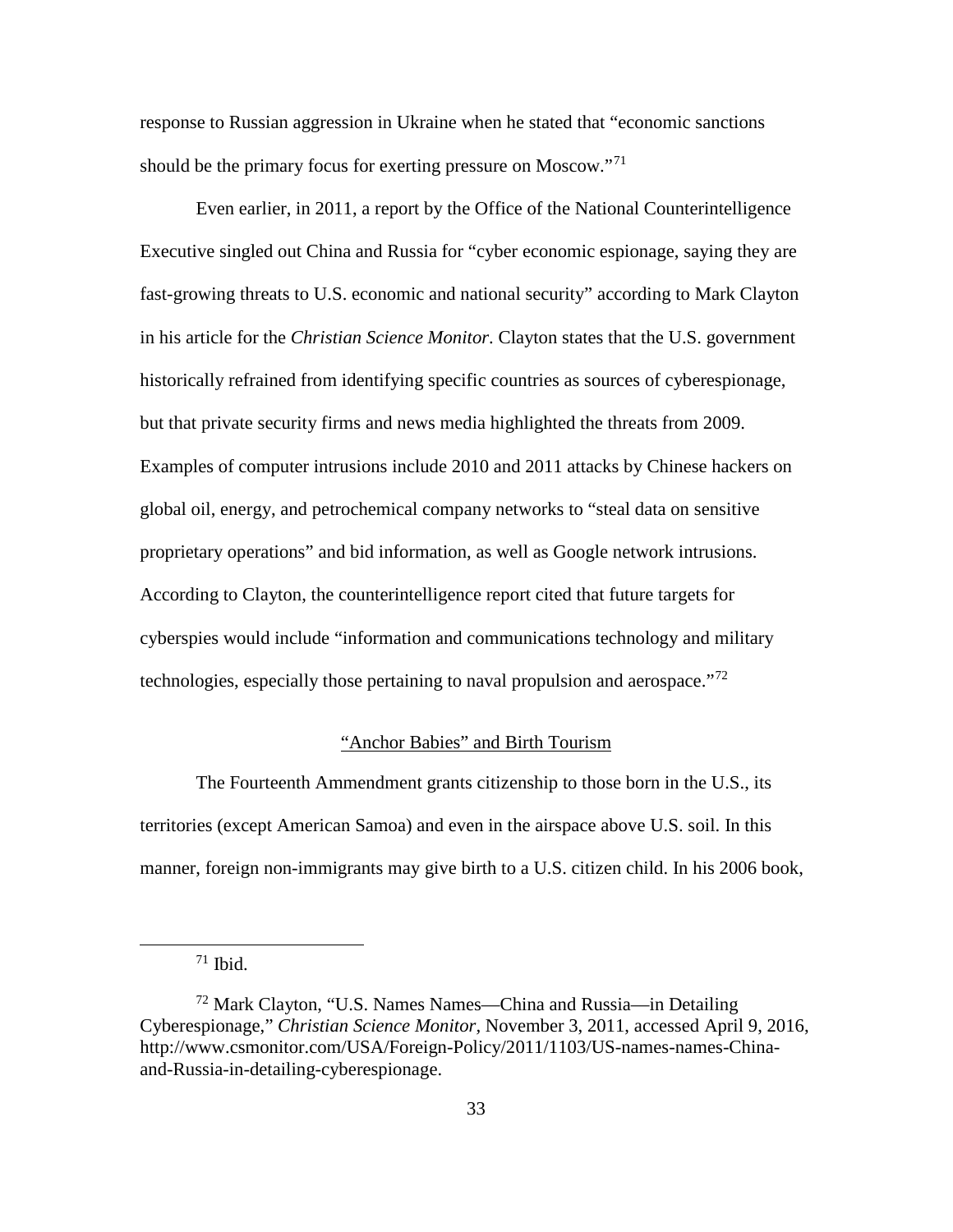*State of Emergency*, former presidential candidate and political conservative Patrick J. Buchanan describes how "pregnant women who sneak in or overstay their visas automatically entitle their babies to a lifetime of benefits" and "When the child reaches eighteen, he or she can sponsor relatives coming in."<sup>[73](#page-43-0)</sup>

Referred to as "birth tourism" in Guam and Saipan, recent articles in the *Saipan Tribune* demonstrate the sentiments of locals, such as Jun Dayao who promotes birth tourism as a perfectly legal boon to the economy since "mothers-to-be bring money to pay for local rent, groceries at local stores, restaurants, taxi rides to and from medical chekcups, and pay over \$5,000 to CHC [Commonwealth Health Center] to deliver their babies, in effect providing the financially strapped CHC badly needed additional funding."<sup>[74](#page-43-1)</sup> Dayao also mentions that most of the mothers, whose origin is identified in the article as from China and Korea, are planning "way ahead when their child will turn 18 years old and then take their child's long dormant U.S. passport to benefit yet from another great and lucrative 'university education tourism' economy."[75](#page-43-2)

The issue of birth tourism in CNMI received national attention following an ABC News Special "Inside Saipan's Industry of 'American-Born Chinese' Babies" from February 2014, which reported that 78 percent of all babies born in Saipan were American-born Chinese. The number of babies born to Chinese mothers rose

<span id="page-43-0"></span> <sup>73</sup> Patrick J. Buchanan, *State of Emergency: the Third World Invasion and Conquest of America* (New York: St. Martin's Griffin, 2006), 258-259.

<span id="page-43-2"></span><span id="page-43-1"></span> $74$  Jun Dayao, "Birth Tourism' is Perfectly Legal, a Boon to the Economy," *Saipan Tribune,* accessed March 14, 2016, http:www.saipantribune.com/index/php/birthtourism-is-perfectly-legal-a-boon-to-economy/.

 $75$  Ibid.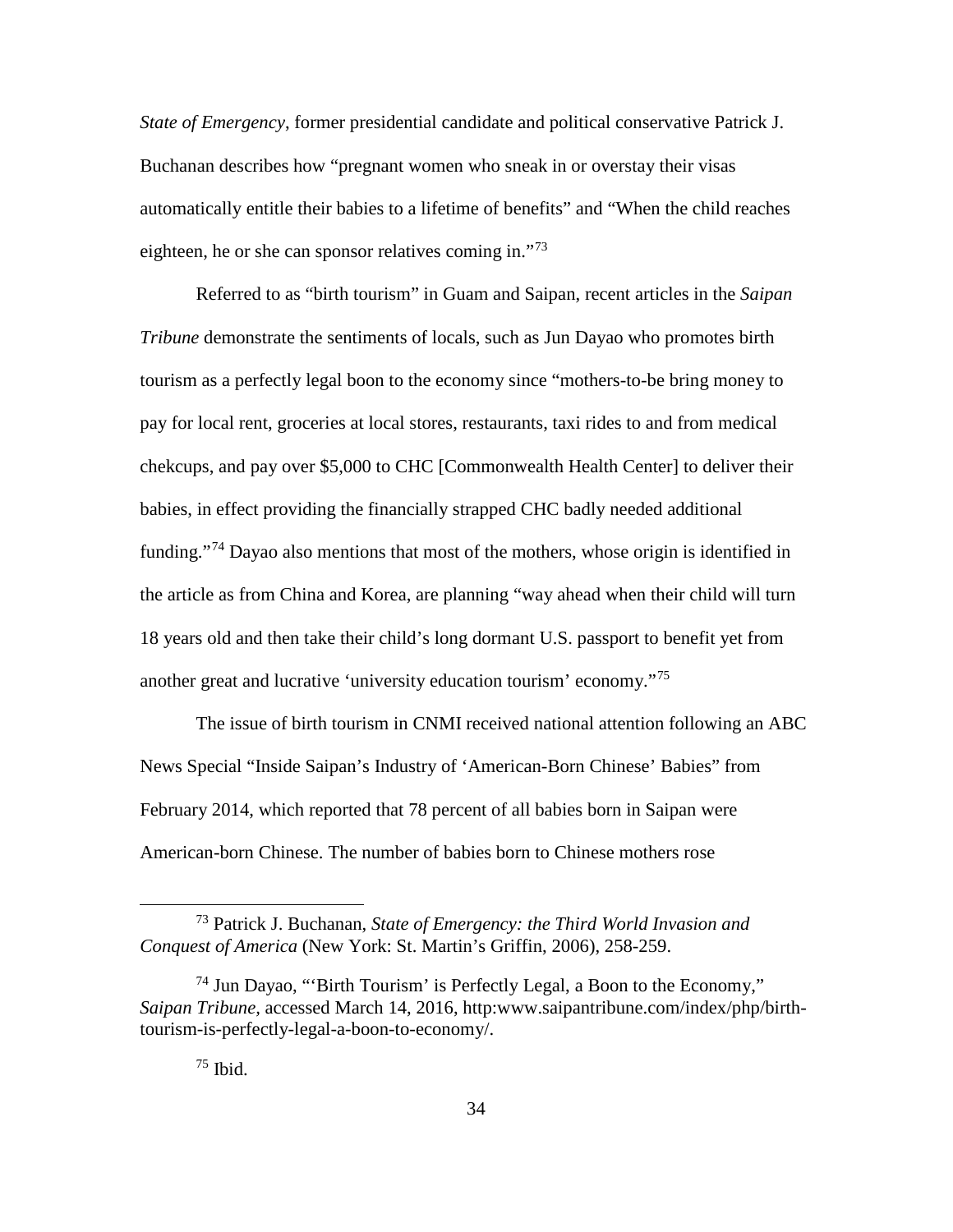dramatically "from eight in 2009 to 282 in 2012." Response to the statistics were mixed. CNMI Representative Gregorio Kilili Camacho Sablan reportedly requested assistance from the Department of Homeland Security, but identified birth tourism as a "small problem" but added, "We are trying to fix this. We are trying to control the problem." In a local article following the national news report, In 2009, the U.S. government allowed a U.S. visa-free visit to the CNMI of Chinese and Russian tourists."[76](#page-44-0)

#### Other Territories

Just as there are differences in the history and governance of Guam and the Commonwealth of the Northern Mariana Islands, other U.S. territories have distinct policies with regard to administration, federal regulation, and immigration. American Samoa is an unincorporated, unorganized territory where those born in American Samoa are considered U.S. nationals instead of U.S. citizens, unless at least one parent is a U.S. citizen, and have most of the rights and privileges of citizenship. Immigration, policing, and governance is done by the American Samoan government. In 2010, the U.S. Government Accountability Office (GAO) conducted a risk assessment regarding a travel document issued to American Samoans for travel called a "certificate of identity". This document is accepted as evidence of nationality (in lieu of a U.S. Passport) when traveling to the United States.

<span id="page-44-0"></span> <sup>76</sup> Gloria Riviera, "Inside Saipan's Industry of 'American-Born Chinese Babies'," *World News*, Aired February 10, 2014;, accessed March 14, 2015, http://abcnews.go.com/blogs/headlines/2014/02/inside-saipans-industry-of-americanborn-chinese-babies/.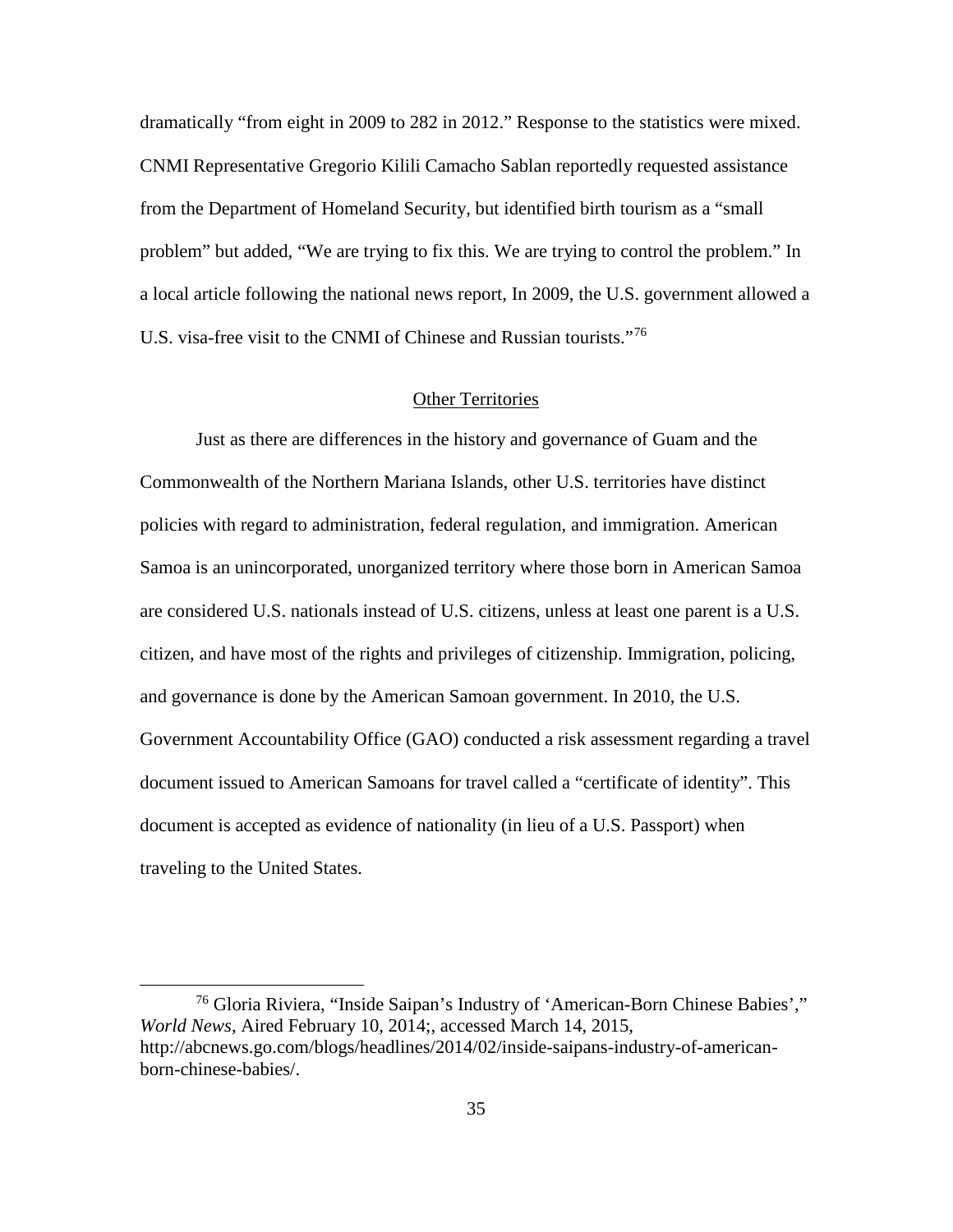The GAO report found several reasons that supported their recommendation to conduct a risk assessment to determine the "extent and significance of possible risks associated with aliens using false documents to travel to the United States from American Samoa."

Regarding immigration, the principal concern to American Samoa is that current enforcement practices of immigration laws have led to the potential for alien exploitation and human trafficking . . . U.S. Officials state that the potential risk to the rest of the United States from American Samoa's current immigration operation is illegal immigration into the rest of the United Sates as a result of travelers obtaining false documentation, such as a CI, in American Samoa . . . U.S. agencies have not performed a risk assessment to determine the threat, vulnerabilities, and consequences associated with aliens using false documents to travel to the rest of the United States from American Samoa.<sup>[77](#page-45-0)</sup>

The Center for Immigration Studies published a report by David North in 2003

which addressed immigration policies in U.S. territories in his article "Immigration Policy at the Edges: International Migration to and Through the U.S. Island Territories." In this report, North described Puerto Rico as "the largest, the most populous and–given its relatively low income structure–the least likely to attract much international immigration."[78](#page-45-1) Regarding both the U.S. territories of Puerto Rico and the U.S. Virgin Islands, information from airlines, tourism boards, and CBP all indicate that visitors from

Bermuda (which is a territory of the United Kingdom, a visa waiver country) as well as

<span id="page-45-0"></span> <sup>77</sup> U.S. Government Accountability Office, GAO-10-638, *American Samoa: Performing a Risk Assessment would better inform U.S. Agencies of the Risks Related to Acceptance of Certificates of Identity* (Washington, DC: GAO, June 2010), accessed February 8, 2016, http://www.gao.gov/assets/310/305417.pdf.

<span id="page-45-1"></span><sup>&</sup>lt;sup>78</sup> David North, "Immigration Policy at the Edges: International Migration to and through the U.S. Island Territories," Center for Immigration Studies, February 2003, accessed November 1, 2015, http://www.cis.org/USIslandTerritories-InternationalMigration.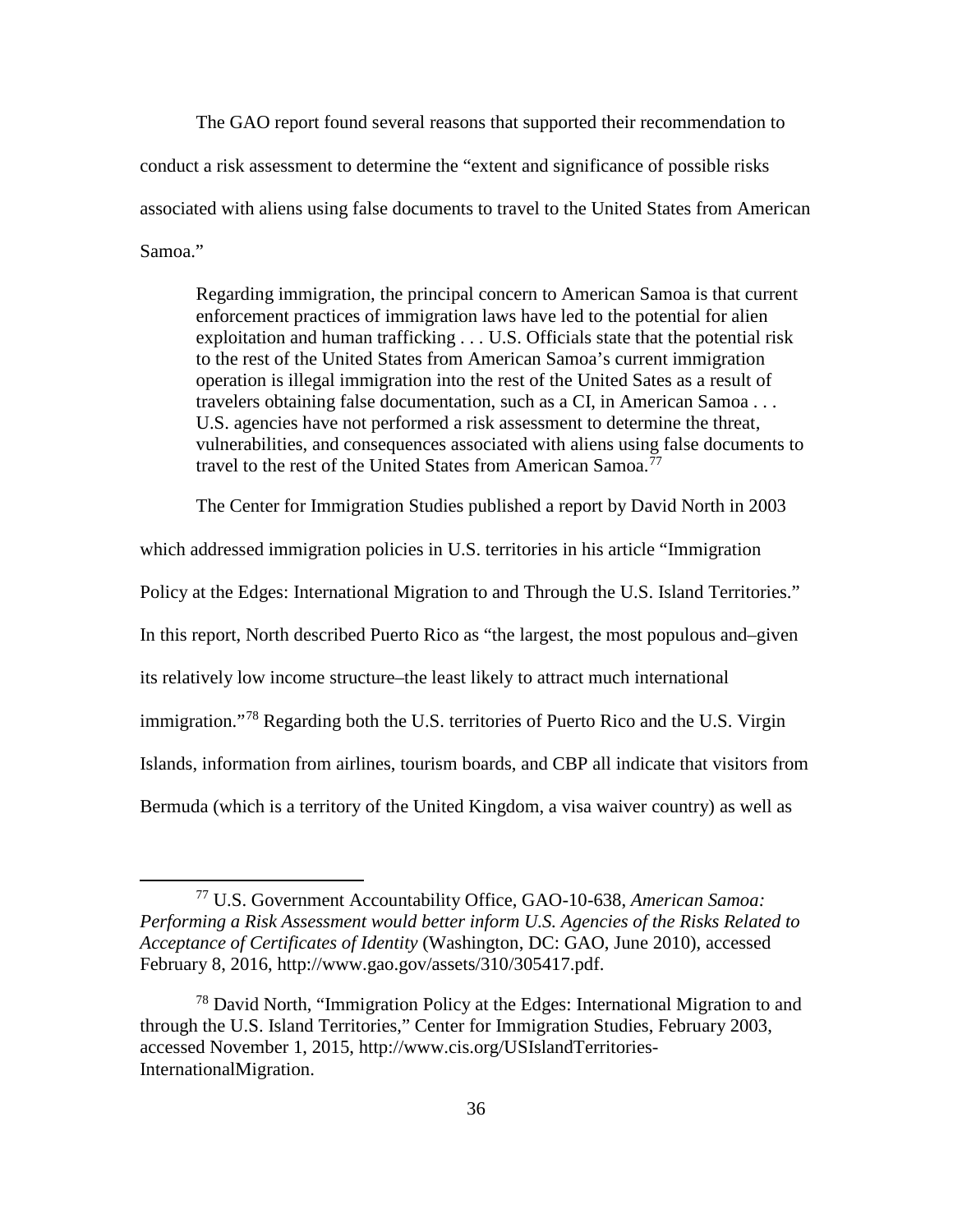visa waiver countries listed on the State Department website do not need a visa for tourism visits; however, Mexican nationals holding a border crossing card (BCC) may present it in lieu of a traditional U.S. visa for admission when paired with a valid Mexican Passport.<sup>[79](#page-46-0)</sup> According to the State Department, a BCC is the same as a B1/B2 tourist visa and Mexican nationals who apply must meet the same requirements as a nonimmigrant visa applicant. The card contains photo identification as well as machine-readable biodata.<sup>[80](#page-46-1)</sup>

#### National Security and Post-9/11 Response

Although "national security" is mentioned in countless books, articles, and reports, there is no definition codified in public law. The National Security Act of 1947, which established the CIA, the Department of Defense and position of Secretary of Defense, among others, repeatedly used the phrase "in the interest of national security"<sup>[81](#page-46-2)</sup> without defining national security itself. Codified as U.S. Code Title 50, Chapter 44, the National Security Act's definitions include "intelligence", "foreign intelligence", "counterintelligence", etc., but no parameters for "national security."[82](#page-46-3)

 $82$  Ibid.

<span id="page-46-0"></span> <sup>79</sup> U.S. Customs and Border Protection, "Entering the U.S-Documents Required for Foreign Nationals," CBP Info Center, March 8, 2016, accessed April 9, 2016, https://help.cbp.gov/app/answers/detail/a\_id/572/kw/can%20i%20used%20a%20border% 20crossing%20card%20for%20travel%20to%20puerto%20rico%3F/sno/1.

<span id="page-46-3"></span><span id="page-46-2"></span><span id="page-46-1"></span><sup>80</sup> U.S. Department of State, "Border Crossing Card," U.S. Visas, accessed April 9, 2016, https://travel.state.gov/content/visas/en/visit/border-crossing-card.html.

<sup>81</sup> U.S. Congress *Public Law 80-253* (July 26, 1947).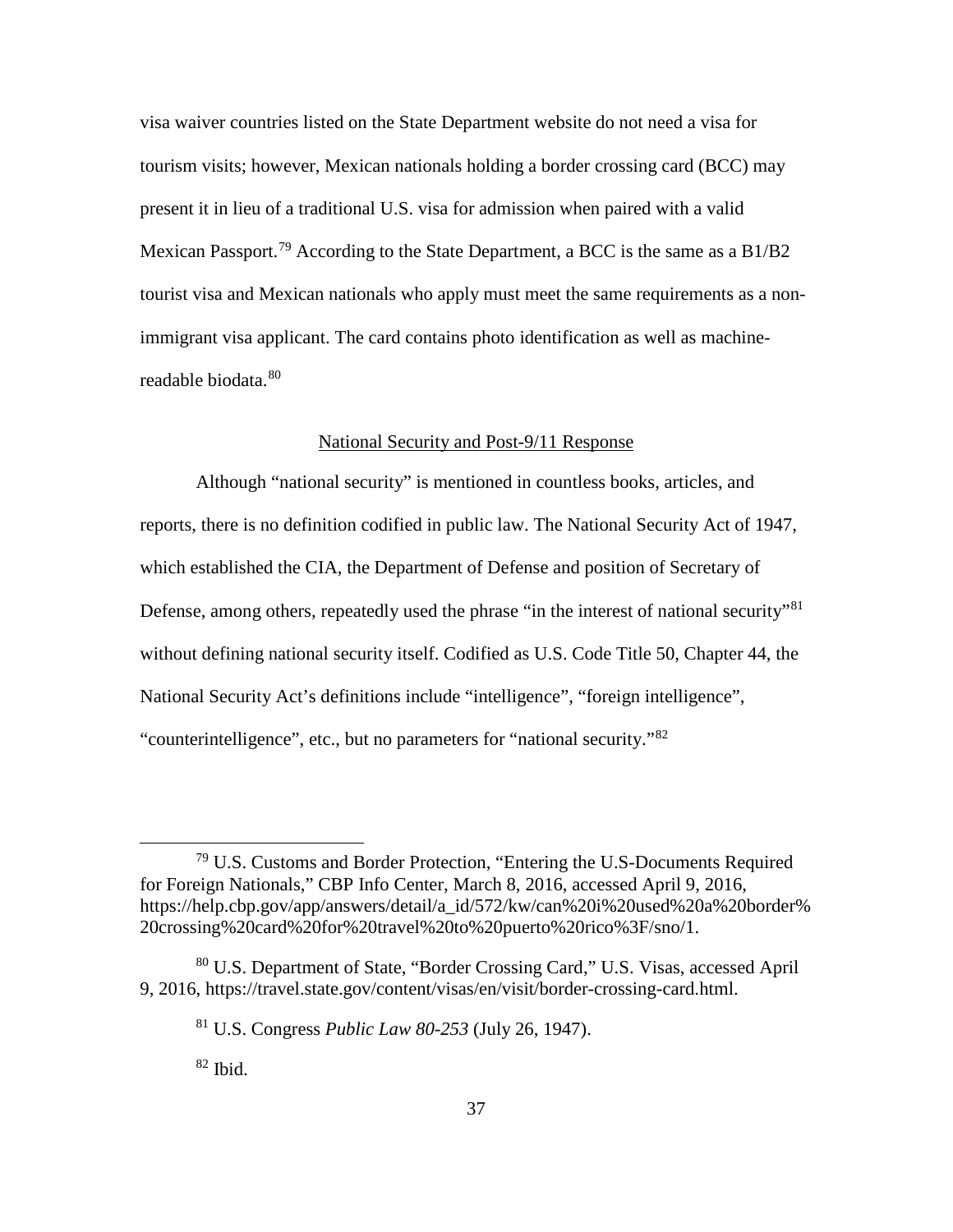The term "national security" persists in countless government documents, to include *Executive Order 10450—Security Requirements for Government Employment* signed in 1953.<sup>[83](#page-47-0)</sup> The definition presented in this thesis is based on the U.S. Supreme Court decision of *Cole v. Young* in 1956 which addressed the concept of "national security" found in *E.O. 10450* as "covering both national defense and foreign relations of the U.S." and "the protection of a nation from attack or other danger by holding adequate armed forces and guarding state secrets" and pertaining to the nation's safety, in lieu of its general welfare.<sup>[84](#page-47-1)</sup>

The *Cole v. Young* decision allowed heads of certain agencies to terminate employment of those with veteran's preference if an investigation found the employee to be a "security risk" and the termination to be "necessary or advisable in the interest of the national security of the United States." Justice Harlan's decision included the following about "security risks":

In short, "national security" is affected only by "sensitive" activities. [351 U.S. 536, 550]

Secondly, the history makes clear that the Act was intended to authorize the suspension and dismissal only of persons in sensitive positions. Throughout the hearings, committee reports, and debates, the bill was described as being designed to provide for the dismissal of "security risks." In turn, the examples given of what might be a "security risk" always entailed employees having access to classified materials; they were security risks because of the risk they posed of intentional or inadvertent disclosure of confidential information. Mr. Larkin, a

<span id="page-47-0"></span> <sup>83</sup> National Archives, *Executive Order 10450—Security Requirements for Government Employment,* April 27, 1953, accessed April 27, 2016, http://www.archives.gov/federal-register/codification/executive-order/10450.html.

<span id="page-47-1"></span><sup>84</sup> U.S. Supreme Court, *Cole v. Young*, (Decided June 11, 1956), accessed April 27, 2016, http://caselaw.findlaw.com/us-supreme-court/351/536.html.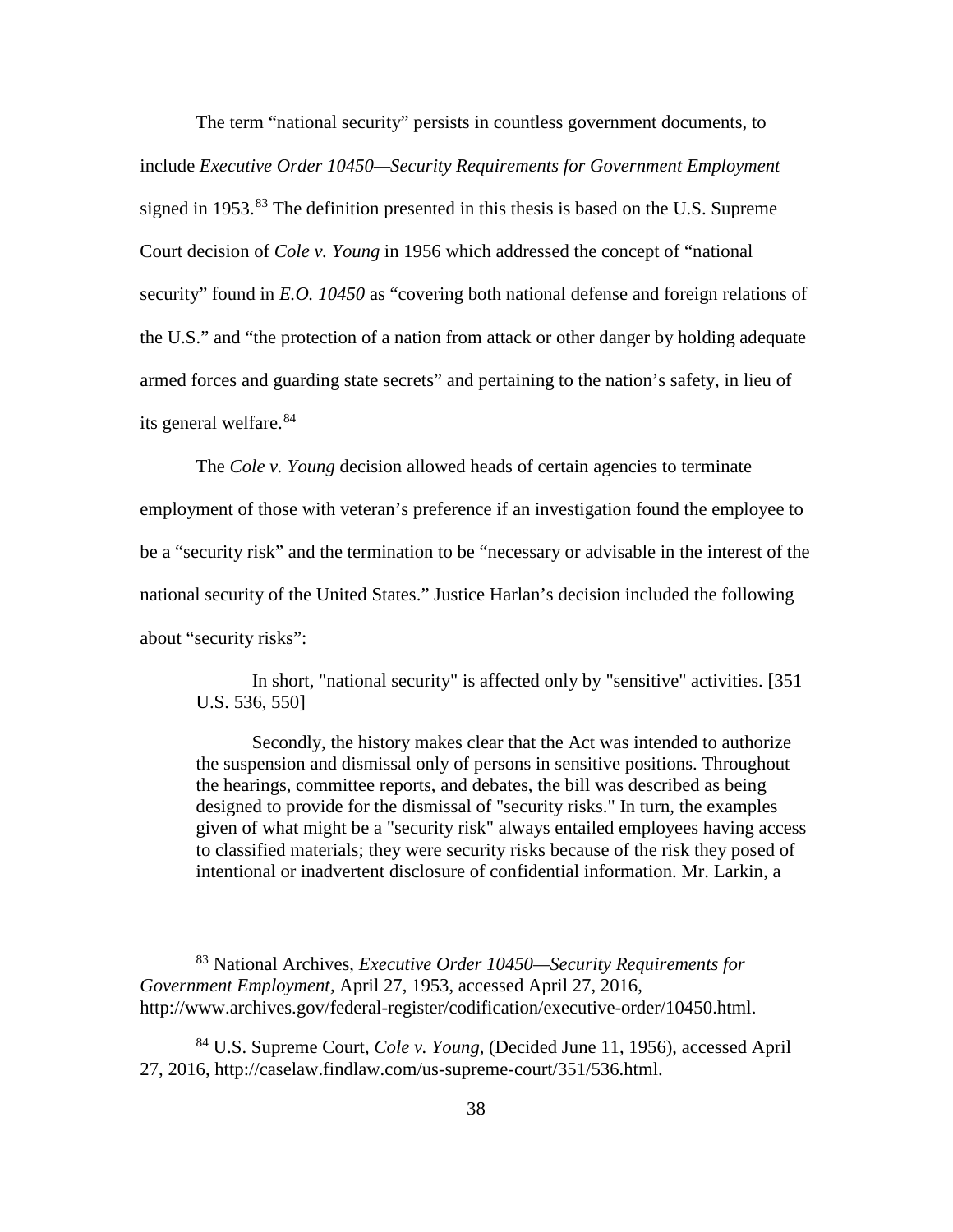representative of the Department of Defense, which Department had requested and drafted the bill, made this consideration more explicit:

They are security risks because of their access to confidential and classified material . . . But if they do not have classified material, why, there is no notion that they are security risks to the United States. They are security risks to the extent of having access to classified material.<sup>[85](#page-48-0)</sup>

Published in June 2004, the National Commission on Terrorist Attacks described the global strategy that addressed "more than a war on terrorism" as well as how to do it in *The 9/11 Commission Report: Final Report of the National Commission on Terrorist Attacks Upon the United States*. After outlining the background and results of the investigation of the 9/11 attacks, the commission stated that the way of thinking about national security has changed. Where "national security used to be considered by studying foreign frontiers, weighing opposing groups of states, and measuring industrial might," that now "threats can emerge quickly" and originate from regions "so poor that electricity or telephones" are scare.<sup>[86](#page-48-1)</sup> In order to prevent further attacks, the commission stated that long-term success would require "all elements of national power" to include diplomacy, intelligence, law enforcement, economic policy, and homeland defense, in order to deny safe haven to terrorists.<sup>[87](#page-48-2)</sup>

In order to adequately "protect against and prepare for terrorist attacks," the commission first identified targeting travel—to include travel documents, screening

 $85$  Ibid.

<span id="page-48-2"></span><span id="page-48-1"></span><span id="page-48-0"></span><sup>86</sup> National Commission on Terrorist Attacks, *The 9/11 Commission Report: Final Report of the National Commission on Terrorist Attacks Upon the United States* (New York, 2004), 361-362.

 $87$  Ibid., 363-364.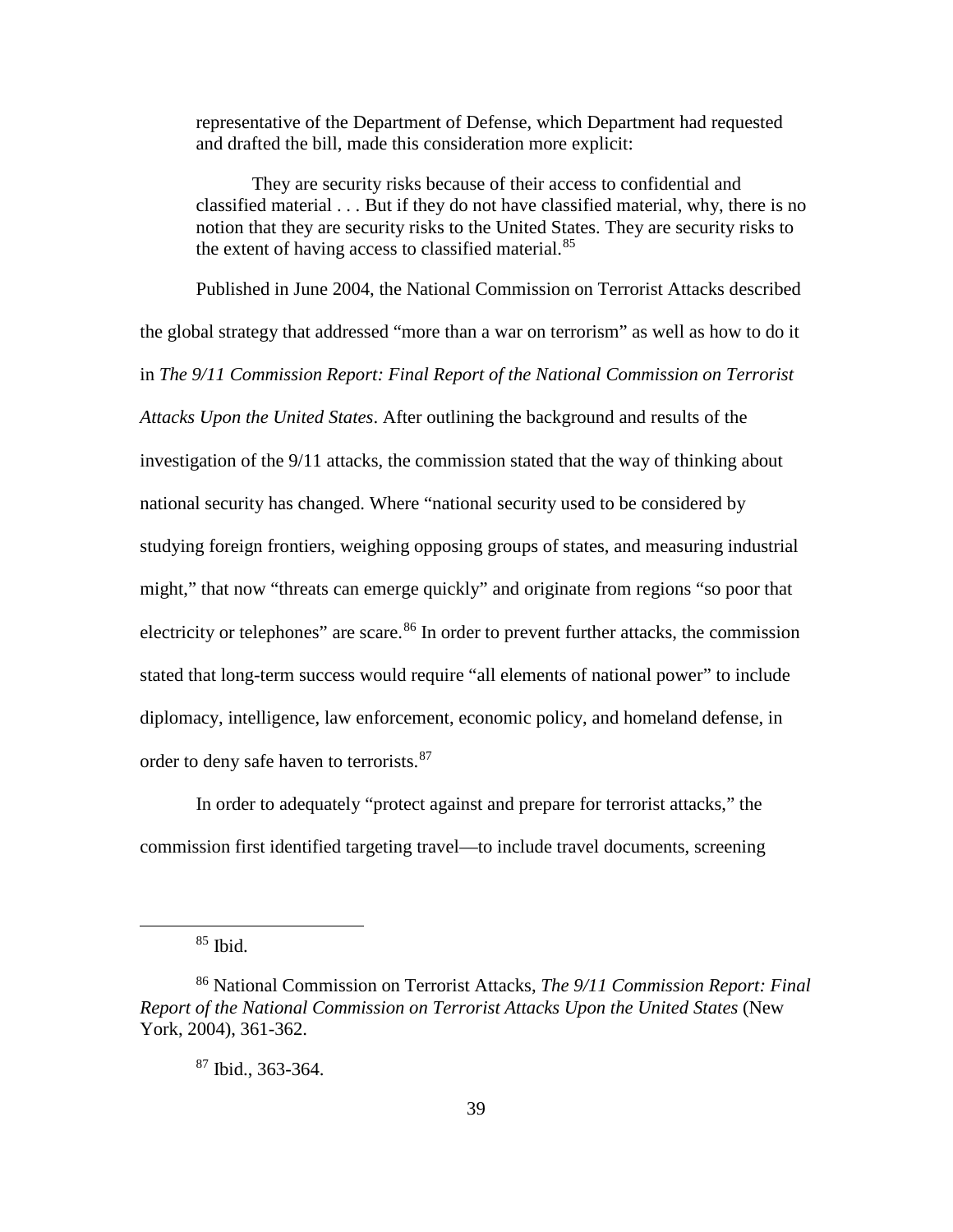processes, and information sharing—as the first line of defense.[88](#page-49-0) Recommendations

from the commission in this section included the following:

1. The United States should combine terrorist travel intelligence, operations, and law enforcement in a strategy to intercept terrorists, find terrorist travel facilitators, and constrain terrorist mobility.

2. The President should direct the Department of Homeland Security to lead the effort to design a comprehensive screening system, addressing common problems and setting common standards with system wide goals in mind.

3. The Department of Homeland Security , properly supported by the Congress, should complete, as quickly as possible, a biometric entry-exit screening system, including a single system for speeding qualified travelers . . . .today, a terrorist can defeat the link to electronic records by tossing away an old passport and slightly altering the name in the new one.

4. We should do more to exchange terrorist information with trusted allies, and raise U.S. and global border security standards for travel and border crossing over the medium and long term through extensive international cooperation.

5. Secure identification should begin in the United States. The federal government should set standards for the issuance of birth certificates and sources of identification, such as driver's licenses . . . At many entry points . . . sources of identification are the last opportunity to ensure that people are who they say they.

6. The U.S. government should identify and evaluate the transportation assets that need to be protected, set risk-based priorities for protecting them, select the most practical and cost-effective ways of doing so, and then develop a plan, budget, and funding to implement the effort . . . terrorists should perceive that potential targets are defended.

7. Improved use of "no-fly" and "automatic selectee" lists should not be delayed . . . This screening function should be performed by the TSA, and it should utilize the larger set of watchlists maintained by the federal government. Air carriers should be required to supply the information needed to test and implement this new system.<sup>[89](#page-49-1)</sup>

<span id="page-49-0"></span> <sup>88</sup> Ibid., 383-385.

<span id="page-49-1"></span><sup>89</sup> Ibid., 385-393.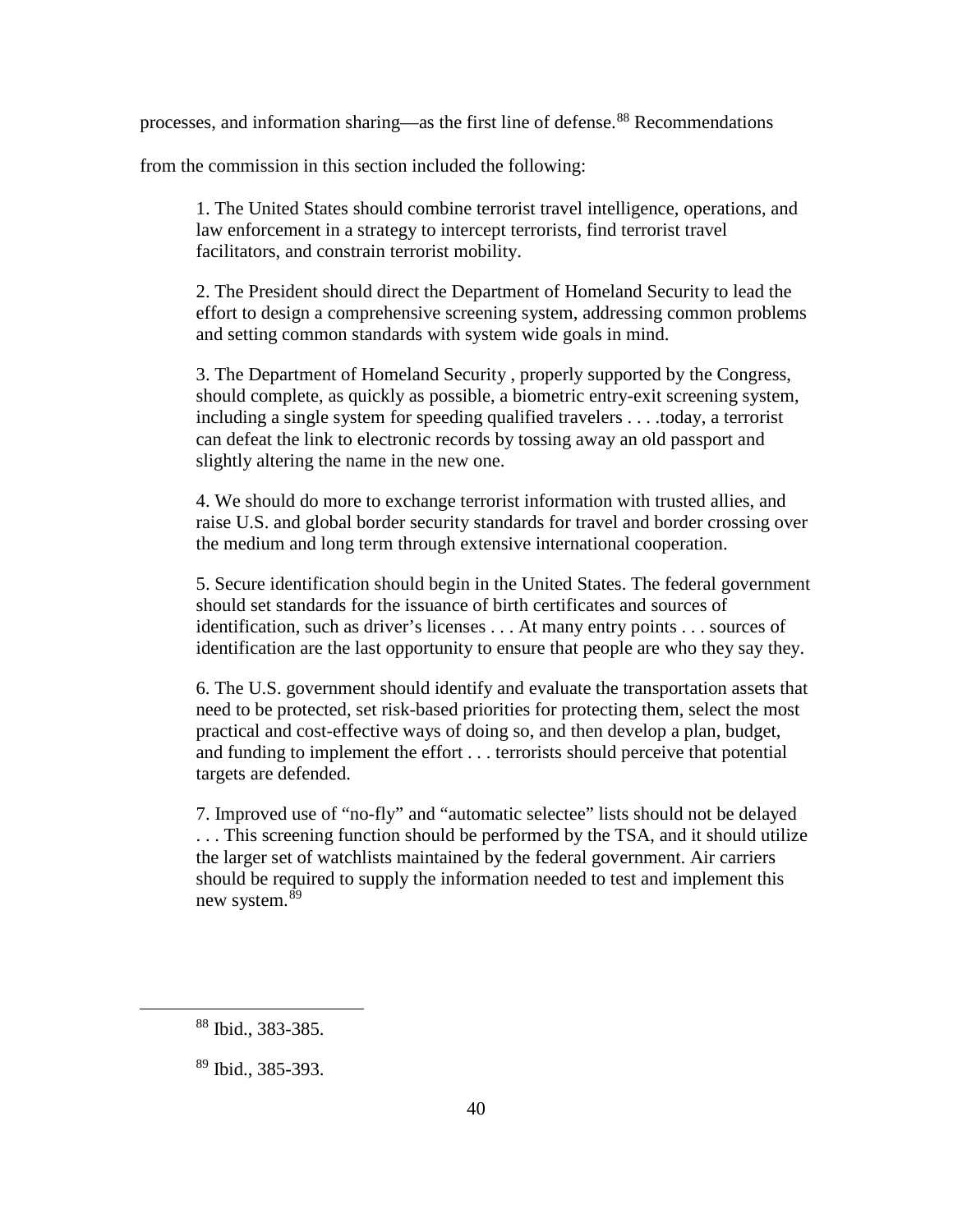This term "national security" occurred 89 times in the Intelligence Reform and Terrorism Prevention Act (IRTA) of 2004, without specific definition. In response to the 9/11 terrorist attacks, this act amended portions of the National Security Act, expanded and strengthened authorities of many federal agencies, and outlined requirements within the following: Title I: Reform of the Intelligence Community "Intelligence Reform Act of 2004", Title II: Federal Bureau of Investigation, Title III: Security Clearances, Title IV: Transportation Security, Title V: Border Protection, Immigration, and Visa Matters, Title VI: Terrorism Prevention, Title VII: Implementation of 9/11 Commission Recommendations, and Title VIII: Other Matters.<sup>[90](#page-50-0)</sup>

The IRTA, passed as Public Law 108-458, contained specific requirements pertaining to visa interviews and waivers as well as information collection and sharing and were based on recommendations and findings of the National Commission on Terrorist Attacks upon the United States.<sup>[91](#page-50-1)</sup> In Title V, Subtitle C—Visa Requirements, Section 5301 set forth a requirement for in-person interviews of visa applicants, with few exceptions (over the age of 79, under the age of 14, for diplomatic, official, or NATO visa categories to name a few.) Section 7207 directed the State Department to designate Visa Waiver Program countries and require that travelers from those countries possess machine-readable travel documents with biodata. Section 7208 Required development and implementation of a biometric entry and exit data system along with interoperability

<span id="page-50-1"></span><span id="page-50-0"></span> <sup>90</sup> U.S. Congress, *Public Law 108-458, Intelligence Reform and Terrorism Prevention Act of 2004* (December 17, 2004).

 $91$  Ibid.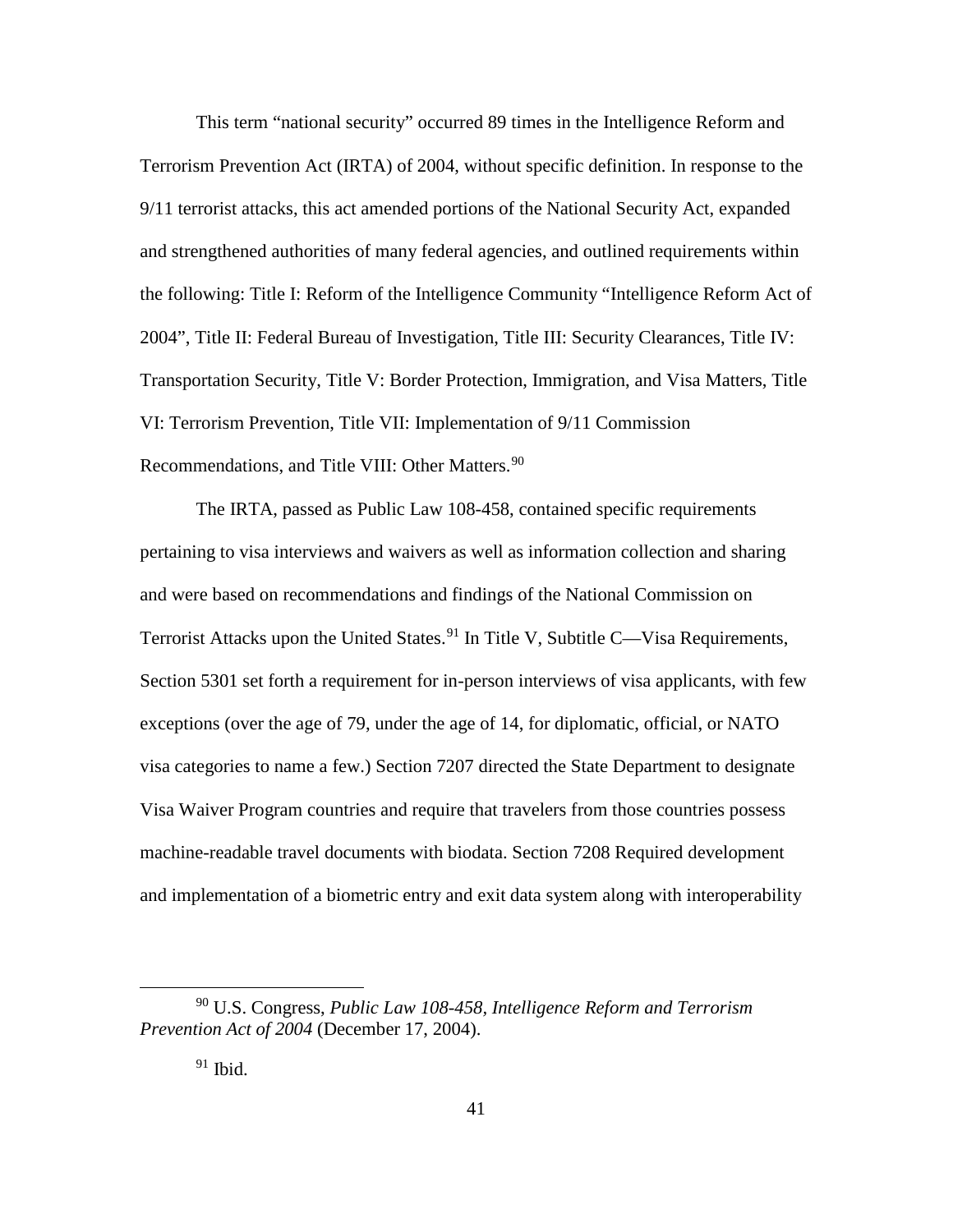between the State Department, DHS (to include Immigration and Customs Enforcement, U.S. Citizenship and Immigration Services, and CBP), and the Department of Justice.<sup>[92](#page-51-0)</sup>

Prior to passage of IRTA, many agencies already took steps to address vulnerabilities exposed during the 9/11 attacks. In January 2004, DHS began utilizing their "United States Visitor and Immigrant Status Indicator Technology" (US-VISIT) program at 115 air and 14 sea POEs. Photo, fingerprint, and biodata submitted to the State Department at U.S. Embassies and Consulates during visa interviews were shared with DHS; once a traveler arrived at the POE, their data was checked electronically through US-VISIT, fingerprints were compared, and a photo taken.<sup>[93](#page-51-1)</sup> The noted challenge from the Rand Corporation in their study of US-VISIT was exit control. At the time of publication in 2006, only 15 POEs had exit capabilities, thereby preventing accurate exit reporting for a large segment of foreign travelers.<sup>[94](#page-51-2)</sup>

According to the Center for Immigration Studies, US-VISIT exceeded expectations based on the original 9/11 mandate, with a mission to "help prevent the use of fraudulent documents, protect visitors from identity theft, and stop thousands of criminals and immigration violators from entering the country" by using biometrics.<sup>[95](#page-51-3)</sup> In

 $92$  Ibid.

<sup>94</sup> Ibid., 13.

<span id="page-51-3"></span><span id="page-51-2"></span><sup>95</sup> Janice Kephart, "US-VISIT Is Now the Office of Biometric Identity Management (and That's a Good Thing)," Center for Immigration Studies, April 15, 2013, accessed May 1, 2016, http://cis.org/kephart/us-visit-now-ovvice-biometricidentity-magagement-and-thats-good-thing.

<span id="page-51-1"></span><span id="page-51-0"></span><sup>&</sup>lt;sup>93</sup> David S. Ortiz, Shari Lawrence Pleeger, Aruna Balakrishnan, and Merril Miceli, *Revisiting US-VISIT: U.S. Immigration Processes, Concerns, and Consequences* (Pittsburg: Rand Corporation, 2006), xi.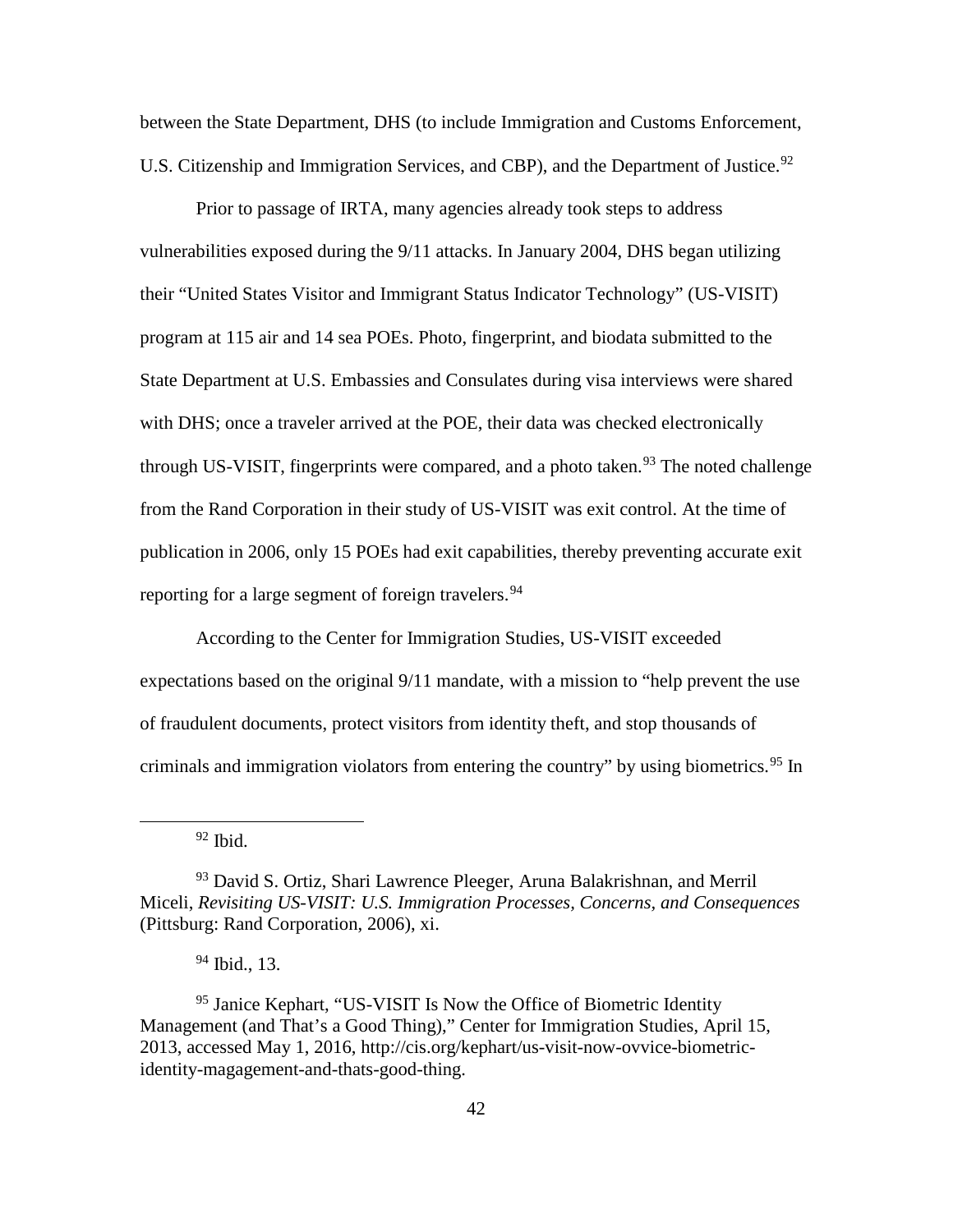2013, the US-VISIT program became The Office of Biometric Identity Management (OBIM), remaining under DHS, but with a name that more clearly represented its use in both travel-related and law enforcement queries. Interoperability exists between the program's Automated Biometric Identification System, referred to as IDENT, and the FBI's Integrated Automated Fingerprint Identification System (IAFIS) fingerprint databases. Further, OBIM's Biometric Support Centers "help federal, state, and local agencies with their investigations by providing forensic biometric support 24/7 to solve crime and terror cases."[96](#page-52-0)

The issue of how to best secure national borders is described by drug war expert and security analyst Sylvia Longmire in *Border Insecurity* where she describes how "terrorism is a major threat to our national security, and as a result, counterterrorism policies and strategies are top priorities for the current administration." However, Longmire states there is lack of cohesion in Congress regarding a border security strategy that addresses both the importance of border security and how border security is implemented.[97](#page-52-1) Based on security issues along the U.S. land border with Canada and Mexico, Longmire concludes that immigration policy reform, use of border technology, cracking down on money laundering activity, and a cohesive plan from Congress can improve national security.<sup>[98](#page-52-2)</sup>

<sup>96</sup> Ibid.

<sup>98</sup> Ibid., 210-212.

<span id="page-52-2"></span><span id="page-52-1"></span><span id="page-52-0"></span><sup>97</sup> Sylvia Longmire, *Border Insecurity: Why Big Money, Fences, and Drones Aren't Making Us Safer* (New York: St Martin's Press, 2014), 6.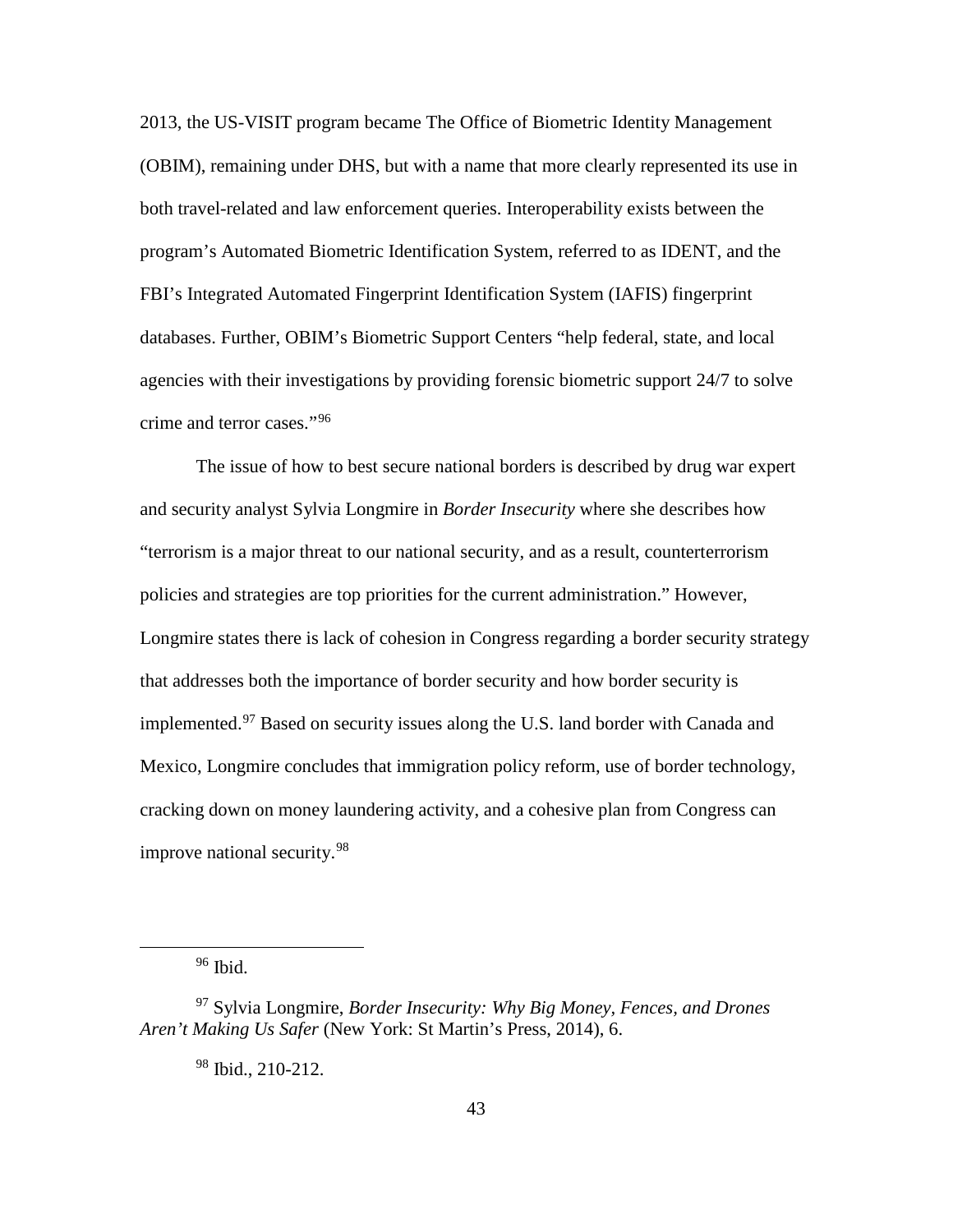In the Action Plan for creating a Secure and Smart Border, released on January 25, 2002 by the Bush Administration, it stated that the United States "requires a border management system that keeps pace with expanding trade while protecting the United States and its territories from the threats of terrorist attack, illegal immigration, illegal drugs and other contraband." And to do this, "The use of advanced technology to track the movement of cargo and the entry and exit of individuals is essential to the task of managing the movement of hundreds of millions of individuals, conveyances, and vehicles."[99](#page-53-0)

# Research Methodology and Considerations

This study uses the qualitative research methodology to first examine the process of visa-free travel and discretionary parole in Guam and CNMI and next determine if there is a causal relationship between the process and threats to national security. The following subsections describe the chosen research methodology, the approach, design, analysis, and validity.

# Qualitative Research Methodology

Qualitative research methodology is used by social scientists in a variety of fields such as social work, anthropology, sociology, and criminology. Qualitative research combines both inductive and deductive reasoning to address human behavior or processes. In her book *Design and Analysis in Qualitative Research* Jane Gilgum states the goal of qualitative research is "to discover something new, to increase understanding

<span id="page-53-0"></span> <sup>99</sup> Edward Alden, *The Closing of the American Border: Terrorism, Immigration, and Security Since 9/11* (New York: 2008), 139.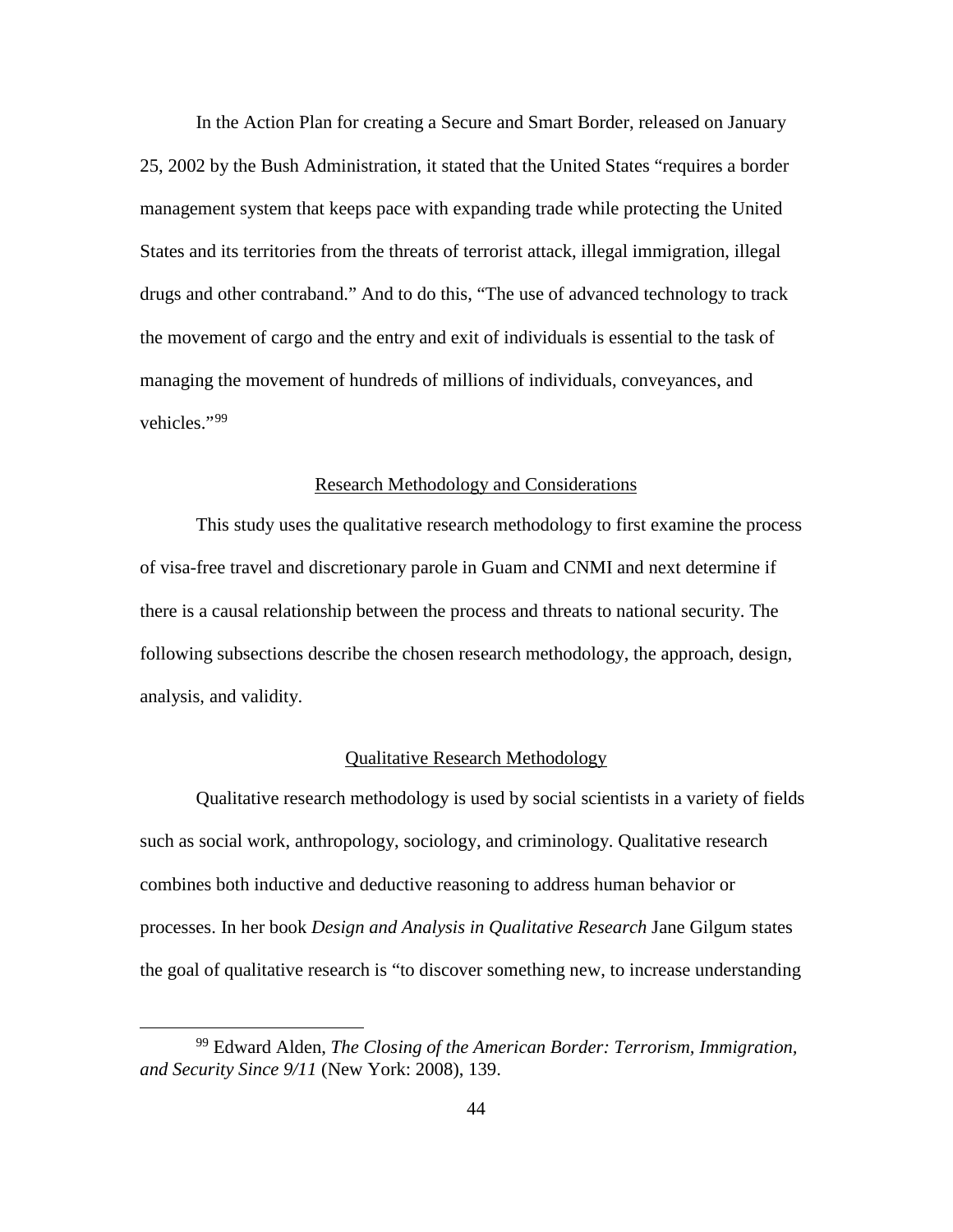of important social phenomena, to contribute to human welfare, and to develop a new theory."[100](#page-54-0) Many qualitative studies shape and inform governmental policy and how they are applied, in the form of a process. In *Qualitative Research Methods* the qualitative research methodology is identified as a key way to understand the context, reasons, and purpose of processes.<sup>[101](#page-54-1)</sup> Since qualitative research is broad and encompasses a myriad of approaches, it is best used to examine complex issues by providing "depth, detail, nuance and context to the research issues" for topics where solely numerical data and approaches aligned with quantitative research would not be suitable.<sup>[102](#page-54-2)</sup>

In *Research Methods in the Social Sciences*, Malcom Payne further discusses a specific type of qualitative research known as "social policy research," stemming from the British tradition, where government policy formation and implementation is treated as "an aspect of the academic study of social work."<sup>[103](#page-54-3)</sup> Payne states social policy research and its wide range of topics uses techniques such as opinion surveys, observational studies, with a focus on analysis of official data and documents. Social policy studies often effect how a policy is changed or implemented and address the impact of policy changes along with an evaluation of viable alternatives,  $104$  which correlates with the

<span id="page-54-0"></span> <sup>100</sup> Jane Gilgun, *Design and Analysis in Qualitative Research* (Twin Cities: University of Minnesota, 2013), Kindle edition.

<span id="page-54-1"></span><sup>101</sup> Monique Hennick, Inge Hutter, and Ajay Bailey, *Qualitative Research Methods* (Thousand Oaks: Sage, 2011), 10.

 $102$  Ibid., 16.

<span id="page-54-4"></span><span id="page-54-3"></span><span id="page-54-2"></span><sup>103</sup> Bridget Somekh and Cathy Lewin, *Research Methods in the Social Sciences* (Thousand Oaks: SAGE, 2005), 9-10.

 $104$  Ibid.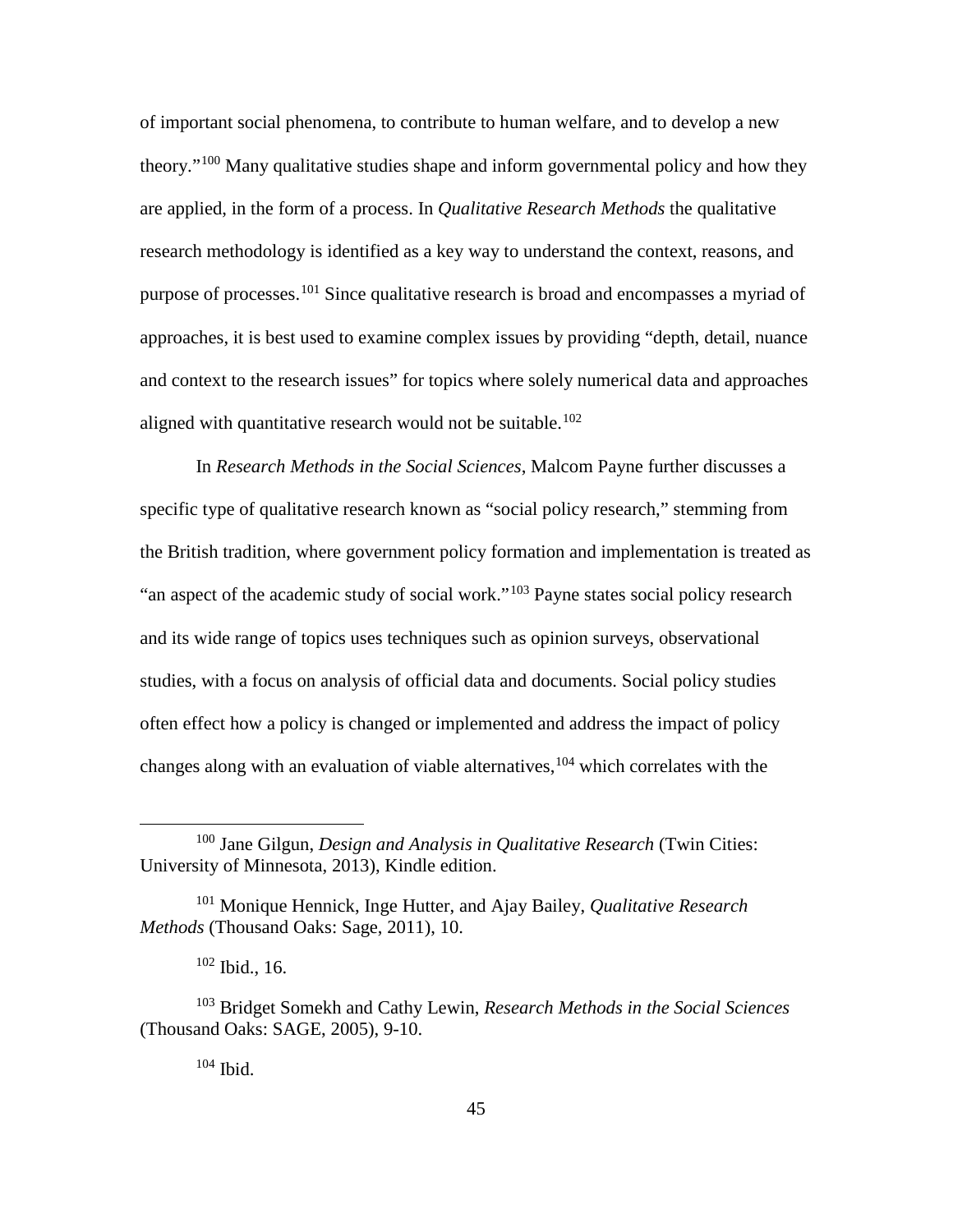research question of whether the "policy" of visa-free travel poses a threat to national security.

In *Public Policy Analysis*, author Stuart S. Nagel (Ed.) defines public policy analysis as "determining which of various alternative public or governmental policies will most achieve a given set of goals in light of the relations between the policies and goals."[105](#page-55-0) Policy analysis can be qualitative or quantitative and is divided into two major fields that either analyze existing policy or a proposed policy. Analysis "about" an existing policy is conducted by describing the effects of the policy, while analysis "for" a new policy aims to clarify the costs, benefits, and consequences of implementation to determine feasibility and acceptability. Both studies evaluate the relationship of the policy to overarching goals.<sup>[106](#page-55-1)</sup>

In this study, analysis "about" the existing policy allowing visa-free travel of Russian and Chinese nationals to CNMI and Russian nationals to Guam describes the effects of the current policy and its implementation. Further analysis describes the relationship between the U.S. strategic goals for national security and the policy in question.

## Approaches Used in Gathering Data

Approaches to policy analysis research have evolved since policy studies emerged as a specific discipline as the "rational model of policy analysis" which relied on

<span id="page-55-1"></span><span id="page-55-0"></span> <sup>105</sup> Stuart S. Nagel, *Policy Analysis Methods* (New York: Nova Science Publishers, 1999), i.

<sup>106</sup> Ibid., ii.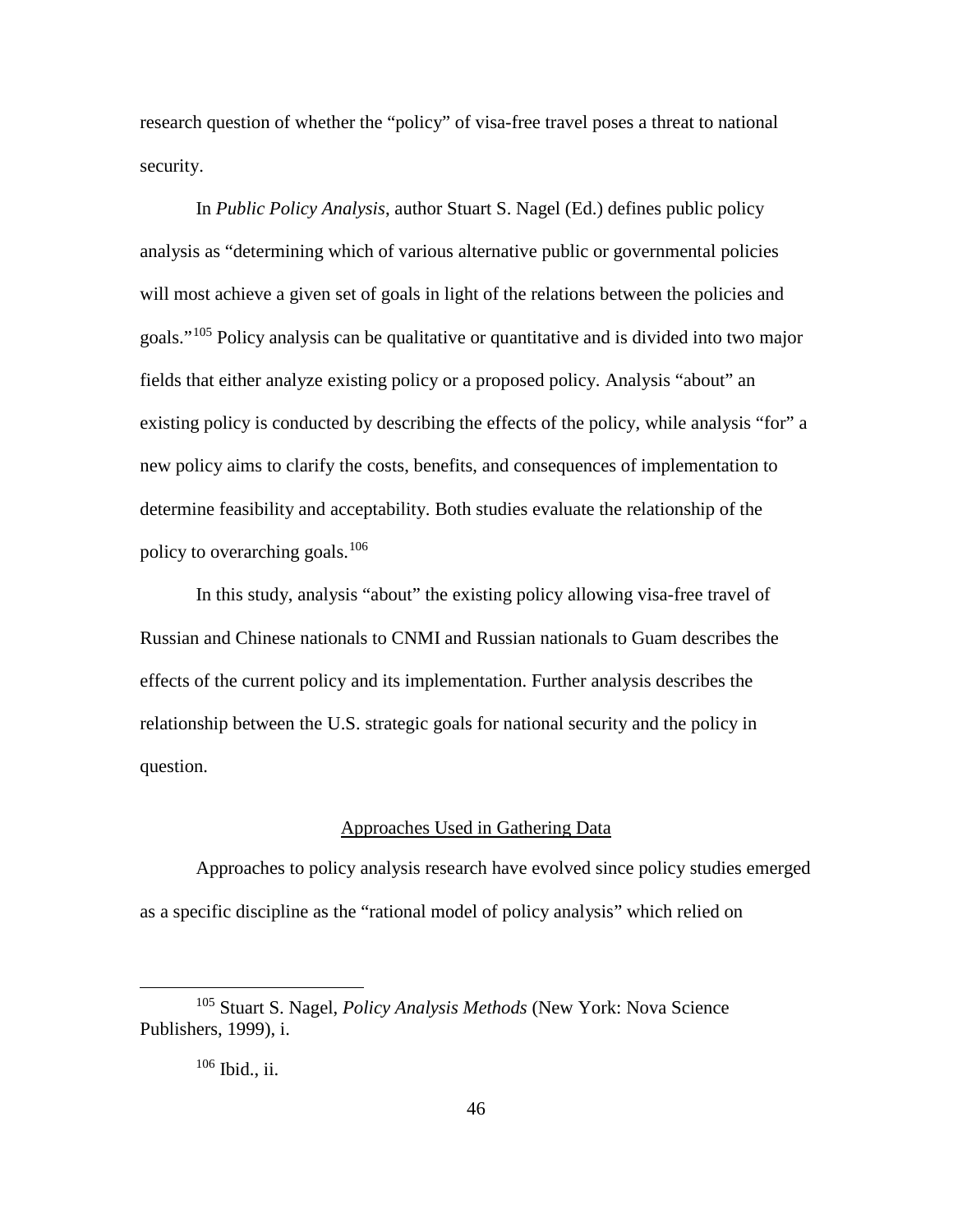quantitative data sets analyzed by a small field of "experts" from which policy was subsequently developed by the government.<sup>[107](#page-56-0)</sup> In the 1970s, the "rise of a critical social science" questioned the "neutrality" of experts using the rational model; as described by Jill Blackmore and Hugh Lauder in "Researching Policy", the critical tradition "perceived policy skeptically; rather than being about social justice it was about social control because the state was seen as complicit with the power of entrenched interests."<sup>[108](#page-56-1)</sup> Throughout the 1980s and 1990s, policy research increasingly addressed policy in terms of local and global relations as well as widened "policy concerns from the production, reception and effects of policy."<sup>[109](#page-56-2)</sup>

One way to address the "effects of policy" is by using a macro (national policy), meso (national program), and micro (local program) frame analysis approach.<sup>[110](#page-56-3)</sup> In this study regarding national government policy, the approach may appear to require the meta-policy approach due to the international implications of the policy. However, the policy itself contains variability (in that the policy can be changed at the discretion of the

<span id="page-56-1"></span><span id="page-56-0"></span> <sup>107</sup> Jill Blackmore and Hugh Lauder, *Research Methods in the Social Sciences* (Thousand Oaks: SAGE, 2005), 97.

<sup>108</sup> Ibid., 97-98.

<sup>109</sup> Ibid., 98.

<span id="page-56-3"></span><span id="page-56-2"></span><sup>110</sup> Sarah E. M. Caldwell and Nicholas Mays, "Studying Policy Implementation Using a Macro, Meso and Micro Frame Analysis: The Case of the Collaboration for Leadership in Applied Health Research & Care (CLAHRC) Programme Nationally and in North West London," Health Research Policy and Systems, October 2, 2012, accessed April 13, 2016, http://www.ncbi.nlm.hih.gov/pmc/articles/PMC3503608/, 1.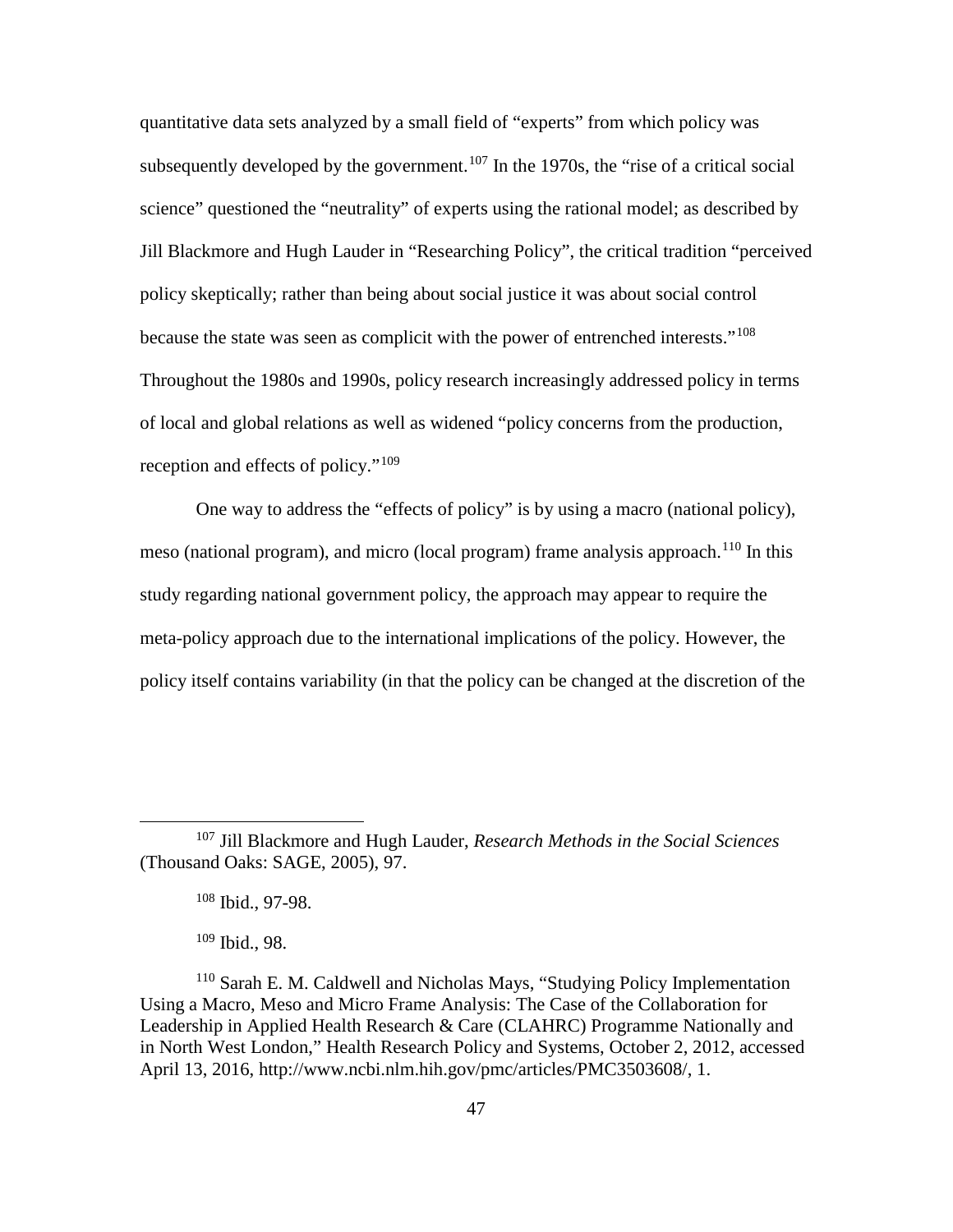U.S. government without subsequent congressional approval) and with such variability, is not a candidate for quantitative research without data of all phenomena to be tested.<sup>[111](#page-57-0)</sup>

Similarly, a micro-level approach would provide depth of the effects of the policy to individuals, but lack the breadth of information to make the study relevant. According to Nagel, a relevant study must be "useful" and "at least be referred to" by policy makers.<sup>[112](#page-57-1)</sup> Conclusions gathered at this stage may only be applicable for a specific time in space, a specific location, and "are not presumed to be directly applicable"[113](#page-57-2) to another location where the policy is also being implemented.

Therefore, the meso frame analysis approach best addresses the question in this research by focusing on the context, processes, and effects of the policy which currently allows visa-free travel of Russian citizens to Guam and CNMI and Chinese citizens to CNMI. This approach involves mapping the processes, describing the context, and identifying effects.

# Framework

The purpose of this study is to review current practices of visa-free travel and discretionary parole of foreign citizens whose countries of origin are not visa-waiver countries, and whether the practices pose a threat to national security. The framework used for this study is based on the "Conceptual Framework for State Analysis" developed

<span id="page-57-2"></span><span id="page-57-1"></span><span id="page-57-0"></span><sup>&</sup>lt;sup>111</sup> Detlef F. Sprinz, "Empirical-Quantitative Approaches to the Study of International Environmental Policy," *Policy Analysis Methods* (New York: Nova Science Publishers, 1999), 43.

 $112$  Nagel, iv.

 $113$  Ibid., 2.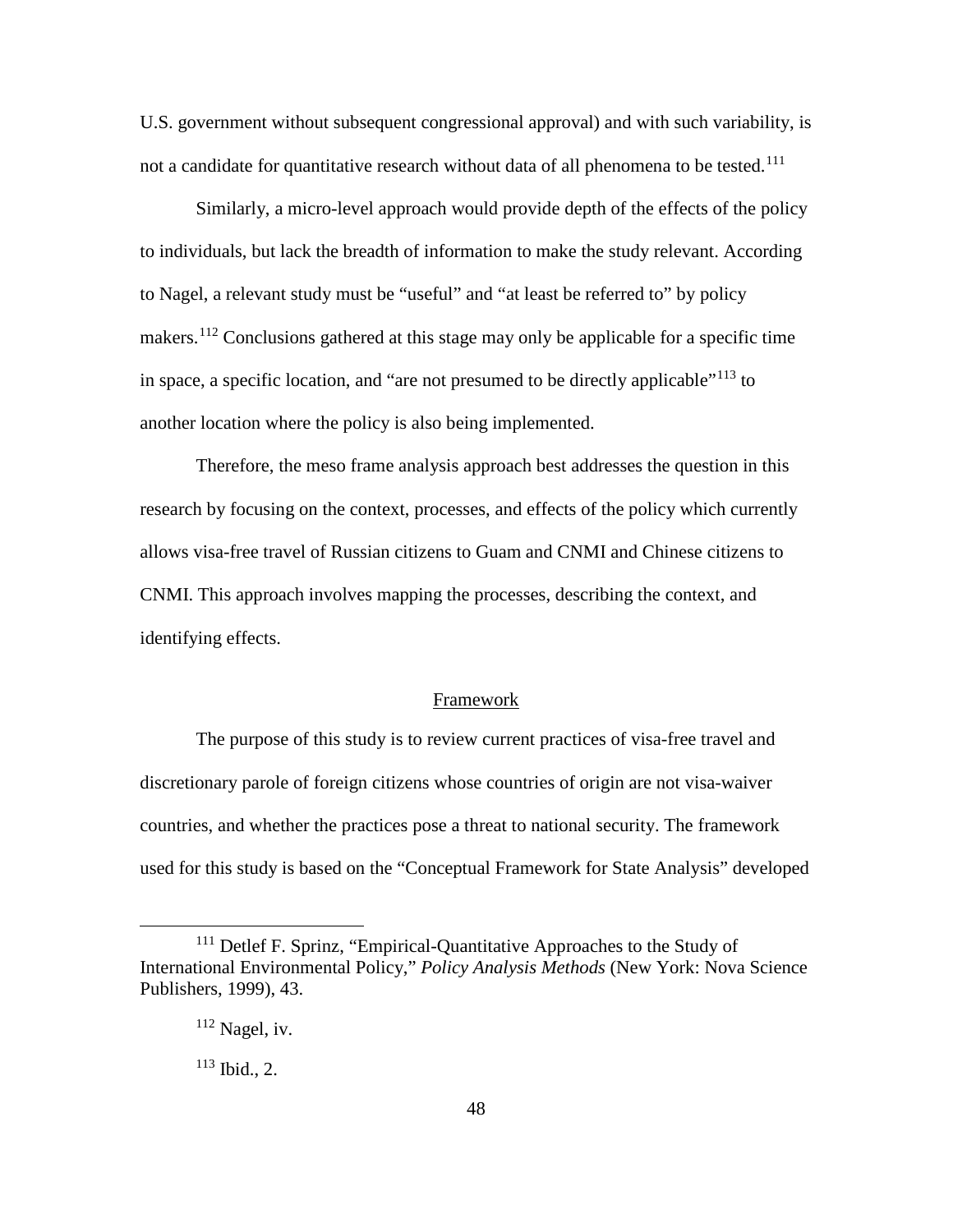by the National Center for Postsecondary Improvement at Stanford Institute for Higher Education Research.<sup>[114](#page-58-0)</sup> Since the primary research question aims to explore both an existing policy process and an unknown outcome (national security), the meso frame analysis approach is utilized to 1) describe the context of the visa-free travel policy for Russians to Guam and CNMI and Chinese to CNMI, 2) map the process of visa-free travel, and 3) identify effects of the policy.

First, the historical, political, social, and economic factors will be described by synthesizing the existing data from historical documents, reports, case studies, and open sources addressed in this study. Next, the process will be mapped utilizing a flow chart for visa-required, visa-waiver, and visa-free travel. Finally, the effects of the policy will be described by identifying relationships, links, and outcomes of actors within the process.

#### Design

Policy analysis, itself, has been compared to journalism in its design which uses social science theories and empirical methods along with a specified criteria in order to develop possible outcomes and mitigation strategies. Information used in policy analysis most often arises from "accumulated knowledge, experimentation, modeling, brainstorming" and "relevant sources – mainly documents and people."<sup>[115](#page-58-1)</sup>

<span id="page-58-0"></span> <sup>114</sup> National Center for Postsecondary Improvement, "Conceptual Framework for State Analysis," NCPI, 2003, accessed April 14, 2016, http://stanford.edu/ group/ncpi/unspecified/assessment\_states/framework.html.

<span id="page-58-1"></span><sup>&</sup>lt;sup>115</sup> Iris Geva-May and Leslie A. Pal, "Good Fences Make Good Neighbors: Policy Evaluation and Policy Analysis—Exploring the Differences," *Policy Analysis Methods*  (Nova Science Publishers, 1999), 12.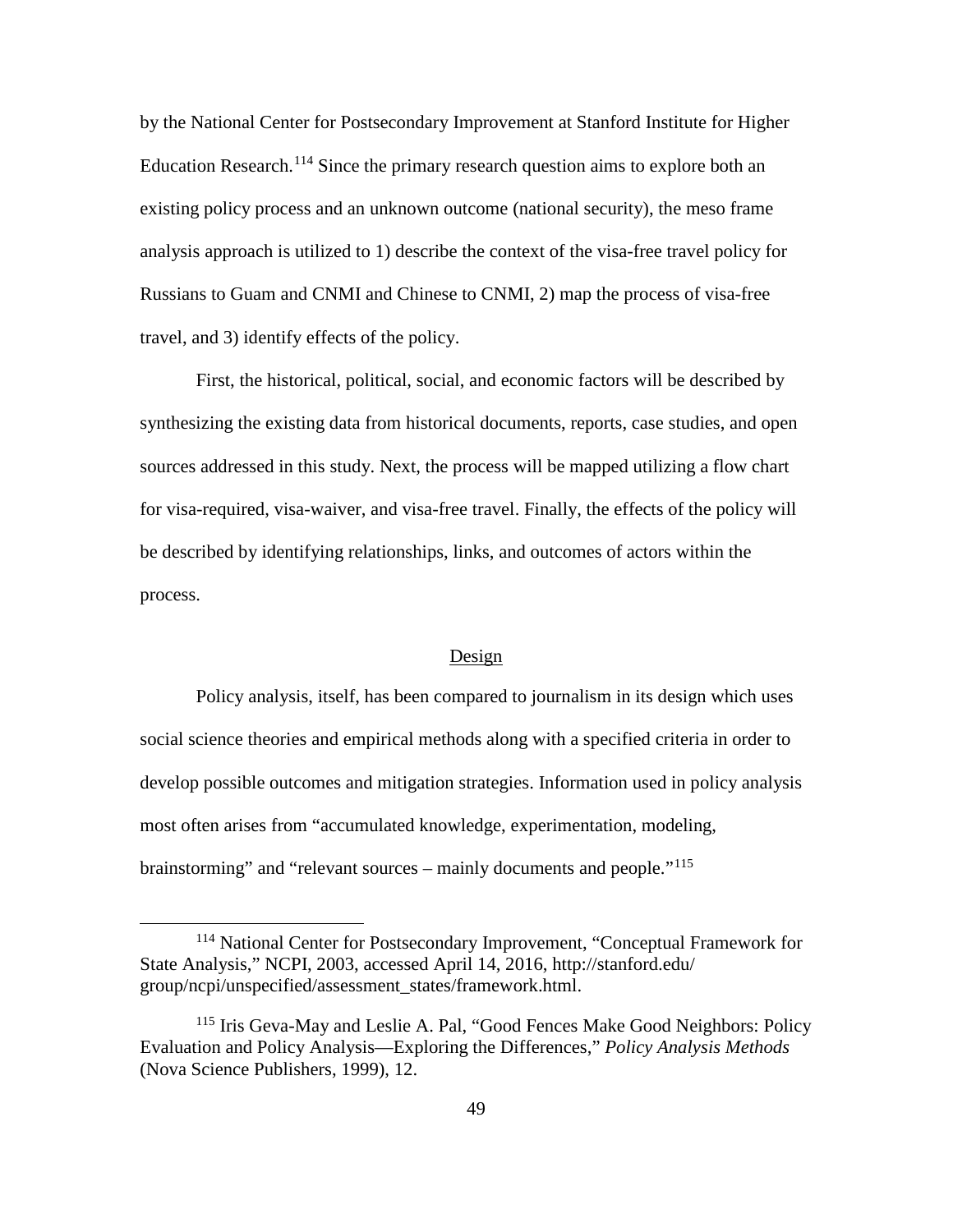In this case, after a thorough literature review revealed no previous studies relating to the specific policy of visa-free travel in Guam and CNMI of Russian and Chinese citizens, information regarding the policy (public law), response to the policy (international, national, local), effects of the policy (political, military, economic, social, infrastructure, information), and possible outcomes (intended/unintended consequences and vulnerabilities) based on the effects defined the criteria for research.

# Analysis and Validity

Policy analysis and policy evaluation describe two related, and sometimes intertwined, means to thoroughly review information related to the policy under scrutiny. In "Good Fences Make Good Neighbors: Policy Evaluation and Policy Analysis-- Exploring the Differences", authors Iris Geva-May and Leslie A. Pal state that policy analysis relates to analyzing the "courses of action, positions, stances, or political decisions which stress goals, means, values and practices, and imply political or power contests."[116](#page-59-0) Policy analysis is often used to choose among policy alternatives "with the aid of evidence and reason."[117](#page-59-1)

By slight contrast, policy evaluation may use the same data gathering methodology utilized in policy analysis, but with the goal of producing and transforming "policy-relevant information" that can be utilized to resolve public problems in political settings. Policy evaluation is cited as a typical step in the policy cycle, following "policy

<span id="page-59-0"></span> <sup>116</sup> Ibid., 5.

<span id="page-59-1"></span> $117$  Ibid.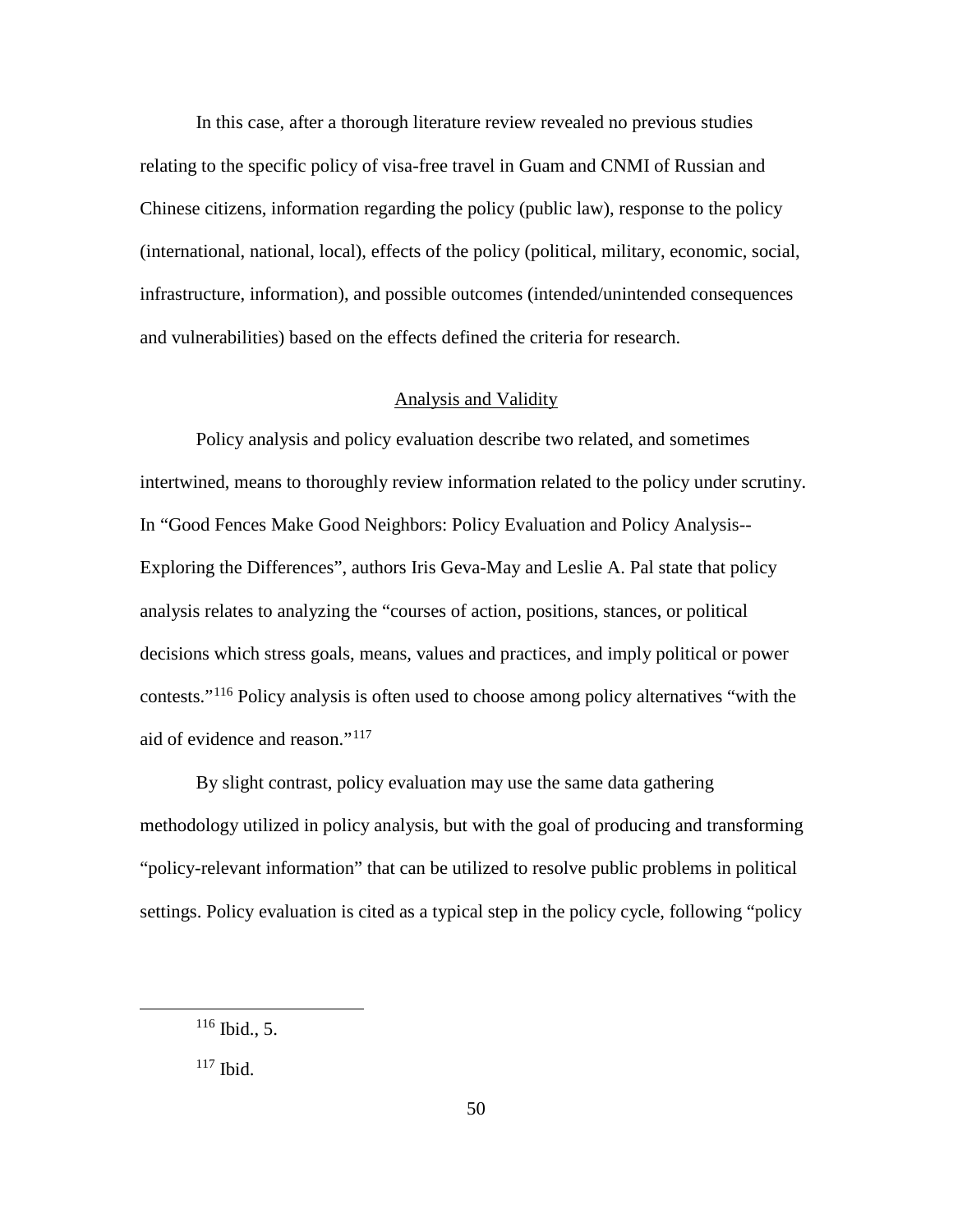implementation."[118](#page-60-0) Since the aim of this study is to explore the existing policy and determine a possible outcome, policy analysis will be used to produce "knowledge of and in the policy process."<sup>[119](#page-60-1)</sup>

Finally, efforts to ensure that this knowledge "of" and "in" the policy process is accurate and can be generalized, relates to the validity of the study. Validity for qualitative research can be ensured by adequately "narrowing the field of study."[120](#page-60-2) Here, the research specifically relates to CNMI and Guam and the policy of visa-free travel of citizens from Russia and China to those POEs.

# Ethical Considerations

The need for multiple perspectives in order to identify both major themes and any exceptions to those themes is key to scientifically present known information. In addition to published perspectives, it is also important to adequately address biases the researcher may bring to the study. Without explicitly providing background information of the researcher, the researcher's perspective is omitted. Since the researcher "shapes the text" and is responsible for how the information is presented, it is important to weigh the researcher's voice.<sup>[121](#page-60-3)</sup> In this study, the author provided background information pertaining to her training, vocation, and experiences.

<sup>121</sup> Gilgun.

 $118$  Ibid., 7.

 $119$  Ibid., 6.

<span id="page-60-3"></span><span id="page-60-2"></span><span id="page-60-1"></span><span id="page-60-0"></span><sup>120</sup> Bridget Somekh and Cathy Lewin, *Research Methods in the Social Sciences* (Thousand Oaks: Sage, 2005), 349.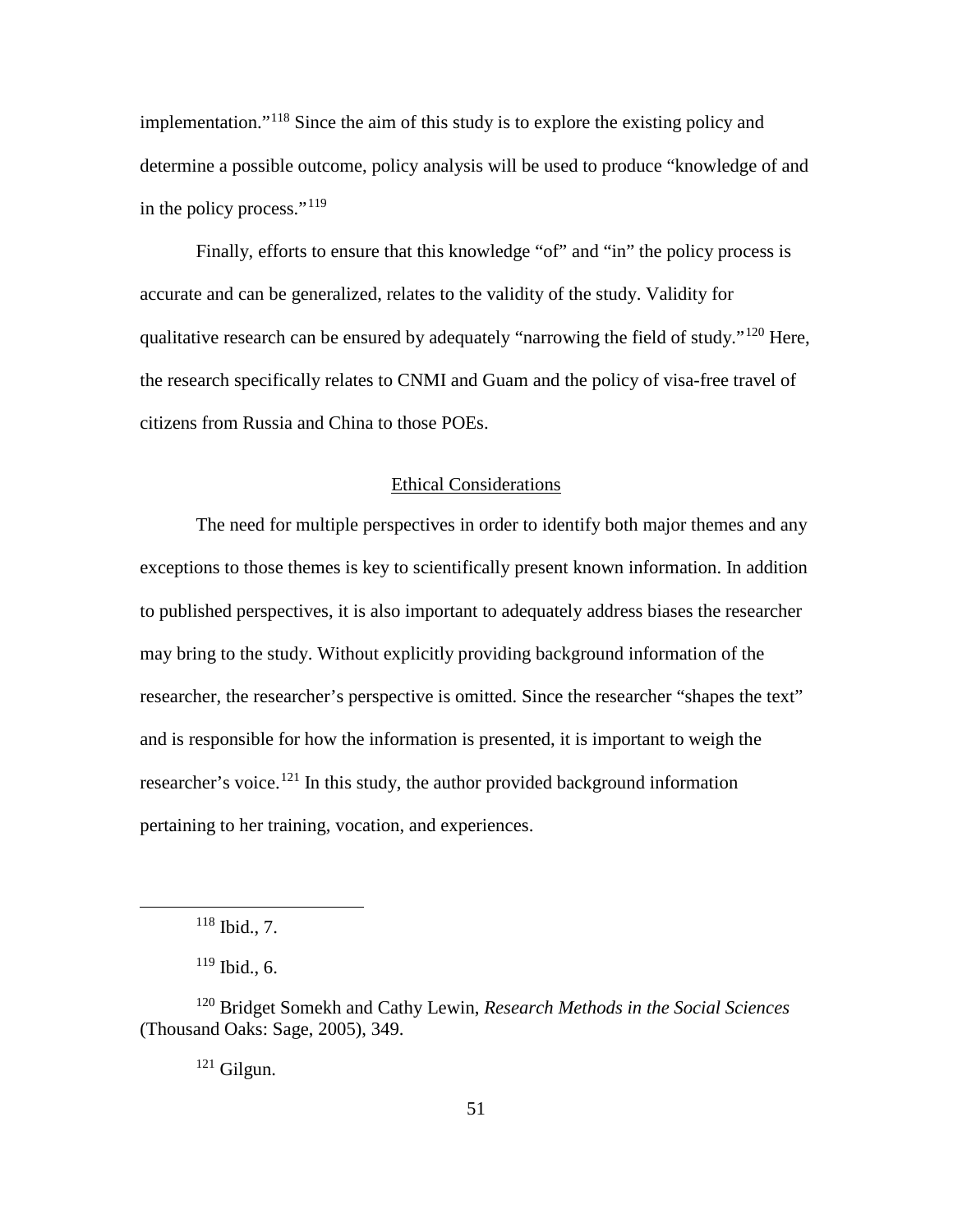## CHAPTER 3

# ANALYSIS

In this chapter, information and data obtained during research is presented in order to address the primary research question that asks whether the practice of visa-free parole of Chinese and Russian nationals in CNMI and Russian nationals in Guam is a threat to national security. By utilizing the policy analysis methodology, this chapter will address the following: (1) Basis and definition of the policy, (2) Response to the policy using the meso-frame approach, (3) Political, military, economic, social, infrastructure, and information-based effects of the policy within the meso-frame approach, and (4) Possible outcomes.

## Legal Basis of Policy and Intent

## Public Law

There are two distinct, but linked aspects to reviewing the legal basis and intent of policy that addresses non-immigrant travel and national security. Policy itself is derived from a legislative solution to a problem. Intent provides context for the legislative solution and, when codified, should elicit a beneficial outcome based on intent. The Immigration and Nationality Act (INA) outlines statutory requirements, limitations, and actions governing issuances and refusals of U.S. visas as well as admissions and refusals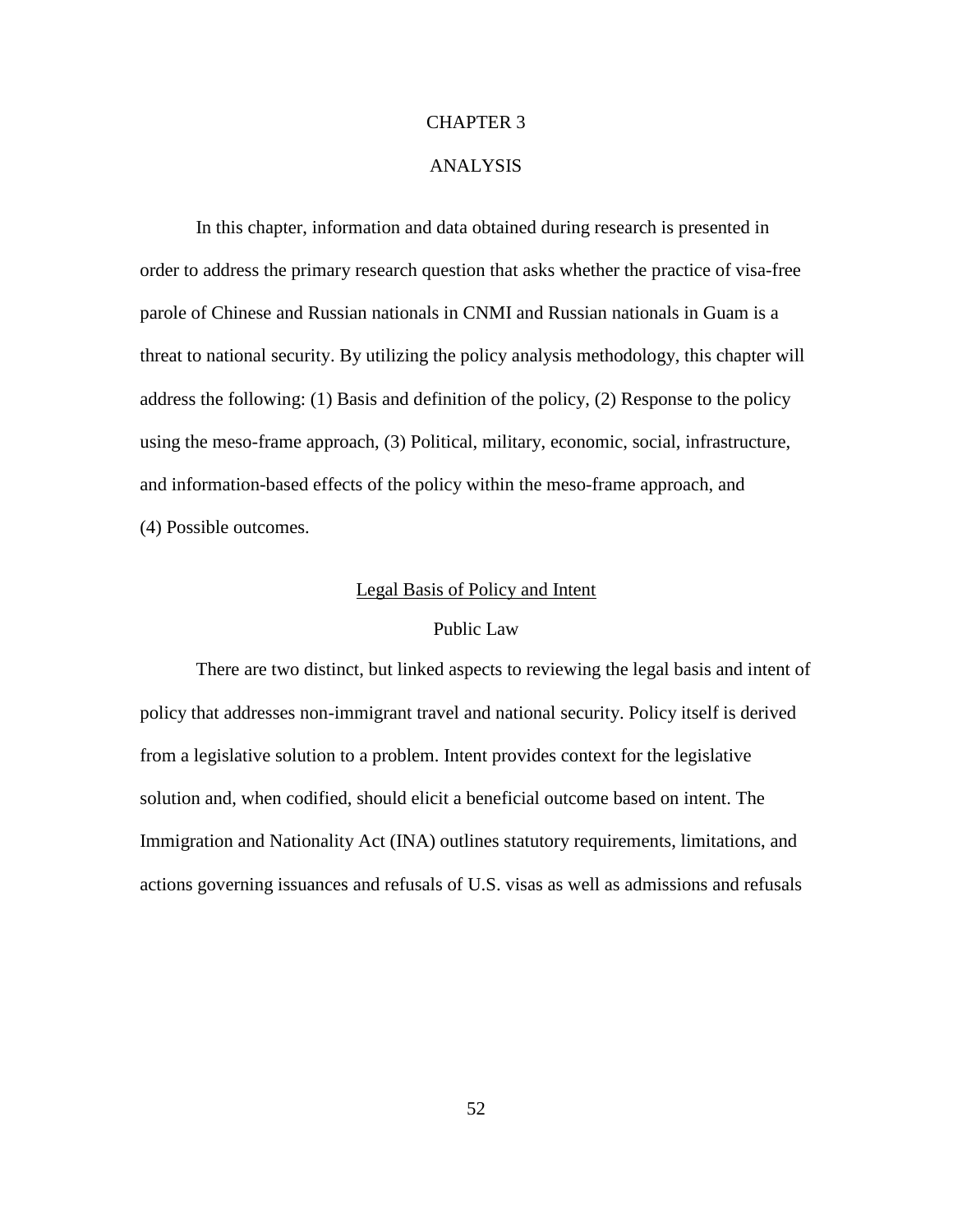of admittance to the United States which reflect the intent of the government. It is amended as legislation changes.<sup>[122](#page-62-0)</sup>

In 2008, the specifics of the Guam-CNMI Visa Waiver Program passed as part of the Consolidated Natural Resources Act (CNRA), and was codified as 110th Congress Public Law 229 and 8 CFR §212(I). Since part of the CNRA required DHS to "include a listing of any countries from which the CNMI had received a 'significant economic benefit" within the year prior to enactment,  $123$  the intent of the overall policy must include caring for the economic wellbeing of CNMI.

The result of the prescribed study found that travelers from Russia and China met the "significant economic benefit" threshold. On October 21, 2009, the Secretary of Homeland Security then announced that "discretionary authority to parole" would be exercised for Russian and Chinese nationals on a "case-by-case basis only for entry into the CNMI."[124](#page-62-2) For Russian citizens, expansion of visa-free parole occurred on January 15, 2012 when DHS signed a decision that "allows citizens of Russia to enter Guam visafree and travel between Guam and the CNMI as nonimmigrant visitors for business or pleasure."<sup>[125](#page-62-3)</sup>

<span id="page-62-0"></span><sup>&</sup>lt;sup>122</sup> U.S. Citizenship and Immigration Services, "Immigration and Nationality Act," September 10, 2013, accessed October 2, 2015, http://www.uscis.gov/laws/ immigration-and-nationality-act.

<span id="page-62-1"></span><sup>&</sup>lt;sup>123</sup> U.S. Department of Homeland Security, "Guam-CNMI Visa Waiver" Program," Visa Waiver Program, January 16, 2009, accessed April 20, 2016, https://www.dhs.gov/guam-cnmi-visa-waiver-program.

 $124$  Ibid.

<span id="page-62-3"></span><span id="page-62-2"></span><sup>&</sup>lt;sup>125</sup> U.S. Customs and Border Protection, "Russian citizens Now Eligible to Travel to Guam Visa-Free," January 26, 2012, accessed April 20, 2016,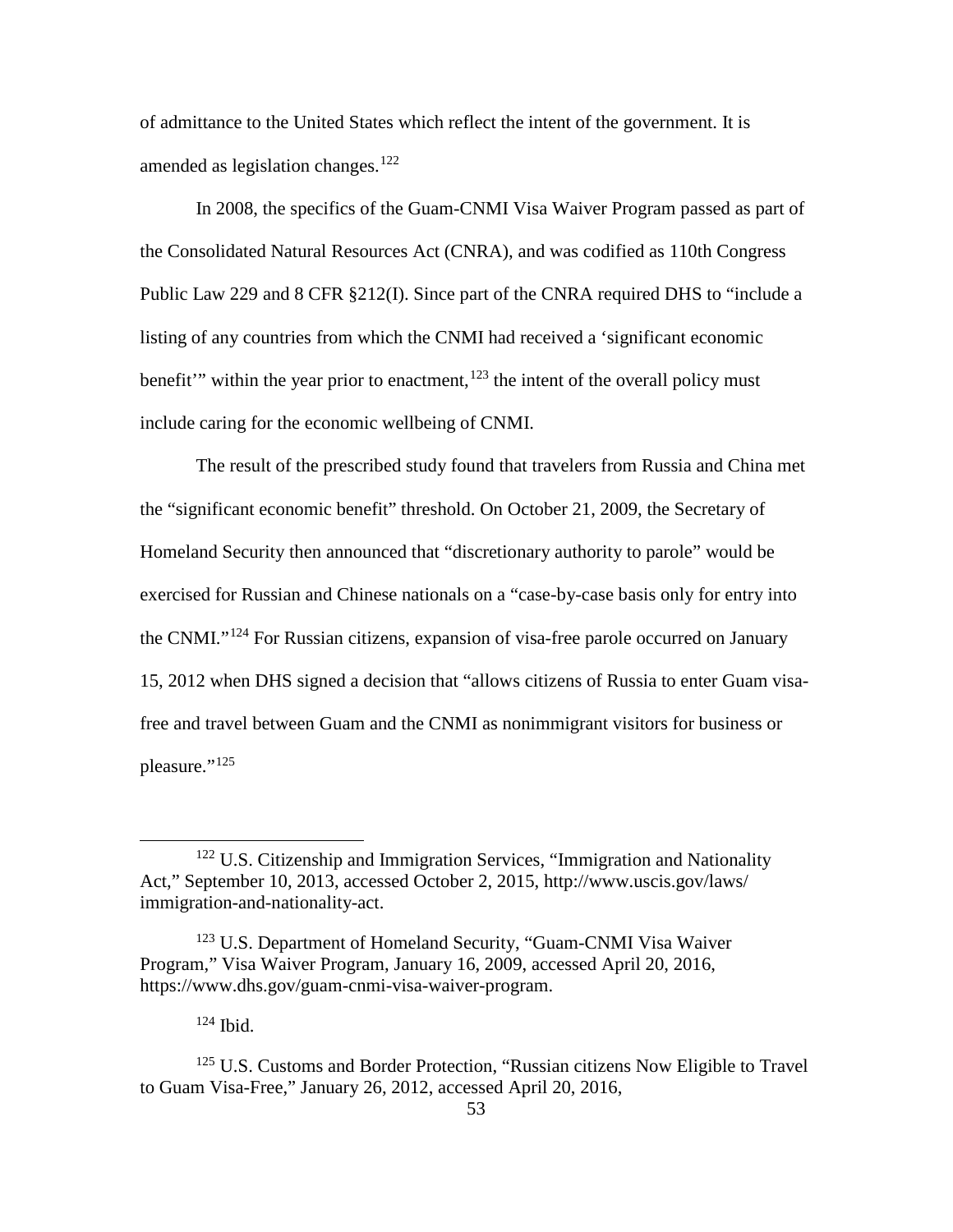The legal basis of policy, found in the CNRA (Public Law 110-229) Title VII,

Subtitle A—Immigration, Security, and Labor, illustrates in its title alone the importance

of security and economic well-being of CNMI during the federalization process.<sup>[126](#page-63-0)</sup> In the

first paragraph, Section 701 Statement of Congressional Intent, it states:

- (a) Immigration and Growth.—In recognition of the need to ensure uniform adherence to long-standing immigration policies of the United states, it is the intention of the Congress in enacting this subtitle—
	- (1) to ensure that the effective border control procedures are implemented and observed, and that national security and homeland security issues are properly addressed, by extending the immigration laws . . .
	- (2) to minimize, to the greatest extent practicable, potential adverse economic and fiscal effects of phasing-out the commonwealth's nonresident contract worker program and to maximize the commonwealth's potential for future economic and business growth.<sup>[127](#page-63-1)</sup>

Further evidence of the importance placed on economic welfare of the CNMI is

highlighted within the Section 701(b), "Avoiding Adverse Effects" which adds:

In recognition of the commonwealth's unique economic circumstances, history, and geographical location, it is the intent of the congress that Commonwealth be given as much flexibility as possible in maintaining existing businesses and other revenue sources, and developing new economic opportunities, consistent with the mandates of this subtitle. This subtitle . . . should be implemented wherever possible to expand tourism and economic development. [128](#page-63-2)

 $\overline{a}$ 

http://www.cbp.gov/newsroom/national-media-release/2012-01-26-050000/russiancitizens-now-eligible-to-travel-to-guam-visa.

<span id="page-63-2"></span><span id="page-63-1"></span><span id="page-63-0"></span><sup>126</sup> 110th Congress Public Law 229, *Consolidated Natural Resources Act of 2008* (May 8, 2008) Title VII.

 $127$  Ibid.

<sup>128</sup> Ibid.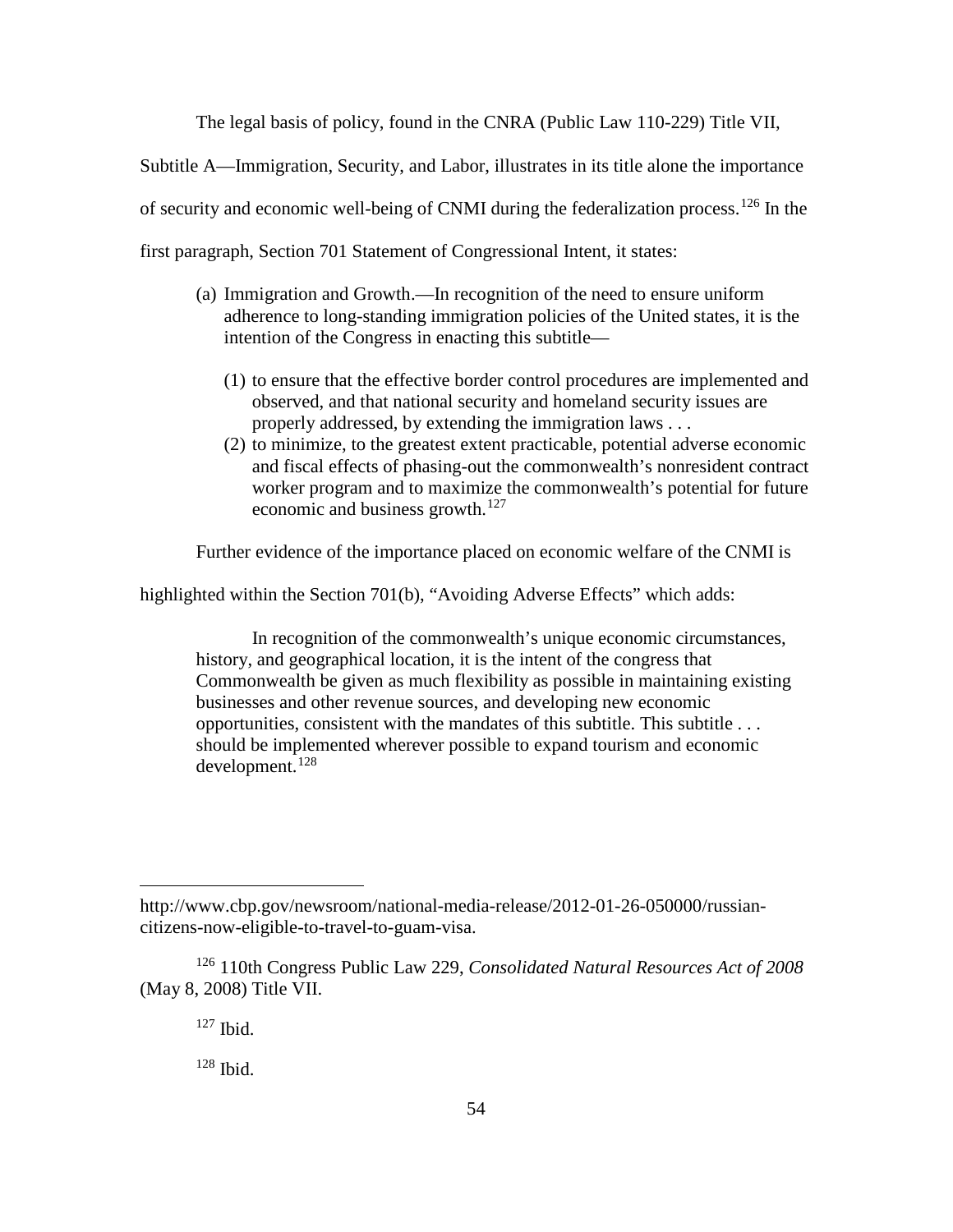A thorough examination of CRNA Title VII indicates that federalization's aims were founded in improving the economy and security of CNMI. Ensuring security through implementing federal immigration regulations without causing undue economic hardship required decision-making by the Secretary of Homeland Security, the Secretary of the Interior, and the Secretary of State which were charged in Section 6(1) Guam and Northern Mariana Islands Visa Waiver Program. The Governors of Guam and CNMI have the authority to request "to add a particular country to the list of countries whose nationals may obtain the waiver" and may "promulgate regulations with respect to the inclusion of that country" to DHS, the Department of the Interior, and Department of State.<sup>[129](#page-64-0)</sup>

#### Eligibility Criteria Addresses Risk

Eligibility criteria for foreign nationals traveling to Guam and CNMI is outlined in 8 CFR Section 212.1 (q)(xi)(2)(A)-(D) that appear to establish framework to address the safety and security of the United States.<sup>[130](#page-64-1)</sup> Later, in 8 CFR 212.1 (q)(xi)(2)(D)(iii), known as the "Significant Economic Benefit" clause, allows for inclusion of countries that provided a substantial economic benefit to CNMI, unless determined by the Secretary of Homeland Security that the country would "represent a threat to the welfare, safety, or security of the United States and its territories."<sup>[131](#page-64-2)</sup> Further, the law specifically

 <sup>129</sup> Ibid.

<span id="page-64-2"></span><span id="page-64-1"></span><span id="page-64-0"></span><sup>130</sup> U.S. Code of Federal Regulations, *Title 8 CFR Section 212.1 Documentary Requirements for Nonimmigrants*, "(q) Aliens Admissible under the Guam-CNMI Visa Waiver Program," November 28, 2009.

<sup>131</sup> Ibid.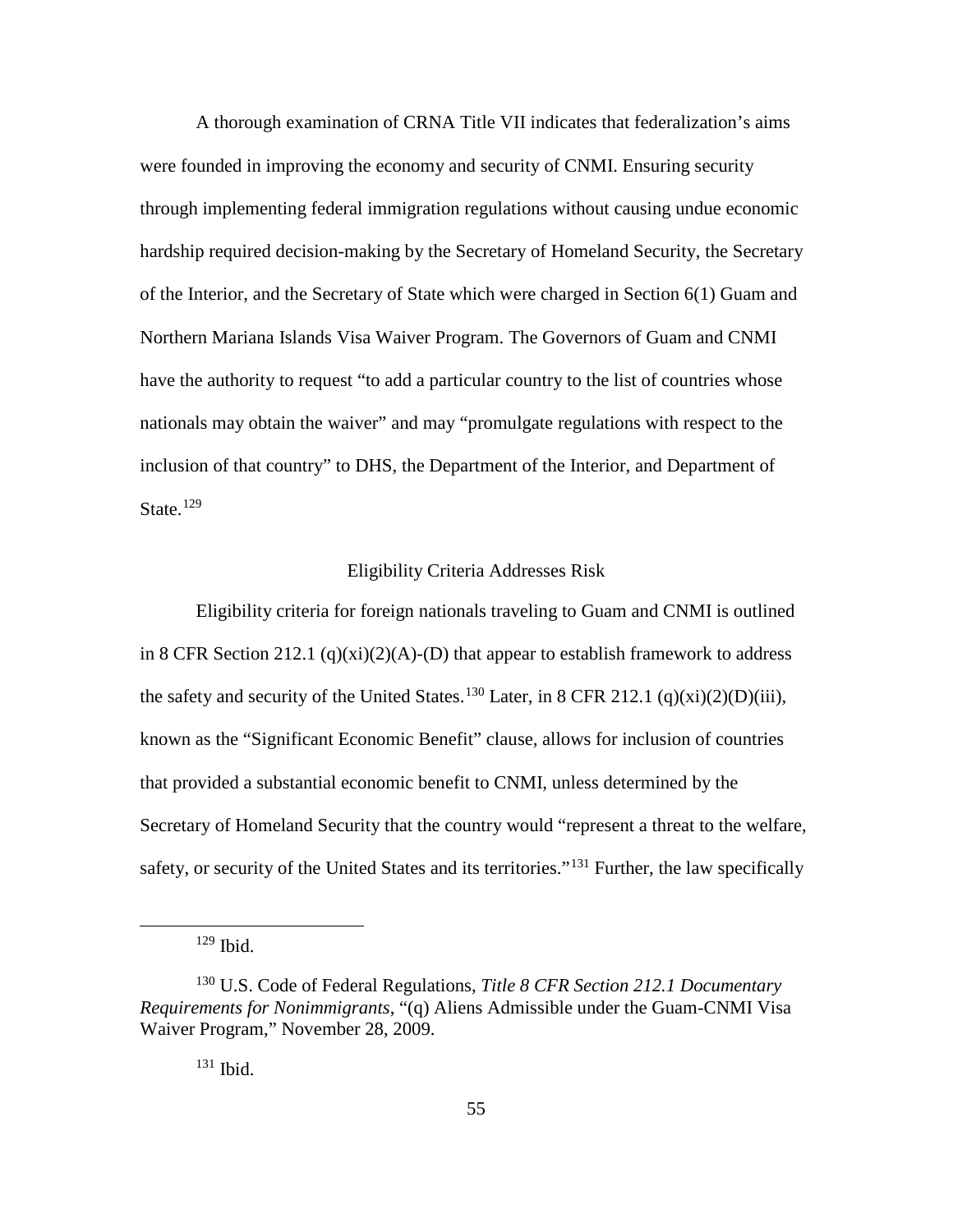allows for "suspension of a country or geographic area from the Guam-CNMI Visa Waiver Program" for good cause, but not limited to:

The admissions of visitors from a country have resulted in an unacceptable number of visitors from a country remaining unlawfully in Guam or the CNMI, unlawfully obtaining entry to other parts of the United States, or seeking withholding of removal or seeking asylum; or that visitors from a country pose a risk to law enforcement or security interests, including the enforcement of immigration laws of Guam, the CNMI or the United States.<sup>[132](#page-65-0)</sup>

Individually, eligibility requirements also preclude individuals who have

"previously violated the terms of any prior admissions" to utilize the visa-free parole programs in Guam and CNMI.<sup>[133](#page-65-1)</sup> However, since this program does not require application or authorization prior to travel, it is possible for a traveler who had previously violated terms of a prior admission to travel to Guam or CNMI and attempt re-entry at the POE. By comparison, ESTA participants must electronically submit information which is subsequently reviewed by CBP to determine in advance if a traveler meets the eligibility requirements.[134](#page-65-2) If the traveler does not meet ESTA eligibility requirements, the traveler may apply in person for a U.S. visa.

# Legal Basis for Parole

The basis of discretionary parole, which is exercised for visa-free travel of Russian citizens to Guam and CNMI and Chinese citizens to CNMI only, is codified in

132 Ibid.

<span id="page-65-2"></span><span id="page-65-1"></span><span id="page-65-0"></span><sup>133</sup> U.S. Department of Homeland Security, "Guam-CNMI Visa Waiver Program."

<sup>134</sup> Ibid.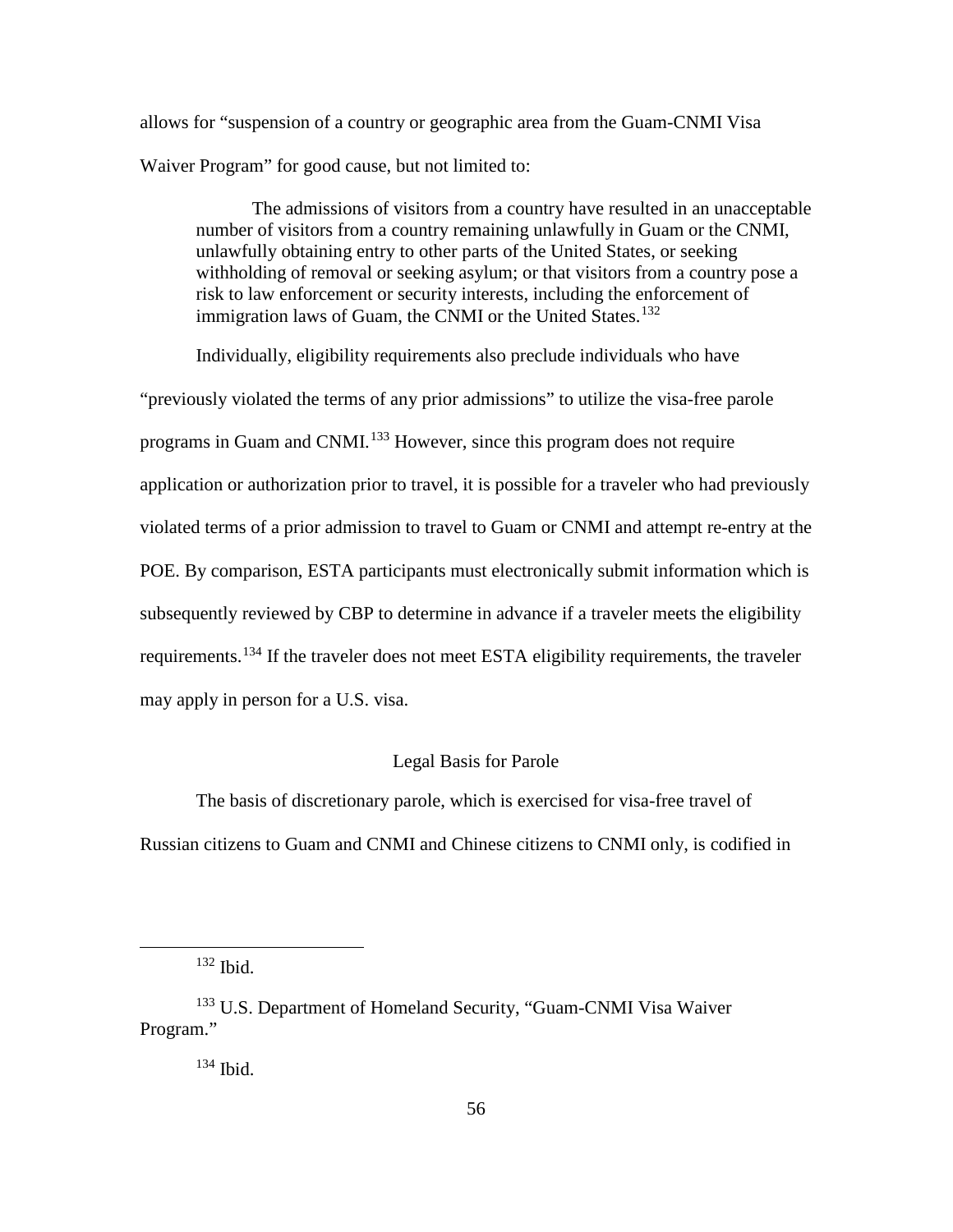the INA  $212(d)(5)(A)$  and Title 8 CFR 212.5 which outlines conditions that a traveler must demonstrate, or agree to, in order to be paroled:

(d) Conditions. In any case where an alien is paroled under paragraph (b) or (c), those officials listed in paragraph (a) of this section may require reasonable assurances that the alien will appear at all hearings and/or depart the United States when required to do so. $135$ 

Those who are paroled may not generally seek to adjust their immigration status. Further, parole is automatically terminated without written notice "upon the departure from the United States" or "at the expiration of the time for which parole was authorized."<sup>[136](#page-66-1)</sup>

Though the regulation does not include a specific paragraph indicating intent within the CFR, the second paragraph prescribes parole on a case-by-case basis for "urgent humanitarian reasons" or "significant public benefit" providing that "the aliens present neither a security risk nor a risk of absconding."[137](#page-66-2) These statements, along with additional conditions imposed on those paroled into the United States, reflect the sentiment of exception, rather than practice.

# Analysis

In this case, the legal basis of the policy of visa-free travel was evident in the CRNA and provided discretion to DHS, in consultation with the other federal and local agencies. The intent of the CRNA addressed both security and economic viability.

<span id="page-66-2"></span><span id="page-66-1"></span><span id="page-66-0"></span> <sup>135</sup> U.S. Code of Federal Regulations, *Title 8 CFR Section 212.5 Parole of Aliens into the United States*, "(c)-(d) Conditions" (as amended August 29, 2011).

<sup>&</sup>lt;sup>136</sup> Ibid., "(e) Termination of Parole".

 $137$  Ibid., "(a)-(b)".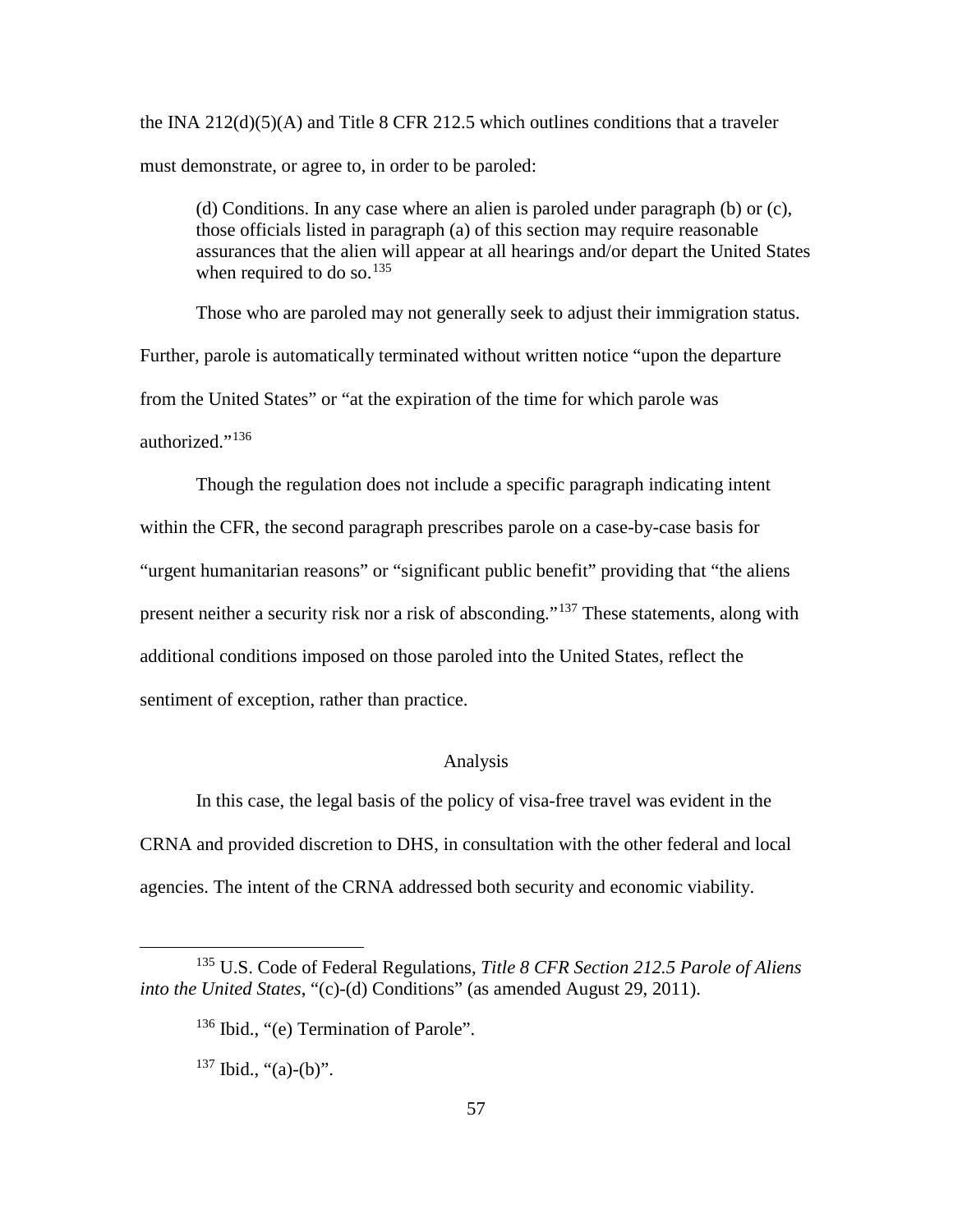Additional sections within the CRNA allowed for fine-tuning in balance of security and economics in that DHS could take into consideration allowing travelers from countries of "substantial economic" impact as participants of the Guam-CNMI Visa Waiver Program. Risk was addressed in the CRNA and specific language specified how DHS could use its discretion, in consultation with the pertinent agencies, to reverse their decision regarding Guam-CNMI Visa Waiver Program participants. Discretionary parole provided an option for Russian and Chinese travelers who did not qualify under the Guam-CNMI Visa Waiver Program to travel without a U.S. visa requirement. However, the discretionary parole regulation as outlined in the CFR indicates its purpose as a "case-by-case" action in lieu of a general practice.

#### Implementation of Policy: Methods of Travel

#### U.S. Tourist Visa

The geographic majority of the world's travelers who wish to visit the United States require a U.S. visa before embarking. The general process for obtaining a U.S. tourist visa is outlined below (see figure 3). The current published application fee for a U.S. visa is \$160.00.<sup>[138](#page-67-0)</sup> The State Department's website (travel.state.gov) provides detailed information regarding the visa process, visa types, as well as a "visa wizard" which can be used as a by a foreign national to determine their eligibility, visa type, or whether they require a visa at all to travel.<sup>[139](#page-67-1)</sup>

<span id="page-67-0"></span> <sup>138</sup> U.S. Department of State, "Visitor Visa," U.S. Visas, accessed April 29, 2016, https://travel.state.gov/content/visas/en/visit/visitor/html.

<span id="page-67-1"></span><sup>&</sup>lt;sup>139</sup> U.S. Department of State, "Visa Wizard," Visas, accessed April 29, 2016, https://travel.state.gov/content/visas/en/general/visa-wizard.html.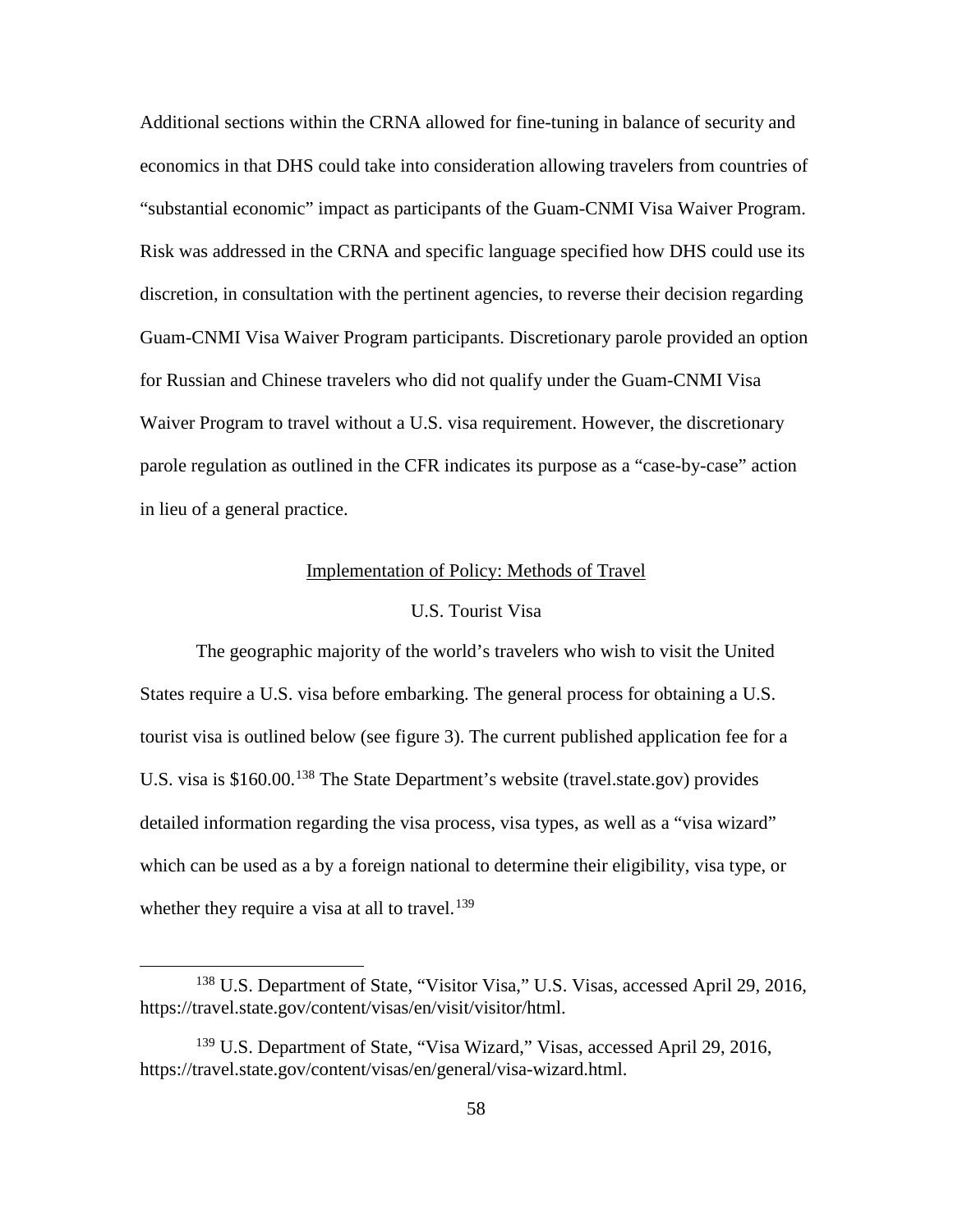

General U.S. Visa Application Process Note: There are several steps to apply for a visa. The order of these steps and how you complete them may vary at the U.S. Embassy or Consulate where you apply.

Figure 3. General visitor visa process for a citizen of a foreign country who wishes to enter the United States with a non-immigrant visa category B-1, B-2, or B-1/B-2 (temporary business, tourism/pleasure, or combination of both).

*Source*: U.S. Department of State, "Visitor Visa," accessed April 18, 2016, https://travel.state.gov/content/visas/en/visit/visitor.html#overview; U.S. Department of State, "About Visas–The Basics," accessed April 18, 2016, https://travel.state.gov/ content/visas/en/general/frequently-asked-questions/about-visas-the-basics.html.

Visa Waiver Program and ESTA

There are currently 38 VWP countries (including Taiwan). Each of these

countries must be authorized through the Electronic System for Travel Authorization

(ESTA) (see Figure 4). The current published initial processing charge associated with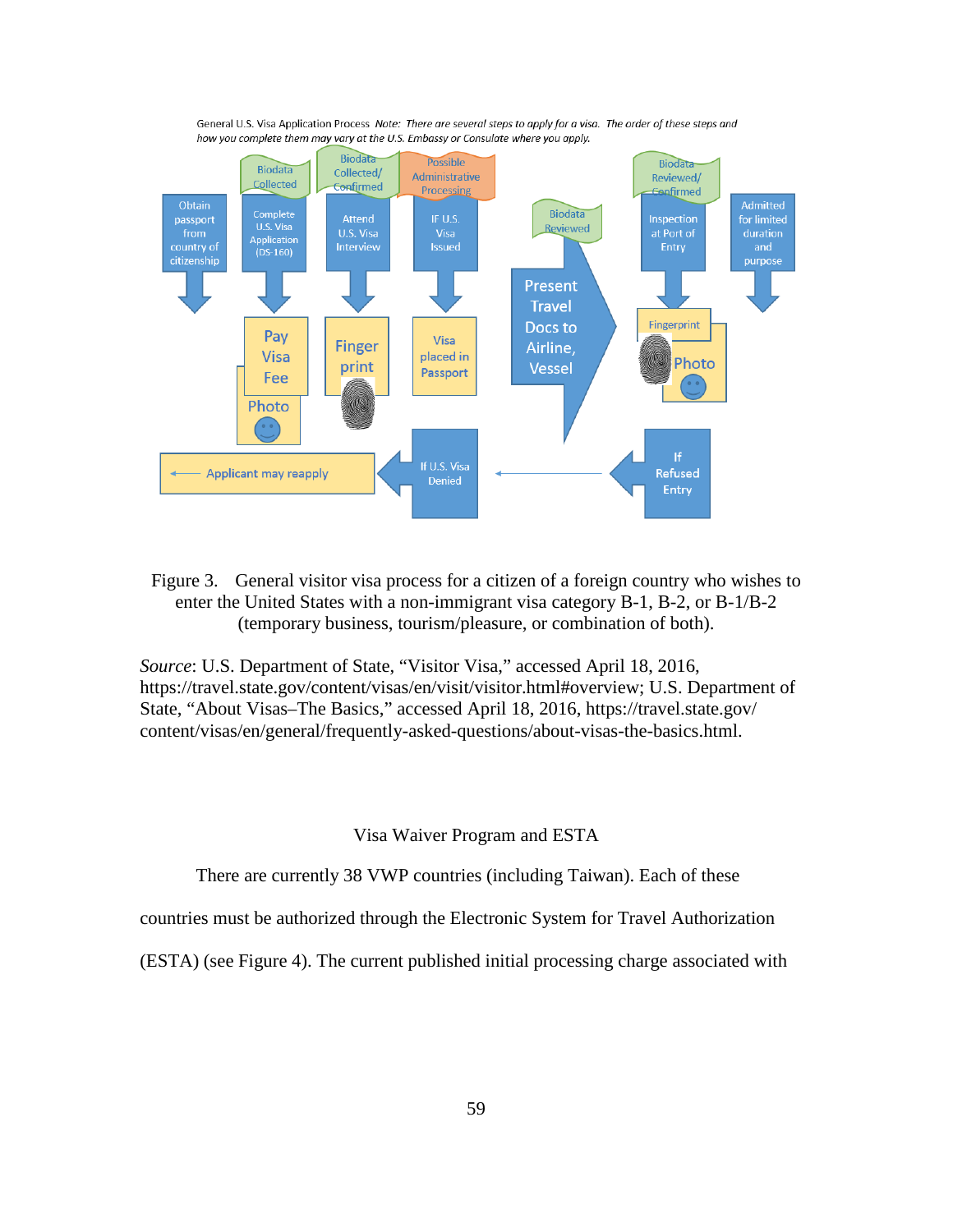ESTA is \$4.00; if CBP approves the travel authorization, an authorization charge of \$10.00 is also collected.<sup>[140](#page-69-0)</sup>



Figure 4. ESTA general process

*Source:* Department of Homeland Security, "Official ESTA Application," accessed April 20, 2016, https://esta.cbp.dhs.gov/esta.

In both the general U.S. visa process (for B1/B2 tourist visas) and the ESTA process, biodata and other traveler information is provided in advance of authorization to federal agencies for review. This allows for screening prior to traveler embarkation. Based on the process map, the most rigorous review of potential travelers would be conducted by the State Department since the process includes biodata and biometric

<span id="page-69-0"></span><sup>&</sup>lt;sup>140</sup> Department of Homeland Security, "Official ESTA Application," accessed April 20, 2016, https://esta.cbp.dhs.gov/esta.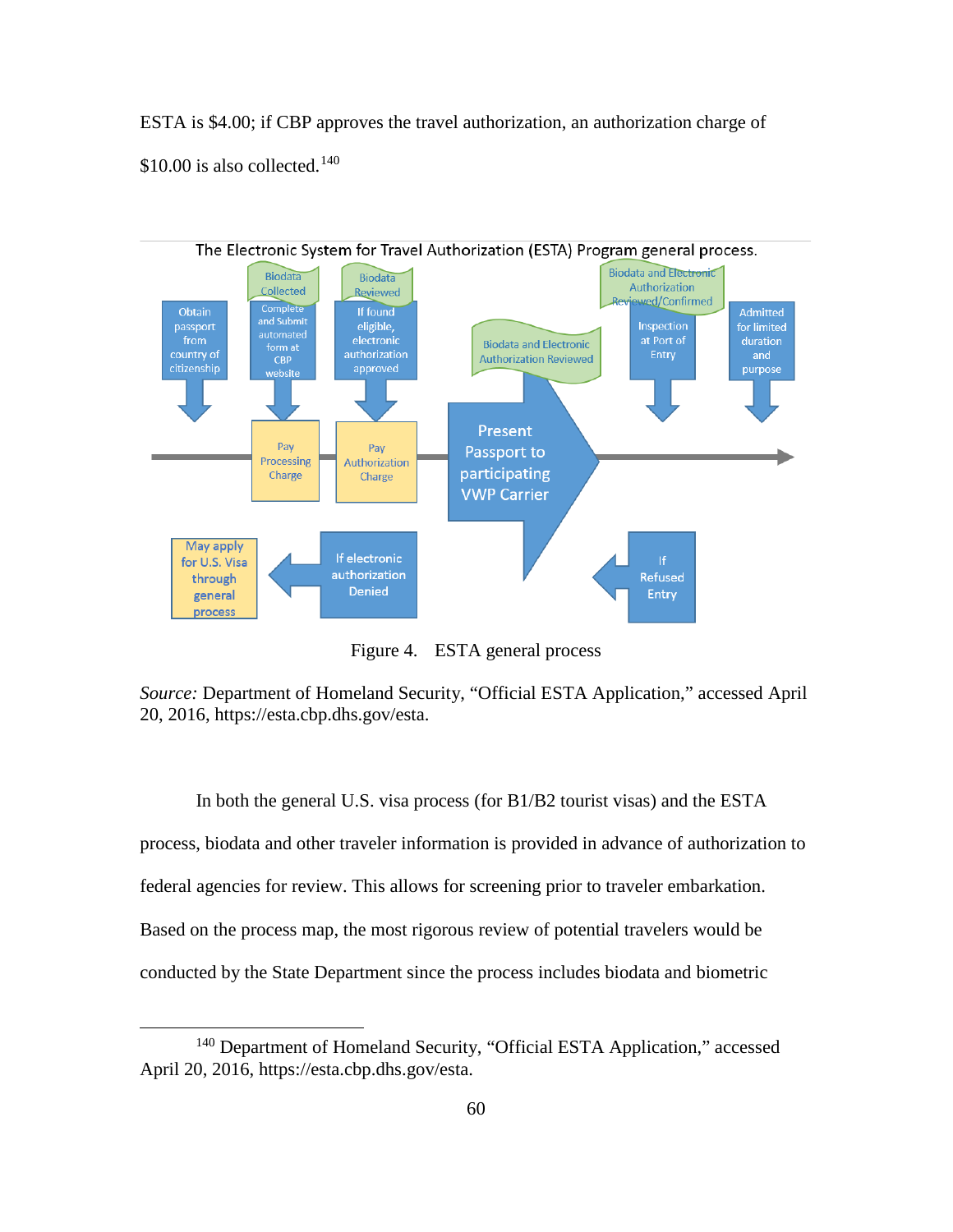collection, application submission, and interview before a decision is made on whether the traveler qualifies for the visa. In contrast, the ESTA process does not currently include a biometric collection, review, or confirmation process such as fingerprint submission prior to travel and subsequent verification at POE.<sup>[141](#page-70-0)</sup>

#### Guam-CNMI Visa Waiver Program

The process for a traveler utilizing the Guam-CNMI Visa Waiver Program is primarily self-directed (see Figure 5). Since there is no pre-travel authorization requirements or submissions, a traveler from the countries listed below may obtain a passport, round-trip travel tickets, and complete the I-736 (Guam-CNMI Visa Waiver Information Form) and I-94 (Arrival/Departure Record) before presenting themselves before CBP at the POE.<sup>[142](#page-70-1)</sup> The I-736 consists of eight fields of data (surname, first name, other names used, date of birth, place of birth, passport number, date passport issued, and whether the individual previously applied for a U.S. visa).<sup>[143](#page-70-2)</sup>

<span id="page-70-0"></span><sup>&</sup>lt;sup>141</sup> U.S. Department of State, "Safety and Security of U.S. Borders: Biometrics," accessed May 3, 2016, https://travel.state.gov/content/visas/en/general/borderbiometrics.html.

<span id="page-70-1"></span><sup>&</sup>lt;sup>142</sup> Beginning May 1, 2014, I-94, CBP's I-94 webpage made available travelers' I-94 travel history. Additionally, paper I-94 forms were no longer needed at many air POEs as traveler information is gathered automatically from electronic travel records. The estimated cost-benefit of replacing the paper form process with the automated electronic process to CBP was \$15.5 million a year. (U.S. Customs and Border Protection, "Arrival/Departure Forms: I-94 and I-94W," accessed May 3, 2016, http://www.cbp.gov/travel/international-visitors/i-94-instructions.) It is not clear whether Guam-CNMI utilizes this automated process or continues to require paper I-94 submission.

<span id="page-70-2"></span><sup>143</sup> U.S. Customs and Border Protection, *Guam-CNMI Visa Waiver Information Form I-736.*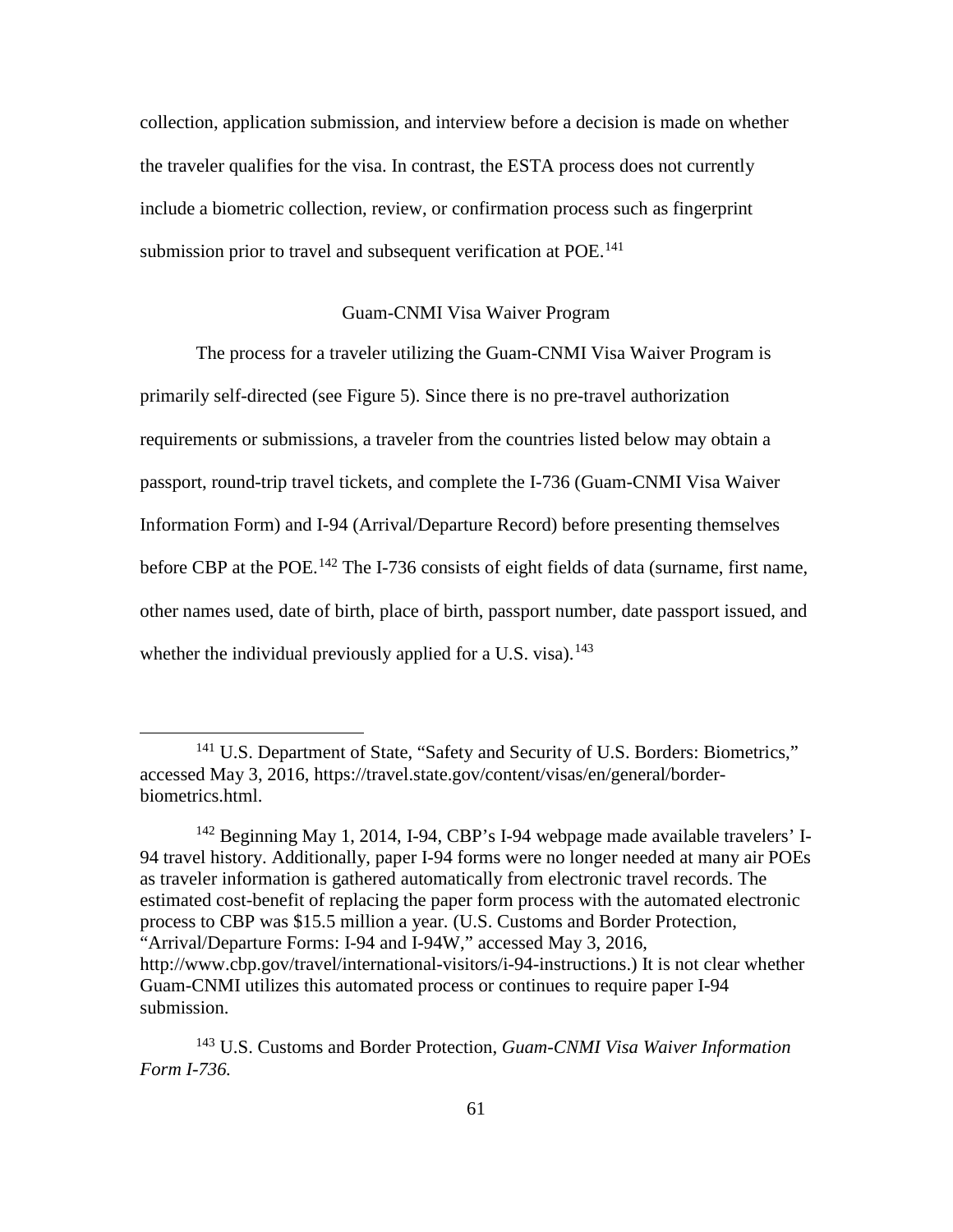General Guam-CNMI Visa Waiver Process for Australia, Brunei, Hong Kong, Japan, Malaysia, Nauru, New Zealand, Papua New Guinea, Republic of Korea, Singapore, Taiwan, and United Kingdom.



Figure 5. General process for Guam-CNMI Visa Waiver participants

*Source:* U.S. Embassy in Tokyo, Japan, "Guam-CNMI Visa Waiver Program," November 28, 2009, accessed April 20, 2016, http://japan.usembassy.gov/e/visa/tvisagcvwp.html.

## Discretionary Parole for Chinese and Russian Citizens

The discretionary parole process appears to mirror the Guam-CNMI process with the distinct difference being that the traveler is not specifically "admitted" into CNMI or Guam under this practice, but instead are "paroled" (see Figure 6). As discussed in the Legal Basis for Parole section, a traveler may not generally attempt to adjust status and must provide reasonable assurances that they will depart the United States within the time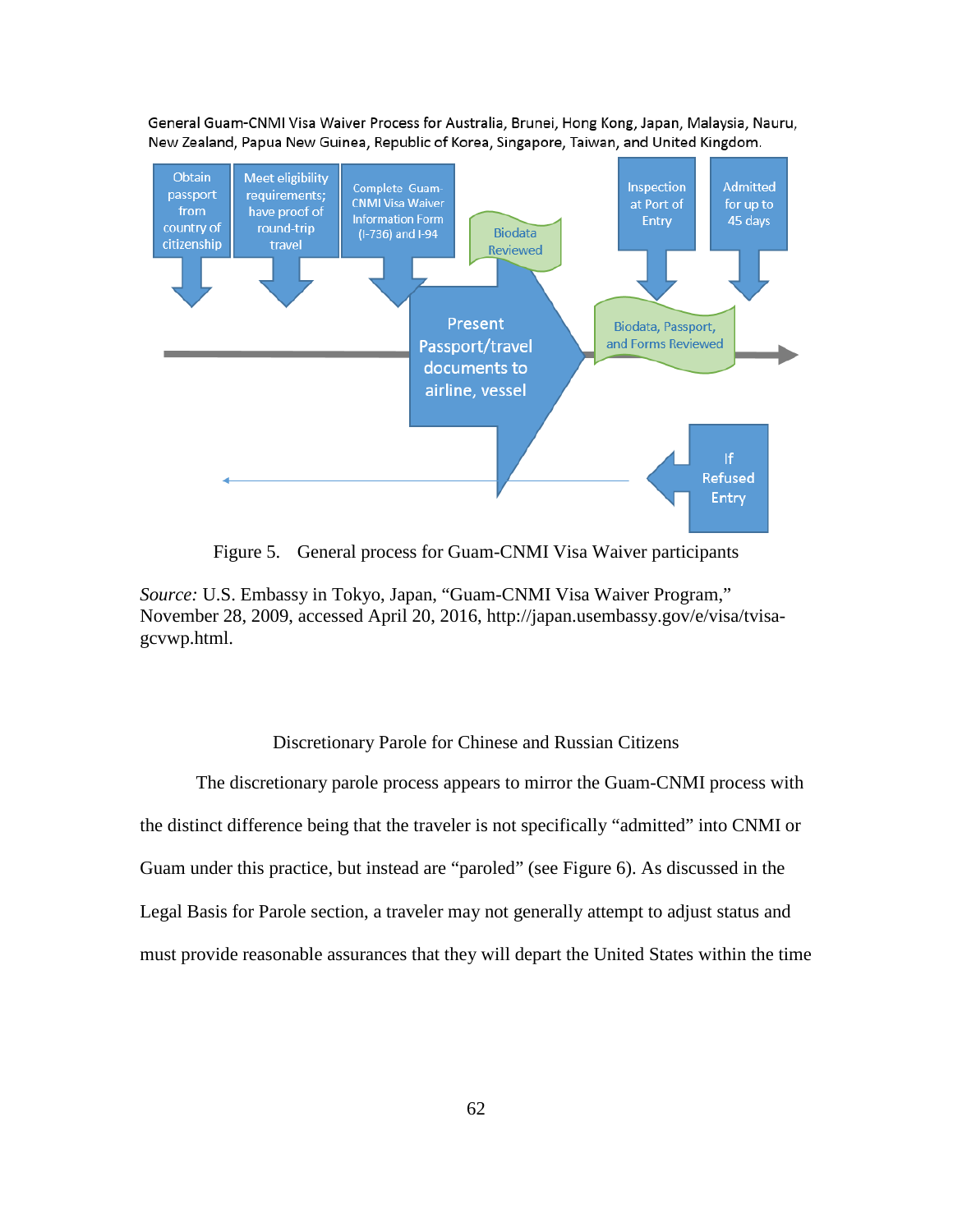allotted.[144](#page-72-0) As with the Guam-CNMI Visa Waiver Program, there is no travel preauthorization process.



Figure 6. General parole process for Chinese citizens traveling to CNMI. Russian citizens may travel between CNMI and Guam; Chinese citizens may not subsequently travel to Guam without a valid U.S. visa.

*Source:* U.S. Department of State-U.S. Embassy Tokyo, Japan "Parole for Citizens of the Russian Federation and the People's Republic of China for the CNMI Only," October 21, 2009, accessed April 20, 2016, http://japan.usembassy.gov/e/visa/tvisa-gcvwpchina.html.

### Response to the Visa-Free Travel Practice

International

No information could be found regarding China or Russia's response to the

decision made by DHS to allow visa free parole of their citizens to CNMI. Nor was

<span id="page-72-0"></span> <sup>144</sup> U.S. Code of Federal Regulations, *Title 8 CFR Section 212.5 Parole of Aliens into the United States*, "(c)-(d) Conditions" (as amended August 29, 2011).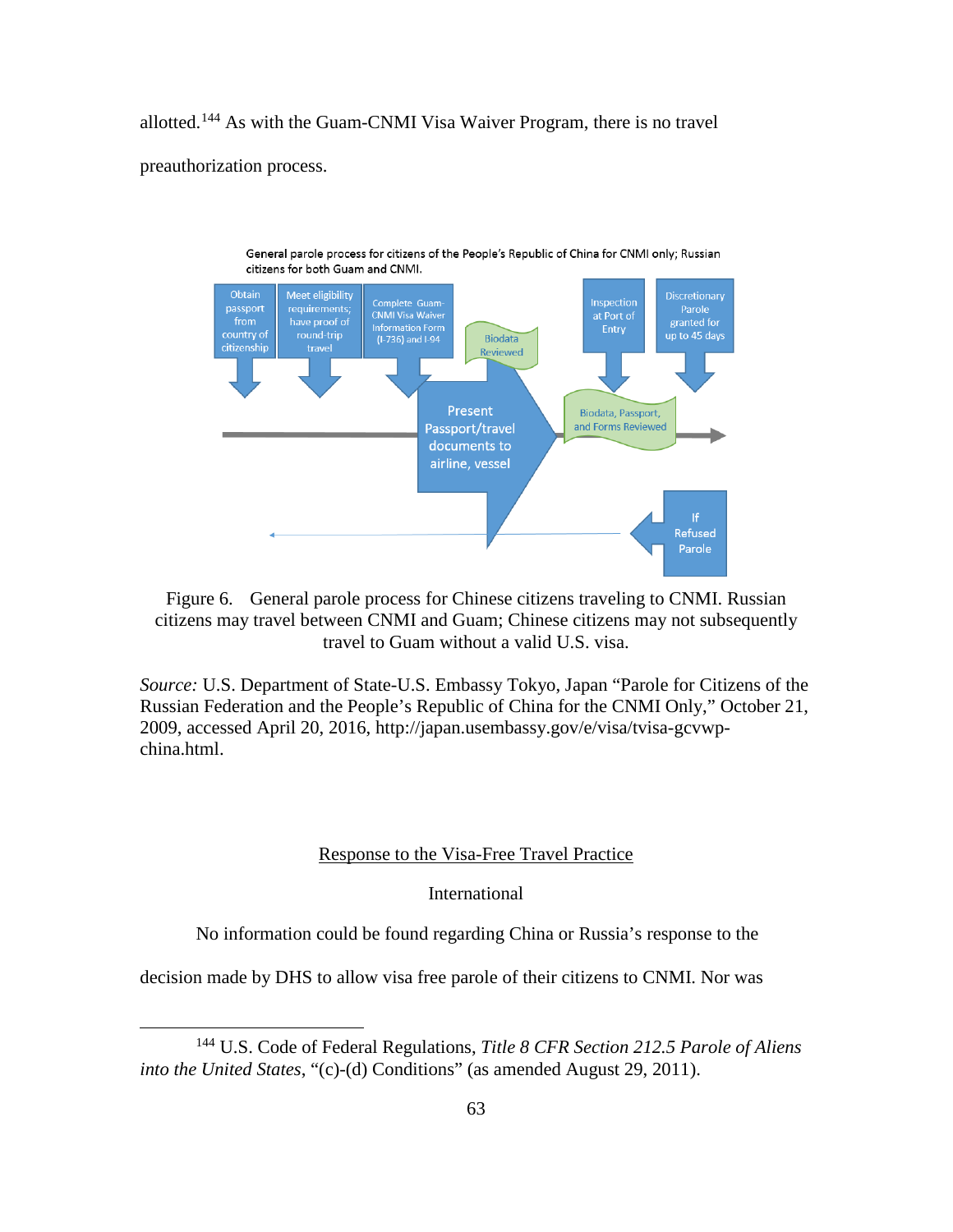information found regarding the subsequent visa free parole of Russian citizens to Guam. This decision by DHS had no reciprocal effect on Russia's non-immigration policy, which requires all U.S. citizens to obtain a visa to visit Russia.<sup>[145](#page-73-0)</sup> Similarly, there is no change or bilateral agreement in place with China for reciprocal visa exemption.<sup>[146](#page-73-1)</sup>

#### National

Federal government entities of DHS, the Department of the Interior-Insular Affairs, and the Department of State responded by making announcements and posting information regarding the visa-free travel practice online. Other entities such as airlines, and national-level businesses may have been tracking developments in DHS's decisionmaking process as the change in a federal policy may require changes with ticketing and boarding requirements or duty-free sales.

It is not known whether the announcement by DHS to proceed with visa free parole in CNMI caused additional friction between the federal government entities involved. However, it appears that mistrust of federal entities by local government persists. The perception that any federal actor may use the visa-free travel practice as a bargaining chip is evidenced in the 2015 statement by CNMI Representative Ralph N. Yumul, (regarding the U.S. military's plan to conduct training on the islands of Tinian and Pagan):

<span id="page-73-0"></span> <sup>145</sup> Embassy of the Russian Federation, "General Visa Information," accessed May 16, 2016, http://www.russianembassy.org/page/general-visa-information.

<span id="page-73-1"></span> $146$  Embassy of the People's Republic of China in the United States of America, "Introduction to Chinese Visa," February 4, 2015, accessed May 16, 2016, http://www.china-embassy.org/eng/visas/zgpz.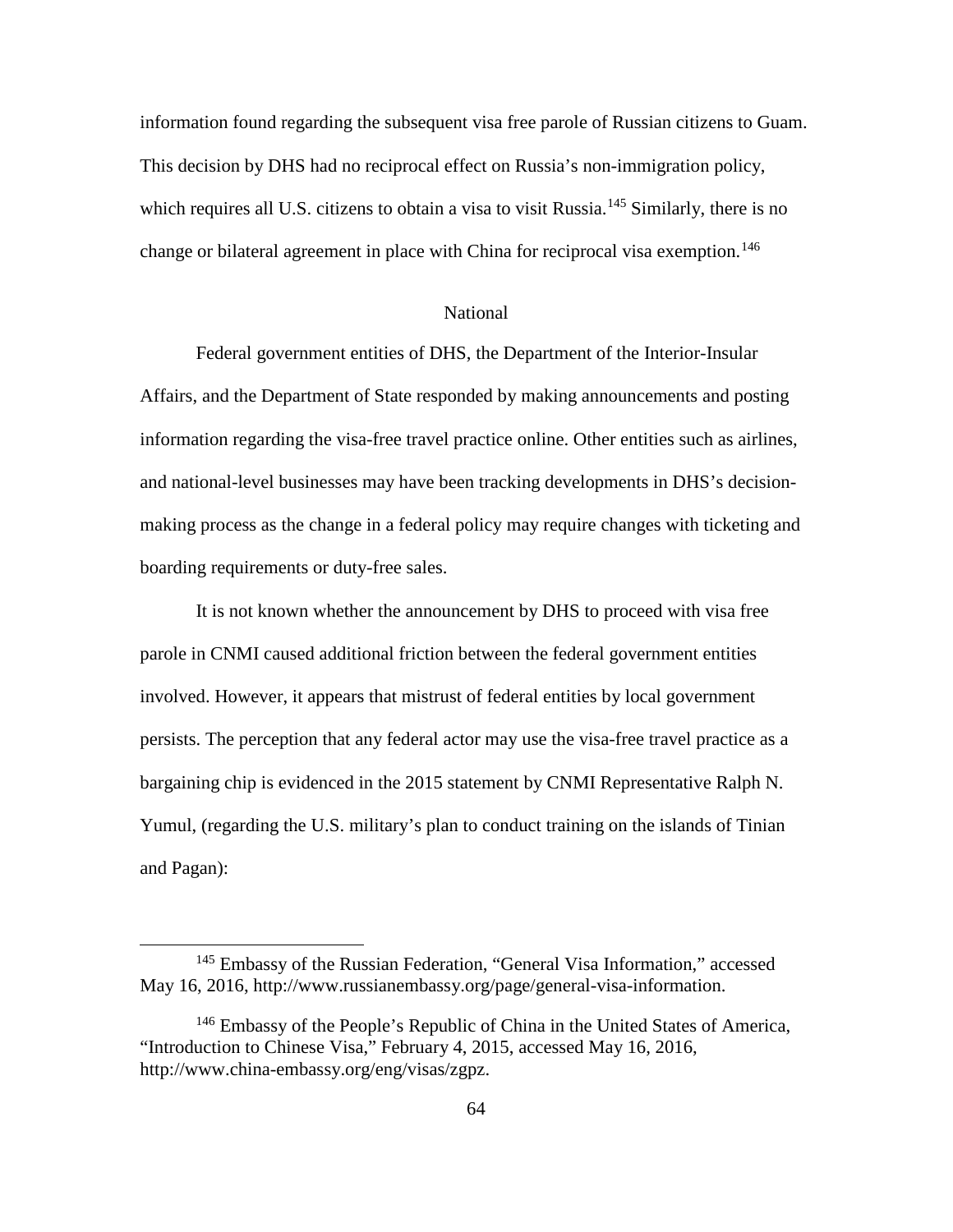My concern is that federal agencies are actually monitoring our tourist arrivals . . . and if we don't even listen to what the military is proposing they can easily restrict the number of tourists coming here, especially those from China—they may close that market.  $147$ 

This statement also illustrates an important assumption made by many local leaders in CNMI: that the Chinese tourist market would completely "close" without the visa free parole practice. This belief is unfounded as the market for Chinese tourists would remain open, just as Chinese visitors continue to travel to Guam and the U.S. mainland in spite of the U.S. visa requirement.

### Local

The economic benefit of increased tourism articulated by CNMI leaders is echoed in many newspaper articles reporting possible changes to travel requirements. However, the volume of Russian tourists to Guam represented only 1.4 percent of the total number of visitors in their peak year of  $2014$ .<sup>[148](#page-74-1)</sup> In CNMI, the steady decline of Japanese visitors is juxtaposed with the increase of Chinese visitors, representing nearly 38 percent (almost equal to the number of Korean visitors) in 2015. Similar to Guam, Russian visitors to CNMI represented a low 3.2 percent in the peak year of  $2014$ .<sup>[149](#page-74-2)</sup>

<span id="page-74-0"></span><sup>&</sup>lt;sup>147</sup> Cherrie Anne E. Villahermosa, "Rejecting Military Proposal May Mean the End of China Visa Waiver," *Marianas Variety*, May 21, 2015, accessed May 16, 2016, http://www.mvariety/com/cnmi/cnmi-news/local/77114-rejecting-military-proposal-maymean-the-end-of-china-visa-waiver.

<span id="page-74-1"></span><sup>&</sup>lt;sup>148</sup> Guam Visitors Bureau, "Guam Visitor Statistics (by Air) FY 2010 to FY 2015," *Guam Visitors Bureau 2014 Annual Report*; 2015 Arrival Statistics (from Customs forms), 2016.

<span id="page-74-2"></span><sup>149</sup> D. S. Pagaro, "Northern Mariana Islands Visitor Arrival Statistics FY 2006 to 2015," Marianas Visitors Authority, 2016.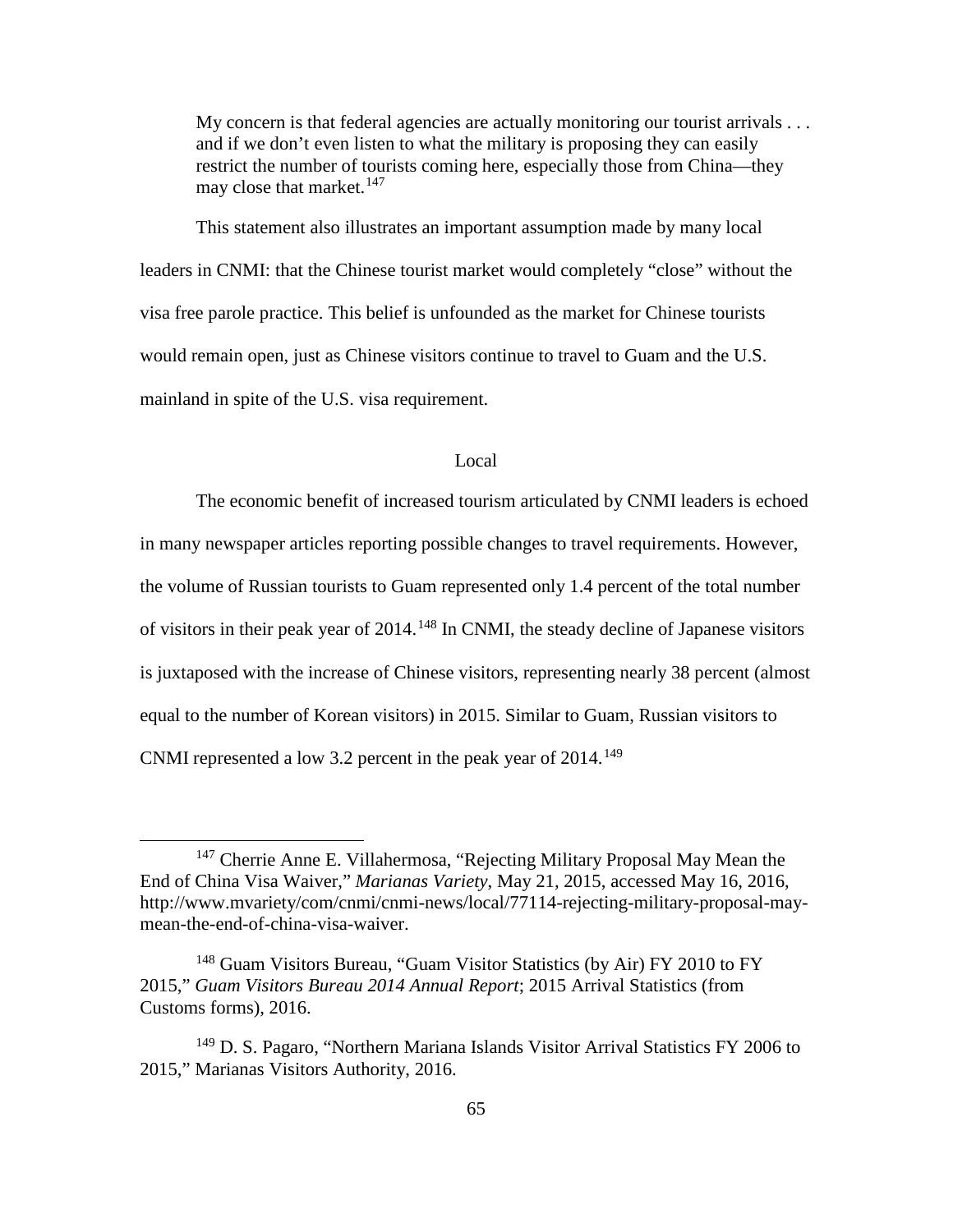#### Effects of the Visa-Free Travel Practice in CNMI and Guam

### Political Effects

Before, during, and after federalization, friction between local and federal authorities existed. The political effects of the visa-free travel practice, therefore, had less to do with Russia and China, and more to do with smoothing over what could have been a difficult transition in the CNMI.

# Military Effects

The U.S. military presence in the South Pacific existed prior to federalization. However, with federalization of CNMI, whose purpose and intent included improving security by means of enforcing federal laws specific to immigration, came a reasonable expectation of border security consistent with mainland border security. Since exceptions to federal regulations exist which allow, without pre-authorization, access to the CNMI and Guam of travelers who would not be otherwise admitted to the mainland U.S., the expectation of security cannot be the same. The primary threats posed by China and Russia are primarily categorized as cyberespionage and espionage, <sup>[150](#page-75-0)</sup> both threats to the military domain.

Whereas cyberespionage and espionage surely takes place on the U.S. mainland in spite of U.S. visa requirements, the practice of visa free parole in CNMI and Guam eliminates several hurdles for those whose intent is to do harm to the U.S. For example, use of the visa-free parole practice (without the fingerprint submission requirement of the

<span id="page-75-0"></span><sup>&</sup>lt;sup>150</sup> Reuters, "Russia is Top U.S. National Security Threat," July 10, 2015, accessed April 9, 2016, http://www.timesofmalta.com/articles/view/ 20150710/world/Russia-is-top-US-national-security-threat.576025.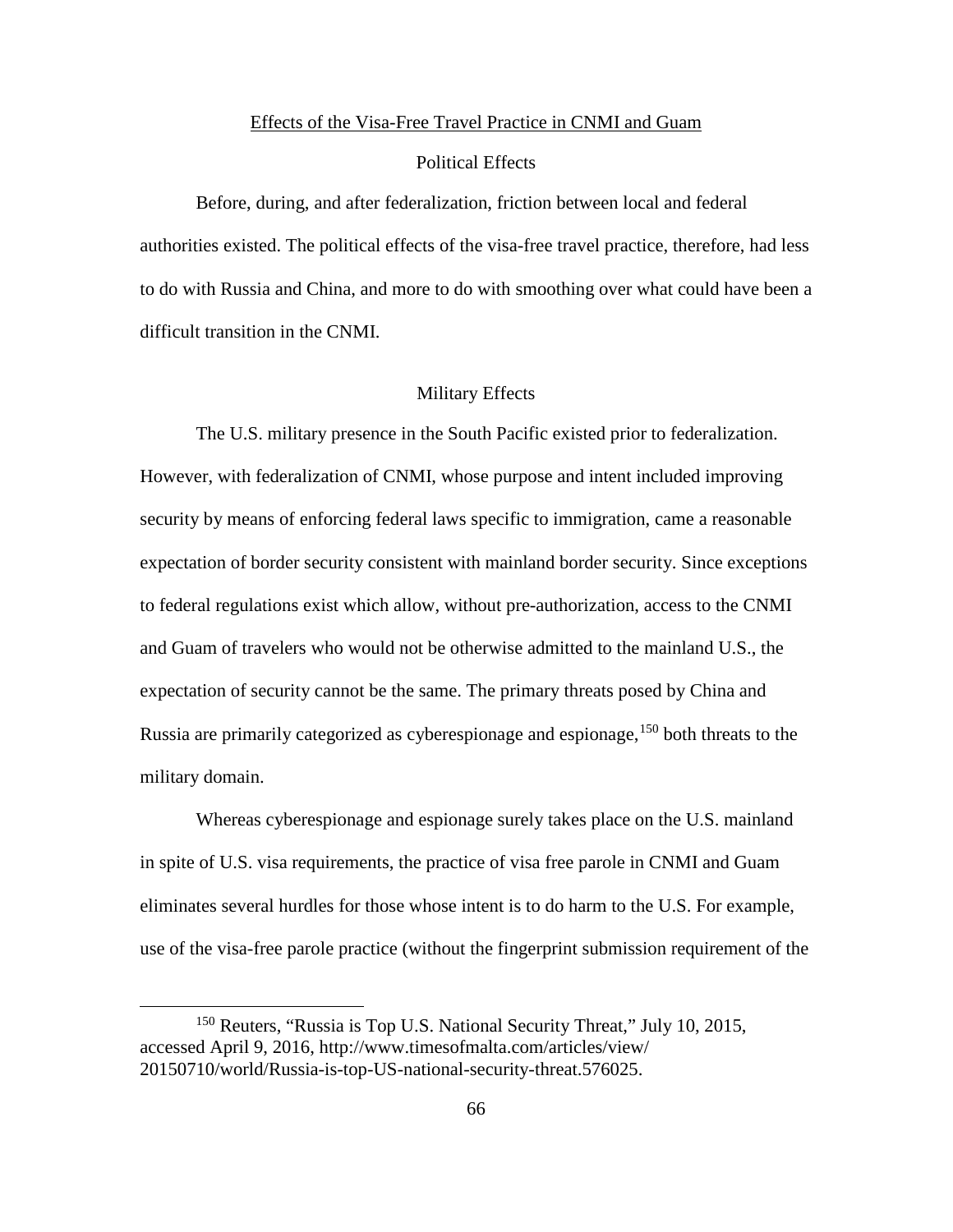U.S. visa process) would not immediately detect individuals using fraudulent identity documents. In addition, foreign intelligence officers from Russia and China would have access to military personnel permanently stationed or on temporary duty in CNMI and Guam. Aside from the human intelligence vulnerability, observation of the prepositioned U.S. Navy ships, training activities, and changes in military readiness could be used by adversaries to identify normative patterns.

### Economic Effects

The economic realm includes both individual and group behaviors "related to producing, distributing, and consuming resources" which may be influenced by geography, investment, trade, development, and legal conditions.<sup>[151](#page-76-0)</sup> It is clear from a review of policy and intent that the economic well-being of Guam and CNMI are directly correlated to the practice of visa-free travel for Chinese and Russian travelers.<sup>[152](#page-76-1)</sup> Instead of imposing federal non-immigrant visa requirements for Russian and Chinese travelers to newly-federalized CNMI, a decision to utilize discretionary parole preempted any anticipated economic ramifications.

<span id="page-76-0"></span> <sup>151</sup> U.S. Army, Field Manual (FM) 3-0 *Operations* (Washington, DC: Department of the Army, 2008), 1-6.

<span id="page-76-1"></span><sup>&</sup>lt;sup>152</sup> U.S. Customs and Border Protection, "Russian citizens Now Eligible to Travel to Guam Visa-Free," January 26, 2012, accessed April 20, 2016, http://www.cbp.gov/ newsroom/national-media-release/2012-01-26-050000/russian-citizens-now-eligible-totravel-to-guam-visa.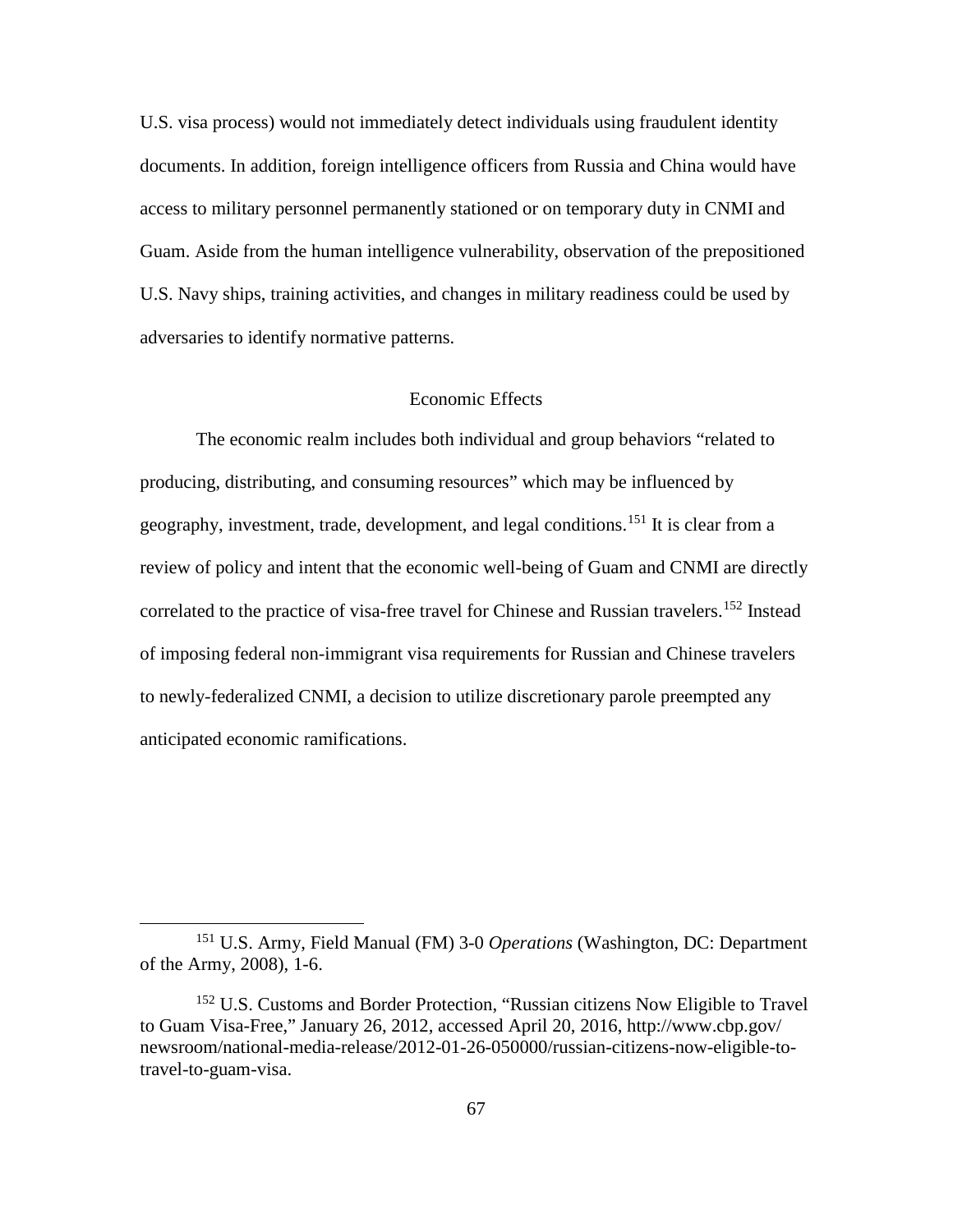## Social Effects

The practice of visa-free travel for Chinese citizens to CNMI and Russian citizens to both CNMI and Guam in the social realm includes language and cultural accommodations. As the practice is based on the intent to support the tourism economies of Guam and CNMI, the social aspect is tied to the business aspect of meeting the needs of the Russian and Chinese customer. Since Russian and Chinese citizens were admitted without a U.S. visa to CNMI prior to federalization, the practice of visa-free travel itself represents little change in the social effects.

## Infrastructure Effects

In this realm, infrastructure is defined as the "basic facilities, services, and installations needed for a community or society to function."<sup>[153](#page-77-0)</sup> Since the practice of visafree travel for Russian and Chinese citizens to CNMI is not a change to pre-federalization practices, there is no discernible effect on the infrastructure derived implementation of the current practice.

# Information Effects

In this realm, "information environment" includes all the "individuals, organizations, and systems that collect, process, disseminate, or act on information" and is "shaped by leaders, decision makers, individuals, and organizations."[154](#page-77-1) In response to

<span id="page-77-0"></span> <sup>153</sup> U.S. Army, FM 3-0, 1-8.

<span id="page-77-1"></span><sup>154</sup> Ibid.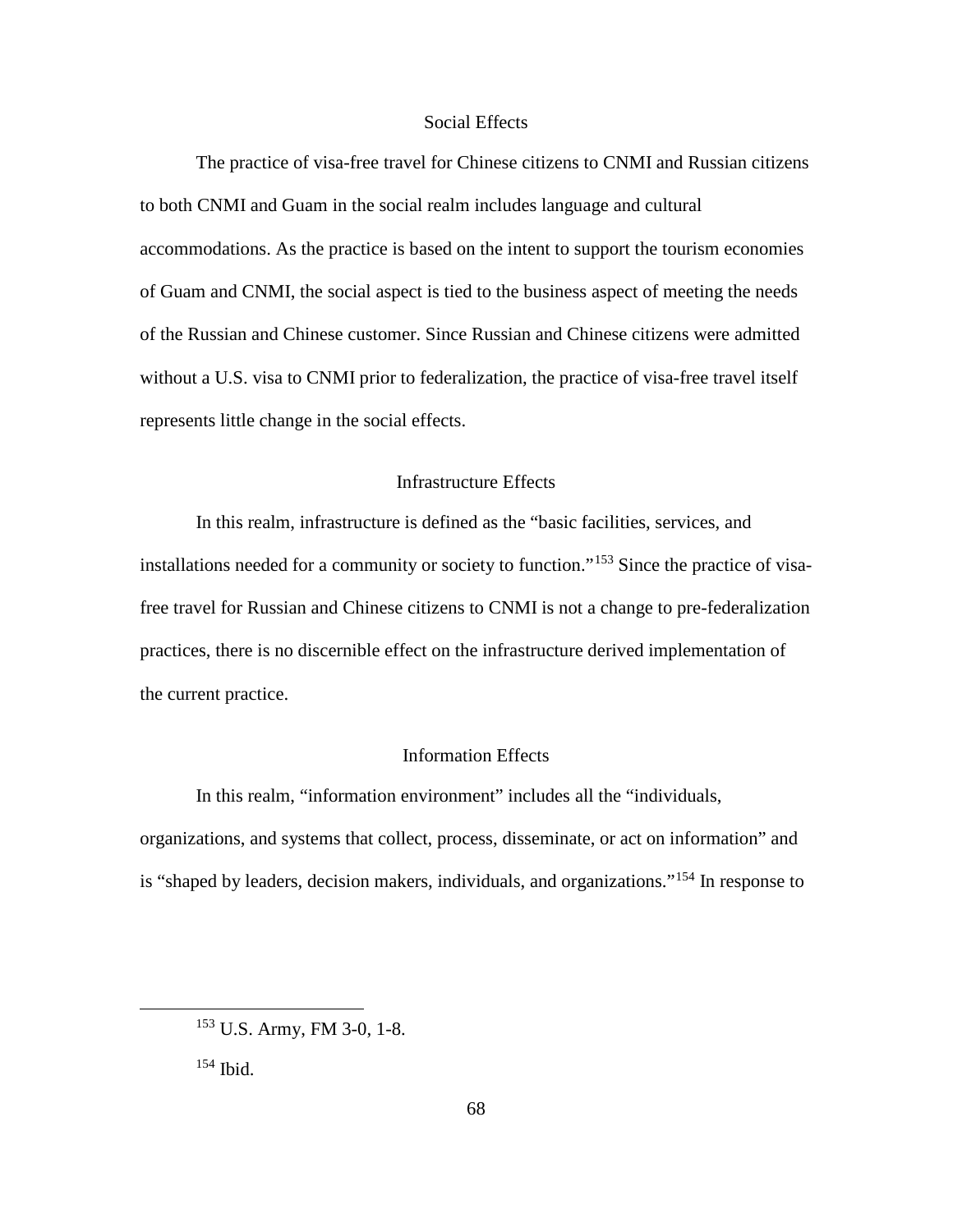the decision allowing Russians to travel visa-free to CNMI, Guam requested the policy then be extended to them. Further discussion of this timeline follows in the next section.

# Possible Outcomes of the Continued Visa-Free Travel Practice in CNMI and Guam

Intended Consequences

Consistent with the intent of the practice of utilizing discretionary parole, the intended consequences include: bolstering the tourist-based economy of CNMI, and fostering a spirit of cooperation between the U.S. territories and the federal government.

# Unintended Consequences of Continuing the Visa-Free Travel Practice

One of the key unintended consequences of DHS's decision for discretionary

parole of Russian and Chinese citizens to CNMI in 2009 was the response by nearby

Guam. They later requested a similar exception, which was reported on September 25,

2011 when Guam delegate Madeleine Bordallo spoke with President Barack Obama and

spoke about "the need to extend parole authority to Guam for Chinese and Russian

visitors."<sup>[155](#page-78-0)</sup> DHS acquiesced in 2012 for Russian citizens only.<sup>[156](#page-78-1)</sup> In 2014, a change in

general U.S. visa policy with regard to China extended the validity of a typical U.S.

tourist visa from one year to ten, which would allow for multiple visits to the United

<span id="page-78-0"></span> <sup>155</sup> Sabrina Salinas Matanane, "Bordallo, Obama Chat about Visa Waiver," *KUAM News*, September 25, 2011, accessed May 4, 2016, http://www.kuam.com/story/ 15545889/bordallo-obama-chat-about-visa-waiver.

<span id="page-78-1"></span><sup>156</sup> U.S. Customs and Border Protection, "Russian citizens Now Eligible to Travel to Guam Visa-Free," January 26, 2012, accessed April 20, 2016, http://www.cbp.gov/ newsroom/national-media-release/2012-01-26-050000/russian-citizens-now-eligible-totravel-to-guam-visa.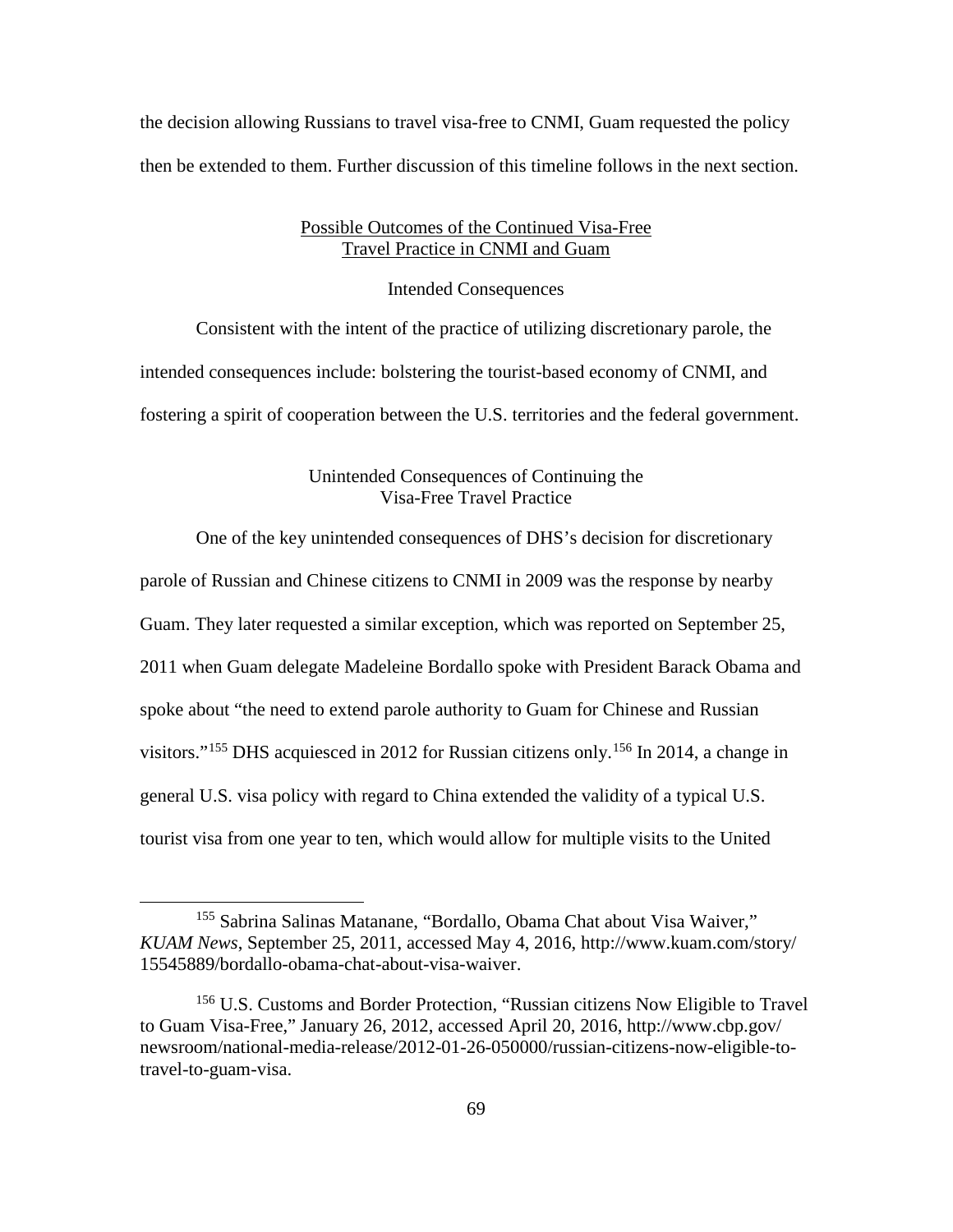States. In response to this policy, Guam Governor Calvo stated that Guam already felt the positive impact of the policy change, however, added:

I would like to meet with homeland security chief, with folks in FBI and Department of Defense, Obama administration to see what we can do to move on a parole visa waiver program similar to what we have with the visa waiver program that are enjoyed by the people of CNMI for Chinese visitors.<sup>[157](#page-79-0)</sup>

Unintended consequences of the visa-free travel practice for Russians to Guam and CNMI and Chinese citizens to CNMI currently include "Baby Tourism" in CNMI. An unintended consequence of travel may also result in a positive view of the U.S. from Russian and Chinese visitors. Potential risks which may include: espionage targeting military personnel promulgated by Russian or Chinese nationals posing as tourists, human trafficking using fraudulent travel documents, parole of individuals who do not meet visa eligibility requirements, unauthorized employment and other acts forbidden by INA.

## Vulnerabilities

In comparing the processes regarding visas and travel, it is apparent that the most robust process for evaluating identity, eligibility, and purpose of travel is the U.S. visa application process. This process includes several steps which subject the applicant to scrutiny prior to arriving at the POE. However, with this process, visa fraud still occurs. The typical types of visa fraud, according to the State Department, include:

- 1. Presenting false documents to apply for a visa
- 2. Concealing facts that would disqualify one from getting a visa, like a criminal history in the alien's home country

<span id="page-79-0"></span><sup>&</sup>lt;sup>157</sup> Ken Quintanilla, "Calvo Continues Push for Chinese Visa Waiver Program," *KUAM News*, December 13, 2014, accessed May 4, 2016, http://www.kuam.com/story/ 27619667/2014/12/13/calvo-continues-push-for-china-visa-waiver-program.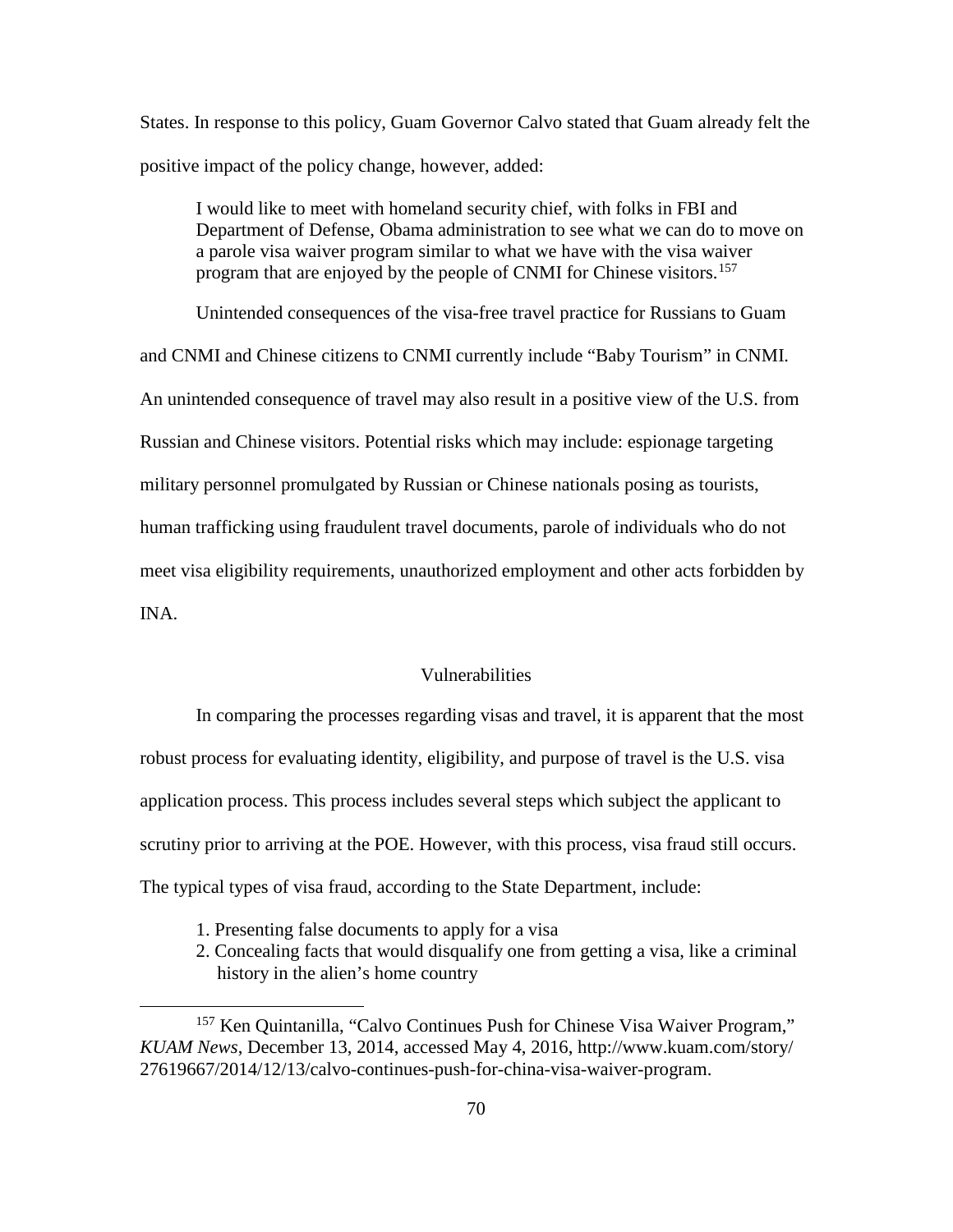- 3. The sale, trafficking, or transfer of otherwise legitimate visas
- 4. Misrepresenting the reasons for requiring a visa
- 5. Counterfeiting, forgery, or alteration of a visa $158$

Vulnerabilities to the visa application process also apply to the processes where a visa is not required. For example, individuals who utilize VWP, Guam-CNMI Visa Waiver Program, or visa-free travel may all present false documents, conceal facts that would disqualify them from admission, and/or lie about their purpose of travel. This is evidenced by the passage of the Visa Waiver Program Improvement Act (part of an omnibus budget bill passed late 2015) which imposed stricter screening of certain high-risk travelers participating in the VWP.<sup>[159](#page-80-1)</sup> Jessica Vaughan, director of policy studies at the Center for Immigration Studies, testified at the U.S. House Oversight Subcommittee on National Security and Subcommittee on Government Operations that "visa waiver privileges are neither an entitlement nor a human right" and that national security needs should take higher precedence over traveler convenience.<sup>[160](#page-80-2)</sup>

The Center for Immigration Studies reported that 20 million visitors benefit from the VWP and that VWP travelers account for "29 percent of the total overstays by visitors admitted for short-term visits." Their report also noted that "The DHS reported a

<span id="page-80-0"></span> <sup>158</sup> U.S. Department of State, "Passport and Visa Fraud: A Quick Course," accessed May 3, 2016, http://www.state.gove/m/ds/investigat/c10714.htm.

<span id="page-80-2"></span><span id="page-80-1"></span><sup>159</sup> Center for Immigration Studies, "President's Waiver of New Visa Rules Will Expose U.S. to Threats," February 10, 2016, accessed May 4, 2016, http://www.prnewswire.com/news-releases/presidents-waiver-of-new-visa-rules-willexpose-us-to-threats-300218369.html.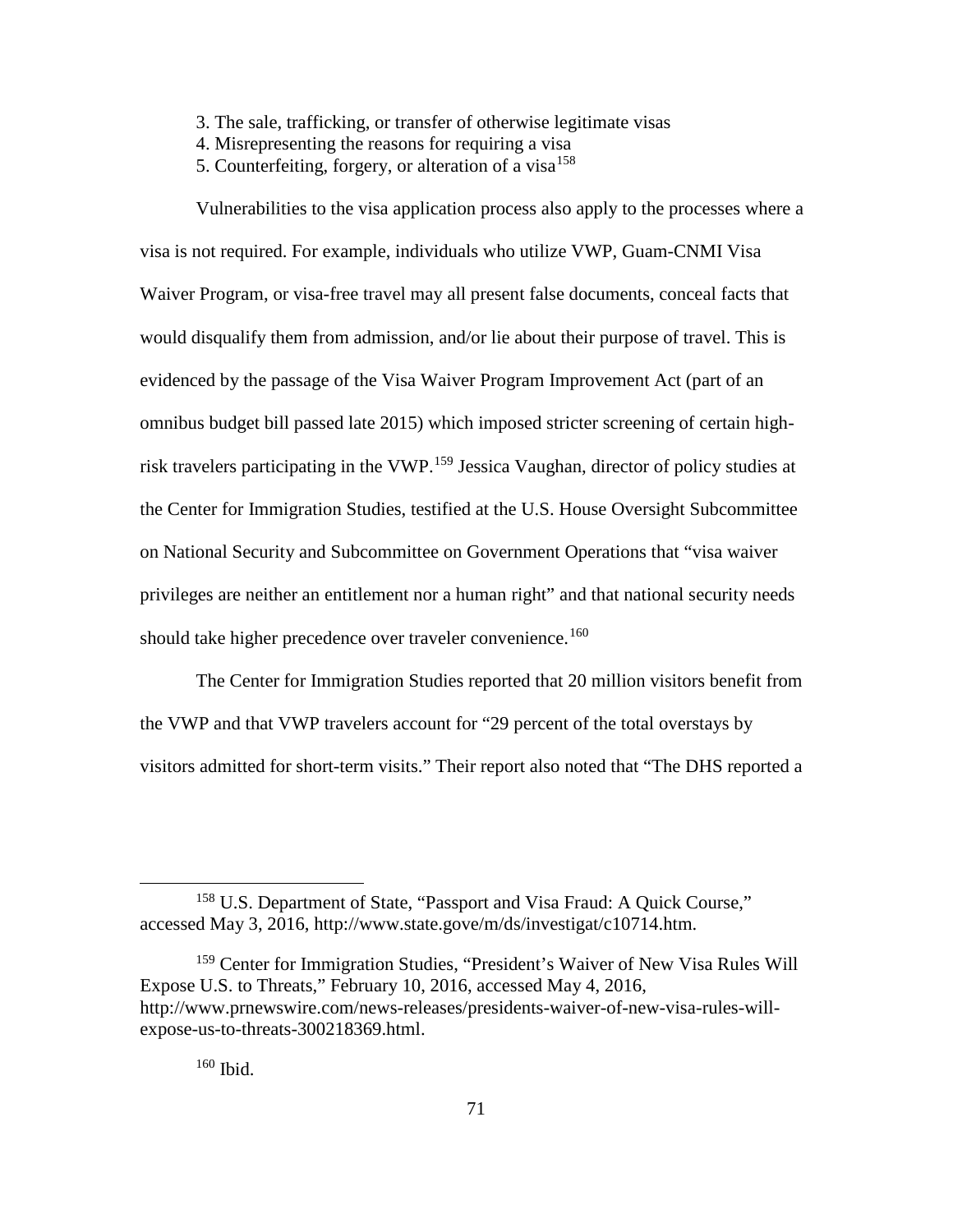very deceptive VWP overstay rate of .73 percent, which is unsound because it is based on entries, not individuals."<sup>[161](#page-81-0)</sup>

The VWP countries, which utilize the ESTA program, already meet certain criteria that includes "enhanced law enforcement and security-related data sharing with the United States"[162](#page-81-1) as well as a low tourist-visa refusal rates. Even so, VWP travelers must still obtain pre-travel authorization from CBP before traveling. At the current time, VWP travelers are also exempt from providing biometrics in the form of fingerprints, which is a vulnerability when considering the possibility of imposters utilizing documents not issued in their identity.

 <sup>161</sup> Ibid.

<span id="page-81-1"></span><span id="page-81-0"></span><sup>&</sup>lt;sup>162</sup> U.S. Department of State, "Visa Waiver Program," accessed September 30, 2015, http://travel.state.gov/contents/visas/en/visit/visa-waiver-program.html.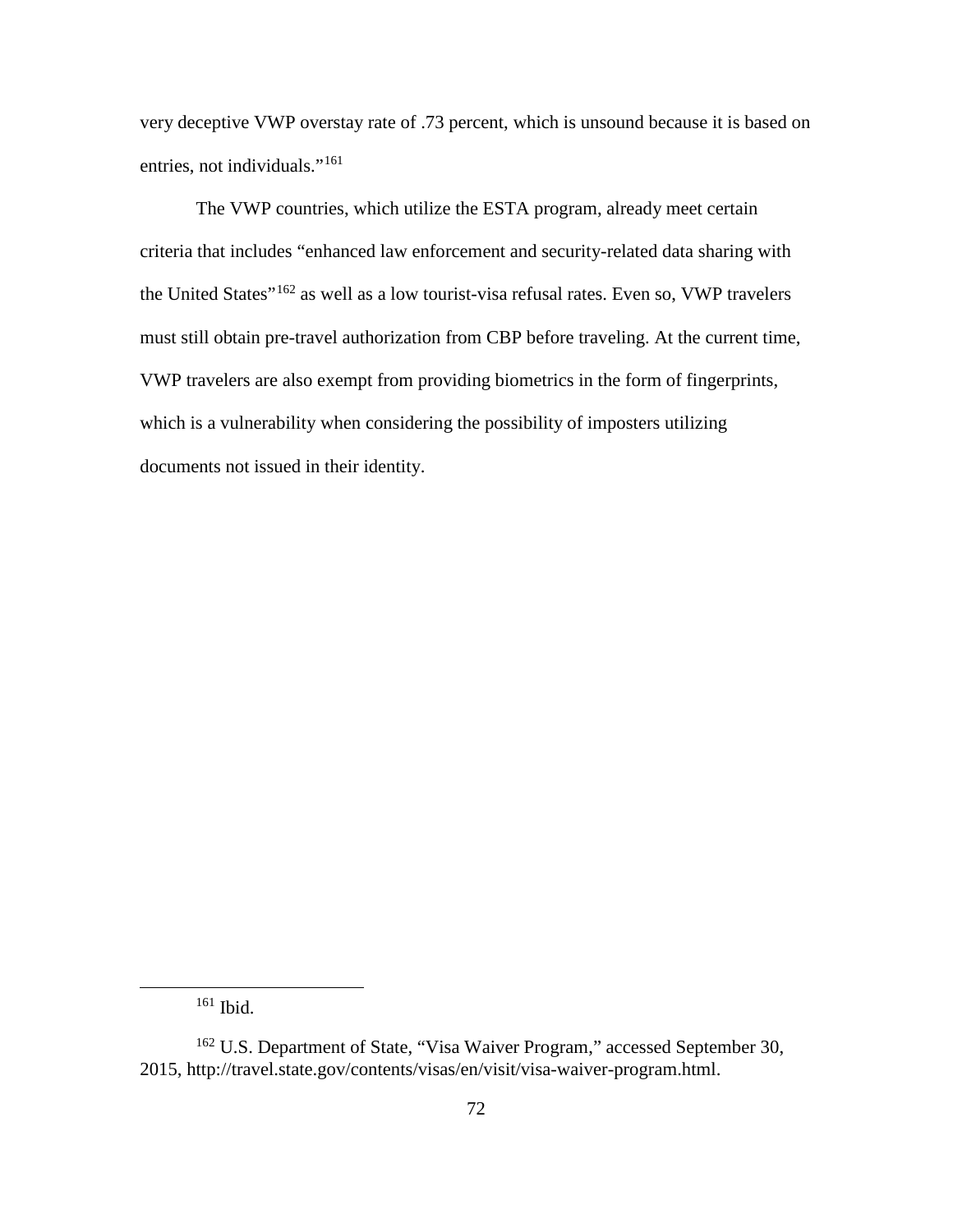### CHAPTER 4

### CONCLUSIONS AND RECOMMENDATIONS

### Conclusion

The primary question posed in this thesis is: Does the practice of visa-free travel for Russian and Chinese citizens in CNMI, and Russian citizens in Guam, pose a threat to national security? In short, the answer is yes.

The study first defined the elements of "the practice of visa-free travel" and "national security." A history of CNMI and Guam provided context for subsequent review of the legal framework which allowed for both the Guam-CNMI Visa Waiver Program as well as the utilization of discretionary parole in allowing Russians into Guam and Chinese citizens into CNMI. Finally, an analysis included a look at the meso process and effects, both intended and unintended, as well as vulnerabilities.

Policy research showed that the practice of utilizing discretionary parole for visafree travel of Russian and Chinese citizens in CNMI was done since Russia and China did not meet the threshold for participation in the Guam-CNMI Visa Waiver Program, but still provided a "significant economic benefit" to the tourism industry. The intent behind the decision, following federalization of CNMI, appears to provide evidence to the CNMI and Guam local governments that the federal government both understands the economic impacts of policy and is willing to find solutions that will not damage the economy. Inherent in the decision, however, is the acknowledgement that Russia and China, by virtue of not meeting the requirements of a visa waiver country in addition to being identified as the top two threats for espionage and cyberespionage, do pose a threat to national security at large. This answers the secondary research question: If Chinese and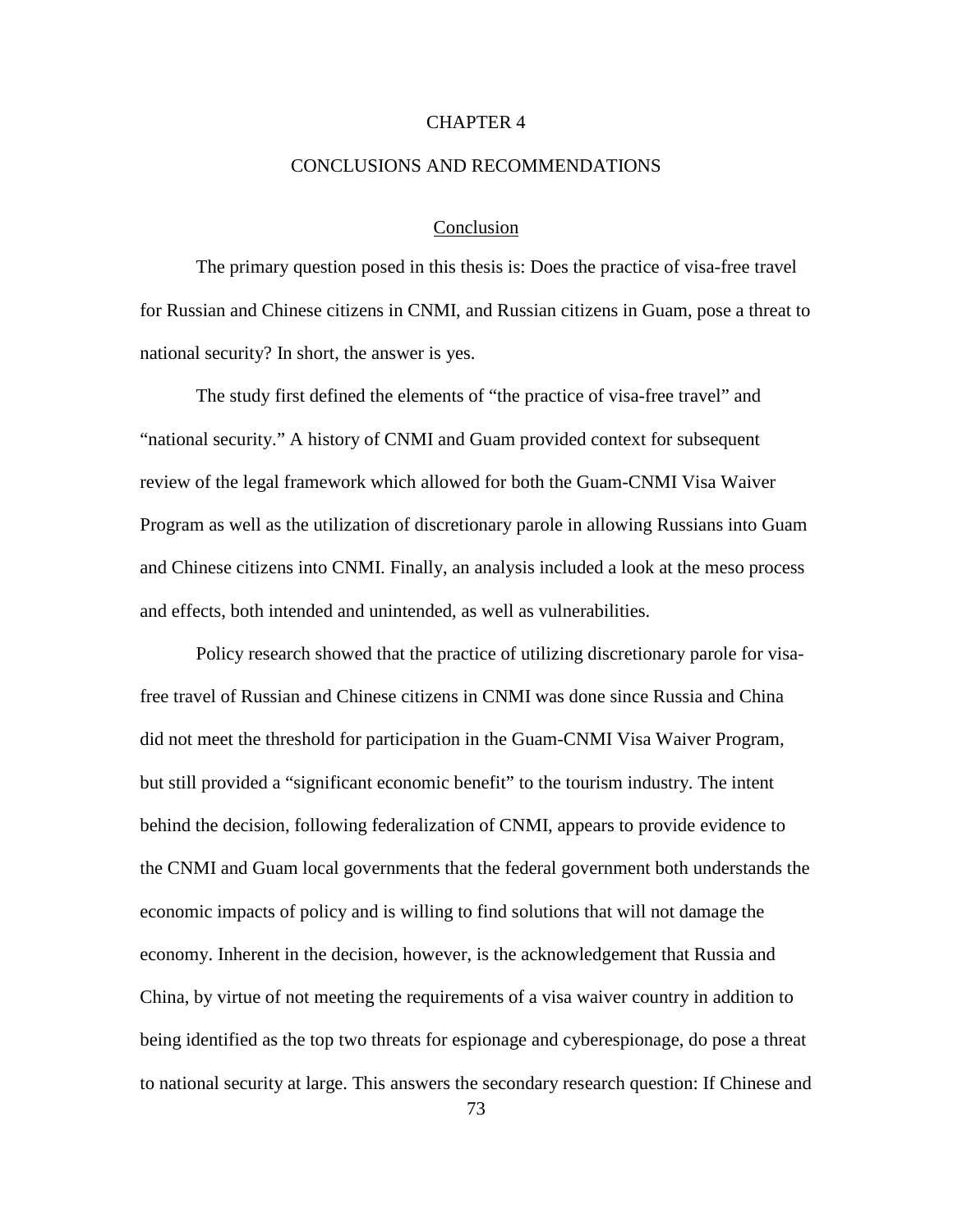Russian citizens can travel visa-free to Saipan, and Russians can travel visa-free to Guam, then why are they not fully considered "Visa Waiver" countries?

The answers to these questions then spark new ones regarding updated statistics, risk assessments, and effects of streamlined visa procedures. Can anyone know if a traveler, with a visa or not, is a threat to national security? Must the economy be sacrificed for security?

The indirect answer to the first new question is that the process of discretionary parole does not afford the type of scrutiny, available already through the U.S. visa application process, which could help determine whether an individual tourist could be a "threat to national security." Although not airtight, the general U.S. visa process includes requirements for submitting biodata, biometrics, and an in-person interview prior to travel—providing more opportunity for the U.S. to identify and assess potential threats. By circumventing the general U.S. visa process, it increases the risk of paroling an individual who may be ineligible for a visa or who would not otherwise meet qualifications.

The basis of policy analysis is to determine if the macro, meso, and micro processes and effects support the policy's goals while limiting unintended consequences which may undermine the goals. Research showed that security alone represented only one part of the policy's goals. With regard to economics, the stance taken by local government officials in CNMI prior to the DHS decision in 2009, was that requirements for U.S. Visas by Chinese and Russians would have a detrimental effect on the tourist-

74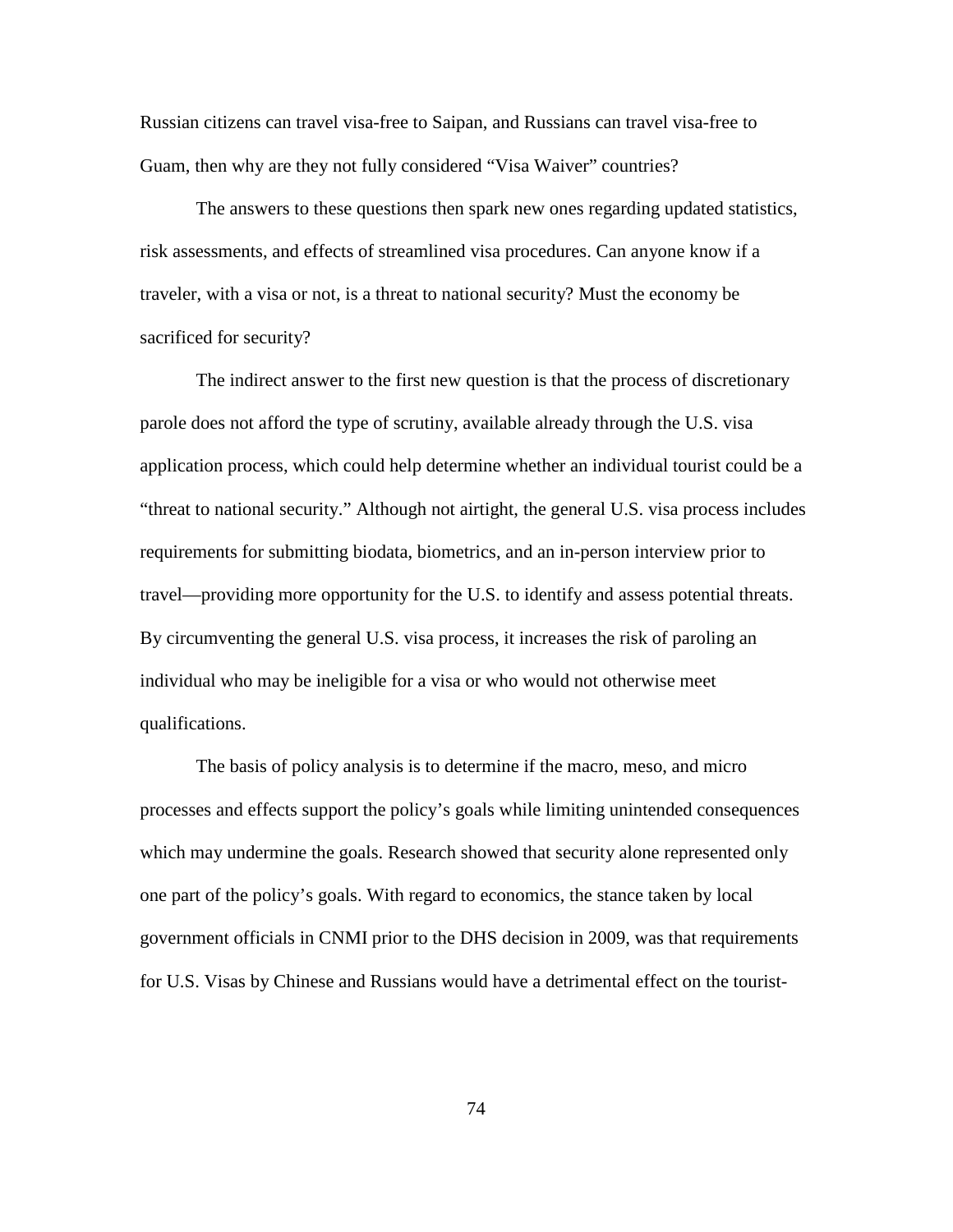based economy.[163](#page-84-0) The belief existed that a significant number of tourists from the growing Chinese and Russian market would decide not to travel to CNMI due to the visa requirement. This statement could never be tested. An argument can be made that the type of tourists who may spend the most money during travel would likely be those who have solid employment, strong ties to their home country, and would likely qualify for a visa.

#### Recommendations

Based on the research and analysis of the legal framework, intent, and objectives of the practice of visa-free travel by Russian citizens to Guam and CNMI and Chinese citizens to CNMI, the following recommendations are made for further action:

1. An Immediate Policy Review by Stakeholders and Periodic Reevaluation. Since the practice of visa-free travel is intrinsically tied to the tourism economy, a periodic reevaluation of the policy and its implementation should be reviewed to determine if the exception is still required, if it is meeting the intent and goals, and whether new information—such as action taken by Russia and China in the global theater—increases risk with continuing the practice. In addition to the mandated stakeholders (local government, DHS, Department of Interior-Insular Affairs, Department of State), it is important to consider input by CBP, ICE, military, local law enforcement, and members of the Intelligence Community.

<span id="page-84-0"></span> <sup>163</sup> Saipan Tribune, "No Visa Waivers for Chinese, Russian Tourists—DHS," January 15, 2009, accessed April 26, 2016, http://www.saipantribune.com/ index.php/b31f416d-1dfb-11e4aedf-250bc8c9958e/.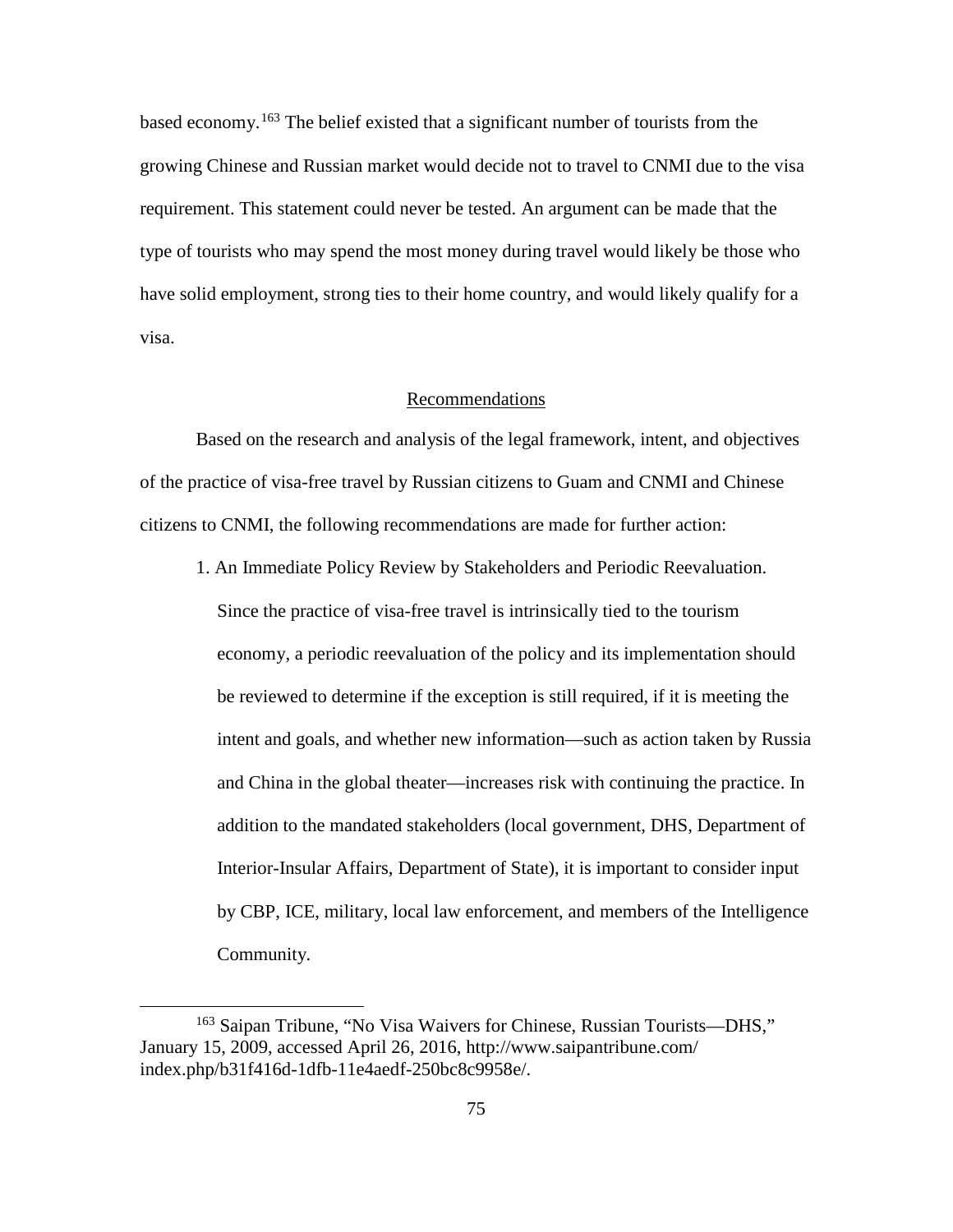- 2. Examination of the Guam, CNMI Security Environment. Since these U.S. territories are so far from Washington, D.C., there exists a great challenge by both the local governments and federal government, to clearly understand the issues of concern that face each entity. Clearly, there has been no recent study published regarding the security climate of Guam and CNMI which could be used as a starting point for understanding the current security environment. This critical examination of the security environment can provide advanced warning, inform policy, and measure successes.
- 3. Outreach to Local Government, Law Enforcement, Businesses. Often, policies and procedures regarding U.S. visas and passports can seem confusing. In order to clarify procedures and requirements and support a "secure border, open doors" policy, outreach to local government, police, and businesses associated with tourism can clarify policy and goals while receiving input from these entities. For example, it is not known whether the CNMI government officials were sufficiently briefed regarding the general U.S. visa process and the potential vulnerabilities of the practice of parole or the Guam-CNMI Visa Waiver Program. Faced with implementation of an unknown, a common response is to prefer the status quo.

Elimination of the visa-free travel practice would not definitively mean that no Chinese or Russian tourists would visit Guam and CNMI—it just means that they would need to go through the non-immigrant visa process just like the majority of other countries' citizens. As stated by the director of policy studies at the Center for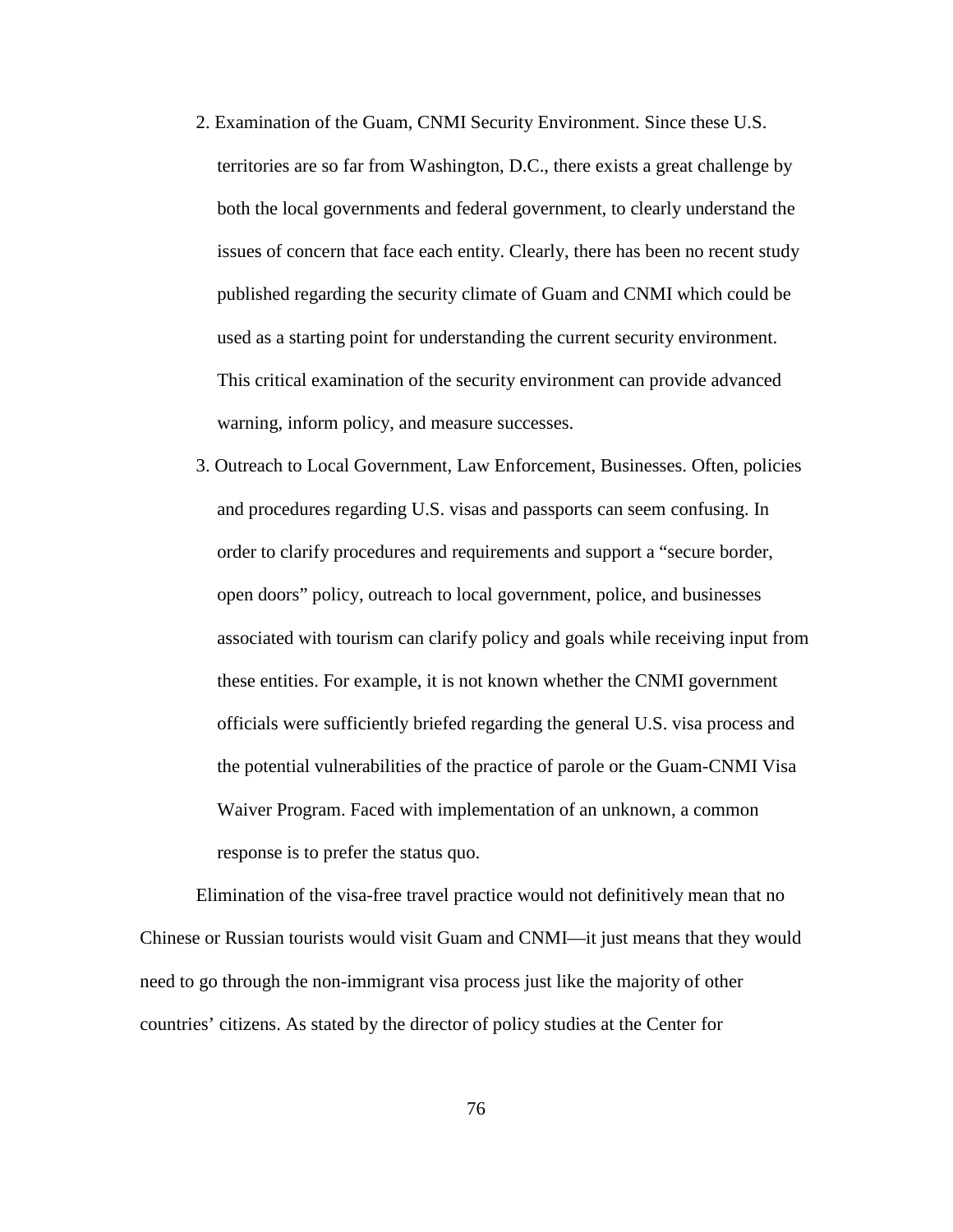Immigration Studies, "the U.S. government ought to be weighing national security needs as a higher priority than the convenience of travelers."[164](#page-86-0)

By deciding to implement standard visa requirements for Chinese and Russian nationals visiting Guam and CNMI, the U.S. territories demonstrate their commitment to support U.S. national security strategy. Further, the people of Guam and CNMI would know that the visitors admitted to their home meet the qualifications for U.S. visas, which require verification of identity and review of the applicant to identify and address visa ineligibilities (such as certain criminal convictions). Finally, the tourists traveling from Russia and China with U.S. visas to Guam and CNMI could be reasonably expected to more positively impact the economy than "visa-free" paroled travelers, since they demonstrated during the visa process that they have sufficient financial means for the travel.

<span id="page-86-0"></span> <sup>164</sup> Center for Immigration Studies, "President's Waiver of New Visa Rules Will Expose U.S. to Threats," February 10, 2016, accessed May 4, 2016, http://www.prnewswire.com/news-releases/presidents-waiver-of-new-visa-rules-willexpose-us-to-threats-300218369.html.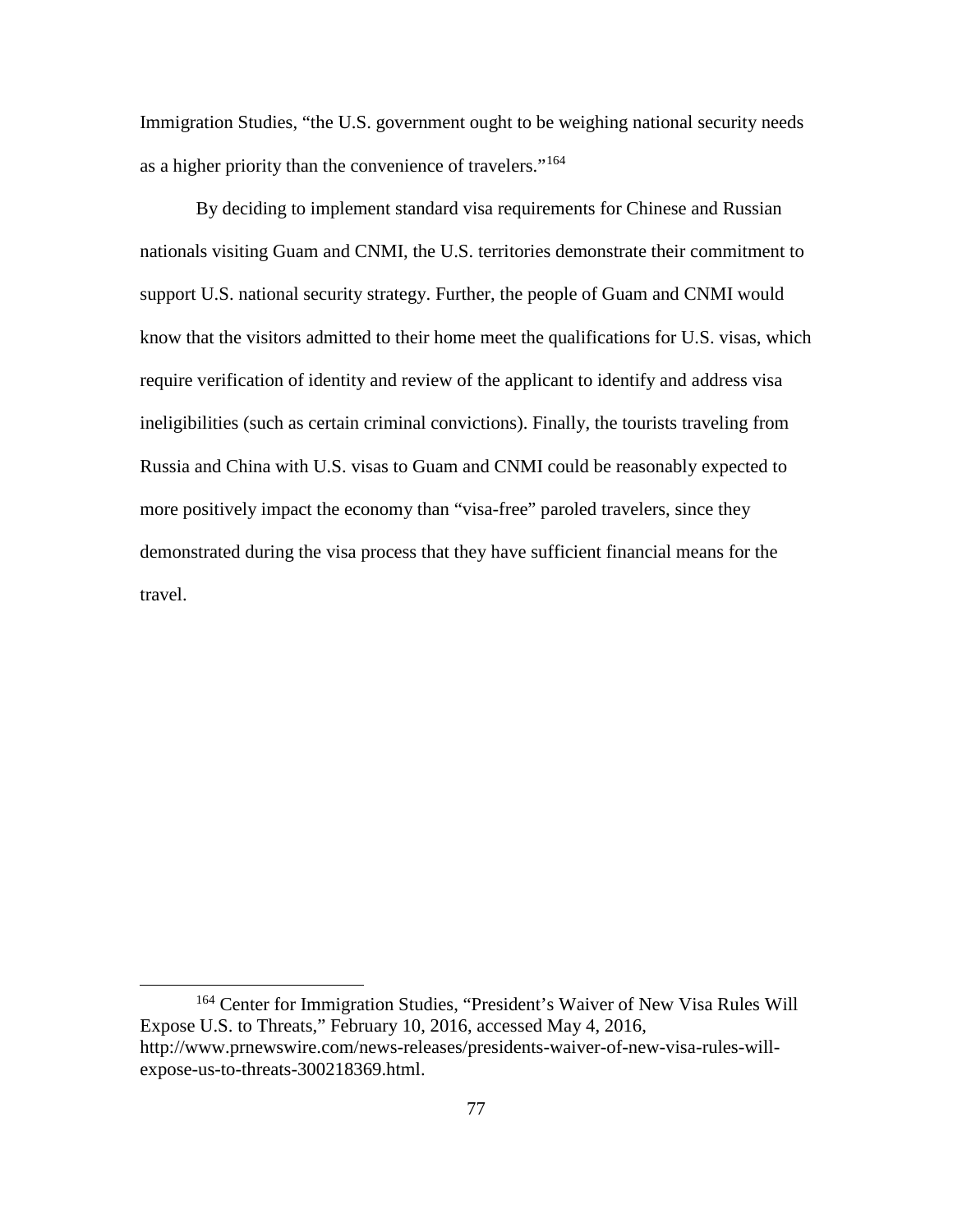### BIBLIOGRAPHY

- 80th U.S. Congress. Public Law 80-253. *National Security Act of 1947.* July 26, 1947.
- 108th U.S. Congress. Public Law 108-458. *Intelligence Reform and Terrorism Prevention Act of 2004.* December 17, 2004.
- 110th U.S. Congress. Public Law 110-229. *Consolidated Natural Resources Act of 2008.* May 8, 2008.
- ABC News Australia. "Call for U.S. to Stop 'Anchor Baby' Births in Saipan." April 9, 2013. Accessed February 15, 2016. http://www.abc.net.au/news/2013-04-09/callsfor-us-to-stop-anchor-baby-births-in-saipan/4619076.
- AECOM Technical Services, "Commonwealth of the Northern Marianas Joint Military Training Requirements and Siting Study." Siting Study, Joint Base Pearl Harbor Hickam: Department of the Navy, Naval Facilities Engineering Command, Honolulu, 2013.
- Alden, Edward. *The Closing of the American Border: Terrorism, Immigration, and Security Since 9/11.* New York: Harper Collins, 2008.
- Ballendorf, Dirk Anthony. "Northern Mariana Islands." Britannica.com. 2014. Accessed November 18, 2015. http://www.britannica.com/place/Northern-Mariana-Islands.
- Ballendorf, Dirk Anthony, and Sophie Foster. "Guam." britannica.com. http://www.britannica.com/place/Guam (accessed February 7, 2016).
- Blackmore, Jill, and Hugh Lauder. "Researching Policy." In *Research Methods in the Social Sciences*, edited by Bridget Somekh, and Cathy Lewin, 97-103. Thousand Oaks: Sage, 2005.
- Buchanan, Patrick J. *State of Emergency: The Third World Invasion and Conquest of America.* New York: St. Martin's Griffin, 2006.
- Caldwell, Sara E. M., and Nicholas Mays. "Studying Policy Implementation Using a Macro, Meso and Micro Frame Analysis: The Case of the Collaboration for Leadership in Applied Health Research and Care (CLAHRC) Programme Nationally and in North West London." *Health Research Policy and Systems.* October 2, 2012. Accessed April 14, 2016. http://www.ncbi.nlm.hih.gov/ pmc/articles/PMC3503608.
- Center for Immigration Studies. "President's Waiver of New Visa Rules Will Expose U.S. to Threats." *PR Newswire.* February 10, 2016. Accessed May 4, 2016. http://www.prnewswire.com/news-releases/presidents-waiver-of-new-visa-ruleswill-expose-us-to-threats-300218369.html.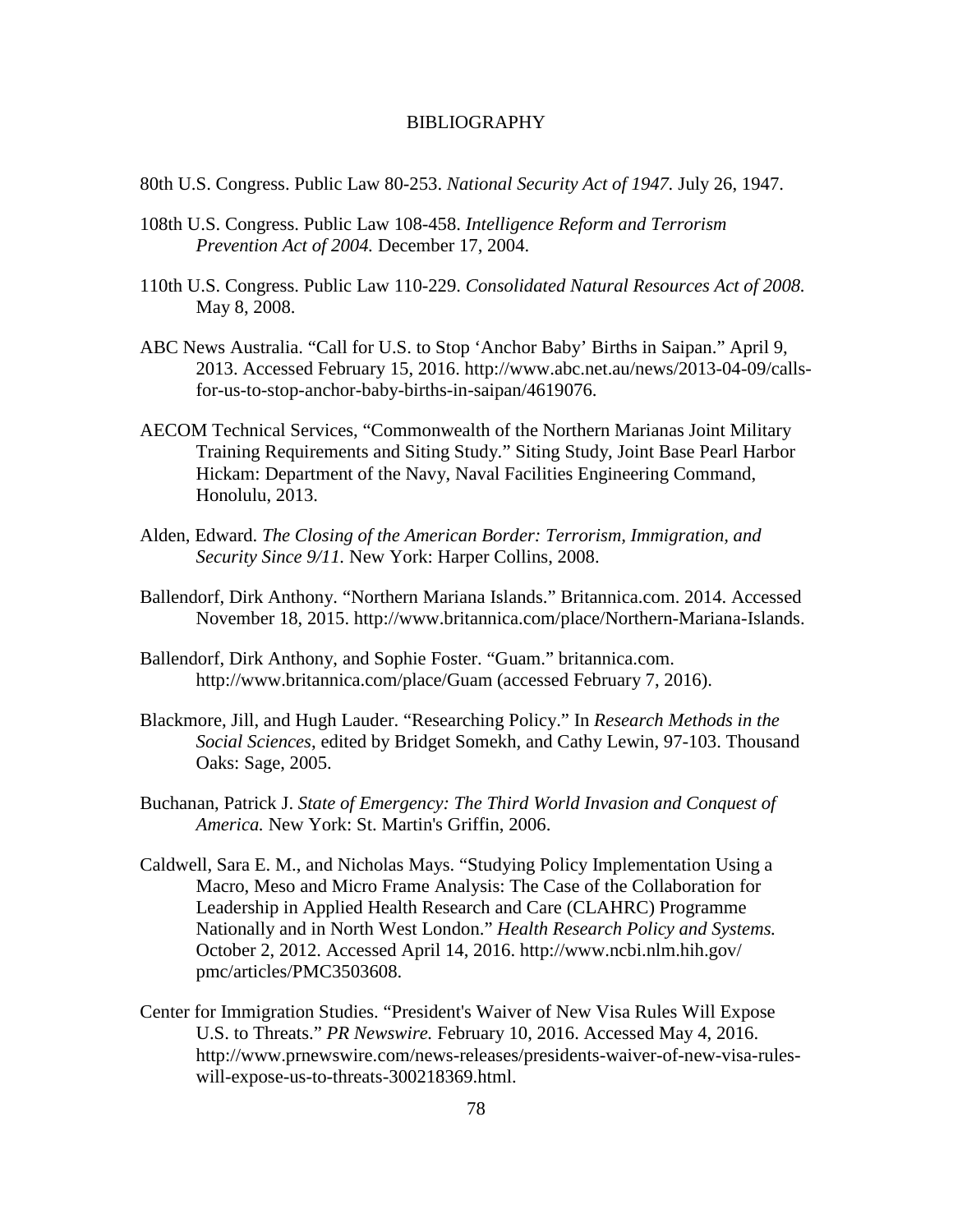- Central Intelligence Agency. "Northern Mariana Islands." The World Factbook. Accessed November 3, 2015. https://www.cia.gov/library/publications/the-worldfactbook/geos/cq.html.
- Chan, Dennis B. "Alter City Hints at Temporary Casino on Tinian." *Saipan Tribune,* February 3, 2016. Accessed February 23, 2016. http://www.saipantribune. com/index.php/alter-city-hints-at-temporary-casono-on-tinian/.
- Clayton, Mark. "U.S. Names Names Russia and China in Detailing Cyberespionage." *Christian Science Monitor,* November 3, 2011. Accessed April 9, 2016. http://www.csmonitor.com/USA/Foreign-Policy/2011/1103/US-names-names-China-and-Russia-in-detailing-cyberespionage.
- Code of Federal Regulations. 22 CFR 41.111. *Authority to Issue Visa.* February 28, 2001.
- Cohen, Muhammed. "No Banana Republic: U.S. Owned Saipan Acts It In Casino Battle." *Forbes Asia,* July 16, 2014. Accessed November 2, 2015. http://www.forbes.com/sites/muhammadcohen/2014/07/16/no-banana-republicus-owned.
- *Cole v. Young.* 442 (U.S. Supreme Court, June 11, 1956).
- Commonwealth Law Revision Commission. "Covenant." 2015. Accessed February 23, 2016. http://www.cnmilaw.org/covenant.html.
- Cowan, Jennifer. "Clapper Identifies China, Russia as Major Threats to U.S. Cyber-Security." September 11, 2015. Accessed September 30, 2015. http://www.sitepronews.com/2015/09/11/clapper-identifies-china-russia-as-majorthreats-to-us-cybersecurity.
- Dayao, Jun. "'Birth Tourism' is Perfectly Legal, a Boon to the Economy." *Saipan Tribune*, April 15, 2015. Accessed March 14, 2016. http://www.saipantribune. com/index.php/birth-tourism-is-perfectly-legal-a-boon-to-economy/.
- Demapan, Daisy. "Tinian Mayor Hopes for Dynasty Casino Reopening." *Saipan Tribune*, December 28, 2015. Accessed February 21, 2016. http://www.saipantribune. com/index.php/tinian-mayor-hopes-for-dynasty-casino-reopening/.
- Department of the Army. Field Manual (FM) 3-0 *Operations.* Washington, DC: Department of the Army, 2008.
- Department of the Interior, Office of Congressional and Legislative Affairs. "Statement of David B. Cohen, Deputy Assistant Secretaryof the Interior for Insular Affairs before the Senate Committee on Energy and Natural Resources Regarding s. 1634, The Northern Mariana Islands Covenant Implementation Act July 19, 2007." July 19, 2007. Accessed February 23, 2016. https://www.doi.gov/ ocl/hearings/110/S1634\_071907.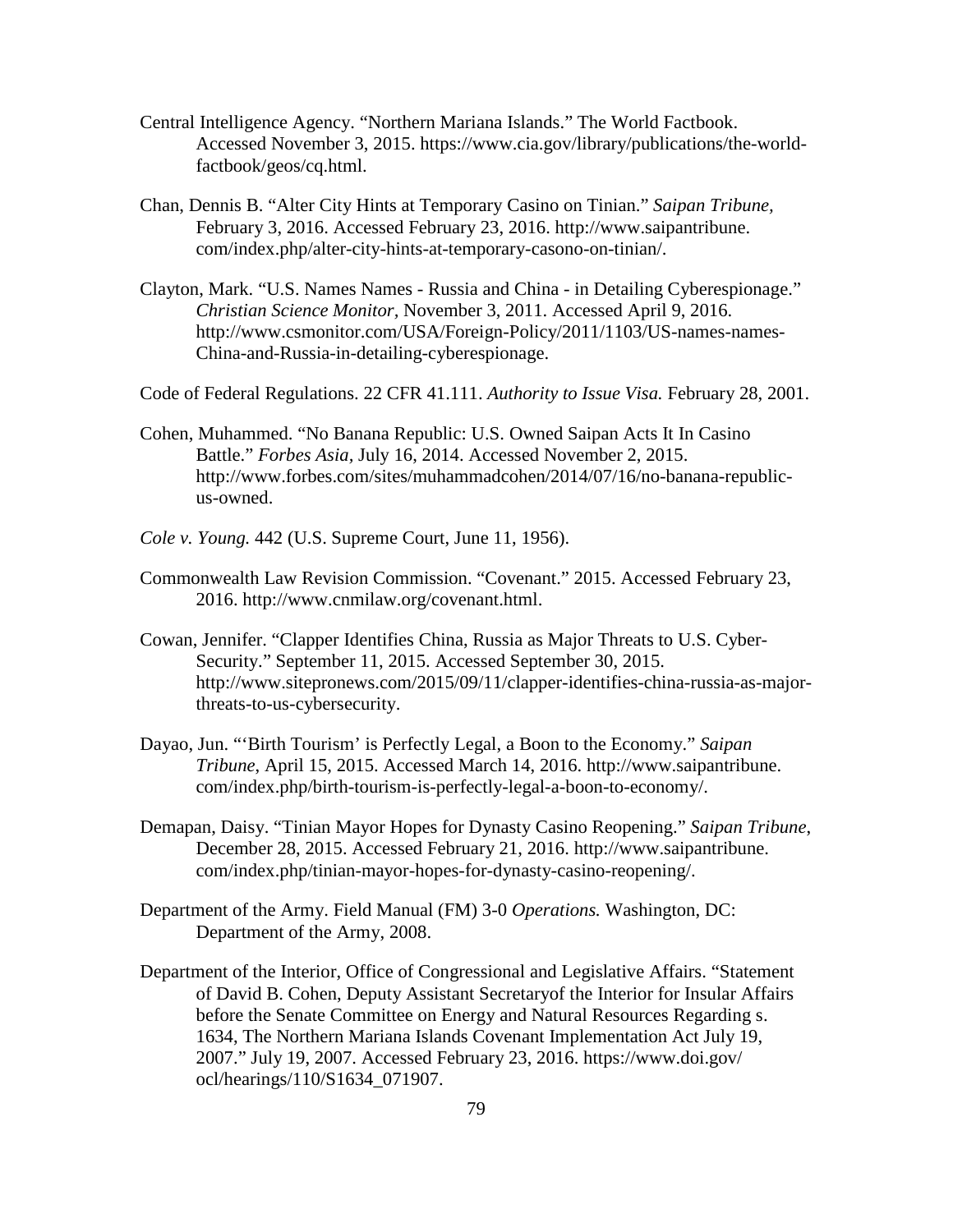- Embassy of the People's Republic of China in the United States of America. "Introduction to Chinese Visa." February 4, 2015. Accessed May 16, 2016. http://www.china-embassy.org/eng/visas/zgpz.
- Embassy of the Russian Federation. "General Visa Information." Accessed May 16, 2016. http://www.russianembassy.org/page/general-visa-information.
- Eugenio, Haidee V. "Pacific Islands Report: Saipan Garment Industry: From \$1 Billion to Zero." pidp.eastwestcenter.org. March 2009. Accessed March 21, 2016. http://pidp.eastwestcenter.org/pireport/2009/March/3-27-16.htm.
- Executive Order 10450. *Security Requirements for Government Employment.* National Archives, April 27, 1953.
- Geva-May, Iris, and Leslie A. Pal. "Good Fences Make Good Neighbors: Policy Evaluation and Policy Analysis--Exploring the Differences." In *Policy Analysis Methods*, edited by Stuart S. Nagel, 1-21. New York: Nova Science Publishers, 1999.
- Gilgun, Jane. *Design and Analysis in Qualitative Research.* Twin Cities: 2013. Kindle edition.
- Government of Canada. *History of Passports.* April 10, 2014. Accessed May 1, 2016. http://www.cic.gc.ca/english/games/teachers-corner/history-passports.asp.
- Guam Economic Development Authority. "Guam." Invest in Guam. 2016. Accessed March 21, 2016. http://investguam.com/guam/.
- Guam Visitors Bureau. "Guam Visitor Statistics (by Air) FY 2010-FY2015." *Guam Visitors Bureau 2014 Annual Report and 2015 Arrival Statistics.* 2016.
- Hennick, Monique, Inge Hutter, and Ajay Bailey. *Qualitative Research Methods.* Thousand Oaks: Sage, 2011.
- Hickel, Walter J., and Elizabeth P. Farrington. *United States Department of the Interior: Highlights Office of Territories.* Highlights of the Department of the Interior since 1934. Washinton, DC: U.S. Government Printing Office, 1969.
- History.com Staff. "Battle of Saipan." 2009. Accessed November 18, 2015. http://www.history.com/topics/world-war-ii/battle-of-saipan.
- Immigration and Nationality Act 101. Accessed November 3, 2015. https://www.uscis.gov/ilink/docView/SLB/HTML/SLB/0-0-0-1/0-0-0- 101.html#0-0-0-164.
- Kephart, Janice. "US-VISIT Is Now the Office of Biometric Identity Management (and That's a Good Thing)." April 15, 2013. Accessed May 1, 2016.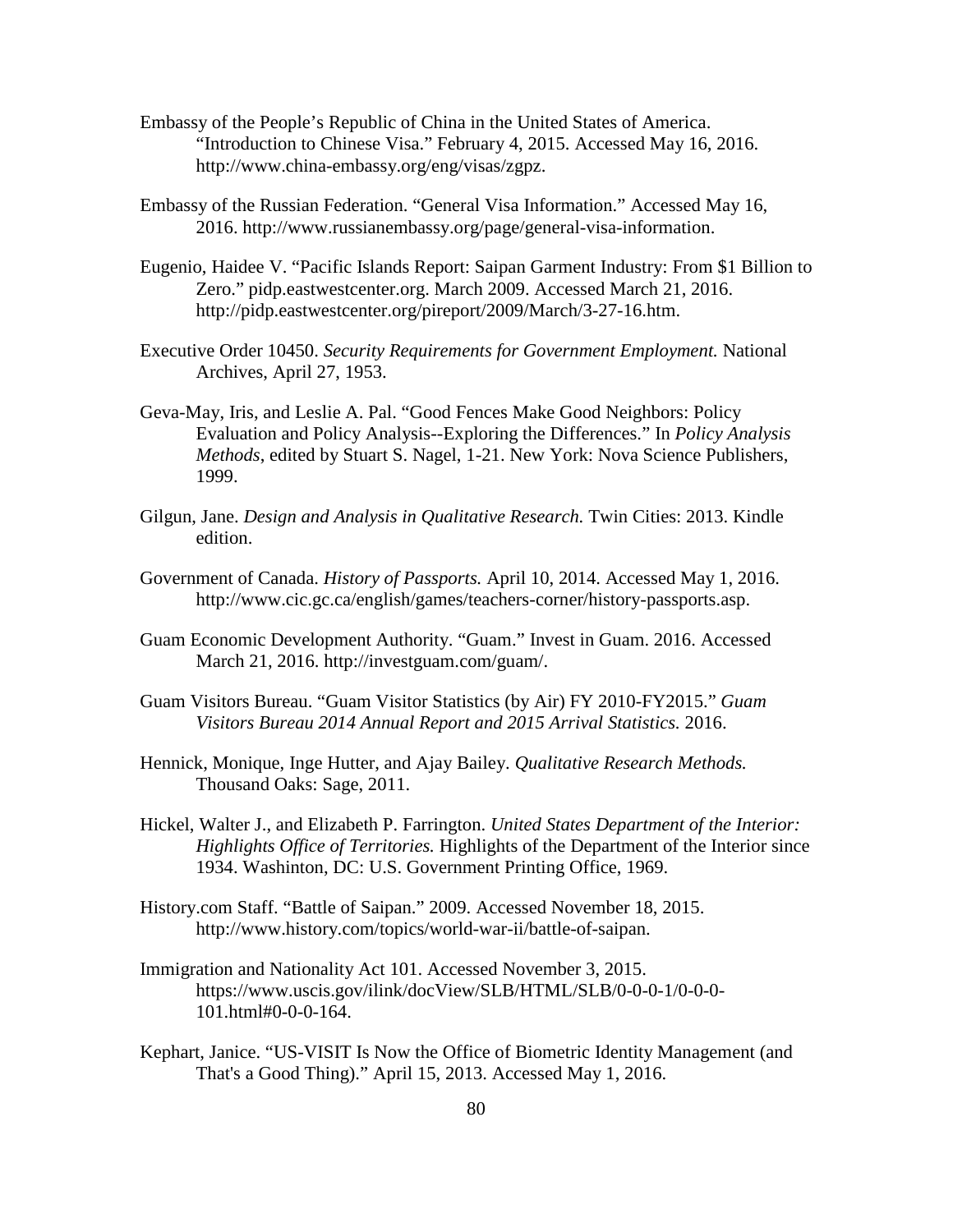http://cis.org/kephart/us-visit-now-ovvice-biometric-identity-magagement-andthats-good-thing.

Longmire, Sylvia. *Border Insecurity.* New York: St. Martin's Press, 2014.

- Manaher, Colleen. "Statement for the Record Before the House Oversight Government Reform Committee on Government Operations on Federal Government Approaches to Issuing biometric IDs: Part II." Washington, DC, January 19, 2013.
- Matanane, Sabrina Salinas. "Bordallo, Obama Chat About Visa Waiver." *KUAM News.* September 25, 2011. Accessed May 4, 2016. http://www.kuam.com/story/ 15545889/bordallo-obama-chat-about-visa-waiver.
- Military Installations. "Andersen Air Force Base (Joint Region Marianas), Guam." Accessed April 26, 2016. http://www.militaryinstallations.dod.mil/ MOS/f?p=MI:CONTENT:0::::P4\_INST\_ID,P4\_C.
- Misulich, Robert. "A Lesser-Known Immigration Crisis: Federal Immigration Law in the Commonwealth of the Northern Mariana Islands." *Pacific rim Law and Policy Journal* (2011): 211-235.
- Nagel, Stuart S. *Policy Analysis Methods.* New York: Nova Science Publishers, 1999.
- National Center for Postsecondary Improvement. "Conceptual Framework for State Analysis." 2003. Accessed April 14, 2016. http://stanford.edu/group/ ncpi/unspecified/assessment\_states/framework.html.
- National Commission on Terrorist Attacks Upon the United States. *Entry of the 9/11 Hijackers into the United States - Staff Statement No. 1.* Washington, DC: Government Publishing Office, 2004.
- North, David. "Immigration Policy at the Edges: International Migration to and Through the U.S. Island Territories." Center for Immigration Sudies. February 2003. Accessed November 1, 2015. http://www.cis.org/USIslandTerritories-InternationalMigration.
- U.S. Government Accountability Office. *American Samoa: Performing a Risk Assessment Would BetterIinform U.S. Agencies of the Risks Related to Acceptance of Certificates of Identity.* Washington, DC: GAO, 2010.
- Online Etymology Dictionary. "Visa." Accessed May 1, 2016. http://www.dictionary.com/browse/visa.
- Ortiz, David S., Shari Lawrence Pleeger, Aruna Balakrishnan, and Merril Miceli. *Revisiting US-VISIT: U.S. Immigration Processes, Concerns, and Consequences.* Pittsburg: Rand Corporation, 2006.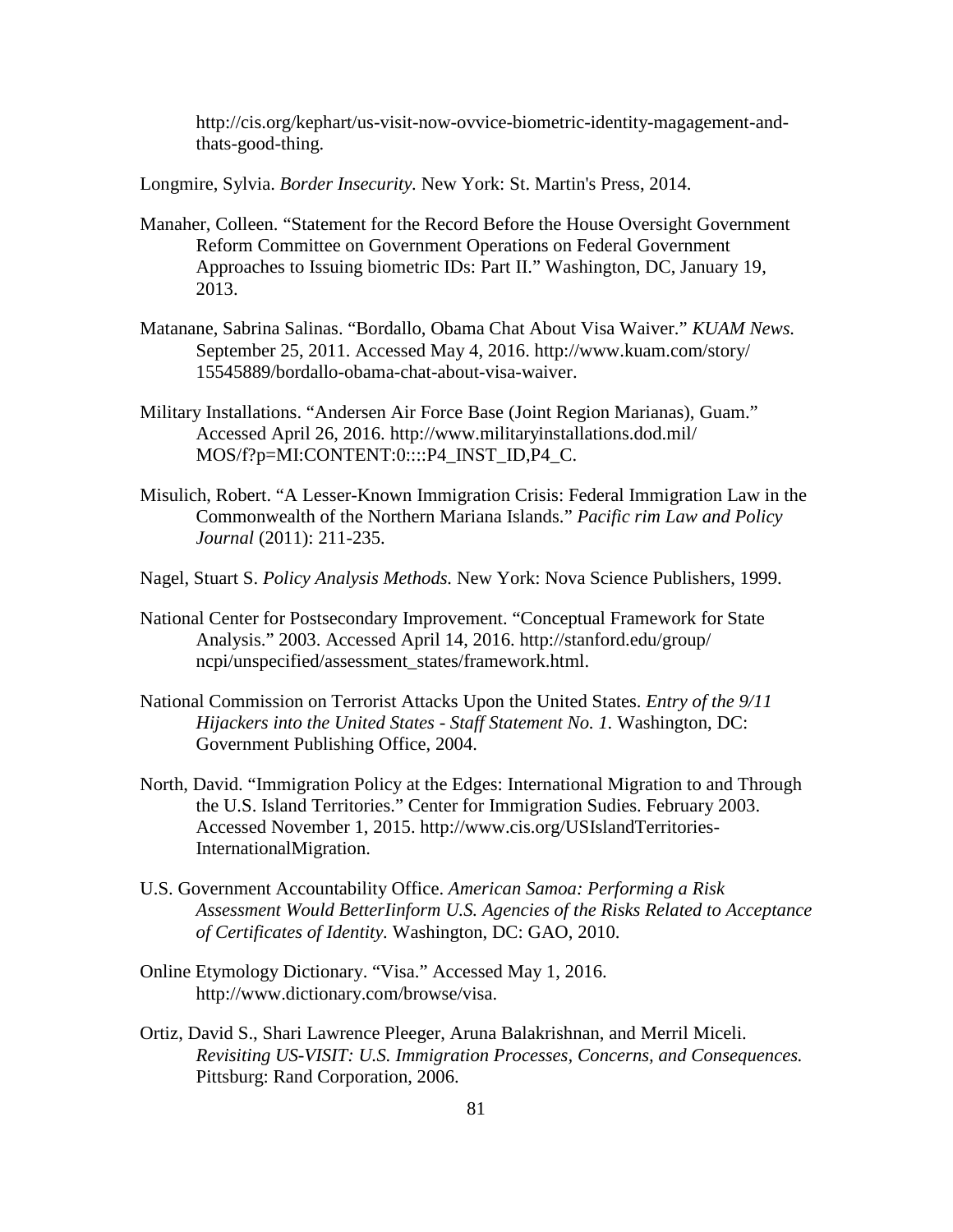- Oxford Dictionary. "Visa." Accessed May 1, 2016. http://www.oxforddictionaries. com/us/definition/american\_english/visa.
- Pacific Island Development Program/East-West Center. "Possible Impacts of 'Federalization' in CNMI." August 4, 2008. Accessed November 1, 2015. http://archives.pireport.org/archive/2008/August/08-06-rl2.htm.
- Pagaro, D. S. *Northern Mariana Islands Visitor Arrival Statistics FY 2006-2015.* Saipan: Marianas Visitors Authority, 2016.
- Payne, Malcom. "Social Policy Research." In *Research Methods in the Social Sciences*, edited by Bridget Somekh and Cathy Lewin, 9-10. Thousand Oaks: Sage, 2005.
- Quintanilla, Ken. "Calvo Continues Push for Chinese Visa Waiver Program." *KUAM News.* December 13, 2014. Accessed May 4, 2016. http://www.kuam.com/ story/27619667/2014/12/13/calvo-continues-push-for-china-visa-waiver-program.
- Reuters. "Russia is Top U.S. National Security Threat." *Times of Malta.* July 10, 2015. Accessed April 9, 2016. http://www.timesofmalta.com/articles/ view/20150710/world/Russia-is-top-US-national-security-threat.576025.
- Riviera, Gloria. "Inside Saipan's Industry of 'American-Born Chinese Babies'." *ABC News,* February 10, 2014. Accessed March 14, 2016. http://abcnews.go.com/ blogs/headlines/2014/02/inside-saipans-industry-of-american-born-chinesebabies/.
- Saipan Tribune. "No Visa Waivers for Chinese, Russian Tourists--DHS." January 15, 2009. Accessed April 26, 2016. http://www.saipantribune.com/index.php/ b31f416d-1dfb-11e4aedf-250bc8c9958e/.
- Sestanovich, Stephen. *Russia, Ukraine, and U.S. Policy.* Washington, DC: Council on Foreign Relations, 2015.
- Somekh, Bridget, and Cathy Lewin. *Research Methods in the Social Sciences.* Thousand Oaks: Sage, 2005.
- Sprinz, Detlef F. "Empirical-Quantitative Approaches to the Study of International Environmental Policy." In *Policy Analysis Methods*, edited by Stuart S. Nagel, 41-64. New York: Nova Science Publishers, 1999.
- Stewart, William H. "Saipan-Then and Now 'Post-War Economic History in a Nutshell'." *Saipan Stewart.* Accessed March 20, 2016. http://saipanstewart.com/essays/Sapuanthenandnow.html.
- Title 8 Code of Federal Regulations Section 212.1. *Documentary Requirements for Nonimmigrants.* US Citizenship and Immigration Services Website, 2012.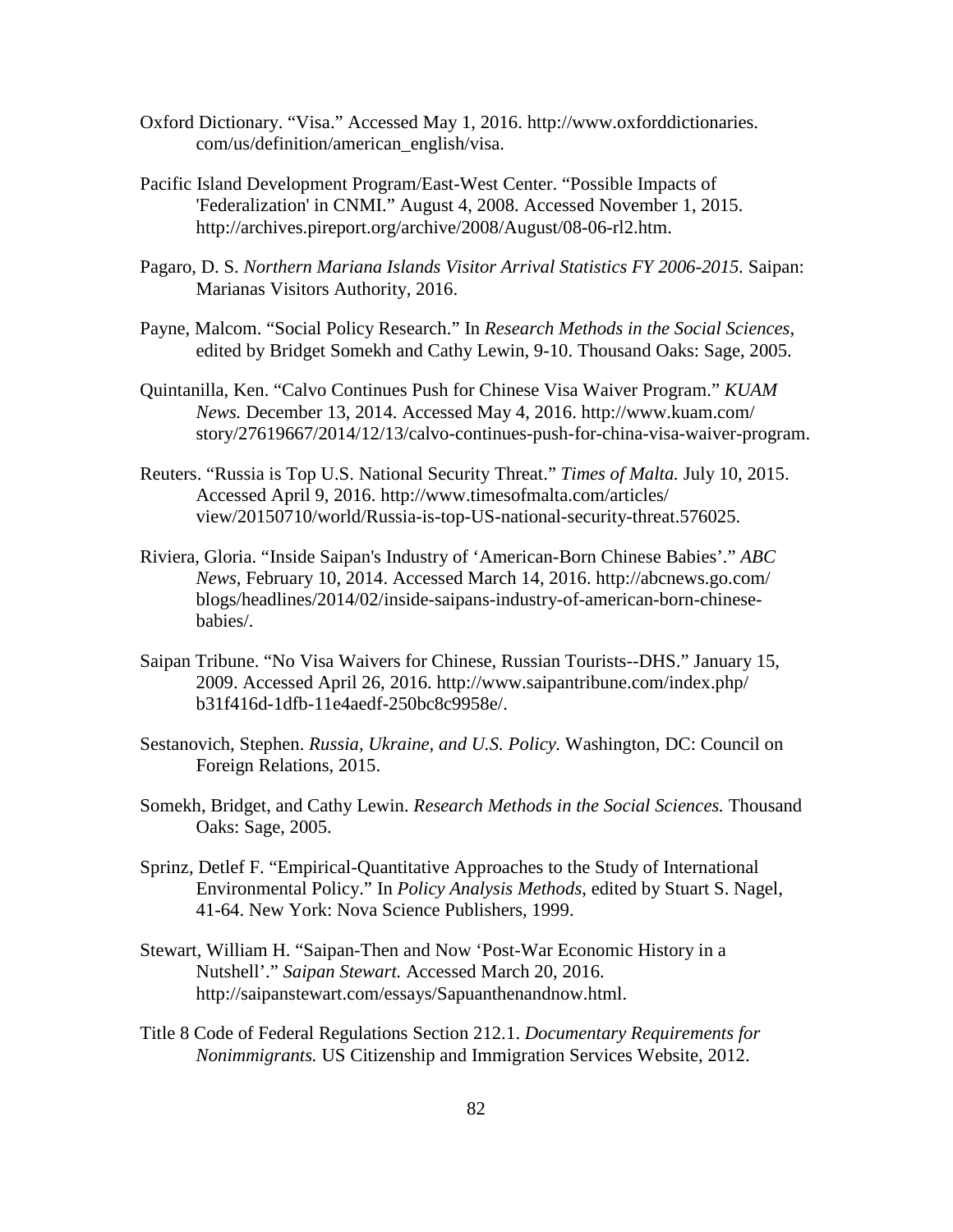- U.S. Citizenship and Immigration Services. "Immigration and Nationality Act." Official Website of the Department of Homeland Security. September 10, 2013. Accessed October 2, 2015. http://www.uscis.gov/laws/immigration-and-nationality-act.
- U.S. Code of Federal Regulations. "Title 8, Chapter 1, Subchapter B, Part 212." *8 CFR 212.1 - Documentary Requirements for Nonimmigrants.* Government Printing Office, November 28, 2009.
- U.S. Customs and Border Protection. "Applying for Admission into United States." Accessed April 30, 2016. http://www.cbp.gov/travel/internation-visitors/applyingadmission-united-states.
- ———. "CBP Form I-736." Guam-CNMI Visa Waiver Information*.* October 2008.
- ———. CBP Publication Number 0308-0814. *CBP's Role in Strengthening the Economy.* Washington, DC, August 2014.
	- ———. *Deferred Inspection Sites.* July 10, 2012. Accessed September 30, 2015. http://www.cbp.gov/document/guidance/deferred-inspection-sites.

———. *Entering the U.S. - Documents Required for Foreign Nationals.* March 8, 2016. Accessed April 9, 2016. https://help.cbp.gov/app/answers/detail/a\_id/572/kw/ can%20i%used%20a%20border%20crossing%20card%20for%20travel%20to%2 0puerto%20rico%3F/sno/1.

———. "Official ESTA Application." Accessed April 20, 2016. https://esta.cbp.dhs.gov/esta/.

- U.S. Department of Homeland Security. "DHS Removes Designated Countries from NSEERS Registration." Press Release, 2011.
- U.S. Department of Homeland Security. "Guam-CNMI Visa Waiver Program." *Visa Waiver Program.* January 16, 2009. Accessed April 20, 2016. https://www.dhs.gov/guam-cnmi-visa-waiver-program.
	- ———. "Policy Manual: Volume 8 Admissibility." Official Website of the Department of Homeland Security. November 10, 2015. Accessed February 2, 2016. https://www.uscis.gov/policymanual/HTML/PolicyManual.html#.
		- ———. "Russian Citizens Now Eligible to Travel to Guam Visa-Free." Official Website of the Department of Homeland Security. January 26, 2012. Accessed April 20, 2016. http://www.cbp.gov/newsroom/national-media-release/2012-01-26- 05000/russian-citizens-now-eligible-to-travel-to-guam-visa.
- U.S. Department of Justice. "Fifteen Chinese Nationals Charged in Fraud Scheme." *Press Release.* Department of Justice Office of Public Affairs, May 28, 2015.